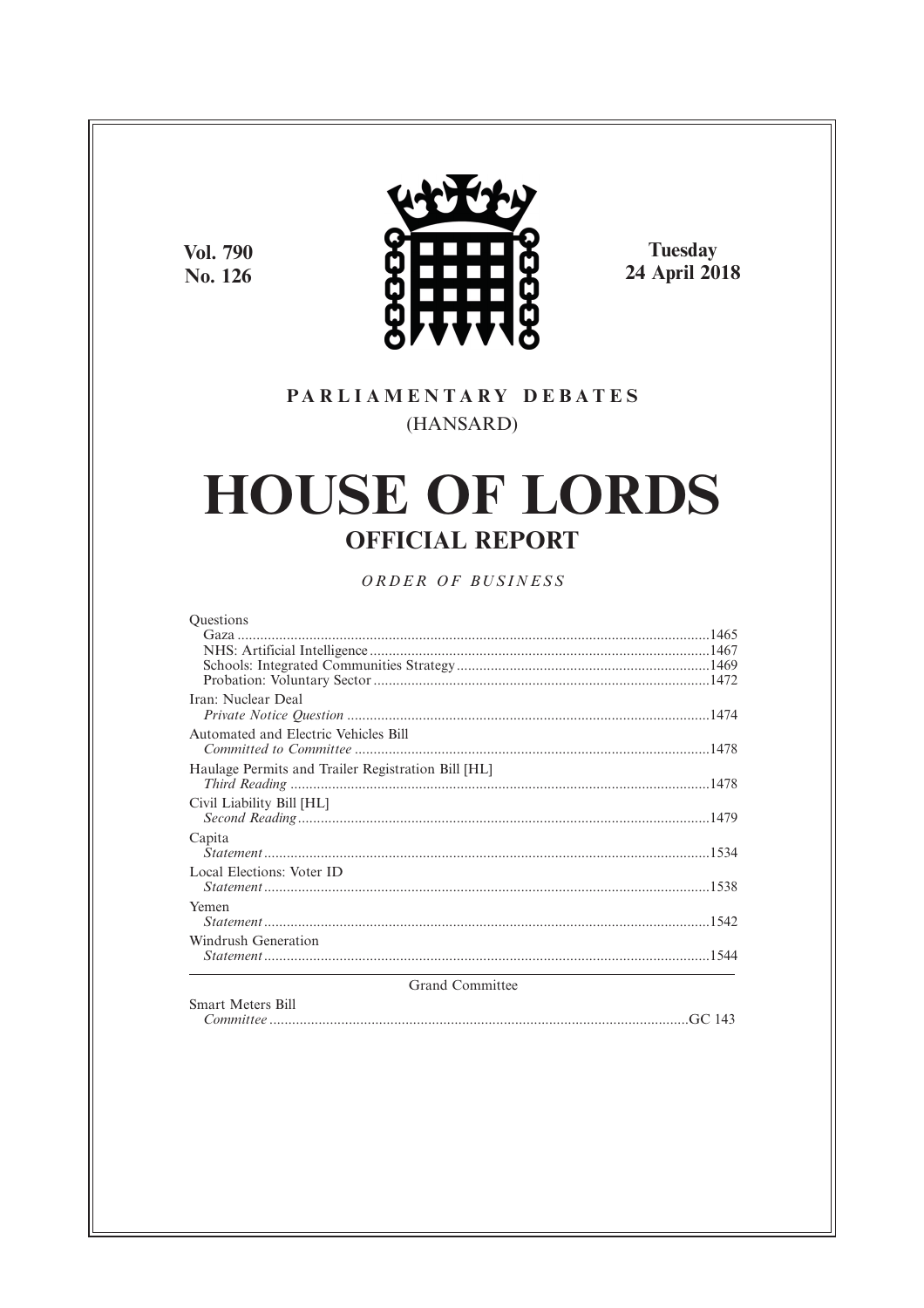Lords wishing to be supplied with these Daily Reports should give notice to this effect to the Printed Paper Office.

No proofs of Daily Reports are provided. Corrections for the bound volume which Lords wish to suggest to the report of their speeches should be clearly indicated in a copy of the Daily Report, which, with the column numbers concerned shown on the front cover, should be sent to the Editor of Debates, House of Lords, within 14 days of the date of the Daily Report.

> *This issue of the Official Report is also available on the Internet at* https://hansard.parliament.uk/lords/2018-04-24

The first time a Member speaks to a new piece of parliamentary business, the following abbreviations are used to show their party affiliation:

| <b>Abbreviation</b> | <b>Party/Group</b>                 |
|---------------------|------------------------------------|
| CВ                  | Cross Bench                        |
| Con                 | Conservative                       |
| <b>DUP</b>          | Democratic Unionist Party          |
| GP                  | Green Party                        |
| Ind Lab             | Independent Labour                 |
| Ind LD              | Independent Liberal Democrat       |
| Ind SD              | <b>Independent Social Democrat</b> |
| Ind UU              | Independent Ulster Unionist        |
| Lab                 | Labour                             |
| LD                  | Liberal Democrat                   |
| LD Ind              | Liberal Democrat Independent       |
| Non-afl             | Non-affiliated                     |
| PC                  | Plaid Cymru                        |
| <b>UKIP</b>         | UK Independence Party              |
| UUP                 | <b>Ulster Unionist Party</b>       |
|                     |                                    |

No party affiliation is given for Members serving the House in a formal capacity, the Lords spiritual, Members on leave of absence or Members who are otherwise disqualified from sitting in the House.

© Parliamentary Copyright House of Lords 2018,

*this publication may be reproduced under the terms of the Open Parliament licence, which is published at www.parliament.uk/site-information/copyright/.*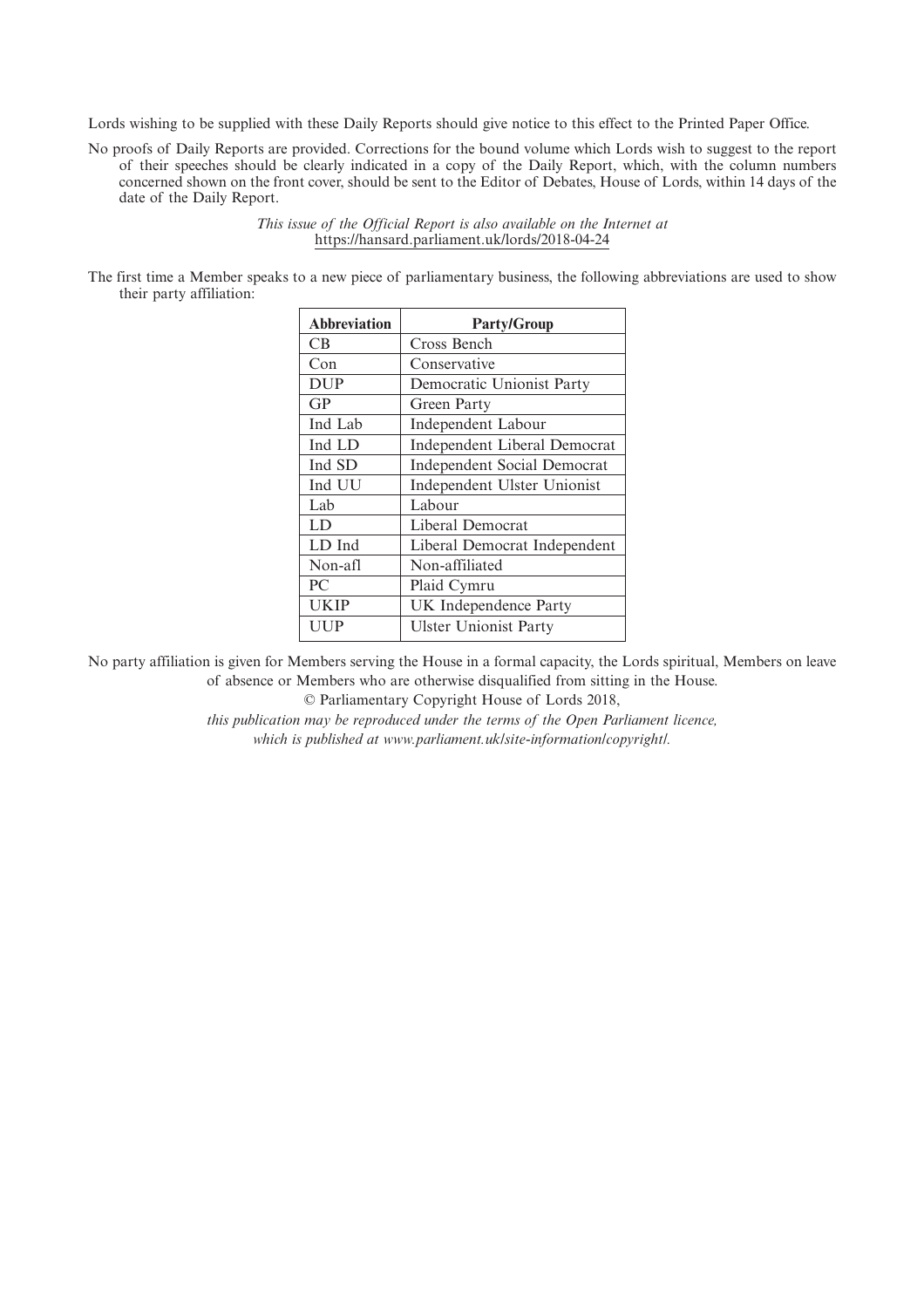## House of Lords

*Tuesday 24 April 2018*

*2.30 pm*

*Prayers—read by the Lord Bishop of Norwich.*

### **Gaza**

*Question*

*2.36 pm*

#### *Asked by Lord Hylton*

To ask Her Majesty's Government what proposals they have for processes by which Israel might be held accountable for its treatment of the inhabitants of Gaza.

**Baroness Stedman-Scott (Con):** The United Kingdom is deeply concerned about the recent violence in Gaza. Israel has the right to protect its borders, and Palestinians have the right to protest. There is a need to establish the facts, including why such a volume of live fire has been used and what role Hamas has played. All sides must now commit to restraint and peaceful protest. The UK remains committed to a two-state solution which ends the conflict.

**Lord Hylton (CB):** My Lords, I thank the noble Baroness for her reply, which deals more with the present situation. I am concerned with the background. Do the Government agree with United States Senator Bernie Sanders, who is Jewish, and who said last week:

"Hamas's … violence … cannot excuse trapping … two million people inside Gaza"?

He added that the United States,

"must play a ... role in ending the Gaza blockade".

If Israel will not change its policy, how can it be held accountable for breaches of international law—for example, collective punishments? Will the Government consult the United Nations General Assembly about a possible tribunal?

**Baroness Stedman-Scott:** As I said, the Government remain gravely concerned about the humanitarian situation in Gaza and continue to monitor it closely, including the effect that electricity shortages are having on the health sector. We are supportive of the Palestinian Authority resuming government functions in Gaza, helping to improve the dire humanitarian and economic situation. We continue to call on the Israeli Government to ease restrictions, and for Israel, the Palestinian Authority and Egypt to work together to ensure a durable solution for Gaza. We share the commitment of the United States to improving the situation in Gaza and bringing forward a viable peace plan. We remain committed to a two-state solution which ends the conflict and alleviates the suffering of the Gazan people.

**Lord Collins of Highbury (Lab):** My Lords, I do not know whether the Minister has had the opportunity to read the leader in yesterday's *Guardian*, which summed up the situation extremely well. For the two-state solution to be viable, we have to articulate very strongly why it is important. If people in Israel think that by destroying and harming the Arab cause in the way that they are doing now will help with peace and the long-term security of Israel, they are mistaken. We need to make the case for a two-state solution strongly, and we need to argue it very strongly with the current Government in Israel. If they continue with their current policy, they will undermine the cause of peace but also ensure that the Arabs will stand up and fight back strongly.

**Baroness Stedman-Scott:** The noble Lord paints a true picture of the situation and of the angst and frustration at the fact that we seem unable to bring about a two-state solution; the angst of that is palpable. I have not read the leader in the *Guardian*, but I will make sure the officials get me a copy and I will make sure that I read it. People are continually trying to make the case that the actual motivation and desire to achieve peace in a two-state solution must come from the individuals involved, in Israel and Palestine, and we will do everything we can to help that happen.

**Baroness Northover (LD):** Does the noble Baroness think it acceptable that Israel is not allowing out for treatment those who have been wounded in the recent protests to which she referred? Have the Government made any assessment of whether the sniper rifles and components given export licences and sold to Israel by UK firms have been used on protesters?

**Baroness Stedman-Scott:** Of course, such behaviour is unacceptable. The information I have is that we take our responsibilities for the export of defence arms extremely seriously. We approve only equipment that is for Israel's legitimate self-defence, and all applications for export licences are assessed on a case-by-case basis against strict criteria. We will not issue a licence if there is a clear risk that the equipment might be used for internal repression.

**Lord Hannay of Chiswick (CB):** My Lords, in her answer, the Minister referred to the Government welcoming the United States' support for the people of Gaza. Can she tell us what that consisted of? I seem to have missed it. Perhaps she can say what support the United States is now giving to the people of Gaza. Once again, can she explain why the Government rejected the view of the International Relations Committee of this House that the best way we could show our support for a two-state solution is by recognising the state of Palestine?

**Baroness Stedman-Scott:** On the support that the United States is giving to Gaza, I will need to write to the noble Lord about the detail of that. On the two-state solution, given the lack of experience on my part in Foreign Office matters, all I will say is that everything I have learnt about this confirms that it is indeed a two-state solution that we look to. It is complicated and difficult, but I remind noble Lords of the debate we had on Syria where the noble Lord, Lord Roberts of Llandudno, spoke. Of course, one likes to think that the situation in Syria can be resolved, but it looks hopeless. Quoting Nelson Mandela, the noble Lord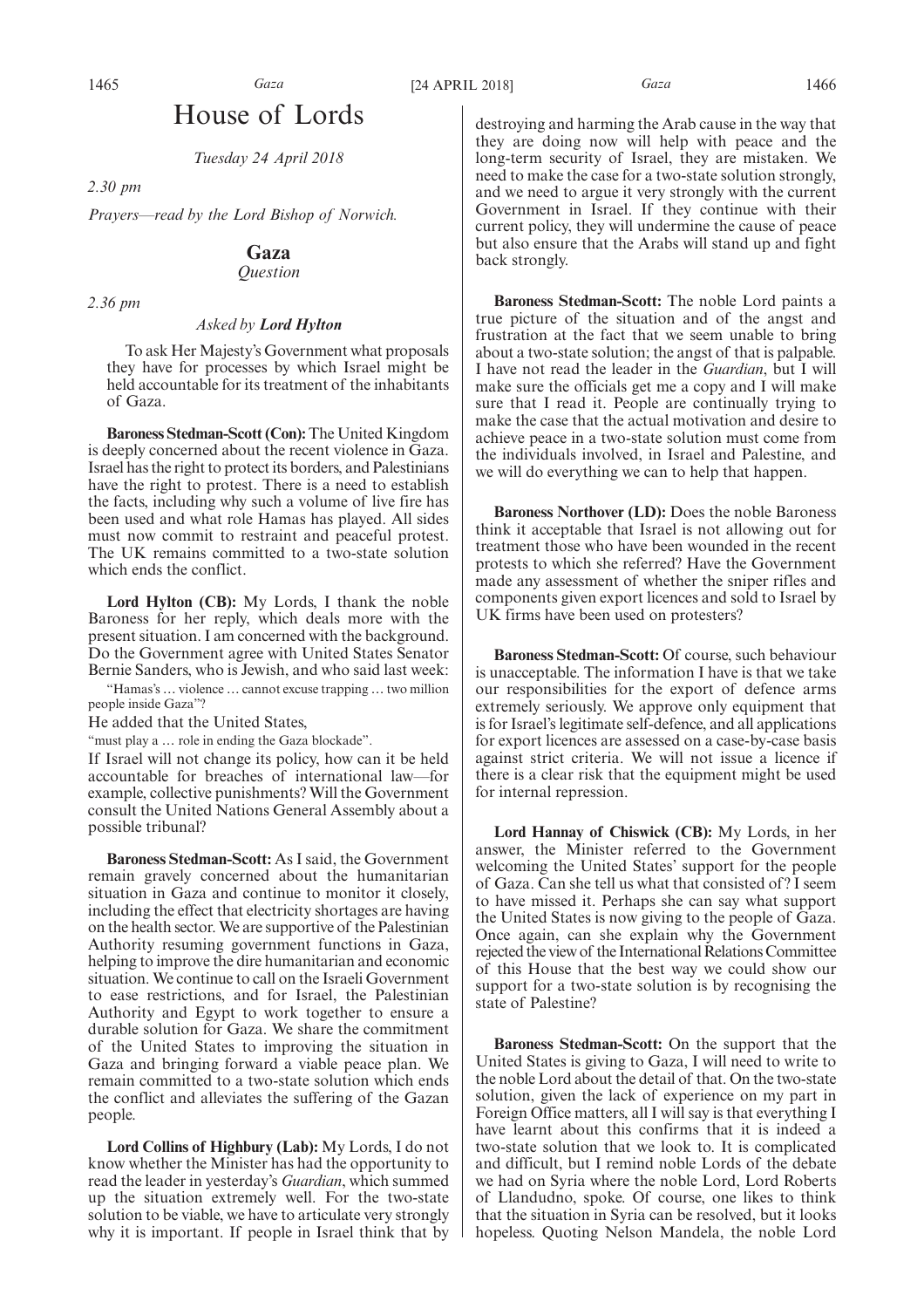[BARONESS STEDMAN-SCOTT]

said—I paraphrase—that everything looks impossible until it happens. We must hope that we can get the peace that we need in these two states.

**The Lord Bishop of Norwich:** My Lords, can the Minister say whether the Government support the UN Secretary-General's call for an independent investigation into the recent bloodshed in Gaza?

**Baroness Stedman-Scott:** I can confirm that there is an urgent need to establish the facts. The UK is supportive of accountability and transparency, and we welcome Israel's commitment to investigate the conduct of operations. We urge for those findings to be made public and, where wrongdoing is found, for those responsible to be held to account.

### **NHS: Artificial Intelligence**

*Question*

*2.45 pm*

#### *Asked by Lord Holmes of Richmond*

To ask Her Majesty's Government what steps they are taking to encourage the adoption of artificial intelligence in the National Health Service.

**TheParliamentaryUnder-Secretaryof State,Department of Health and Social Care (Lord O'Shaughnessy) (Con):** My Lords, the Government believe that artificial intelligence, or AI, has the potential to transform health and care services. Our work to support this includes £4.2 billion of spending to update hospital IT infrastructure as well as the digital health technology catalyst, which provides funding to help small and medium-sized enterprises turn innovative ideas into reality. In addition, the Industrial Strategy Challenge Fund is supporting AI programmes in digital pathology and radiology, with winners of the wave 3 competition announced next month. We will continue to ensure that our regulatory frameworks protect patients while enabling the benefits of AI to transform care.

**Lord Holmes of Richmond (Con):** My Lords, does my noble friend agree that the potential benefits to the National Health Service from AI go far further than just the clinical setting? For example, DNAs currently cost the service in excess of £1 billion. What more can be done to generate proofs of concept and work, not just in London but across the country, to ensure that AI machine learning, with all its benefits, can be put into making the NHS the greatest health service, not only in patient care but in taking up all the advantages of the fourth industrial revolution?

**Lord O'Shaughnessy:** My Lords, I thank my noble friend for his question and congratulate him and the rest of the committee on the excellent report, *AI in the UK: Ready, Willing and Able?*, which has a substantial chapter on AI's application in healthcare. The potential to transform every element of health and care is susceptible to artificial intelligence. A couple of areas outside the clinical setting that I would highlight are workforce planning and triaging patients between different forms of care. As for support, in addition to the items in my first Answer, I highlight the work of the Topol review, which is designed to make sure that staff are fully equipped and trained to take advantage of these technologies as they come through the system, rather than letting them sit with a few early adopters and not becoming more widespread in the NHS.

**Baroness Thornton (Lab):** My Lords, it is quite clear that the use of big data and AI will have transformative outcomes for patients. There are at least two challenges. The first is investment, which the Minister has already mentioned. What framework of accountability and transparency is in place to deal with that level of investment? How will we know whether it is being sensibly invested? The second is safeguarding and protecting data, and I use my local hospital as an example. A partnership between Google DeepMind and the Royal Free Hospital trust resulted in a breach of the Data Protection Act and the personal data of more than 1.6 million patients was transferred to the Google subsidiary as part of the creation of Streams, an app to diagnose and detect acute kidney injury—which we would, of course, all support. This suggests inexperienced procurement and negotiation skills in the NHS and the potential for the Googles of this world to run rings round them, to all our detriment. What are the Government doing to safeguard patients and their data?

**Lord O'Shaughnessy:** The case the noble Baroness highlighted brings to the fore both the potential benefits and risks. There are tremendous benefits in having personalised healthcare, and we all want to see that delivered. At the same time, if data is not used safely and securely we lose the public's trust. If we do not have that trust, we will not be able to get the changes that we want. The Government respect the decisions made by the Information Commissioner and National Data Guardian in their judgments about poor practice at the Royal Free. I am pleased to say that the hospital has responded well to these. We are doing a couple of things to make more systematic changes. First is implementing the proper data standards of the GDPR in one month's time. We will also make sure that National Data Guardian's 10 data standards are written into every NHS contract so that, when it comes to procurement, there is understanding about the kind of things they should and should not be doing to safeguard data.

**Baroness Grender (LD):** My Lords, does the Minister agree with the recommendations of the AI Select Committee, regarding NHS data, that a framework for the sharing of data is now urgent or needs to be delivered by the end of 2018? Does he support the need to digitalise, in consistent formats, by 2022? Evidence received by the committee suggests that failure to do so risks our missing out on profound opportunities from AI, because the current approach to data storage especially among different NHS trusts—is outdated and piecemeal.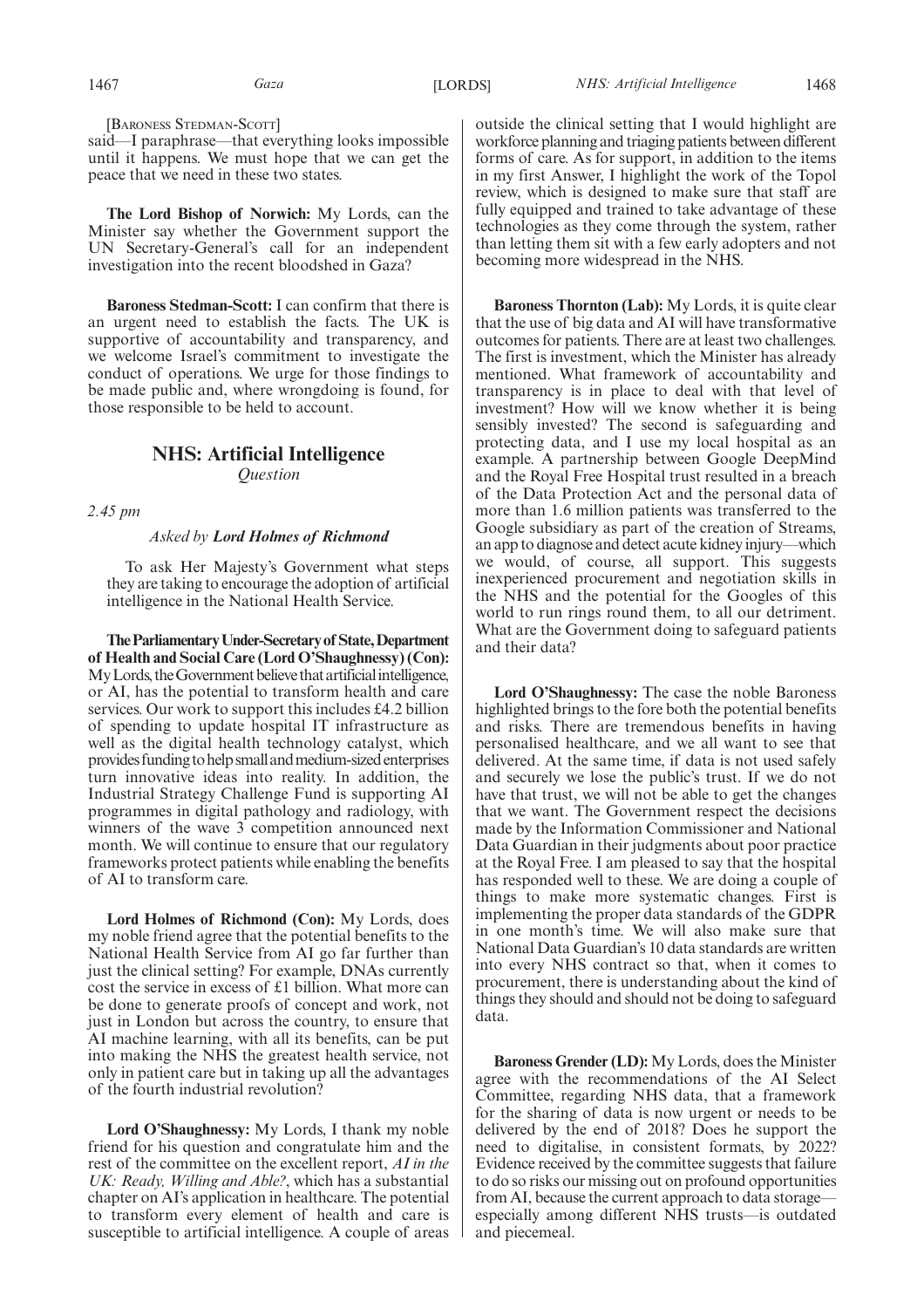**Lord O'Shaughnessy:** The noble Baroness has highlighted two of the recommendations from the report. I support the proposal for a regulatory framework; it is a piece of work that I have kicked off in the department. I cannot put a timing on that, but I understand the need to provide a safe operating environment so that people who want to get into this field, whether from NHS trusts or businesses, can do so knowing that they are operating on a legal basis. That is something that we are working on.

On digitalisation, she is quite right: the £4 billion programme known as Personalised Health and Care 2020 is trying to deliver before 2020—as the name suggests—the kind of digitalisation that will enable AI to bring those benefits across every corner of the health and care systems.

**Viscount Ridley (Con):** My Lords, is the Minister aware that many parts of the world envy Britain's strengths and opportunities in AI, particularly in the health area, and that government procurement could turn this early lead into a golden opportunity for the UK?

Lord O'Shaughnessy: Yes, I absolutely agree with that. As the report highlights, we have a unique opportunity because of the nature of the way that the NHS was set up and its potential for realising a comprehensive data set of 65 million people. It is not just about those procurement rules; we have talked about having the right framework. It is about providing reassurance within the system—at a time when the public are beginning to understand just what data can do for good and for bad—that the NHS will use their data safely, securely and legally so that they can trust that it is being used for proper purposes from which they will benefit.

**Lord Kakkar (CB):** My Lords, I declare my interest as chairman of University College London Partners. Does the Minister believe that there is a sufficiently robust mechanism for the diffusion of the innovation associated with digitalisation and artificial intelligence across the NHS? In particular, what role does the Minister think the academic health science networks should play in that process?

**Lord O'Shaughnessy:** Of all the innovations, diffusion is probably one of the greatest challenges that the NHS faces, as the noble Lord knows very well. We are doing a couple of things. First, we are supporting the global digital exemplars, which are providing that digitalisation at trust level, to make sure that they have the infrastructure there. Secondly, he talks about academic health and science networks. They have just been relicensed and are now to have a national remit to promote innovation. AI is absolutely part of the work that we are expecting them to do.

### **Schools:IntegratedCommunitiesStrategy** *Question*

*2.52 pm*

#### *Asked by Viscount Ridley*

To ask Her Majesty's Government what contribution schools can make to the policies outlined in their Integrated Communities Strategy green paper.

**TheParliamentaryUnder-Secretaryof State,Department for Education (Lord Agnew of Oulton) (Con):** My Lords, schools play a critical role in promoting integration and widening opportunities for all communities. Many schools already do this successfully, creating inclusive environments where our children are able to learn the values that underpin our society. We want to ensure that this is the case for all schools and other types of education setting. This is why, as part of the Green Paper issued in March, we announced a strengthened package of support for schools and measures to deliver quality education across all settings.

**Viscount Ridley (Con):** I thank my noble friend for that encouraging reply. Given that the *Integrated Communities Strategy* commits to supporting schools, "to increase diversity to ensure they are more representative of their wider area",

and in light of the evidence that religious selection by schools divides children along not just religious lines but ethnic and socioeconomic lines, with potentially worrying consequences for society, what are the Government doing to ensure the promotion in schools of the universal humanist values of the secular enlightenment and to break down barriers between children of different religious and cultural backgrounds?

**Lord Agnew of Oulton:** My Lords, in addition to promoting the fundamental British values of democracy, the rule of law and individual liberty, all schools are required to promote mutual respect and tolerance of those of different faiths and beliefs. As part of teaching a broad and balanced curriculum, all state-funded schools are required to provide religious education. Turning to integration, the *Integrated Communities Strategy* sets out a package of measures to help increase integration among children. It includes working with admissions authorities, where we are piloting five areas to increase diversity of pupil intakes, funding the schools linking programme, which is twinning schools of different faiths, and strengthening expectations for all new free schools on how they improve integration further.

**Lord Blunkett (Lab):** My Lords, as the Minister is aware, the Select Committee on Citizenship and Civic Engagement, ably chaired by the noble Lord, Lord Hodgson, published its report last Wednesday. We were able to comment on the Green Paper at the end of our deliberations, including the staggering revelation that the Government had failed to mention citizenship education at all in the strategy document. This is a rhetorical question: how can the Minister persuade his colleagues in the Department for Education that schools cannot meaningfully contribute to shared British values, to the integration that we seek and to the aspirations he has laid out this afternoon if they are so uncommitted to citizenship education in our system?

**Lord Agnew of Oulton:** My Lords, I commend the work of my noble friend Lord Hodgson and his fellow members of the committee that has just reported. I extend an invitation to any of those members to meet me to discuss their recommendations and any criticisms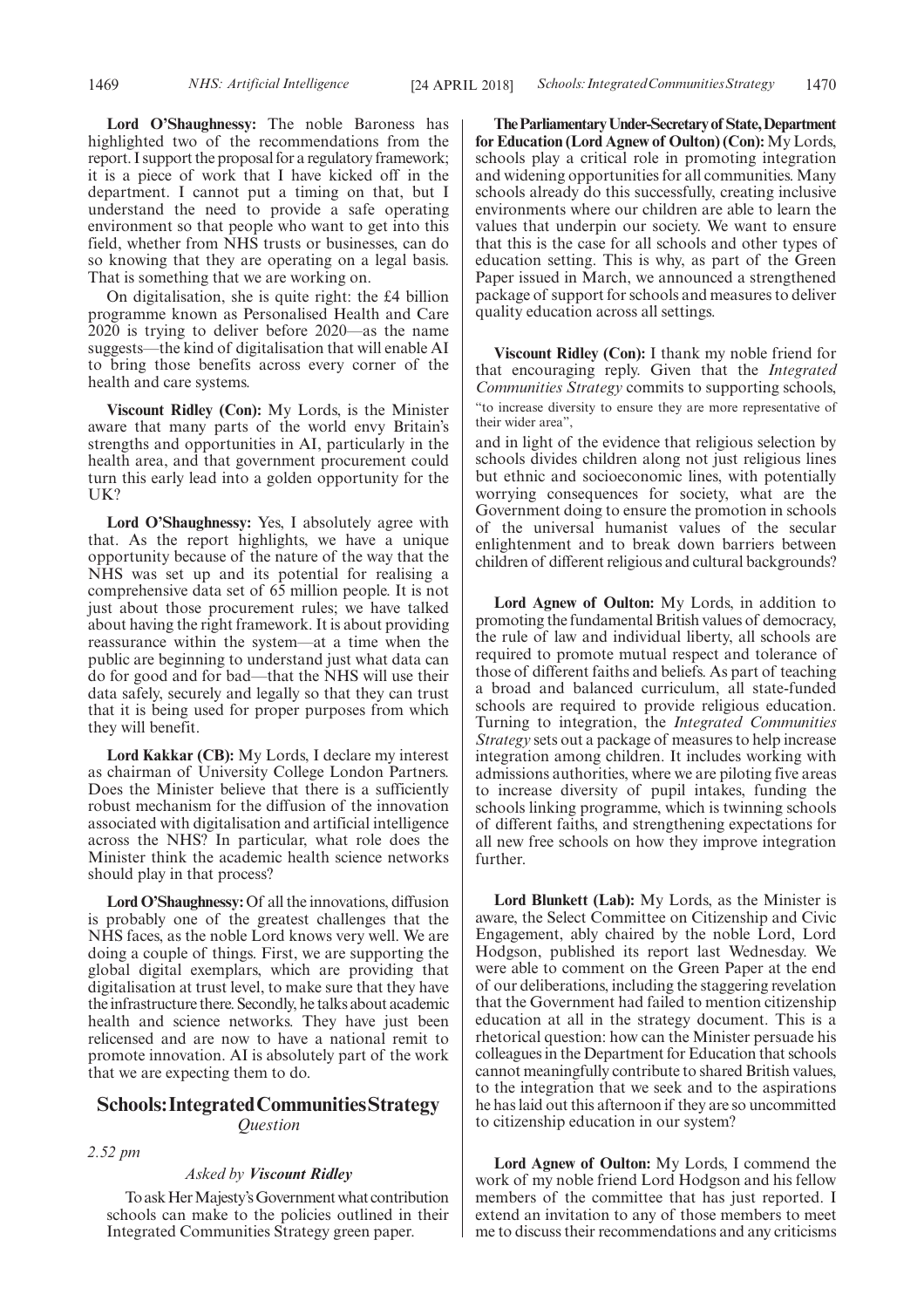#### [LORD AGNEW OF OULTON]

that they have of our handling of this area. One of the most vital parts of the future of this country is to ensure that schools become the integration engine for our society. We are doing a lot to achieve that. Citizenship is part of the key stages 3 and 4 curriculum and, as the noble Lord will know, recently in our integrated strategy document we encouraged a number of additional methods to push this further forward.

**Lord Singh of Wimbledon (CB):** My Lords, does the Minister agree that the underlying cause of religious extremism is the aggressive assertion that one system of belief is better than another? Will he further agree that, while we are all free to believe what we like, schools should emphasise respect for different faiths and the exploration of the many commonalities between them?

**Lord Agnew of Oulton:** My Lords, most dogma is based on ignorance, therefore a good education system is important because it tackles ignorance. All state-funded schools, including faith schools, have a legal obligation to promote community cohesion and to teach a broad and balanced curriculum. They are required to promote the fundamental values of democracy, the rule of law and individual liberty, as I mentioned in answer to an earlier question. We are looking at the moment at how faith free schools can pay more attention to how they attract pupils from different faiths and backgrounds.

**Lord Watson of Invergowrie (Lab):** My Lords, the Green Paper highlights the fact that 60% of minority ethnic pupils are in schools where they are in the majority. It goes on to say:

"This reduces opportunities for young people to form lasting relationships with those from other backgrounds and can restrict pupils' outlook and education".

Yet last year's Conservative manifesto contained a pledge to remove the 50% cap on faith schools admissions. Surely all our state schools must be open, inclusive, diverse and integrated, and never exclusive, monocultural or segregated. The duty of the education system should not be to emphasise and entrench such differences in the eyes and minds of young people but rather to emphasise the common values, to which the Minister himself referred and which we all share. Will the Minister give an assurance now that the backward step of removing the faith schools cap is no longer government policy?

**Lord Agnew of Oulton:** My Lords, the matter of the faith cap is still under consideration, so I am afraid that I am not able to give the noble Lord the assurance he seeks at this moment. However, referring to the recent *Integrated Communities Strategy* document; on education specifically we are addressing eight separate issues which all link to integration: admissions, the free school point I made a moment ago, school linking, fundamental British values, independent schools and registered schools, out-of-school settings and home education. All of them are addressed in this document, and we seek to ensure that integration remains at the heart of our policy.

**Lord Pearson of Rannoch (UKIP):** My Lords—

**Baroness Pinnock (LD):** My Lords—

**The Minister of State, Ministry of Defence (Earl Howe) (Con):** My Lords, I note that the noble Lord, Lord Pearson, has been trying to get in for some time and has graciously given way each time.

**Lord Pearson of Rannoch (UKIP):**I am most grateful. Do the Government know what is being taught in our some 2,000 madrassas, which are not inspected by Ofsted, and which teach Muslim children about Islam and to recite the Koran for perhaps 20 hours a week? If the Government do not know what is going on there—and Written Answers to me confirm that they do not—should they not find out?

**Lord Agnew of Oulton:** My Lords, we gave additional powers and budgets to Ofsted in January 2016 to carry out inspections of what we might consider to be unregistered schools. In that time, they have inspected 208 out-of-school settings. They identified 51 as being unregistered schools in the formal sense, and have closed 44 of them. There are seven still under active investigation. We have just renewed the contract with Ofsted to carry on the work. I accept that it is a problem, but we are alert to it and we are investigating it.

#### **Probation: Voluntary Sector** *Question*

*3 pm*

#### *Asked by Lord Ramsbotham*

To ask Her Majesty's Government whether they plan to increase the contribution made by the voluntary sector to the delivery of probation services, following publication on 17 April of the report by HM Chief Inspector of Probation, *Probation Supply Chains*.

**The Advocate-General for Scotland (Lord Keen of Elie) (Con):** My Lords, the report of 17 April from Dame Glenys Stacey is one for which we are grateful. The voluntary and charitable sector has a viable role to play in helping to reform offenders. We recognise that community rehabilitation companies have faced financial challenges, which means that many of them have not been able to develop their engagement with the voluntary sector to the extent envisaged. We will carefully consider the inspectorate's recommendations as we work to improve probation services.

**Lord Ramsbotham (CB):** My Lords, I thank the Minister for that Answer. The Chief Inspector of Probation has repeatedly drawn attention to the failure of the transforming rehabilitation reforms—rushed, rather than thought through, by Chris Grayling—to protect the public or satisfy the needs of offenders under probation supervision. In her latest report, she draws attention to the reduction of the contribution contracted from the voluntary sector, an essential partner under the old system, and the failure of community rehabilitation companies to analyse the needs of those under their supervision, a given for all former probation trusts. Can the Minister please tell the House what the Government are doing to rectify this, and whether the chief inspector's particular recommendations to the Ministry of Justice and Her Majesty's Prison and Probation Service will be actioned?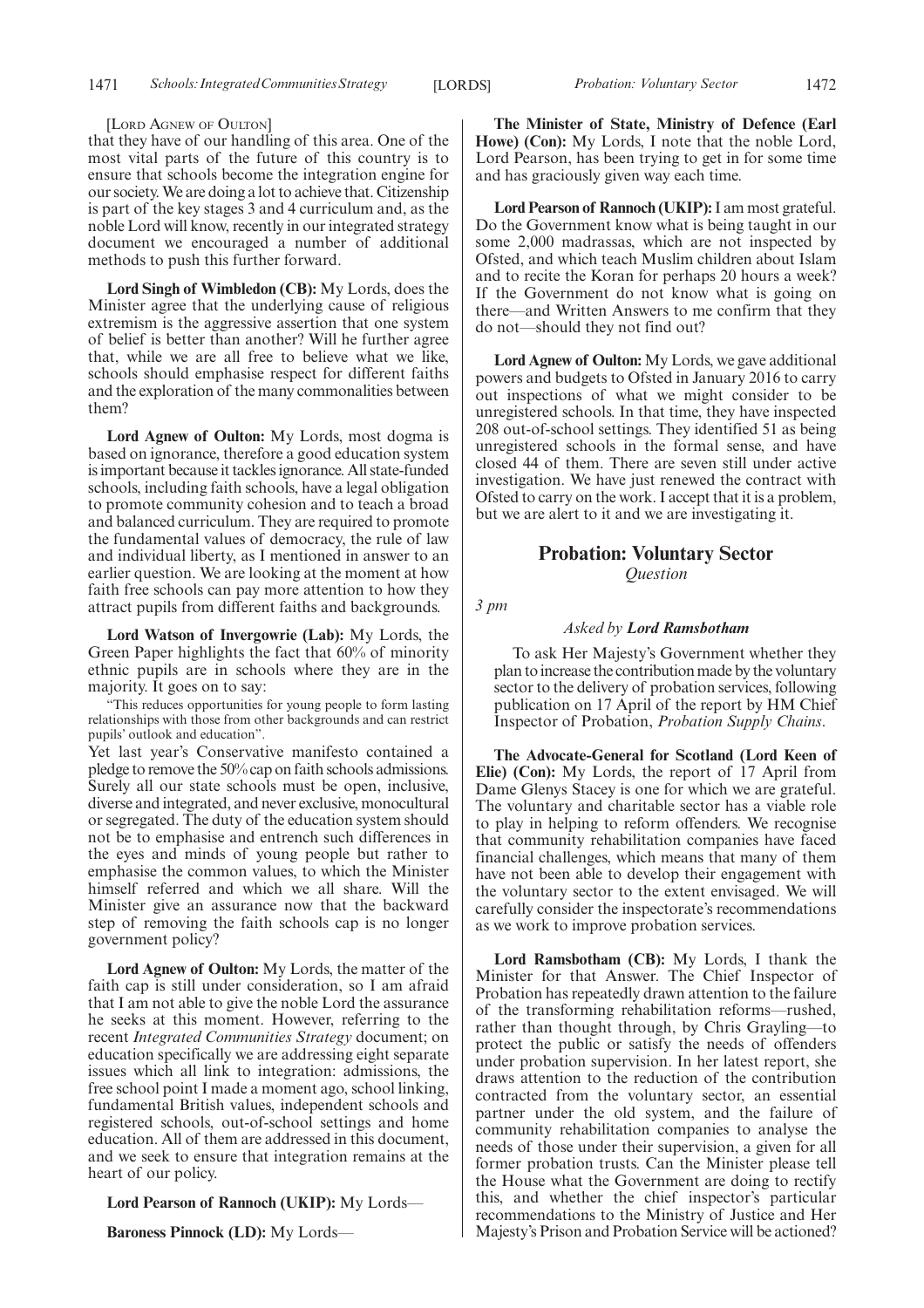**Lord Keen of Elie:** My Lords, if I may, I will quote from the chief inspector's report of 17 April:

"We found that the quality of services was variable, but reasonable overall".

We intend that the service should be more than reasonable, and we are considering her recommendations.

**Lord Marks of Henley-on-Thames (LD):** My Lords, the report demonstrates that probation services have been going badly wrong, with a failure to involve the voluntary sector on anything like the scale envisaged. Allowing the community rehabilitation companies to design and implement their own delivery models was a mistake and has led to uneven and inadequate delivery. Do the Government now plan to tie CRCs to more rigorous contracts by variation, or on renewal? Might this not also enable CRCs to provide much more in the way of needed services to the National Probation Service?

**Lord Keen of Elie:** My Lords, the community rehabilitation companies faced unexpected difficulties when it was found that the financial float of those companies was less than had been planned for. We have already discussed the terms of the contracts with the CRCs and they are the subject of further consideration. We are certainly determined that there should be a diverse provision so far as probation is concerned, and one that does involve third sector organisations.

**Lord Beecham (Lab):** The chief inspector has stated that the present system is fundamentally flawed and that she doubts whether the service can ever be restored to the standard we should accept. Will the Government now join with her, the relevant trade unions and the judiciary to examine how the performance and reputation of a critical part of our system can be restored?

**Lord Keen of Elie:** My Lords, with regard to the present provision it should be noted that the community rehabilitation companies have reduced the number of people reoffending. Indeed, our reforms mean that they are monitoring 40,000 offenders who had previously been released with no supervision.

**Baroness Corston (Lab):** My Lords, will the Minister accept that one of the reasons why it is very difficult to know what is going on in the community rehabilitation companies is that, under the Grayling legislation, as it was previously referred to, they are specifically excluded from the Freedom of Information Act?

**Lord Keen of Elie:** My Lords, I do not consider that a material consideration, given that they are subject to the very report that we are discussing presently, Dame Stacey's report of 17 April.

**Lord Beith (LD):** My Lords, the Minister should not speak about unexpected difficulties, given that the likelihood that the amount of work going to the CRCs would be lower than the Government predicted was something of which the Justice Committee warned, along with many other things.

**Lord Keen of Elie:** My Lords, the flow of work between the NPS and the CRCs was indeed lower than the Government had anticipated when they implemented these measures.

**Lord Beecham:** My Lords, could the Minister perhaps answer the question that I put to him? Will the Government sit down with the trade unions and the judiciary to deal with the crisis in the system?

**Lord Keen of Elie:** My Lords, with respect to this reference to crisis, I remind the noble Lord of what the chief inspector said in her report:

"We found that the quality of services was variable, but reasonable overall".

We aim to improve that. We do not intend to sit down at present with particular parties, but we are addressing the recommendations in the chief inspector's report, which is the proper way forward.

**Lord Bassam of Brighton (Lab):** My Lords, perhaps the Minister can tell us what the current recidivism rate is.

**Lord Keen of Elie:** I am not in a position to answer such a general proposition but I will undertake to check the relevant statistics in that area and to write to the noble Lord in due course. I will of course place a copy of the letter in the Library.

**Lord Harris of Haringey (Lab):** My Lords, the Minister said that, for some reason, the CRCs did not need to be subject to the Freedom of Information Act because there was a chief inspector. Could he explain exactly why the chief inspector is a substitute for citizens posing questions to and seeking information from the CRCs?

**Lord Keen of Elie:** It may not be a substitute for citizens seeking information, but it is a means of ensuring that the conduct of the CRCs and the results of their work are put into the public domain by those who have a clear understanding of how the work should be performed, and are the subject of published reports.

**Iran: Nuclear Deal**

*Private Notice Question*

*3.07 pm*

#### *Asked by Lord Campbell of Pittenweem*

To ask Her Majesty's Government what representations they have made to the United States government concerning their continued support for the Iran Nuclear Deal, in light of the meeting between the President of France and the President of the United States to discuss the issue.

**Lord Campbell of Pittenweem (LD):** My Lords, I beg leave to ask a Question of which I have given private notice.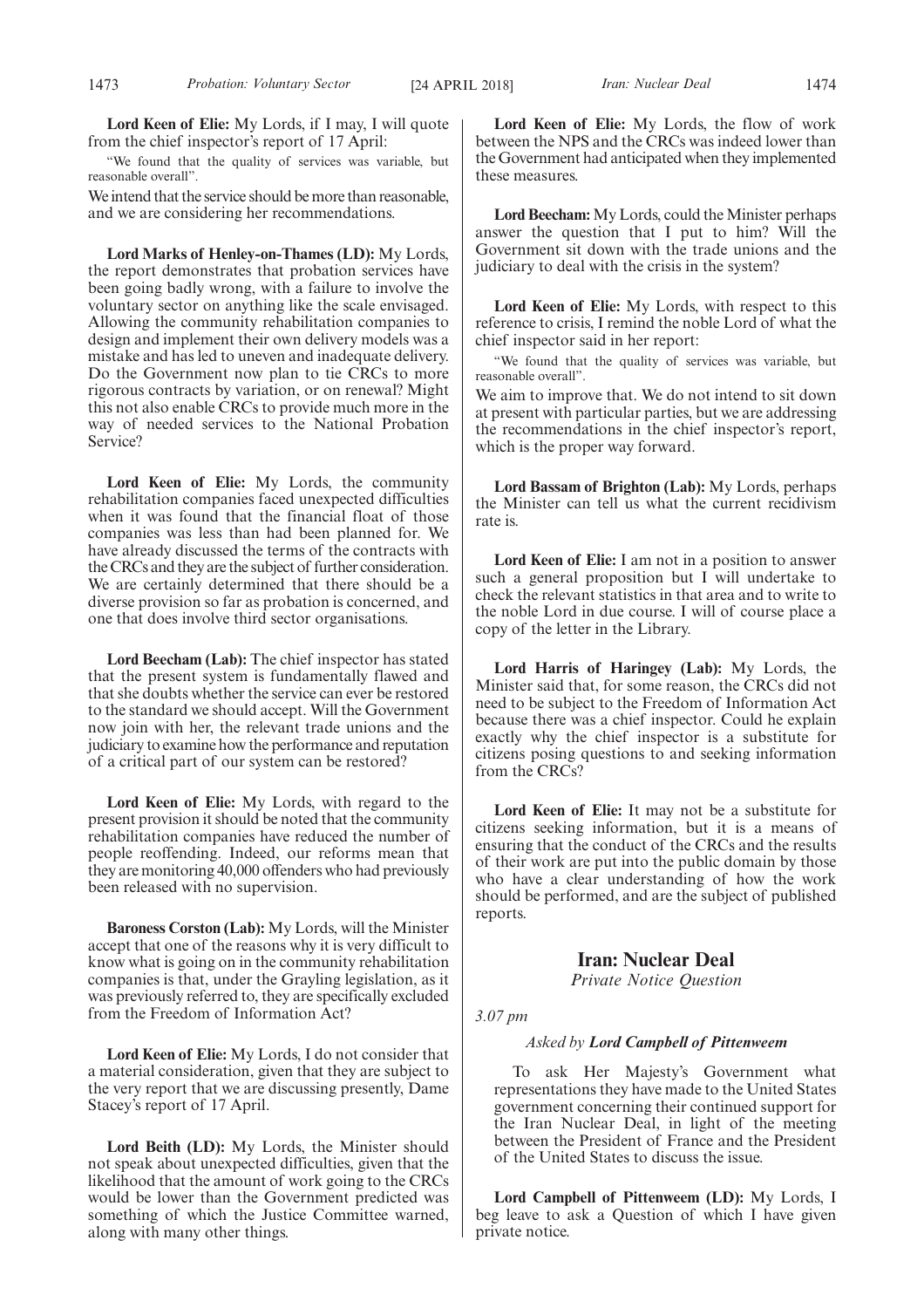**The Earl of Courtown (Con):** My Lords, the UK's position on the JCPOA is clear: we regard it as a crucial agreement that makes the world a safer place by neutralising the threat of a nuclear-armed Iran. The deal is working. There is no better alternative plan. We are engaging all partners following President Trump's 12 January speech and working hard at all levels towards a strong agreement for the continued success of the JCPOA. We are clear that the deal is not rewritable.

**Lord Campbell of Pittenweem:** I am grateful to the noble Earl for that Answer, but I hope he will excuse me when I say that it does not convey the necessary urgency. If this agreement is renounced by President Trump, it will strike yet another grievous blow to the issue of nuclear arms control. President Trump opposes a renewal of the strategic arms control treaty with Russia, and Russia is already in breach of the intermediate nuclear weapons treaty fashioned by Gorbachev and Reagan in Iceland. The truth is that we are witnessing the fabric of nuclear arms control collapsing before our very eyes. Why are the Government not more vocal on these issues?

**The Earl of Courtown:** My Lords, I agree with much of what the noble Lord, Lord Campbell, said, and he makes a number of important points. I should also add that we are in regular discussion with our partners on this issue. The E3 is working with the US to address President Trump's concerns by agreeing a joint framework and we are holding regular high-level and expert meetings with French, German and US partners to agree a joint approach for the deal. The Question refers to the visit of President Macron to the United States this week, and later this week Chancellor Merkel will be there as well. All will be putting pressure on President Trump and the United States Administration to get this deal sorted out.

**Lord Collins of Highbury (Lab):** My Lords, at the heart of this is the 12 May deadline. We have seen the markets this afternoon, certainly the oil markets, reacting as if they know that Trump is going to stick to this deadline. What are we doing as a Government to support our allies? The Minister referred to the visit of President Macron and of Chancellor Merkel. We have just had a meeting of G7 Foreign Ministers. What is our Foreign Secretary doing to ensure that we have a clear common voice to ensure that this agreement, agreed across the board, is maintained and not unilaterally torn up on 12 May?

**The Earl of Courtown:** My Lords, there is common agreement on the E3+3 group as far as the United States is concerned. We expect developments in the coming days and plan to update Parliament when we know the facts, but this is unlikely to be before President Trump has made an announcement. The noble Lord also mentioned the G7 Foreign Ministers meeting. I have not had a readout of that meeting as yet, but I understand that this was discussed.

**Lord Howell of Guildford (Con):**My Lords, in agreeing with the point of the noble Lord, Lord Campbell, about urgency, does my noble friend accept that this is a question not just for the western alliance but the whole comity of nations concerned with the proliferation of nuclear weapons? It boils down to the simple question: do we or do we not want Iran to develop as a nuclear power, with nuclear weapons, and destabilise the Middle East even further? We recognise that it is doing all sorts of undesirable things in the Middle East, but this is the specific question of nuclear proliferation. Can we be sure that our Ministers and those of our allies will continue to press President Trump to revalidate the agreement, rather than open up a new area of danger in the Middle East?

**The Earl of Courtown:** My Lords, I can assure my noble friend that we are making every effort to put pressure on the United States Administration to validate this agreement. My noble friend is also right on the proliferation of nuclear weapons—we cannot afford any proliferation of nuclear weapons. I should also add that, so far, this deal is working. Iran has given up two-thirds of its centrifuges and 95% of its uranium stockpile. Our priority is working with the deal and making it deliver for our shared security interests.

**Lord Hannay of Chiswick (CB):** My Lords, will the Minister confirm that, whatever decision is reached by President Trump on 12 May, the British Government will stand by the JCPOA and will not allow that action by the US—unilaterally taken and in the face of the IAEA inspections showing that Iran is in conformity with the agreement—to carry the day?

**The Earl of Courtown:** My Lords, I agree with the noble Lord, Lord Hannay, that we must stay behind this JCPOA. We must also work and put enough pressure on the United States Administration to get their agreement.

**Lord Robathan (Con):** My Lords, while the deal is probably the best we will get and it took a huge amount of work to get it, I counsel the Government not to be starry-eyed about Iran. It is currently involved in Yemen, Syria and Lebanon, causing trouble and mischief-making. We should always hold its feet to the fire, and not trust it until we have seen proof that it is to be trusted.

**The Earl of Courtown:** My Lords, my noble friend is correct in much of what he says. In parallel with our efforts to keep the nuclear deal, the UK is firm in the need to tackle Iran's destabilising behaviour in the region, including its ballistic missile programme, but we are clear that the matter needs to remain separate from the JCPOA.

**Lord West of Spithead (Lab):** My Lords, I am sure that the noble Earl is aware that before the JCPOA was signed, we were on a track that could well have ended up in a war in the Middle East because of the Israeli reaction against Iran as it became more aware of what was going on. Can the Minister confirm that we are also talking with people from Mossad and others about this issue because the loss of the JCPOA would be very dangerous and could lead to a war in the Middle East?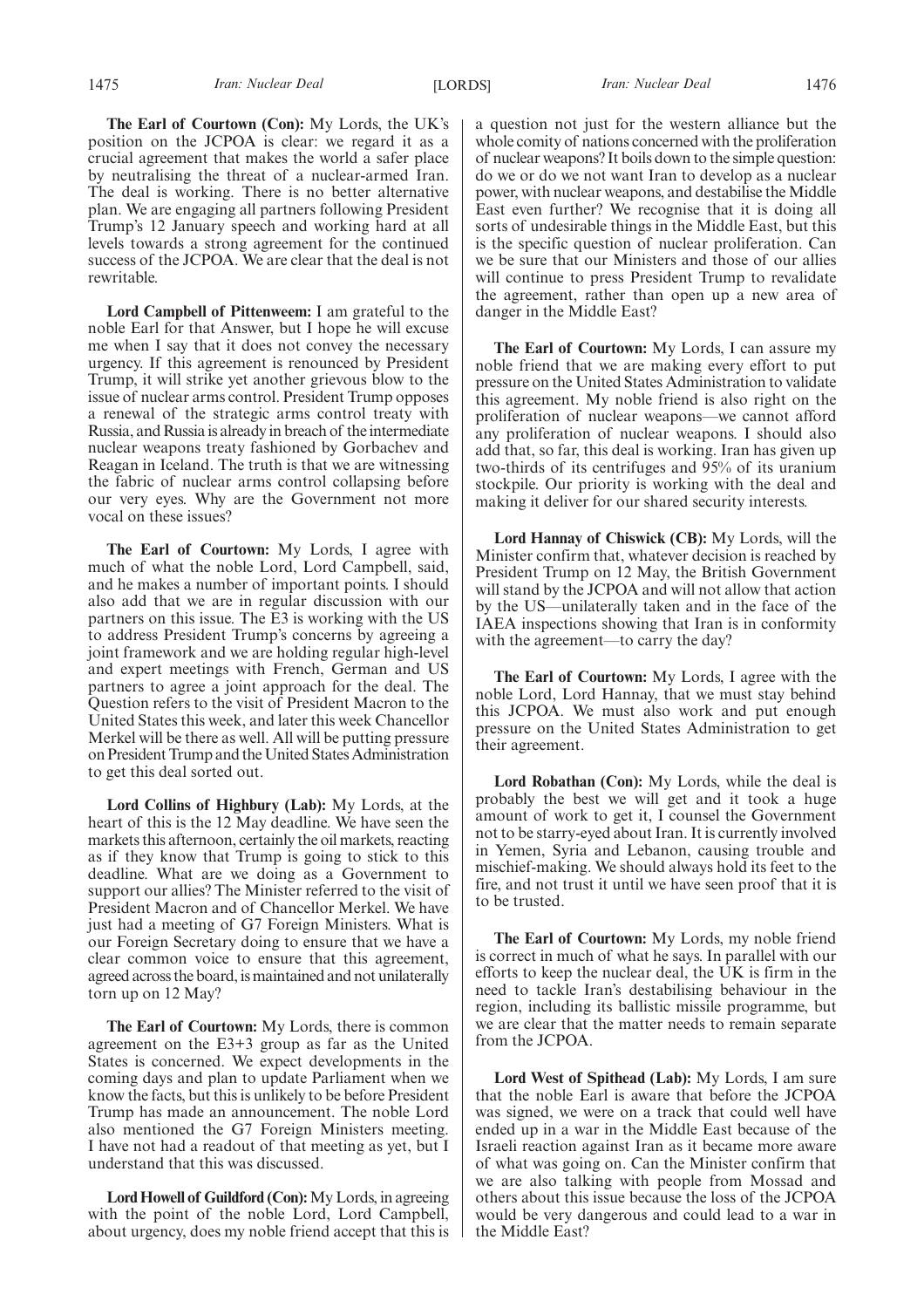**The Earl of Courtown:** I could not agree more with the noble Lord about the importance of the JCPOA. As he is only too aware, discussions with other security agencies are never detailed at this point, but all Ministers are bringing up this issue in order to try to get some agreement.

**Lord Lamont of Lerwick (Con):** My Lords, I draw the attention of the House to my entry in the *Register of Lords' Interests* both as chairman of the British Iranian Chamber of Commerce and as the Government's trade envoy to Iran. Does the Minister not agree that in answer to the powerful and important point made by my noble friend Lord Robathan, none the less, the way to get Iranian co-operation in other areas of the Middle East is not to start by tearing up an agreement that the Iranians have themselves signed in good faith? When President Trump says that Iran is not in compliance with the agreement, that is incorrect, as the International Atomic Energy Authority has repeatedly certified.

**The Earl of Courtown:** Yes, my Lords, I agree with my noble friend. However, he will also know that trading with Iran presents a difficult scenario, although there are a number of success stories where trade from the United Kingdom is progressing well.

**Baroness Deech (CB):** My Lords, do the Government consider that the country has scored an own goal by refusing to deal with President Trump in the way that President Macron has? Difficult though it may be, it would have been better had we extended more of a hand of friendship and welcome to President Trump, given the need to influence him regardless of personal feelings.

**The Earl of Courtown:** My Lords, the noble Baroness mentions our relationship with the United States Administration, with whom we are in continual contact. Our contacts with the US Administration are very important. The noble Baroness has talked about our relationship with President Trump, one of our closest allies. The fact is that we continually engage with the Administration and no doubt that will continue.

**Lord Browne of Ladyton (Lab):** My Lords, a US pull-out and the reimposition of tough sanctions on Iran will lead to those very firms that we have encouraged to trade with Iran, as well as our banks making contact with Iranian banks, to potentially suffer devastating losses of financial support by commercial banks. Last Thursday, when EU foreign Ministers met, at least some of them were contemplating an emergency line of credit of support for EU businesses trading with Iran. Do our Government intend to support that initiative if it is necessary to do so? If not, how do they intend to support our businesses?

**The Earl of Courtown:** I thank the noble Lord for raising a very important point. As I have said, the business environment in Iran is incredibly difficult and the opportunity for due diligence is equally so. The noble Lord mentioned a number of details which I am not aware of, and therefore I will have to write to him. **Automated and Electric Vehicles Bill** *Committed to Committee*

*3.18 pm*

#### *Moved by Baroness Sugg*

That the order of commitment of 20 February 2018 committing the bill to a Grand Committee be discharged and that the bill be committed to a Committee of the Whole House.

*Motion agreed.*

### **Haulage Permits and Trailer Registration Bill [HL]**

*Third Reading*

*Relevant documents: 15th and 20th Reports from the Delegated Powers Committee, 11th Report from the Constitution Committee*

*3.18 pm*

*A privilege amendment was made.*

*Motion*

#### *Moved by Baroness Sugg*

That the Bill do now pass.

**TheParliamentaryUnder-Secretaryof State,Department for Transport (Baroness Sugg) (Con):** My Lords, in moving that the Bill do now pass, I am grateful to all noble Lords who contributed during its passage. Following our debates and the report of the DPRRC, I am pleased that we have been able to introduce government amendments to improve parliamentary scrutiny, consulting and reporting. We will consider further in the other place the amendment tabled by the noble Lord, Lord Tunnicliffe, on trailer safety. The Government agree that trailer safety is an important issue, and as I have set out, my department will produce a report on it. I should like to thank the Bill team, which worked for many months on the detail of this legislation and will continue to do so as it progresses through the other place and regulations are drafted. This Bill will enable the Government to make important and responsible contingency plans for the haulage industry following our exit from the European Union. I beg to move.

**Lord Tunnicliffe (Lab):** My Lords, I will briefly comment on the Bill. This is the third transport Bill that the Minister and I have worked on together. They have been conducted very efficiently by virtue of the efforts of the Minister and the Bill team. Virtually all issues have been settled by debate and consensus. I also thank my Bill team, which is half of one person, Katherine Johnson, especially for the brilliance of the amendment she crafted, which was supported in this House because of the care of the wording. I am sorry that we have that amendment between us, but I am very pleased with the way things have gone. I wish us both luck with the next transport Bill, which we are about to start.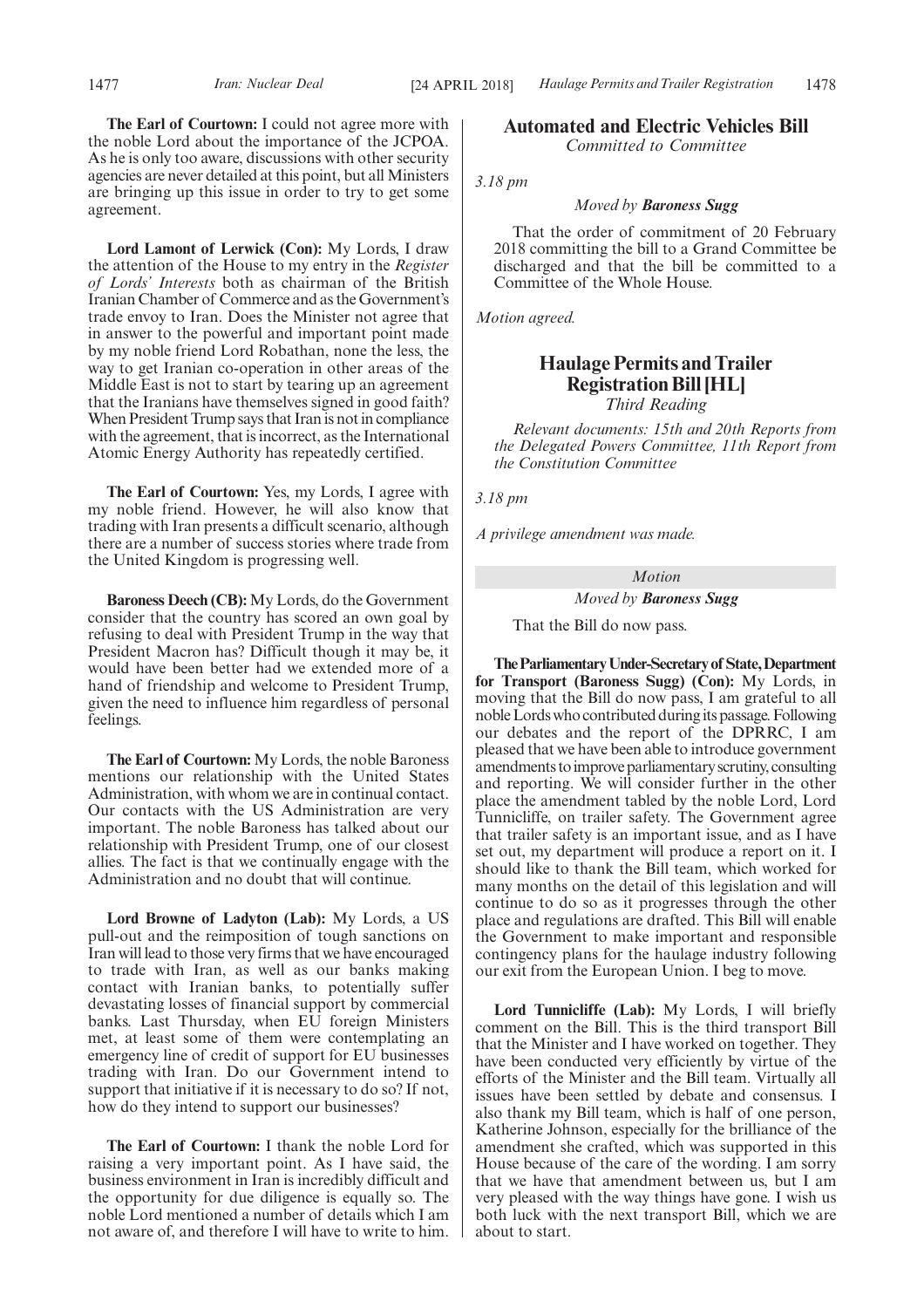**Baroness Randerson (LD):** My Lords, I will not detain the House with a great long speech, but I endorse the words of the noble Lord, Lord Tunnicliffe. I thank the Minister for her courtesy and the care with which she has dealt with the Bill.

**Baroness Sugg:** I thank the noble Lord, Lord Tunnicliffe, and the noble Baroness, Lady Randerson, for their comments and constructive engagement throughout the passage of the Bill.

*3.21 pm*

*Bill passed and sent to the Commons.*

### **Civil Liability Bill [HL]**

*Second Reading*

*3.21 pm*

#### *Moved by Lord Keen of Elie*

That the Bill be now read a second time. *Relevant document: 22nd Report from the Delegated Powers Committee*

**The Advocate-General for Scotland (Lord Keen of Elie) (Con):** My Lords, the Bill makes important changes to our personal injury compensation system. It is about making that system fairer, more certain and more sustainable in the future for claimants, defendants, the taxpayer and motorists. This builds on our wider reforms to cut the cost of civil justice claims and strengthen the regulation of claims management companies.

The first part of the Bill will deliver a key manifesto pledge: to support hard-working families by bringing down the cost of living through a crackdown on exaggerated and fraudulent whiplash claims, which lead to higher insurance costs. The second part of the Bill will provide a fairer method for setting the personal injury discount rate. It will, for the first time, use a new, regular, more transparent mechanism in which the Lord Chancellor consults independent experts before setting the rate. We aim to provide full compensation for seriously injured claimants while being fair to those, particularly the National Health Service, who bear the cost of paying. We believe that the Bill will provide a compensation system that meets the rightful needs of claimants while saving the public money, both as consumers and taxpayers. About three-quarters of the United Kingdom motor and liability insurance market has already committed publicly, through a letter published on 20 March, to ensure that any savings resulting from enactment of the Bill will be passed on to the public.

I begin with the issue of whiplash. DWP data shows that around 650,000 RTA-related personal injury claims were made in 2017-18. That is nearly 200,000 more than in 2005-06—a rise of 40%. If we take the 10 years following 2005-06, the rise is around 70%. We estimate that around 85% of these are for whiplash-related injuries—higher than in any other European jurisdiction

—yet Department for Transport figures show that in the decade up to 2016-17, reported road traffic accidents went from around 190,000 to around 135,000—a fall of 30%. Many claims will, of course, be genuine and the Government would never seek to deny justice to those who suffer injury; it is absolutely right that individuals are compensated for genuine injuries. However, by 2016-17, there were around 670,000 whiplash claims in the United Kingdom. That number is too high and the costs to motorists and consumers too great. It comes despite major improvements in motoring safety, such as the increased use of integrated seat and head restraints. We must ask ourselves what is going wrong.

The reality is that some of these claims are not genuine. Last year the insurance industry identified 69,000 motor insurance claims that it considered fraudulent. By their very nature, these claims are difficult to detect, so I ask the House to consider that the problem goes much further than this already significant number. That the number is so high is indicative of an ever-pervading compensation culture in this country. The knock-on effect of this has been to drive up insurance premiums. I would go as far as to say that, for some, it has become socially acceptable to make a whiplash claim for little or no injury. Noble Lords may have seen examples in the media of exaggerated or fraudulent whiplash claims, such as the man making a claim after his car was slowly reversed into in a supermarket car park. It transpired that he was not in the car at the time.

As the House will no doubt agree, the purpose is to compensate those for whom genuine injury has occurred. Our reforms seek to reduce and control the costs of whiplash claims and to disincentivise people making fraudulent or unmeritorious claims. The level of compensation paid out for such claims is, in the Government's view, out of all proportion to any genuine injury suffered, especially when balanced against its effect on the price of premiums paid by ordinary motorists. Insurance industry figures show that in 2017 car insurance premiums rose at the fastest rate ever. Though there are other contributing factors, without reform to whiplash claims those increases are estimated by the ABI to continue at an alarming rate—potentially 10% per year. For many people particularly those in rural communities—owning a car is not a choice: it is a necessity. Higher insurance premiums hit young and elderly motorists particularly hard. That is why we pledged in our manifesto to bring down the cost of motoring. The Bill can and will do that.

The measures in the Bill relating to whiplash will therefore address a number of issues. They will introduce a ban on settling whiplash claims without medical evidence. This will discourage fraudulent claims and encourage insurers to investigate claims properly, providing fairness and certainty for claimants, so they do not feel pressurised into accepting an offer before knowing the true extent of their injuries. They will provide for a new system of fixed tariffs for payments for pain, suffering and "loss of amenity" in whiplash claims. This will give claimants proportionate compensation while controlling the costs of claims. The final tariff figures will be set in regulations to be debated via the affirmative procedure by Parliament following Royal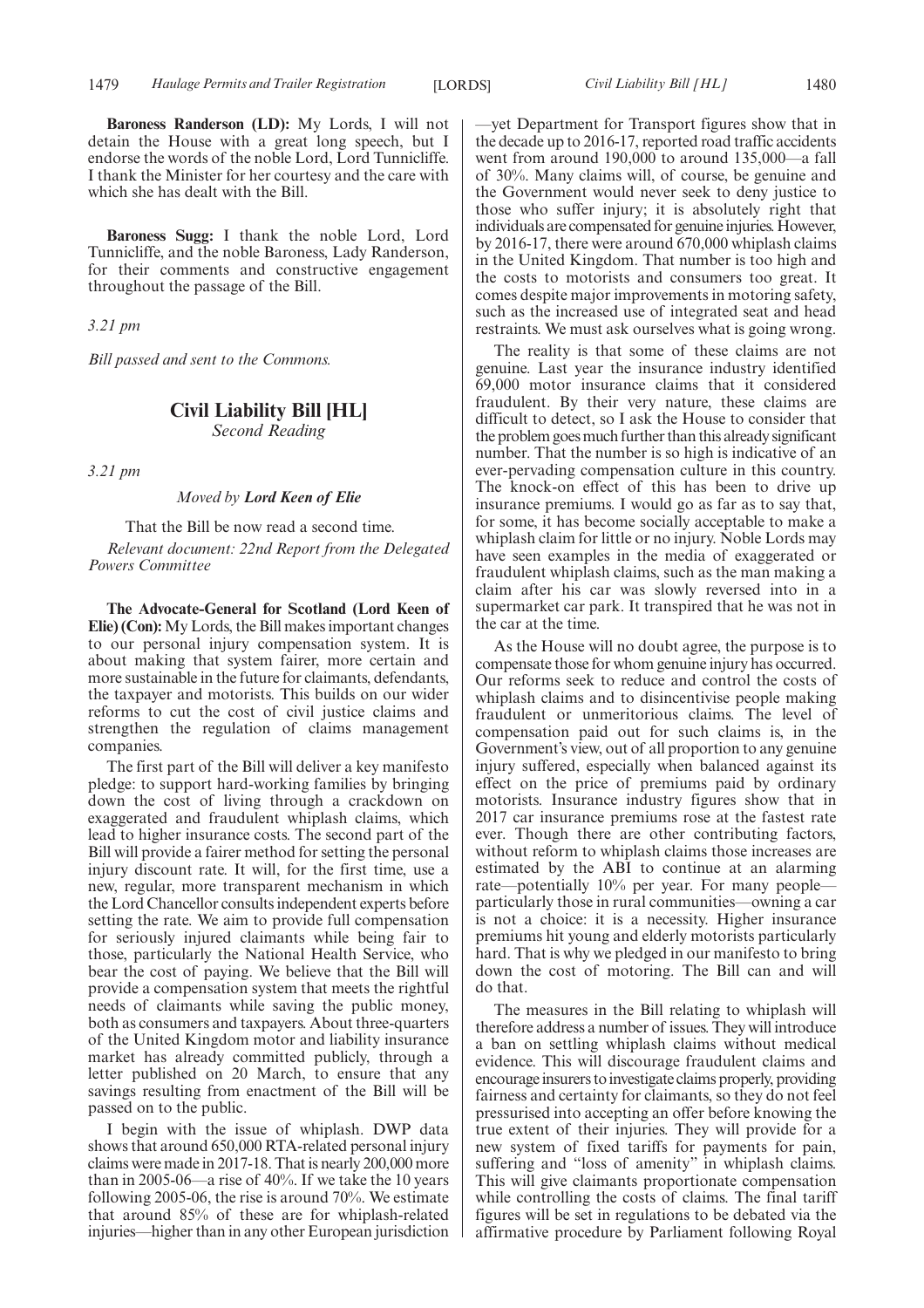Assent. The judiciary will have discretion to increase the compensation payable in exceptional circumstances, with the cap set in supporting regulations. The whiplash reform programme also includes measures not in the scope of this Bill, to increase the small claims track limit for road traffic accident personal injury claims to £5,000 and for all other personal injury claims to £2,000.

The measures in the whole reform programme are fair and proportionate. They will prevent fraudulent and unmeritorious whiplash claims from driving up insurances costs, allowing insurers to pass on savings of about £1.1.billion a year to consumers. This would mean an average reduction in car insurance premiums for consumers of around £35 a year. As a Government we fully intend to hold the market to account in making sure that happens.

I now turn to the second part of the Bill, the personal injury discount rate. Fairness and sustainability are at the heart of our reforms. With any change to the system for compensating the seriously injured, we must keep in mind the person behind every claim. The Government continue to support the aim that seriously injured people should receive 100% compensation to meet expected future financial losses, including medical and care costs. The way compensation is calculated must be fair to both claimants and defendants, including the National Health Service.

This Bill will reform the personal injury discount rate, which adjusts a compensation lump sum to allow for the return a claimant is expected to receive by investing it over the period of the award. Currently at minus 0.75%, we have one of lowest rates in the world. In Germany, it is  $4\%$ ; in France it is 1.2%, and in Ireland it is 1%. The current rate consistently compensates for injury at more than the 100% required by law. Awards currently average 120% to 125% even after management costs and tax. This is putting huge pressure on the National Health Service in claims for clinical negligence. Last year, the NHS spent £1.7 billion on such cases, a cost that has almost doubled since 2010-11, with an unsustainable average increase of 11.5% every year.

The current legal framework requires the Lord Chancellor to assume claimants to be very risk-averse investors, and the discount rate has been set since 1998 with reference to returns on very low-risk investments index-linked UK gilts. This is unrealistic. In reality, claimants do not behave as very low-risk investors; they invest their compensation in diversified low-risk portfolios and on average receive higher returns than is assumed under the present law. This results in inflated payments for claims which overly penalise defendants.

Every pound spent on overcompensation could instead be spent on front-line public services: in our hospitals, our schools and our Armed Forces. We will therefore do a number of things in the Bill. We will provide for the discount rate to be set in future by reference to how evidence indicates claimants actually invest, giving a more realistic rate that will mean that injured parties with low-risk investment appetites still receive full and fair compensation and ensure that defendants, including the NHS, are not left shouldering the burden of overcompensation.

We shall provide for the first time that the Lord Chancellor should set the rate regularly—at least every three years—and must do so after expert advice from an independent panel which protects the interests of claimants, as well as defendants, by ensuring that the rate is grounded in investment practices and market conditions.

Transparency and fairness in setting the rate were two of the main concerns voiced by the Justice Select Committee, and we have responded to that in setting out our position in the Bill. Changes to the discount rate will affect only lump-sum payments for future financial loss. They will not affect periodical payment orders, which account for a significant proportion of the compensation paid for future loss in the cases involving the most serious and long-term injuries.

Periodical payment orders are annual, risk-free payments providing a steady stream of income which is not affected by the discount rate, allowing claimants to plan for their long-term needs. PPOs are available from the National Health Service in all negligence cases, including those involving brain damage during birth, and in almost all cases where the defendant is insured by a UK-regulated insurer. A court is able to provide protection by ordering a PPO where it believes that it is in the claimant's interest. In any event, for serious long-term injuries, claimants will continue to be able to rely on the National Health Service as any other person would.

These reforms will reduce spending pressure on the NHS. The NHS Confederation and other influential medical bodies have described how the change last year in the discount rate exacerbated the financial impacts of clinical negligence claims. These higher litigation costs against the NHS are now unsustainable.

This fairer approach to setting the discount rate could, assuming a rate between 0% and 1%, save the taxpayer between £250 million and £550 million per year and, in turn, mean savings to insurers of between £0.5 billion and £1.5 billion per year, to be passed on to consumers in the form of lower insurance premiums.

Alongside our wider work to reform the civil justice system and, through the Financial Guidance and Claims Bill, strengthen the regulatory regime for claims management companies and ban cold calling, the reforms contained in the Civil Liability Bill are needed to put personal injury payments on a fair, more certain and sustainable footing for the future. In turn, they will save the NHS and consumer money. Legislating to ensure that genuine whiplash claims are backed by medical evidence, and that claimants receive proportionate compensation, will reduce the number and cost of whiplash claims. This will allow insurers to pass on savings to consumers, and, as I have said, three-quarters of the UK motor and liability insurance market has already publicly committed to doing so.

In changing the system by which the discount rate is set we want to continue to ensure fairness, so that those who suffer catastrophic personal injury get 100% compensation, within a more informed and transparent system in which the rate is set by the Lord Chancellor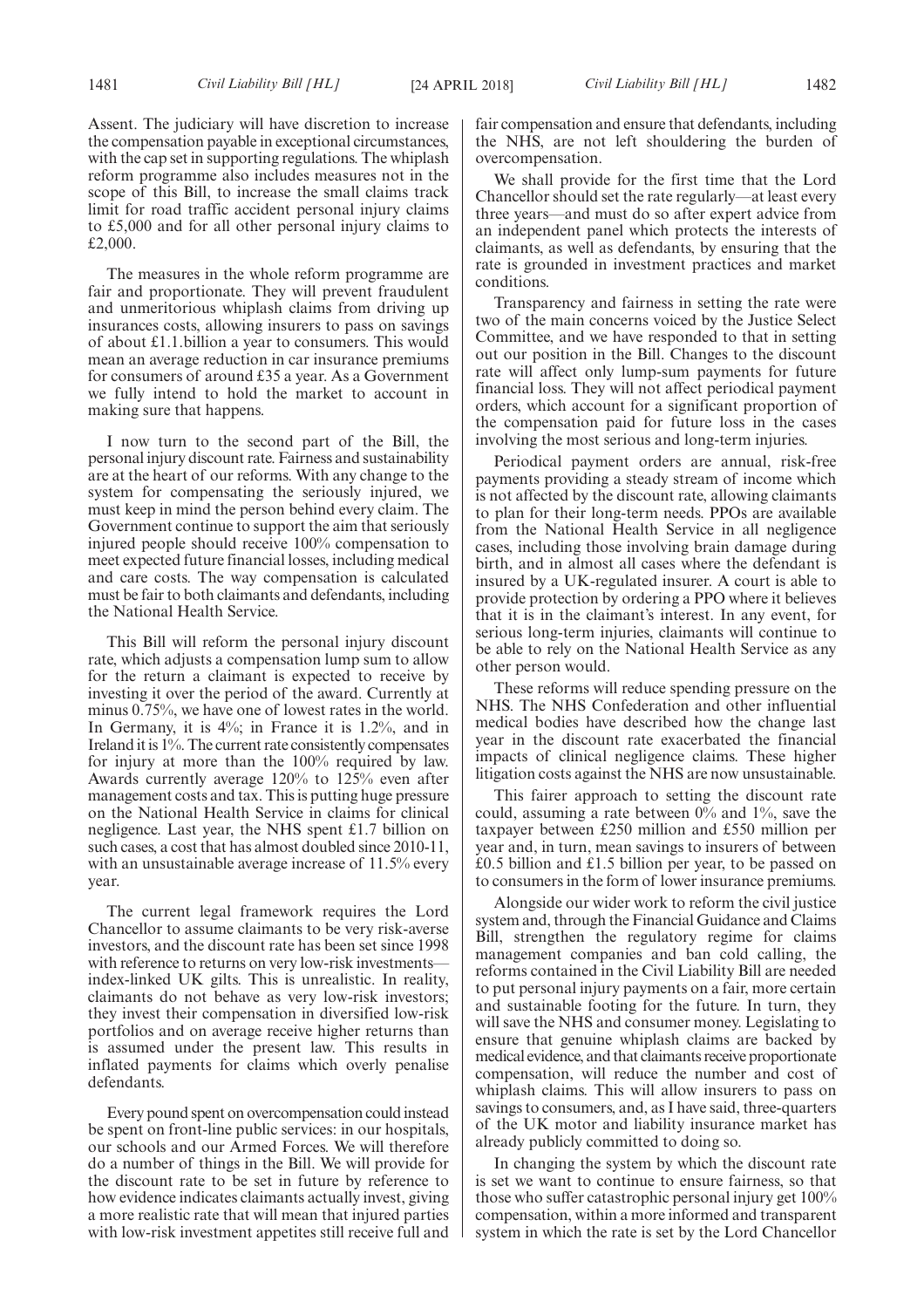#### [LORD KEEN OF ELIE]

at regular intervals, with the benefit of independent expert advice, in the interest of claimants. I commend the Bill to the House and I beg to move.

#### *3.35 pm*

**Lord Beecham (Lab):** My Lords, I begin by referring to my interest as an unpaid consultant with my former solicitors' firm, and to a paternal interest, inasmuch as my daughter is a barrister and a part-time deputy district judge.

This Bill, as the noble and learned Lord has reminded us, covers two discrete areas of personal injury law: claims for damages for whiplash injuries, and the way compensation for financial loss in serious injury claims, by way of lump sums, is to be calculated. The former is, in effect, a response to exaggerated claims. Exaggeration is, however, not confined—as the media, the insurance industry and the Government would have us believe—to claimants and their advisers. A small number of insurance companies, operating under a variety of labels in the market, constantly claim that the number and cost of damages claims for whiplash injuries is rising, with a consequential impact on premiums, which would otherwise be lower.

We are all familiar with the benevolent intentions of the industry and its heartfelt aspiration to reduce premiums. A degree of scepticism about the industry's case, is, however, justified. In his seminal report, *Common Sense, Common Safety*, the noble Lord, Lord Young of Graffham, who it was a pleasure to see in the House yesterday, declared:

"The problem of the compensation culture prevalent in society today is, however, one of perception rather than reality".

Road traffic accident claims have fallen by 14% since 2013 and by 10% in the past year, while last year the number of claims relative to the number of vehicles on the road was the lowest since 2008. Interestingly, the latest data published—just today—by the Compensation Recovery Unit records a fall in the number of motor cases registered to the unit from 780,000 in 2016-17 to 650,000 in 2017-18. The numbers between 2010-11 and 2017-18 ranged from 828,000 to 761,000. Settlements recorded by the CRU were, at 683,000, the lowest since 2011. Moreover, the cost of such claims in the UK is in the lower half of the European league table of such costs.

There is a legitimate concern, to which the noble and learned Lord has referred, about the activities of claims management companies—and indeed of "McKenzie friends", a growing feature in the courts these days in this and other areas—about which little or no action has so far been taken, either by the Government, or, in relation to connections between solicitors' firms and such companies by the Law Society, which I find somewhat deplorable.

In any event, in practice the proposals will impose a tariff system for compensation for pain and discomfort ranging from £235 for up to three months to £3,910 for 18 to 24 months—respectively 76% and 49% less than the guidelines prescribed by the Judicial College. Crucially, the system is entirely based on the timescale, and not the severity, of the pain and suffering endured. These replace, for road traffic cases, payments which the MoJ—without adducing any evidence—regards as "out of all proportion" to the level of injury suffered. Having said that, I welcome the provision that no case should be settled without a medical report.

Someone suffering a comparable injury sustained otherwise than from a road traffic accident—for example, a workplace accident—with effects lasting two years, could recover £3,000 more in damages and the costs of the claim, which, in RTA cases, would in future have to be paid out of the damages and not by the defendant.

Some noble Lords may be aware that a few weeks ago I sustained an injury, which left me with a colourful presentation around my eye, when I was thrown to the floor in a Tube train that made a violent, sudden halt. It was not a soft-tissue injury but if it had been—I suppose it could have been in those circumstances—any claim would not have been affected by the provisions of the Bill, whereas it would if I had been a passenger in a road vehicle. Some friends of mine recently experienced precisely that kind of accident. The question arises: why should comparable injuries not attract comparable awards, and comparable recovery of the cost of a claim, whether they are incurred in a road traffic accident or any other accident for which a defendant is deemed liable?

There are, moreover, serious questions to be asked not just about the scale of damages deemed recoverable but about how the level of damages is to be determined and by whom. The 22nd report of the Delegated Powers Committee asks some salient questions and makes some powerful comments on the way the Government are proceeding. It poses what it describes as two central questions:

"What is meant by 'whiplash injury'?",

and:

"By how much are awards of damages to be reduced?".

The answer it divines is:

"'Whiplash injury' means whatever the Lord Chancellor says it will mean, in regulations to be made by him or her at some future date",

with "a full definition"emerging once the Bill is enacted and not before. It also observes:

"Given the complex physical and psychological components of whiplash injury, it is not satisfactory that these matters should be left to regulations rather than being subject to a rigorous debate in Parliament"—

a refrain all too frequently heard in this House in relation to secondary legislation. As to the second question, about the quantum of damages, the committee points out that the reduction,

"will be whatever the Lord Chancellor says it will be, in regulations to be made … at some future date".

The Government pray in aid the need for what they say is,

"flexibility ... to reflect possible changes in society's perception of the value of",

pain, suffering and loss awards over time and a possible need,

"to change the parameters of the categories of the tariff to adjust or refine the approach to different severities of injury should this become necessary in future and in the light of experience over time".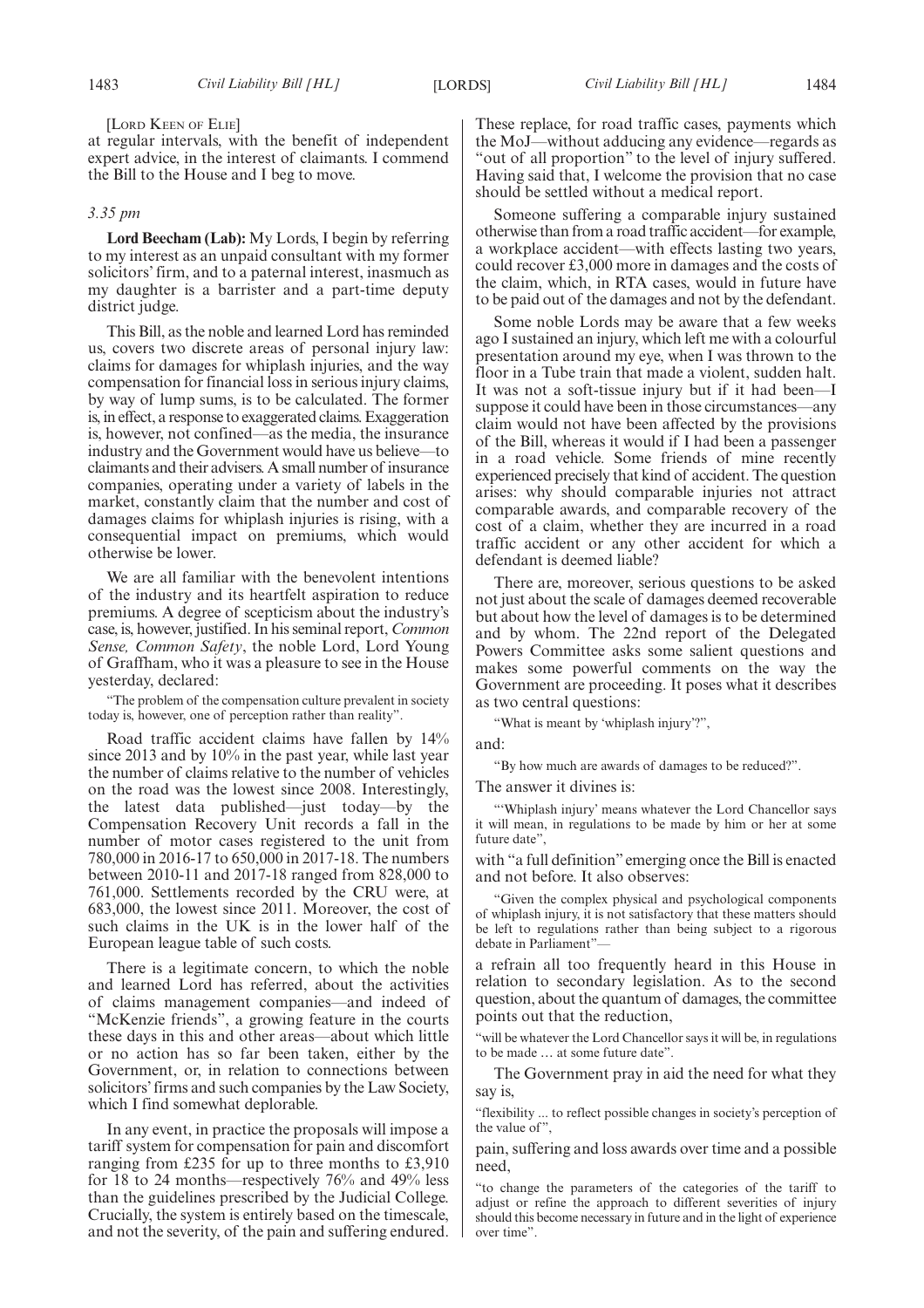Those are two possible candidates, I suggest, for the Nobel Prize for vacuity. Unsurprisingly, the committee was less than impressed by these responses and in five sub-paragraphs it demolished the Government's position, pointing out that the need for possible updating figures or mechanisms does not justify a failure to include them initially in primary legislation.

Rather than relying yet again on unamendable statutory instruments, Acts of Parliament are to be preferred for this, and for quantifying damages, and are equally preferable where,

"society's perception of the value of",

pain, suffering and loss claims changes over time. Equally, it said:

"The need to refine the tariff in relation to different severities of injury",

can be accommodated by a new Act.

Crucially, the committee avers that the judiciary, with its long experience of personal injury claims, should determine the provision for damages or, failing that, responsibility should be undertaken by independent medical experts. Its emphatic conclusion is that,

"it would be an inappropriate delegation of power for damages for whiplash injury to be set in a tariff made by Ministerial regulations rather than on the face of the Bill",

and that the initial tariff,

"should be set out on the face of the Bill, albeit amendable by affirmative statutory instrument",

in the future, following further recommendations by the judiciary or an expert panel. This of course echoes repeated expressions of concern about the use, and indeed abuse, of delegated legislation, with the limited opportunities afforded to persuade Governments to think again and respond to concerns expressed in either House. Will Ministers delegate the decision on this critical issue, as suggested by the committee, albeit subjecting any recommendations for approval under the affirmative procedure? My suggestion would be that the decision should be made by an advisory panel or the judiciary. Then, if we are proceeding by the secondary legislation procedure, the Lord Chancellor should embody that recommendation in an affirmative order.

Much is being made of promises made by the insurance companies that savings will be passed on to their customers. Indeed, the Minister has repeated that today. Can he say what estimate of such savings has been made over time and what is their current level? How will we ensure that the industry delivers on the promise, and in what form? The Minister has said that it will, but how will that be ensured? Can he also tell us how much the Government have raised in the form of insurance premium tax since the standard rate rose from 5% in January 2011 to 12% in 2017, and for the higher rate from 17% to 20% in the same period? I recall once suggesting a small percentage increase in insurance premium tax some years ago to fund a reduction in the savage cuts to legal aid made by the coalition Government, but that, unsurprisingly, never materialised. The Minister may not have those figures to hand, but it would be interesting to see them in due course.

There is real concern about the pending increase in the small claims level, which, apart from the £5,000 limit chosen for whiplash claims—however loosely definedwill now be set at £2,000 by the Lord Chancellor. Below that figure, noble Lords will be aware that costs are not awarded. This is significantly higher than would be the case if the existing level was increased to reflect inflation. I have seen two suggested figures for that: £1,400 and £1,600, but these are still significantly lower than the £2,000 now prescribed. If we are to retain the system, should it not be on the basis of RPI or CPI, reviewed every three years as a matter of course? Interestingly, I understand that Scotland has chosen not to apply its version of the small claims regime, known as the simple procedure, to personal injury claims up to £5,000 such that, successful parties in these cases, described as "summary causes", can recover their costs. Given the Minister's role as Lord Advocate and his deserved reputation as one of the most eminent Scottish lawyers, would he encourage the Lord Chancellor to look again at the small claims limits?

In light of the current impossibility of successful claimants claiming costs or obtaining legal aid, has the Ministry of Justice made or received any assessment of the impact on the court system of more unrepresented claimants in this area of the law? There is existing concern, which has been voiced several times in your Lordships' House and elsewhere.

Finally, in relation to this part of the Bill, I revert to the issue of claims management companies: a parasitic growth in our justice system, seemingly able to pursue potential clients via cold calling and seek disproportionately large fees out of the modest damages recovered. I understand that the Government are looking at this matter, but can the Minister indicate how this unacceptable approach might be curbed?

Part 2 of the Bill deals with the discount rate, which is, as the Minister explained, the rate used to calculate the level of damages to be awarded in the most serious cases, having regard to investment returns and inflation. We are looking here at cases of very serious injuries with life-changing consequences that might last a very long time. The Government are proposing a change from very low-risk investments to low-risk as the basis for calculating compensation. It is, however, inherently difficult to predict what future loss or cost of care or treatment would be occasioned in such cases. Greater reliance on periodical payment orders, to which the Minister referred, would help. Can he update us on government thinking on this aspect and how they might be promoted? His evidence to the Justice Committee implied support for this approach, and that is welcome.

The NHS is in a curious position on the issue of damages. Treatment in such cases can be expensive and the NHS must be compensated for costs incurred where the damage is inflicted by a third party, but sometimes the NHS is the defendant, as in clinical negligence cases, but also potentially in other cases, where the negligence is not related to clinical error. Accidents can take place on NHS premises, for which the NHS is liable.

It is in all our interests that the NHS should not see its resources reduced by the requirement to pay large sums to unfortunate patients who have suffered from clinical negligence. However, surely such compensation payments should be funded out of general taxation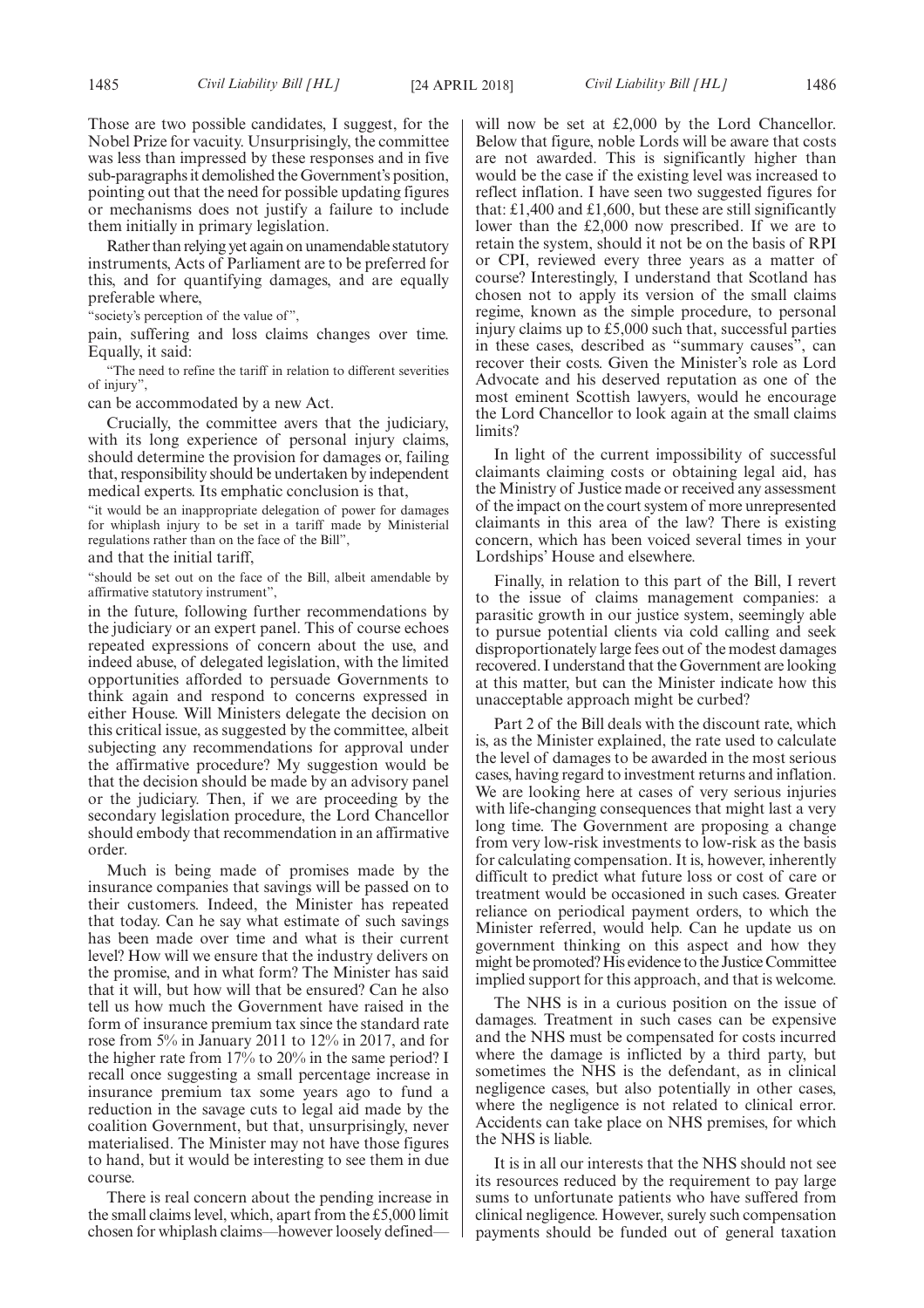#### [LORD BEECHAM]

rather than being avoided by requiring the victims of clinical negligence to take greater risks in investing the proceeds of damages. We surely all agree that the NHS should be protected but the question is: by what method? My submission is that the method that the Government are proposing will ultimately perhaps be at the expense of the people who have been injured rather than of the community collectively, and I invite the Government to think again about that aspect.

The House will wish to give careful consideration to the changes proposed in the Bill. I trust that in doing so we will put the interests of the victims of negligence at the top of our deliberations, but also that we will ensure that crucial decisions are made not by ministerial fiat but with the full involvement of the judiciary and are subject to proper parliamentary scrutiny.

#### *3.50 pm*

**Lord Sharkey (LD):** My Lords, I will deal first with the proposal to reform the compensation for whiplash arising from road traffic accidents. Let me say at once that I agree with the remarks made by the Delegated Powers Committee in its report of last Friday. It concluded, as the noble Lord, Lord Beecham, has said, that there should be a definition of whiplash in the Bill, as should the tariff for damages. The committee says bluntly that it would be,

"an inappropriate delegation of power",

for either of these matters to be handled by secondary legislation. The definition of whiplash is so central to any discussion of the Bill and any assessment of its consequences that I am very surprised that the Bill should have been brought before us with that definition absent. It is clear that the issue of how to define whiplash has been under consideration by the Government for some time. Surely it should be possible either to produce the definition for the Bill or to delay the Bill until the definition is available.

That is certainly a matter that we want to raise in Committee, as is the issue of the tariff and who should set it. Should it be, for example, the Judicial College? The impact assessment sets out the proposed tariff, but why is the proposed tariff not in the Bill? The structure and levels of the tariff will certainly influence our debates, and Parliament should be able to decide on the initial tariff, amendable later by secondary legislation.

In the case for reforms set out in the assessment there are many appeals to evidence, a lot of which is vigorously contested. That throws some doubt on the case for reform, but it would be very helpful if the Minister was willing to discuss these contested areas before we reach Committee. For example, there is the assertion that the number of whiplash claims is somehow too high or too fraudulent. The Access to Justice Foundation has published calculations showing that claims in total are already falling. In fact, as the noble Lord, Lord Beecham, has pointed out, CRU data for 2016-17 shows a 10% decline in whiplash or whiplashrelated claims since 2012-13. The Motor Accident Solicitors Society has strongly questioned the view that a high proportion of claims are fraudulent. It has said that, when proven and suspected fraud figures are

disaggregated, proven fraud drops to 0.25% of all motor claims, while fraudulent whiplash claims will be a small percentage of that already small percentage.

The principal justification in the impact assessment for reforms is economic—specifically, that there are three market failures that must be addressed. The first failure is one of asymmetric information. Only a victim can really know the extent and duration of pain or suffering caused by a whiplash injury. The Government see this as an incentive to make false or exaggerated claims but, as I have mentioned, the incidence of such claims is highly contested.

The second market failure alleged by the Government is the creation of perverse incentives. Legal costs are recoverable by successful claimants from the defendants. The Government say that if legal fees were not, or less, recoverable, claimants would bear more of the cost of bringing such claims, which would help to bring down their volume to a level that was,

"optimal for society as a whole".

Leaving aside the question of what "optimal" might mean or how it might be calculated in this context, there is the problem of access to justice, as noted by the Law Society in its comments on the Bill. The Access to Justice Foundation has estimated that the proposed new tariff would deny 600,000 people injured on our roads each year the right to legal advice when seeking compensation. The figure comes from a July 2017 study by Capital Economics. Then there is the question of whether, or more likely to what extent, making medical report costs unrecoverable impedes access to justice.

The third identified market failure is what the impact assessment calls, "negative externality"—a phrase that is clearly weapons-grade management speak. This refers to the practice of insurance companies settling claims without medical proof of injury. Here, I entirely agree that this drives market failure, and I support the provisions in the Bill that will ban this practice.

In addition to the reduction in access to justice likely to be brought about by these reform proposals, there is the obvious issue of fairness. If someone is involved, as the noble Lord, Lord Beecham, has said, in a road accident, under the Government's reform proposals they would be entitled to £3,500 for a neck injury lasting 24 months. They would also be unable to recover the cost of a lawyer to assert their rights. If someone suffered an identical injury at work, they would be entitled to £6,500 and would be able to recover costs. How is this fair, reasonable or coherent? I should be very grateful if the Minister could address this issue when he replies.

In all the very comprehensive information supplied to us by the Minister and his officials, I have been unable to find any mention of vulnerable road users. They are cyclists, motorcyclists, horse-riders and pedestrians. These people seldom suffer whiplash, and I have seen no evidence of fraud, yet they will all be caught by the proposed new system. I hope that the Minister will agree to remove them from the scope of this Bill.

Then there is the question of who benefits from these proposed reforms. The impact assessment estimates a total net benefit of £130 million. Within this, motorists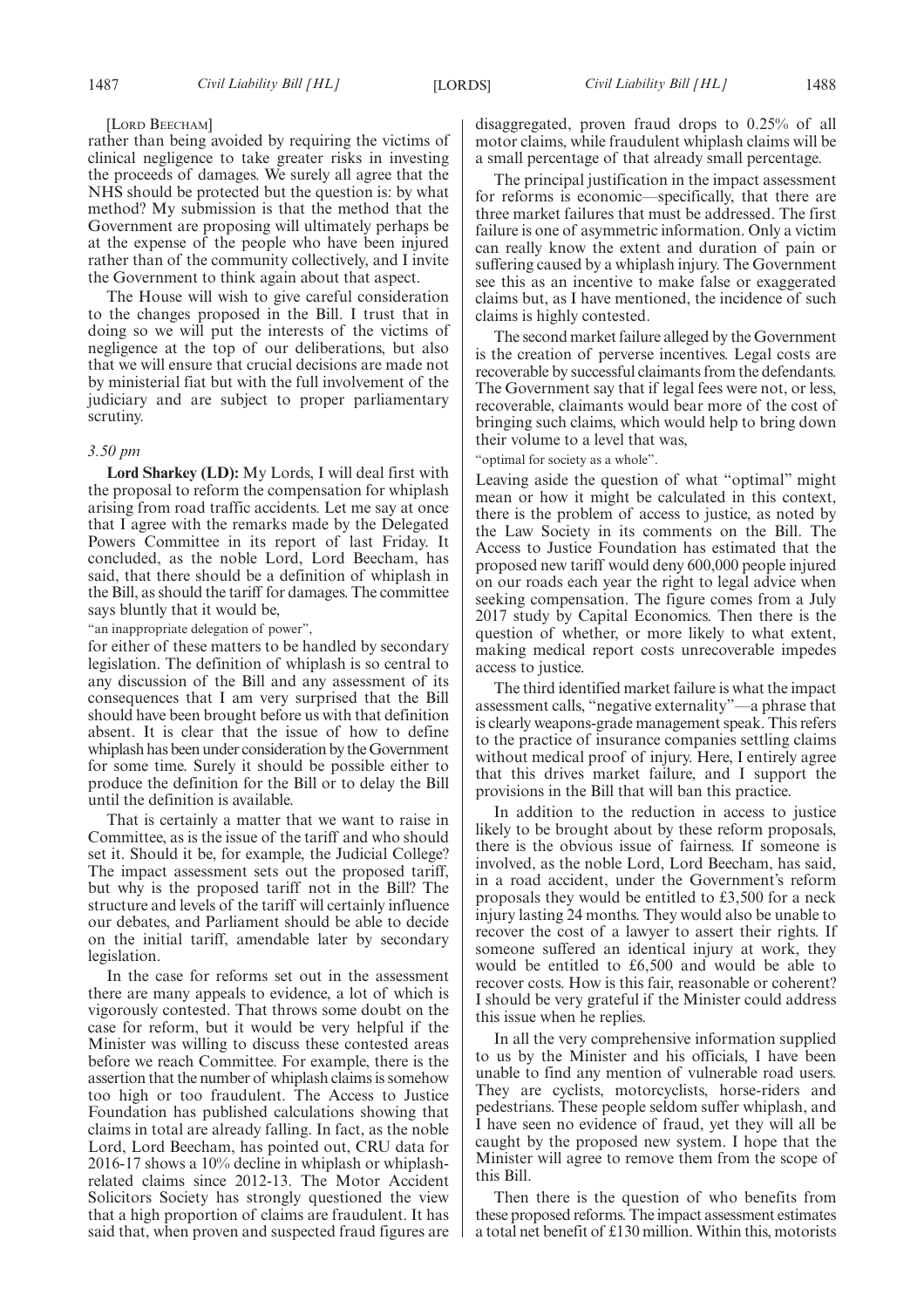gain £l.l billion by way of reduced premiums; insurers gain £190 million; HMT—the Treasury—loses around £140 million; and claimants lose £980 million. The impact assessment also sets out the risks assumed in calculating these figures. It explicitly acknowledges the risk that CMCs will produce more unmeritorious claims to offset the reduction in claims pursued as a result of the reforms. We all know how very vigorous and fast moving the claims industry can be, and as we speak, the Government are busy in the other place dismantling the reforms that we voted through to try to suppress cold calling.

However, the major risk surely lies in the percentage of savings to insurance companies that is passed on to motorists in reduced premiums. The impact assessment gives a figure on this and says it will be 85%, but it does not explain why. Is it, for example, that 85% of all savings will be passed on by 100% of insurers or that 100% of savings will be passed on by 85% by value of insurers? Perhaps the Minister could tell us which it is. In either case, what grounds are there for confidence that the insurers will pass on any particular percentage?

I note that the insurance companies which wrote to the Lord Chancellor in March ended their letter by saying that they,

"publicly commit to passing on to customers cost benefits arising from Government action to tackle the extent of exaggerated low value personal injury claims".

Leaving aside the issue of whether cost benefits are the same as savings—I have no idea whether they are—is the promise to pass on all or only some of the cost benefits? Who decides what is a cost benefit for the purpose of passing it on, and how transparent will this decision be? What mechanism will there be for checking the sums actually passed on, and what remedy will be available if they turn out to be lower than expected?

I now turn to Part 2 of the Bill, dealing with the personal injury discount rate, and I should say at the outset that I agree there is an urgent need to change the basis on which the rate is calculated. But I have several concerns. The first is to do with timing. It is clear that the current discount rate needs amending, but the process proposed in the Bill means that there would be no change until 2020. This is three years after the implementation of the minus 0.75% rate, which is obviously wrong and is causing very significant financial damage to both private and public sector organisations. For example, the Minister will know that the National Audit Office has highlighted that the estimate from NHS Resolution, at the current discount rate, will add £500 million to the cost of claims in the year 2017-18 and £3.5 billion in overall provisions accrued. Clearly, it would be better to spend this money on front-line NHS services. Why wait? Surely there is enough information held by the Government and their advisers to enable a faster change.

My second concern is with the review period of three years that is proposed in the Bill. This may be too short. It may mean that a review is undertaken unnecessarily, incurring cost and creating market uncertainty. A three-year period may also create real incentives for gaming the litigation process by whichever side believes its objectives are most likely to be met by an impending rate change. A five-year review period, I suggest, would mitigate the risks associated with this. We will probably want to discuss this further in Committee.

My third concern is with having the Lord Chancellor make the decision on the rate, as at present. Under the new system, he or she will have the recommendation of the expert panel to take into account, but this will not be binding. How is this materially different from the current situation? Of course, the basis for setting the rate will have changed, but it will still be the Lord Chancellor who decides. In fact, there is a strong case for removing the decision from the political arena altogether and handing it over to an expert panel. The impact assessment reports that, of the respondents to the consultation on the matter, 35 favoured an expert panel, 17 favoured a co-decision between an expert panel and another person, and 48 favoured a Minister, based on advice from an expert panel. To put this another way, the majority of respondents to the consultation were in favour of not having the Minister make the decision. This kind of system works well for the economy as a whole, with the MPC setting the base rate quite independently of politicians. Perhaps the Minister can say whether he has considered this option and, if he has, why he has rejected it.

Finally, I would like to make a suggestion to the Minister. He will know that many Members of this House believe that we should repeal Section 2(4) of the Law Reform (Personal Injuries) Act 1948, which has the effect of greatly increasing the sums that the NHS must pay out in settlement of clinical negligence claims. The Public Bill Office has confirmed that any proposal to repeal this section via this Bill would be out of scope. Nevertheless, repeal is an urgent necessity, and suitable legislative vehicles are likely to be extremely rare. This Bill could be used for repeal if the Government were to agree to an out-of-scope amendment granting the right to repeal Section 2(4). In closing, I ask the Minister to consider this, and whether he would be prepared to meet to discuss this further with me and other interested Members.

#### *4.03 pm*

**Lord Hope of Craighead (CB):** My Lords, I do not wish to say very much about the general principle that lies behind Part 1, which deals with damages for whiplash injuries, except to make three points. First, we have been subjected to quite a bit of lobbying by those who object to the measures that it contains. Some, I have noted, say that they are punitive and arbitrary—words which I myself would not attribute to Part 1 as I read it. Indeed, the noble and learned Lord has said enough to persuade me that it is necessary to do something to try to minimise the abuse that has given rise to such a large and disproportionate number of whiplash claims. The abuse has been going on for some considerable time, and it is time that something was done to address it.

My second point is that I particularly welcome the provisions in Clause 3 for an uplift beyond the tariff amount in exceptional circumstances and the provision in Clause 2(8) which deals with the situation where a whiplash injury is combined with other injuries which also require to be compensated. Those are sensible precautions against the risk of unfairness in particular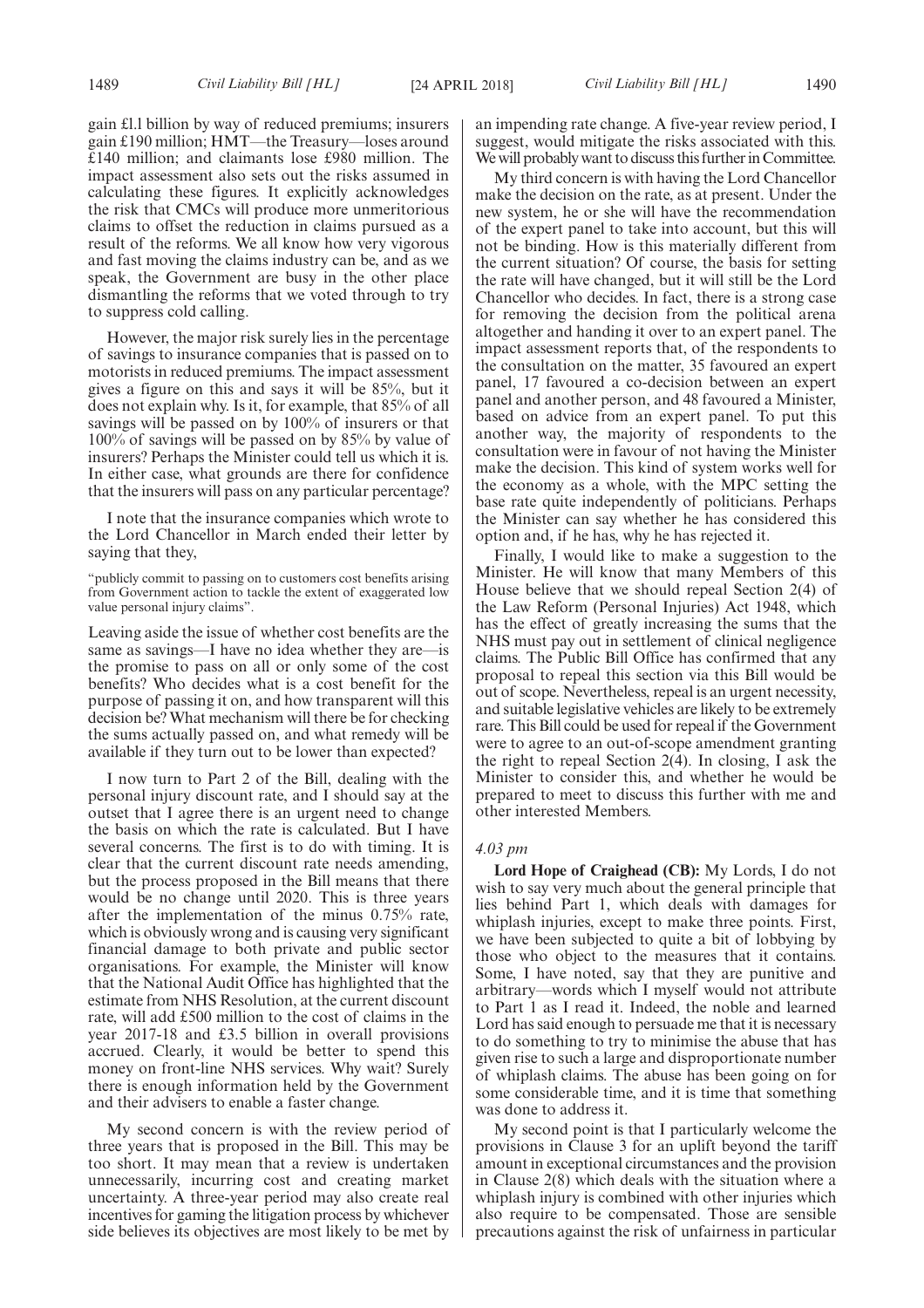[LORD HOPE OF CRAIGHEAD]

cases. Thirdly, I associate myself—at least for the time being—with the remarks of the noble Lords, Lord Beecham and Lord Sharkey, on the need for thought to be given to putting the definition of the phrase "whiplash injury" in the Bill, rather than leaving it to delegated legislation, because it is so central to the whole system set out in this part. There is something to be said for at least the starting point of the tariff to be in the Bill too, although, of course, amendable in as simple a way as possible by statutory instrument.

My reason for speaking in this debate is that I would like to say a bit more about the personal injury discount rate provided for in Part 2. My reason for doing so is that I was one of the members of the Appellate Committee which heard the case of Wells v Wells 20 years ago in May 1998. Power was first given to the Lord Chancellor to set a discount rate by Section 1 of the Damages Act 1996, when the noble and learned Lord, Lord Mackay of Clashfern, was Lord Chancellor. I very much look forward to hearing what he has to say when he contributes to the debate later. I hope to be in the Chamber when he speaks, although I have other things to do. For reasons that he may be able to explain, he did not set a discount rate before the Government changed shortly after the Act came into force.

The baton passed to his successor, the noble and learned Lord, Lord Irvine of Lairg, who was here earlier but is no longer in his place to listen to the rest of the debate. He did not indicate that he was willing to exercise that power. One might sympathise with him, because of the difficulties in finding a solution to it. In that situation, it was left to us in Wells to deal with the issue and to devise what we thought would be a firm and workable principle which the courts could apply. The solution which we derived in that case set out the basic principle which was applied by the Lord Chancellor when, in due course, the power was exercised in June 2001 and again in March last year, resulting in the figure to which the noble Lord, Lord Beecham, referred. As is stated in the Explanatory Notes, Wells provided the basis for the calculation of the discount rate which has been followed ever since.

I certainly do not wish to quarrel with the proposition that a fresh look needs to be taken at this problem. It is, of course, an inescapable fact that the lower the discount rate, the higher the award will be. So there is a tension between those who wish to raise the rate so as to reduce the burden on those who have to bear the cost of the award and those who do not wish to see a reduction in the general level of damages where the award has to provide compensation for future loss. The Explanatory Notes say that the basis of calculation which was held in Wells to be appropriate is that the claimant is a very risk-averse investor. I do not think that any of us on the Appellate Committee used those very words, but the thrust of our judgment was similar to what the Explanatory Notes say, for reasons that I will explain.

The Bill seeks to change this assumption by substituting that which is set out in paragraph  $3(3)(d)$  of the proposed new Schedule Al to the Damages Act 1996. This is that the damages will be invested adopting an approach which involves more risk than a very low level of risk, but less risk than would ordinarily be accepted by a prudent and properly advised investor. How one reacts to that proposal may well depend on how essential it will be for the claimant to be able to rely on the award to provide for his or her needs for the rest of their life. Claims that require recourse to the discount rate vary widely, from those in which the main element is to make good a relatively small element of future wage loss to those where the award has to provide for the future care and support of those who are very seriously injured.

As it happens, the claimants whose cases we were dealing with in Wells had all sustained very serious injuries of the kind which are normally classified as injuries of the maximum severity. In one case, the claimant had suffered serious brain injuries, as a result of which she was no longer capable of working or looking after herself or her family. In another, the claimant had been injured before birth, was suffering from cerebral palsy and was very severely handicapped.

It was against that background that, in my speech in Wells, I said that the assumptions that had to be made were, first, that the lump sum would be invested in such a way as to enable the claimant to meet the whole amount of the losses or costs as they arise as the years go by during the entire period for the assumed lifetime while protecting the award against inflation, and, secondly, that the losses or costs will have to be met entirely out of the relevant proportion of the lump sum. Those assumptions indicate the challenge that lies behind the exercise that we are contemplating. I went on to say that this meant that the rate should be one that is to be expected where the investment is without risk and which takes full account of the effects of inflation.

As Lord Lloyd of Berwick, who was with us on the committee, said, if the claimant has to realise capital from investments in a depressed market—and, as we know, the markets go up and down—the depleted fund may never recover. We were aware that a lower rate of discount would lead to increased insurance premiums. We were not addressed in detail on this subject, so we were not in a position to form a view about the wider consequences of our judgment. However, it is worth noting that the noble and learned Lord, Lord Steyn—who was also on the committee—pointed out that if the right decision was that the discount rate should be modified to ensure that victims were compensated as nearly as possible for the consequences of their injury, by and large the public would have to pay for the increase in awards. He said that because he was applying the principle which lies at the heart of the assessment of damages at common law, which is to provide injured parties with a sum which will be adequate to cover their loss over the whole of period during which the loss is likely to continue: no more, but certainly no less.

The noble and learned Lord talked about transparency and fairness, but there is no doubt that Part 2 seeks to alter the balance in favour of the public and thus, to an extent, undermine the principle that lies behind the common law. Reasons have been given as to why that might have to be done. For my part, I would have been very much more concerned as to where this reform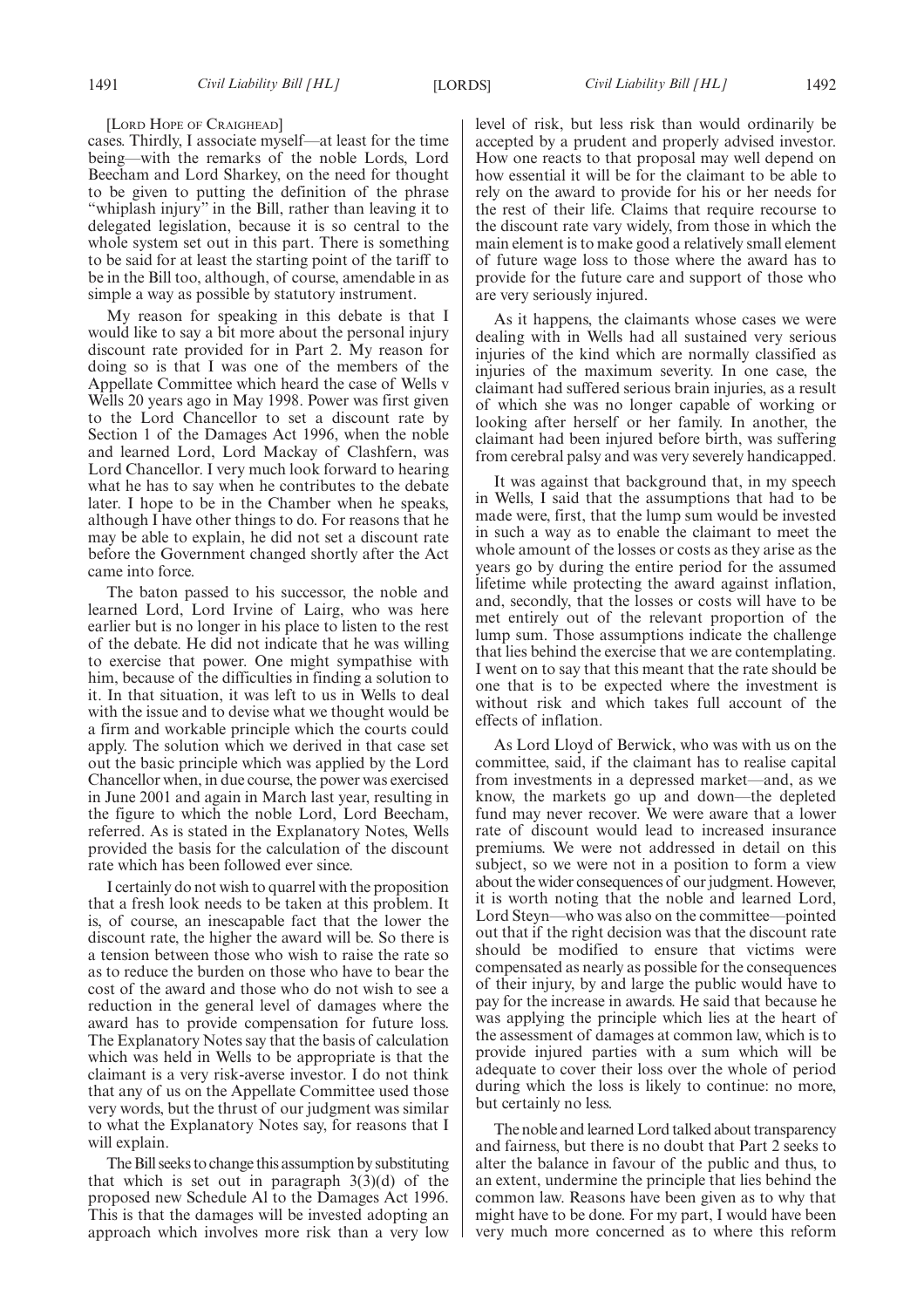was leading us if there had not been the provision in new Clause A1 of the 1996 Act which is set out in Clause 8(1) of the Bill. This is a clause which would allow a court to take a different rate of return into account, including a lower return, if any party shows that it would be more appropriate in the case in question.

I have in mind—and I have never forgotten it—a case I once had to deal with where a highly talented young woman had been rendered tetraplegic as a result of a road accident which was certainly not her fault. The injury was so severe that she was almost totally paralysed. She could not move any part of her body below the neck. She could breathe but she could not speak. She could communicate only by sucking and blowing through a tube to spell out words on a screen in front of her. For her, the award was assessed on the assumption that it would be necessary to provide and pay for 24-hour care and attention every day, and for the accommodation and equipment she needed to sustain any kind of reasonable comfort, for the rest of her lifetime.

It would seem quite wrong for someone in her condition to be required to expose the award to risks to any degree just because, without that, her award may bear more heavily on the defendants and their insurers—and perhaps through that, on the general public. So I not only welcome the new clause as a safeguard against the risk of unfairness in these extreme cases; without it, the Bill would risk, in the more extreme cases, giving rise to an injustice which ought never to be contemplated.

#### *4.15 pm*

**Lord Hunt of Wirral (Con):** My Lords, I declare my interests as detailed in the register, in particular as a partner in the international, commercial law firm DAC Beachcroft and as chairman of the British Insurance Brokers' Association. It is also my great privilege to follow the noble and learned Lord, Lord Hope of Craighead. Fascinated as I was to hear his explanation of what lay behind that decision in Wells v Wells—of course I shall respond in much greater detail in due course in Committee—certainly the world has moved on a long way since that original decision.

I hope that the reforms in the Bill are in no sense controversial. They skilfully and fairly balance competing interests. That is never an easy task for government but it is an essential one, and I commend the Minister on his courage and resolution.

Reference has already been made to the many representations we are receiving, and we shall inevitably hear a great deal of noise from all those vested interests on both sides. But we are not here in this House to serve vested interests. It is the public interest we must serve, and it feels as if Ministers have got the balance broadly right. This has not happened by accident, especially on the law relating to the discount rate.

The reform proposals in Part 2 address an increasingly urgent need. As noble Lords have already understood from previous speeches, the lower the discount rate, the higher the cost. England and Wales are now the sole territories in the developed world with a negative discount rate for all future loss claims. For many younger and elderly drivers alike, the consequences have already proved to be extremely costly. That has thrown out any balance of fairness. We must also, as several speakers have mentioned, be aware of the heavy burden the negative discount rate has been imposing on the National Health Service.

Competition law prevents insurers offering any collective undertaking that premiums will fall if and when the discount rate is restored to a sensible level. However, there has still been an unprecedented commitment from individual chief executives across the market that savings would indeed be passed on. I cannot think of another occasion on which industry leaders have come together to make such a public pledge. They are of course responding to a strong lead from the Government, as the Minister made clear.

The Government published Command Paper 9500, *The Personal Injury Discount Rate: How It Should Be Set in Future*, on 7 September of last year. The Secretary of State then wisely asked the Justice Select Committee in another place to undertake pre-legislative scrutiny of the draft clause included in the report, which would change the basis on which the discount rate is calculated. That committee, on which no party has a majority, came to a consensus, in favour of reform, with certain caveats. In particular, the committee supported the establishment of an independent expert panel—not a representative panel—to advise the Lord Chancellor on the discount rate, and any discussion on the discount rate necessarily involves making reasonable assumptions about the likely appetite for risk on the part of anyone looking to invest a sum—particularly a substantial sum—of money.

As the committee and the Government have both acknowledged, setting the discount rate can never be a precise science, but I strongly support the notion that it should have a real-world basis, which is currently rather lacking. The Government are rightly committed to retaining the principle of full compensation, which, as we have just heard from the noble and learned Lord, Lord Hope of Craighead, is so important, particularly in very serious cases.

We must not forget that this means compensation must be neither too little nor too much. In Paragraph 77 of their response to the Select Committee, I was heartened to see the Government state that they,

"will work to ensure that the panel is ready to start work at the earliest opportunity".

That is a clear undertaking. Given the very considerable measure of consensus around this legislation, I ask my noble and learned friend the Minister to confirm that arrangements for the establishment of this expert panel can and will begin well before the legislation eventually receives Royal Assent.

I would like to mention Part 1 of the Bill. The discount rate provisions are of vital importance, but the plans for whiplash reform too should be commended as being sensible and uncontroversial. For far too long, we have as a country sustained a system in which there is an unseemly squabble over the value of soft tissue injury claims. That has been far more to the benefit of those paid to do the squabbling than it has been for their clients, the victims. What matters most to their clients is prompt and fair redress, not a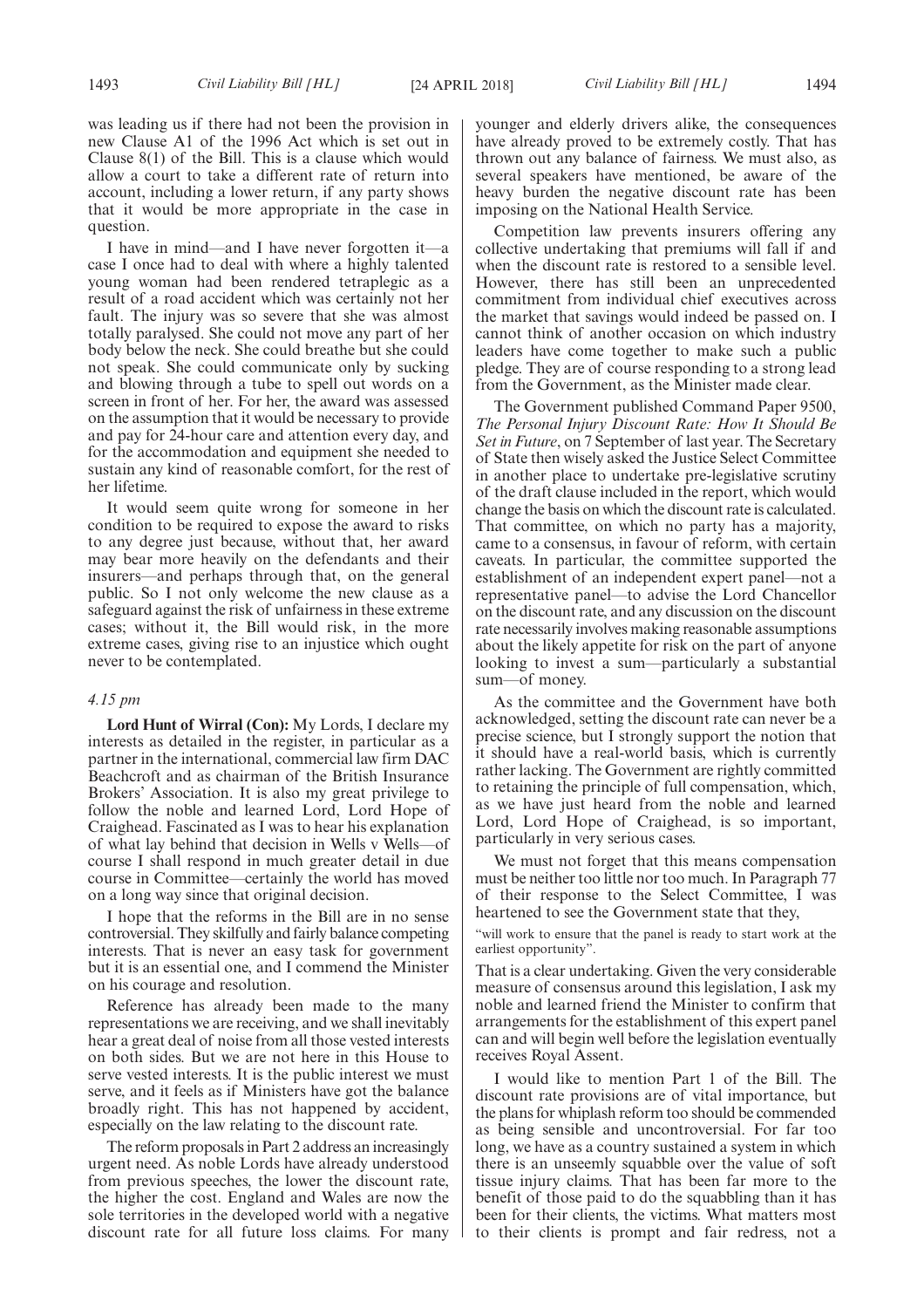[LORD HUNT OF WIRRAL]

mathematically precise assessment of their loss. The idea of creating a fixed tariff for such claims, while novel in common law terms, is the right way forward. It takes the mystery out of how such claims are valued and avoids the use of precious court time in arguing over valuations. It can and must create a smoother process for the claimant, who will rightly be placed at the centre of such a process.

I have been a practising lawyer for exactly 50 years next month—I started life as a claimant lawyer, acting in cases for thalidomide victims. I have to say that claimant lawyers and others with a stake in maintaining the status quo are heavily pressurising me to argue that this is unfair and ill thought through. I believe that the Government have taken account of any legitimate concerns. They have wisely dropped the notion that some claims should receive nothing at all. The sums proposed for the tariff, while low, are more in line with what society can realistically afford to pay for these claims. Let us not forget, it is the wider public who have to fund these claims through higher insurance premiums and the inflated cost of goods delivery.

There are consumers and citizens at both ends of this equation. It is the task of Government to balance the interests of everyone involved. In another place, as we have heard, debate continues today on the Financial Guidance and Claims Bill, particularly on how we will contain the excesses of the claims management industry. How many times have we said that in this place? But at last it seems that something is being done. There is a simple answer to the question: it is to contain the amount of money from which they and their hangers-on can take a cut. By their very nature, civil claims set group against group, citizen against citizen.

A decade or more ago, I had the privilege of talking to a very senior senator in Washington, who told me that a complicated and unpredictable system of redress ultimately undermines civility in society. I believe that it does, and I hope that these reforms will go some considerable way towards simplifying redress and restoring the balance of fairness in society. However, I also hope that, in what I think is increasingly an uncivil age, they will serve to restore civility and a healthy respectful relationship between the people in England and Wales.

#### *4.35 pm*

**Lord McNally (LD):** My Lords, it is always a pleasure to follow the noble Lord, Lord Hunt. As I have reminded the House before, we once sat on the same committee, which was modestly called young Atlantic political leaders—where are they now?

It is very difficult to know where to insert oneself in a debate such as this with so many expert contributors, so let me begin at the beginning. During my childhood, I had two quite serious but non-permanent injuries that could probably be pinned on the school and the building I was in when they happened. Looking back, I know that it would never have occurred to my parents to sue somebody because of these misfortunes. Yet, in preparing for this debate, I decided to Google "injuries at school" to see what would happen. Up came a whole smorgasbord of offers: "Has your child been injured in the nursery?" and "Has your child been injured in the playground?" It seems to me that the tenor of the debate so far almost accepts as a given a change for the worse in our society. I do not know whether the spokesman for the Opposition is about to sue Transport for London for his injury—he is shaking his head, which is good; he is going in the right direction—but people see compensation as being worth the risk.

When I came to this House in the late 1990s, one of my first interventions was made in shock after I had been off and spent the afternoon watching daytime television. I saw advert after advert—not unlike the adverts inviting you to play the National Lottery—saying that if you had had the good fortune to have an injury, there might be some money in it for you. I have heard the statistics that my noble friend Lord Sharkey cited; nevertheless, what has happened has cheapened our concept of justice. Access to justice is right; certainly, when we hear the example given by the noble and learned Lord, Lord Hope, of the lady who was severely injured in a motor accident, we understand that of course there must be protection. But we have to have the courage to say that access to justice is not limitless and should not lead to clogging up the courts or to cases that increase costs throughout the system.

One thing that has come up when we have debated this before is personal experience. I suppose I should therefore give one other example. A couple of years ago, my wife had a little bump at a T-junction. When she got home, she told me that she had exchanged numbers with the other driver. I said, "Oh well, if you bumped into him, you bumped into him—I'll ring him up". The guy was a taxi driver. I spoke to him; we had a civilised conversation. I said, "Look, get the car checked over. Send me the bill and I will settle it". We did not hear anything for some weeks, and then we were told that the driver had sustained a whiplash injury. I live in St Albans and it was now being handled by a solicitor in an east Lancashire town and they had provided evidence from a doctor in south Manchester. I immediately said, "This is a scam".

I wrote to the chairman of our insurance company saying it was a scam and that my wife was willing to give evidence if they wished to challenge this obvious attempt to defraud the company. A few weeks later, we got a letter saying that the company had settled the claim because it was under £5,000 and it was not worth fighting. I wonder how many claims of £5,000 and under are settled in that way. Is it a victimless crime—or one that is passed on to the consumer?

I do not accept that this is so small a problem that it should not be dealt with, and I welcome the Government's attempt to do so. In 2010 when I came into this place, I went to the Ministry of Justice. Between 2010 and 2013 we tried to bring forward some reforms in this area. In the previous Labour Government, Jack Straw campaigned on this issue and has continued to do so. This is an issue that needs addressing. As my colleague and noble friend Lord Sharkey said, we will tease out some of the things that are being put forward to Committee, because that is what we are here for.

The noble and learned Lord, Lord Hope, set the scene for the second part of the Bill. It was one of the most difficult pieces of work that one faced as a Minister. I was greatly helped at the time by the noble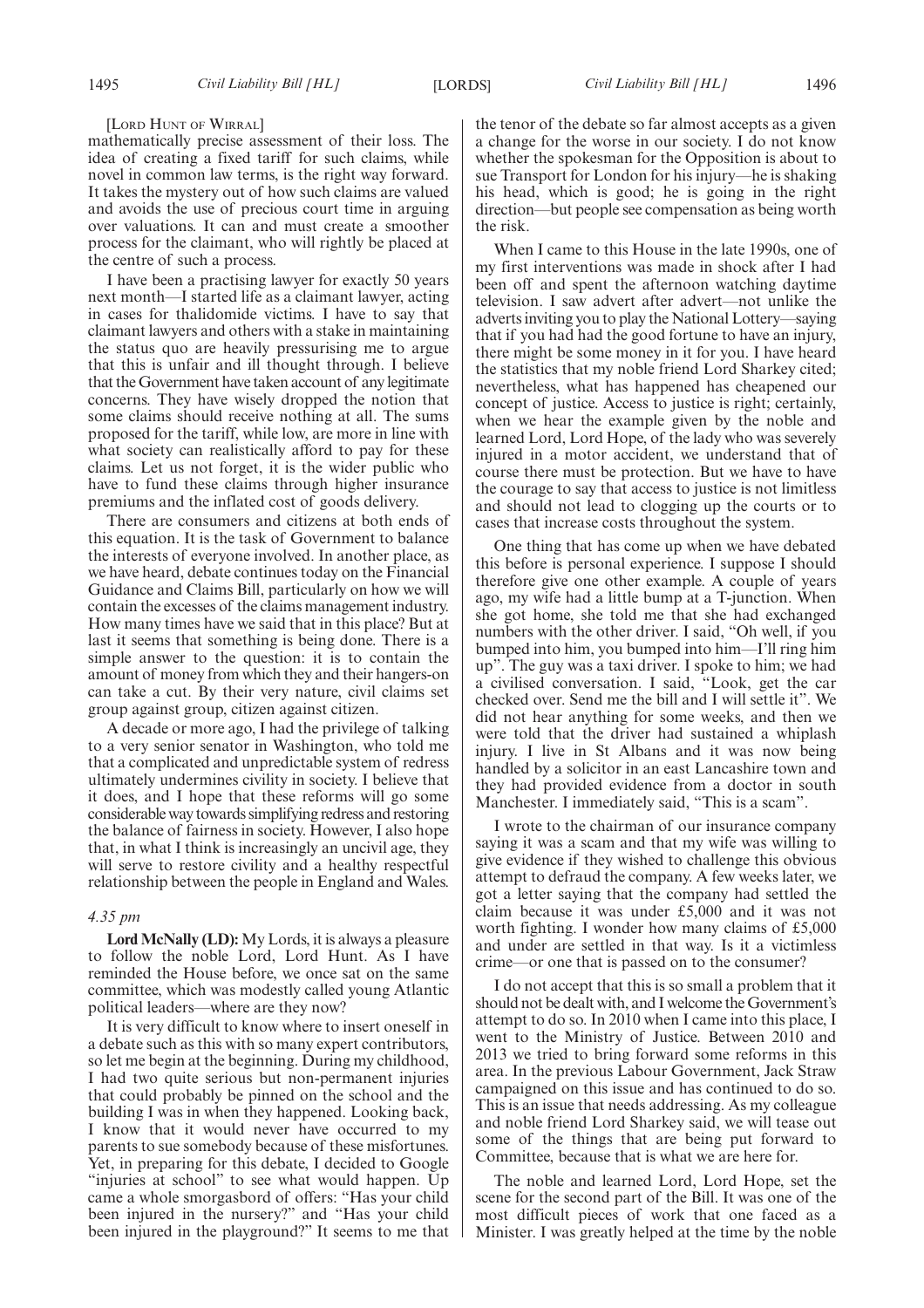Lord, Lord Faulks, who succeeded me at the MoJ, and by the noble Lord, Lord Ribeiro. It is horrible to hear a case like the one we were given and then have to bring it down to some mathematical solution to give that person justice, but that has to be done. We have to ask in the Bill whether some of those powers should be given to the Lord Chancellor alone, or if there are other ways. We hear what the Delegated Powers Committee has said about certain of those responsibilities, and it has said that a whiplash injury should be defined. We will probably bring that forward in Committee. The tariff for injury should also be in the Bill.

There will be questions about whether the definition of a minor injury being up to two years is excessive. Is the small claims limit set too high at £5,000? As has been said, how will the Government ensure that the consumer and not the insurance companies benefit from these reforms? Nevertheless, this is timely legislation.

In the past, we have managed to get a degree of cross-party agreement that reform in this area is needed, and I hope that in the great tradition of the Lords, the expertise here will be used to help the Minister carry forward a Bill that is really worth while. What he certainly has, and which I had, is the presence of the noble and learned Lord, Lord Mackay, in his regular place behind him. Throughout any difficult and torrid debates in Committee on the Bill, he will come to the help of Ministers who flounder at the Dispatch Box. It is a very reassuring thing to see and, like the noble and learned Lord, Lord Hope, I look forward to hearing the contribution of the noble and learned Lord, Lord Mackay, to this debate.

#### *4.35 pm*

**Lord Hodgson of Astley Abbotts (Con):** My Lords, like the noble Lord, Lord McNally, perhaps I may begin at the beginning. Notwithstanding some rather disobliging remarks from the Delegated Powers and Regulatory Reform Committee referred to at some length by the noble Lords, Lord Beecham and Lord Sharkey, which no doubt we shall discuss in Committee, I welcome the Bill because it has at its heart the objective of achieving the greatest possible fairness. There will be fairness on the one hand to ensure that those who suffer life-changing injuries, often through no fault of their own, are properly compensated in so far as money can ever compensate for life-changing events of that sort. There will also be fairness to the other participants in the insured class who will inevitably have to face commensurately increased insurance costs. They are entitled to reassurance that overcompensation will not take place.

Sadly, as other noble Lords have referred to, there is a darker side to all this as part of a litigious society in the form of making claims on the basis of no or fabricated evidence. The proposals in Part 1 to bring whiplash claims under control therefore seem very worthy of support. In his opening remarks, my noble and learned friend referred to some of these fabricated cases, and perhaps I may pass on to him and to the House the following example. Last Friday, I was in the north of England to attend a board meeting of a company of which I am the chairman. I took a taxi and, as is my wont, I inquired of the temperature of the taxi driver, political and otherwise. We got on to the issue of whiplash injuries. He told me that it was prevalent in this and other towns in the north of England for young men to buy a clapped-out banger of a car or van for around £200 and engineer a crash with a taxi. I asked why they would choose a taxi. The driver said that there were two reasons. First, they know that a taxi will be well insured. If it was not, it would not be licensed by the local authority. Secondly, taxi drivers depend on the good will of the local authority for the renewal of their licences and so are less likely to put up a fight, argue the case and press for compensation. That is my contribution of anecdotal evidence gathered last week in the north of England, and it is why I think the Bill is an important first step towards reining in the compensation culture.

I say that it is a first step because there are other areas which need attention. No doubt noble Lords will have received briefings from the Association of British Travel Agents about burgeoning claims for compensation for illness occurring on holiday. Moreover, one of the most depressing aspects of the reviews I have carried out of the charity sector is the way in which individuals attending a charitable event, such as a proposal to raise funds for some much-needed community project, seem quite ruthless in bringing claims against a charity. Falling over a guy rope for a tent is a very common claim, as if tents do not have guy ropes and you have no responsibility for looking where you are walking. Charities are often run by volunteers who have only limited access to legal advice. Faced with what they consider an unreasonable claim, they can only use the small claims court for personal injury claims up to £1,000. I understand that this is to be raised to  $\text{\pounds}2,000$ . However, the  $\text{\pounds}1,000$  for road traffic accidents is to be raised to £5,000. I hope that my noble and learned friend the Minister will explain at some point why we are moving from £1,000 to £2,000 and £1,000 to £5,000. That would be extremely helpful, particularly for smaller charities that have to deal with these unfortunate incidents.

Turning to Part 2 of the Bill, I have taken an interest for some time in what is familiarly called the Ogden rate, including initiating a debate on the matter last July, to which my noble and learned friend on the Front Bench replied. I support the overall shape of the proposal. I note the experienced comments of the noble and learned Lord, Lord Hope of Craighead, about risk. We may be able to have some existential discussions about the nature of this in Committee.

I want to raise two issues that I hope we can explore. First, reverting to the underlying strategic aim of achieving fairness, it seems that with long-tail insurance cases, the use of lump sum damages can result in only one near certainty: that the award will be unfair to one party or another. Surely we need to do more in such cases to make better use of periodical payment orders. One of the answers to the question raised by the noble and learned Lord, Lord Hope of Craighead, on making sure that people were fairly compensated would be to make greater use of PPOs.

I am concerned that injured parties—who may or may not be financially sophisticated—may be seduced by an apparent amazingly large lump sum against which the PPO may seem fairly modest and, in reaching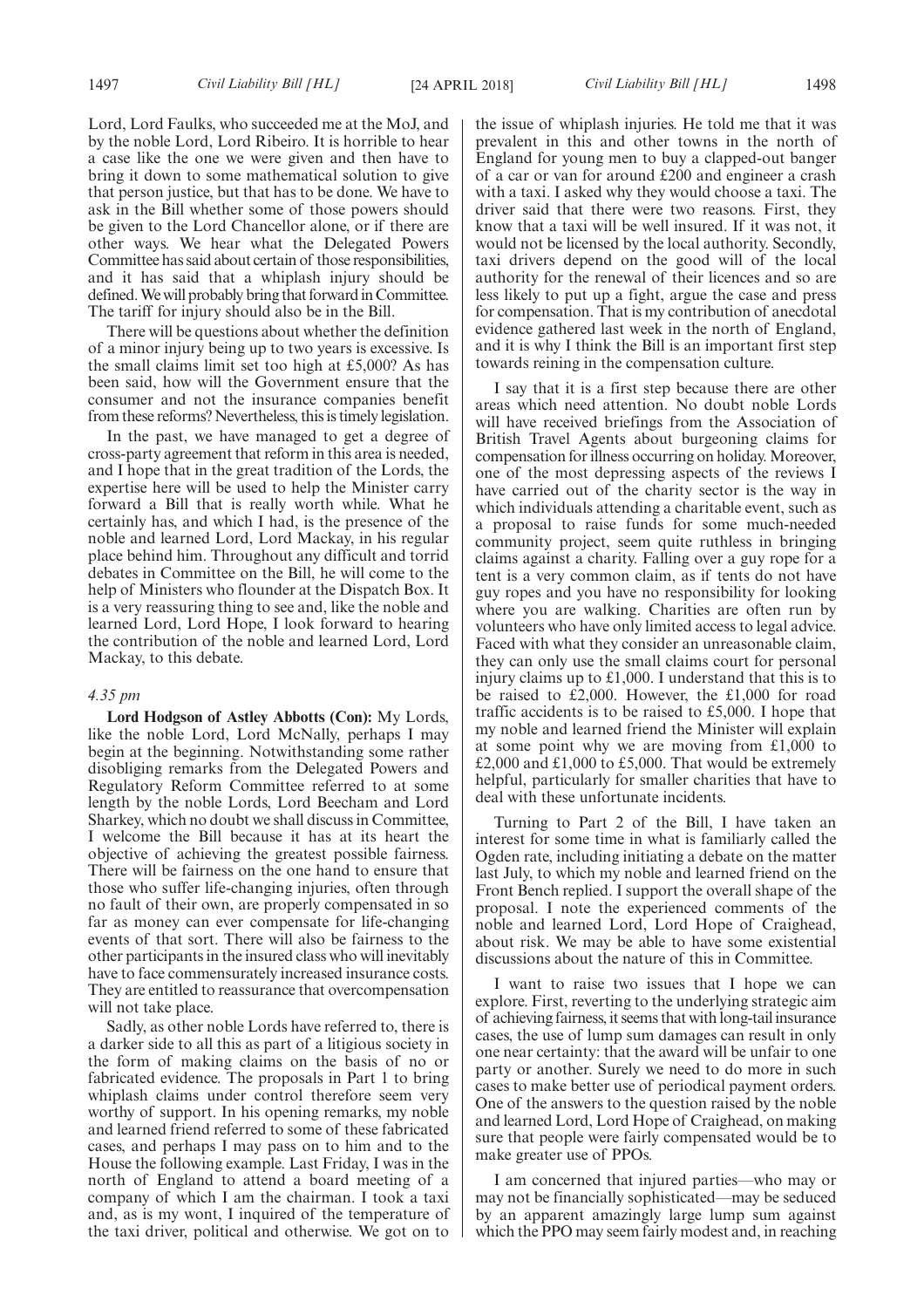#### [LORD HODGSON OF ASTLEY ABBOTTS]

that conclusion, may think that they should accept a lump sum. There is a risk that the injured party may be egged on by investment managers who see a long stream of advisory fees stretching into the future, and by insurance companies who see a chance to put a pink ribbon round the file and close the claim for ever.

My second concern is the proposal for the timing of reviews, a process that—as pointed out by the noble Lord, Lord Sharkey, in his opening remarks—needs to be designed to minimise the possibility of the system being gamed. I share the view that three years is too short a period. Indeed, any fixed-term review period is a very blunt instrument. I would argue that the trigger for a review should not be time-based but result from changes in the available rate of return on our investment. Establishing such a benchmark could be problematic, though changes in the base rate would be a pretty good indicator given that these investments will be low-risk, even under the new regime. Perhaps thought might be given to extending the duties of the expert panel proposed in the Bill to include a power for it to recommend to the Lord Chancellor that the rate ought to be reviewed. I look forward to discussing this matter and others in Committee.

Finally, there is an often expressed concern—indeed, it has been expressed this afternoon—that these proposals to control the costs of claims will result not in reduced premiums for the insured but merely in increased profits for insurance companies. Those of us who have spoken up for a fairer system expect the industry to demonstrate that savings as a result of these measures are being appropriately passed on. To be candid, it will not be good enough for the industry to say something along the lines of, "It's a very competitive industry so savings are bound to be passed on<sup>3</sup>. The public are in a cynical mood, as reflected in an article in last Saturday's *Times* entitled "Insurers fail to drive down premiums". The article quotes Mr Matt Oliver from GoCompare as saying:

"Where insurance is concerned, loyalty doesn't pay. Companies typically use their best deals to attract new customers, so often the only option for existing customers is to go elsewhere".

If that situation persists, it would be a sad outcome to the Bill, the purpose of which I strongly support.

#### *4.45 pm*

**The Earl of Kinnoull (CB):** My Lords, it is a pleasure to follow the noble Lord, Lord Hodgson of Astley Abbotts, who, as ever, was authoritative and full of charm. I declare my interests as set out in the register of the House and particularly those in respect of the insurance industry.

I also welcome this Bill, seeking, as it does, to tackle two distinct policy areas that are in need of reform. That reform, I believe, will benefit all in the country. I am looking forward to the passage of the Bill, which I hope will deliver these reforms in an optimal way, achieving the vital balance between the interests of all those concerned. To summarise two very interesting early speeches in the debate, from the noble Lords, Lord Beecham and Lord Sharkey, there is a great benefit to be gained from having certainty here. I do not believe that we in this House could feel that we had done our job unless we knew there was certainty on a number of the things mentioned in both those speeches. I certainly believe certainty will help.

The Explanatory Notes for the Bill point out that the UK generated 780,000 whiplash claims last year, which is one in 83 of our population. That is now down to one in 100. However, even the one in 100 statistic is worrying. In preparing for today, I came across a *Daily Telegraph* article entitled "UK 'whiplash capital of Europe'". The first paragraph says there are,

"one out of every 140 people claiming for a whiplash injury each year".

That article was published in May 2011, so one in 140 has gone, via one in 83, down to one in 100. I am obviously delighted that it has come down, but one has to feel, as a bit of a cynic about the claims management industry, that at least part of that is probably due to its spending so much of its energy on some of the new and wonderful things, such as the holiday sickness scam. However, the figures are too new, and I would like to probe them. I have no doubt we will come back to those in Committee. The point is that it is a vast number of people.

We should also take a look here at other countries. I have run personal lines underwriting businesses in continental Europe, so I have some experience on the ground of what in other countries the number of whiplash claims should be. It is a heck of a lot less. Sometimes—for instance, in France—that is due to impediments, which I think are unfair, that are put in the way of allowing people to claim for whiplash injuries, but in markets such as Germany the number is remarkably less. I certainly remember going to meetings and spending the day with Munich Re, a major reinsurance company, in Munich, and people pulling my leg about what they call "the British disease". It is one reason Munich Re was pulling back from reinsuring British motor insurance.

The noble and learned Lord the Minister, in his speech at the Association of Personal Injury Lawyers conference on 17 April said:

"The number of road traffic accident related personal injury claims remains around 70% higher than in 2005/06 and around 85% of these claims are for whiplash related injuries. This is despite extensive improvements in both vehicle safety and a decline in the number of reported accidents in recent years".

That decline, in the past 10 years, was 31%, according to the Department for Transport statistics. So 31% fewer accidents, in safer vehicles, are producing 70% more whiplash claims.

All this whiplash-claims activity produces loss cost to the insurance industry. We in the industry of course reprice our products annually, so that cost is therefore charged on as a problem to you and to me. The removal of non-bona fide whiplash claims is estimated in the impact assessment to be worth £1.1 billion a year. The ABI has probed how much of that goes into the pockets of those who have had the whiplash, or allegedly so, and how much goes into the pockets of claims management companies and specialist solicitors firms. The answer is that about 50% goes into the pockets of those assisting the whiplashed people.

Our task, then, is complicated. We are aiming for a £35 a year reduction in annual premiums. We will need to come back to this in Committee, as I do not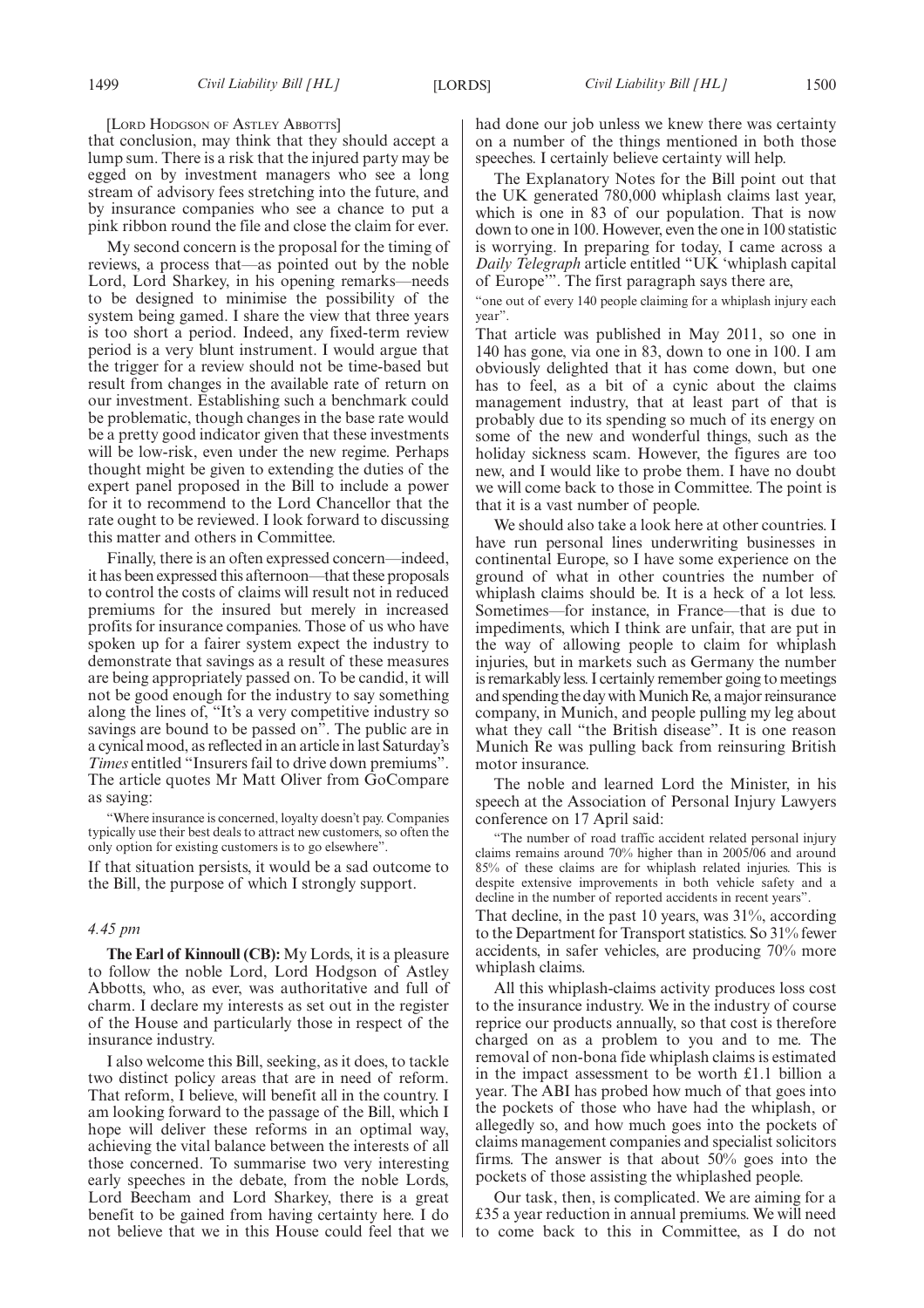understand what the promise really is from the insurance industry in respect of the £35 that could be there for the saving. I am sorry to disagree with the noble Lord, Lord Hodgson of Astley Abbotts, but the industry is incredibly competitive, so I cannot believe that at least some of that will not naturally come back through competitive pressures. It is also true that people have been making these promises to their regulator, the FCA, which—I speak again with experience—is one of the toughest regulators in the world. It would certainly be pretty displeased with someone who had breached a promise to the general public and was not treating customers fairly. The fines for not treating customers fairly are very large. There is a certain amount of carrot and stick there.

On the personal injury discount rate, we have much to thank the House of Lords judges for in the case of Wells v Wells. They laid out the law with great clarity, a clarity that the noble and learned Lord, Lord Hope of Craighead, exhibited earlier in his seminal contribution. As ever, I learnt a lot; the noble and learned Lord never gets up without me learning. In March last year, the discount rate was lowered from 2.5% to minus  $0.75%$ .

Oddly, this is the second time this year that we have spoken in this Chamber about discount rates, the other occasion being the debate on reconstruction and renewal, where we talked about discount rates in respect of the financial modelling, which gave very surprising numbers as to how expensive it would be to repair the Palace in some of the options being considered. That discount rate came from the Treasury Green Book and was 3%. I noted in that debate how sensitive things were and have looked for a precise example.

In the educational section of the Chartered Insurance Institute website, there is a worked example which is very instructive. It notes that when the discount rate was 2.5% the lump-sum settlement for a 20 year-old man who requires £100,000 of care per year for his lifetime was £3.2 million. When the discount rate changed to minus 0.75%, that £3.2 million rose to £8.9 million, almost three times the amount. That demonstrates just how sensitive it is.

That is why, in its latest annual report, NHS Resolution moved its reserves for past losses up by £4.7 billion and stated that it expected £1.2 billion to be added annually to the budgeted cost going forward for clinical negligence. All that is money coming out of the front line of the health service. This year's budget for clinical negligence excluding the PIDR change is £1.95 billion, so the extra due to the change represents an increase of more than 60% in the cost for clinical negligence to the NHS.

The insurance industry, naturally, has had to increase its reserves. Noble Lords will have read all about the one-off pain of that, but the industry has the opportunity to reprice, so for classes of insurance such as employer liability and public liability the industry is now repriced and whole again.

Had Wells v Wells been heard in 2018, instead of 1998, a lot of argument would have been presented concerning the lessons learnt in the aftermath of the financial crash and, in particular, the effect that quantitative easing has had on the gilts markets. According to the Bank of England website, the Bank has bought £435 billion-worth of gilts and £10 billion-worth of corporate bonds. To put that number in context numerically, that is about 25% of today's gilt outstandings. Quantitative easing was unheard of in 1998, and it has certainly had an effect on the very part of the investment market that Wells v Wells is tied to; indeed, that effect has been to depress the PIDR to its current level of minus 0.75%.

I accept that, mechanically, this number is what Wells demands but, like many noble Lords, I feel that it is completely wrong. I could say a lot about that at a high level, but it implies that investors will pay the Government to house their money over the decades ahead. I do not believe that that is credible or the lesson of history. The equivalent of the PIDR in France is 1.2%, in Ireland 1.5%, in Spain 3.5% and in Germany 4%. Britain is an outlier, as other noble Lords have pointed out. Rethinking the PIDR, therefore, is an idea whose time has come.

The Bill makes a good stab at things, but could the Minister give us a bit of colour on what,

"more risk than a very low level of risk",

means? Indeed, I worry, as others do, that the whole of paragraph 3(3)(d) of new Schedule A1 on page 9 of the Bill is none too legally certain. Also, what timeframe does the Minister have in mind for when the expert panel will have reviewed the PIDR and the level either affirmed or changed? I am thinking, in particular, of the £1.2 billion clock that is ticking for the NHS.

I make one short final point concerning Scotland and Northern Ireland. Section 6 of the Bill refers to the role of the FCA, yet it applies only to England and Wales. I am concerned that this could create problems for the UK market and present a potential for the ever-creative claims management companies to arbitrage regulation between the different parts of the UK. The interests of the UK in this regard would be best served by having a single market and regulator. Is the Minister in touch with the devolved Administrations to ask whether they would be willing to make use of this primary legislation to improve the situation generally? I close by welcoming this Bill.

#### *4.57 pm*

**Lord Mackay of Clashfern (Con):** My Lords, this is an extremely interesting Bill for me, for reasons that I will explain in a moment.

I will not say much about the first part of the Bill and the types of injury it deals with. That is because long ago, when I was in practice in Scotland, the system was still that juries awarded damages in personal injuries cases. I acted for the defendant in a case of whiplash injury. The lady came to the jury to explain how bad her injuries were. We had put in an advance offer—as was usual—for what we understood, from the medical evidence, was a reasonable estimate of the worth of the injuries. At the jury trial the lady was very good at explaining how bad the whole thing was, and she got an award considerably above our offer. My reputation as an estimator was, therefore, adversely affected by that experience.

I had the great advantage, however, that the late Lord Fraser of Tullybelton—as he became—was the presiding judge. In those days the judge was not supposed to give much indication: it was a matter for the jury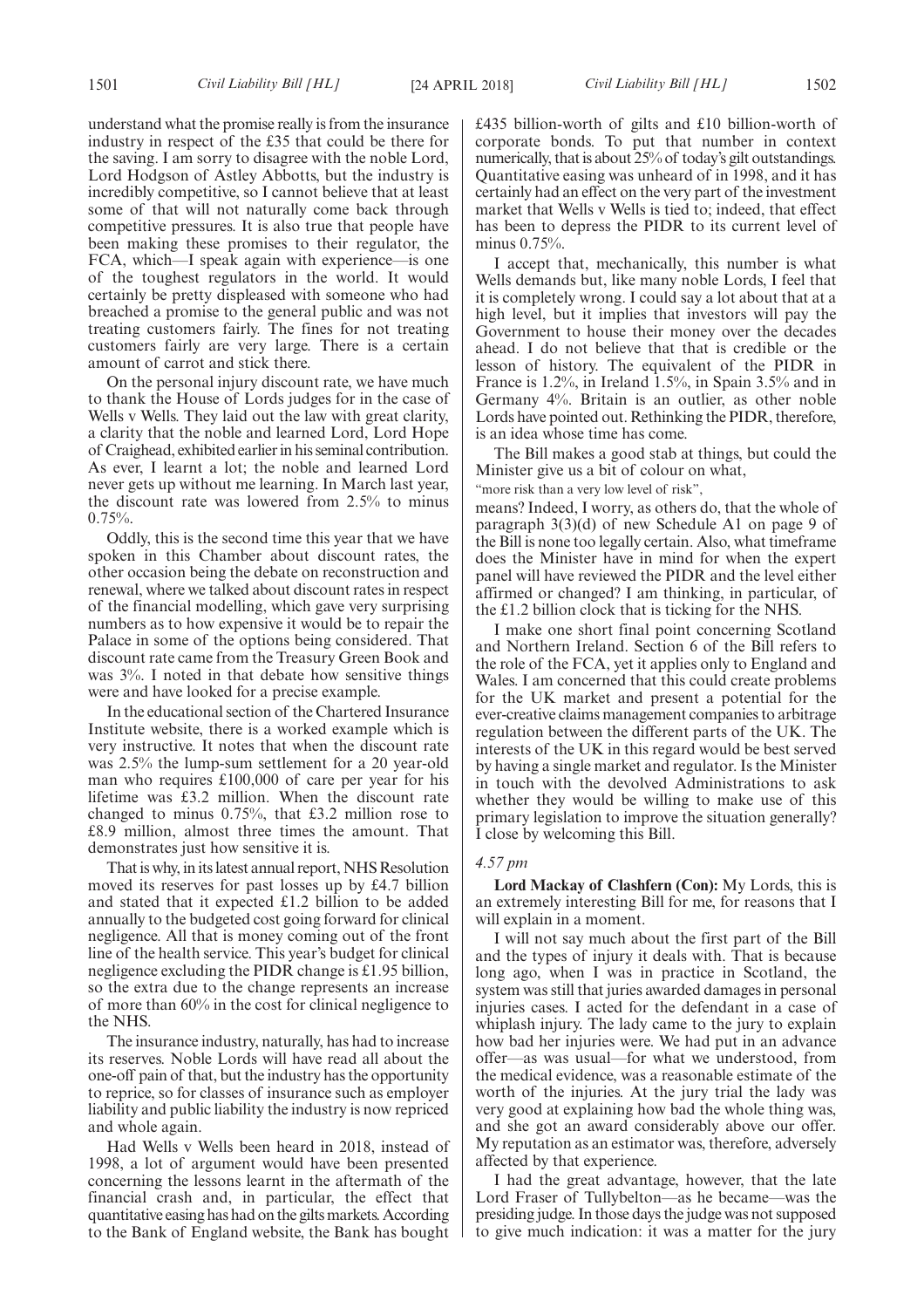#### [LORD MACKAY OF CLASHFERN]

and he was not supposed to intervene to say it should be this or that. Lord Fraser—as those who knew him will remember—was an excellent judge who observed that requirement meticulously. He came to me afterwards and said that he thought I had been very badly treated by the jury, which shows how difficult it is to estimate genuinely on this type of injury. I have no doubt that there may be some question about precisely what the rate should be when the whole thing is lumped together as if it were a reasonably common experience, with reasonably common results.

However, I want to speak primarily about Part 2 of the Bill, because I am in the remarkable position of seeing that this part would amend a Bill that I introduced, and which became an Act, in 1996. My recollection of that—it is over 20 years ago, as your Lordships will quickly be able to observe—was that the judges were having a lot of difficulty in assessing damages, particularly for the whole of life, as some cases required. They were of course experiencing the benefit of actuaries and other people who ran investments, and so on. This involved a very large amount of work in the individual cases and the judiciary were anxious—I am subject to correction by members of the judiciary who may remember this situation—to avoid the necessity for this repeated excursion into financial administration. The other thing is that at that time, in 1996, the markets were probably a bit less volatile than they are now.

Eventually we passed that Bill, which required the Lord Chancellor to fix the discount rate. Fortunately, I had managed to retire before I had to do it so it fell to the noble and learned Lord, Lord Irvine of Lairg, to fix it, which I am sure he did to the best of his ability. He had to take the advice of the Government Actuary but he was not confined to that. He fixed the rate and that rate has lasted until 2017. The great thing about that matter is that if it changes after such a lapse of time, it is going to be quite a change and the effect on the estimates within various bodies, particularly public bodies such as the National Health Service, is terrific. I entirely agree that something more regular is required and that it is a difficult task, because the effects of the kind of injuries that may come before the court can vary tremendously, from those which will last for a lifetime to those which are much shorter.

I want to look at the assumptions that the Lord Chancellor is required to make under the Bill and I venture to suggest that they form a bit of a challenge. The Bill says in Part 2:

The Lord Chancellor must make the rate determination on the basis that the rate of return should be the rate that, in the opinion of the Lord Chancellor, a recipient of relevant damages could reasonably be expected to achieve if the recipient invested the relevant damages for the purpose of securing that—

(a) the relevant damages would meet the losses and costs for which they are awarded".

That is fairly easy to say on a day-to-day basis. But Part 2 then says that,

"the relevant damages would meet those losses and costs at the time or times when they fall to be met by the relevant damages". These will be years ahead in some cases, so it is quite an assumption that the Lord Chancellor has to make. The last provision is really crucial. It says that,

"the relevant damages would be exhausted at the end of the period for which they are awarded".

When I chaired the Select Committee that looked into the Assisted Dying Bill, one thing we learned was that doctors had great difficulty in assessing the length of life. One of the great difficulties is to assess when the damages should be finished, because in the life cases, which are now a very substantial part of the damages that have to be paid by the National Health Service, life expectancy is very difficult to estimate. Even as you get near the end of life, life expectancy seems to be very difficult to estimate. When a baby is born and the results affect that baby for the rest of its life, you can imagine the difficulty of trying to determine that.

The Lord Chancellor has to go on, having made these assumptions, to assume,

"that the relevant damages are payable in a lump sum".

He is not allowed to take account of the fact that you can now pay in instalments. The second assumption is,

"that the recipient of the relevant damages is properly advised on the investment of the relevant damages".

That seems a fairly easy assumption to make. It is not so easy to know what the right advice would be. The third assumption is,

"that the recipient of the relevant damages invests the relevant damages in a diversified portfolio of investments".

You would think that might be covered in proposed new subsection 3(b), but for clarity it has been separated out. Proposed new subsection 3(d) is the one I want particularly to draw attention to because we may want to look at it in some detail in Committee. It says:

"The assumption that the relevant damages are invested using an approach that involves … more risk than a very low level of risk, but … less risk than would ordinarily be accepted by a prudent and properly advised individual investor who has different financial aims".

I assume these are different aims from the people who are investing the damages award for the injured party.

The assumptions that have to be made by the Lord Chancellor on this basis all seem very reasonable, but I think it would require the Lord Chancellor to have a certain element of the prophet about him or her to enable these assumptions to be taken with any degree of accuracy—we really need to look at this. I imagine that the promoters of this Bill have looked at this very carefully and if it is going to be accurate from the point of view of awarding damages, these conditions have to be fulfilled. The difficulty about it is how you satisfy yourself that that will be true. That is what I would like to hear a little about.

The expert panel included an actuary, but my understanding of actuarial science—it is a limited understanding—is that it is very much based on the statistical evidence on length of life. The trouble is that each case is separate; it is not the average, it is an individual case. How do actuaries go about doing this? I am interested to know. The Government Actuary has to do all that kind of thing and does it extremely well, but it is not by any means easy. Getting an expert panel to agree—it includes an actuary and investment people—will be very difficult.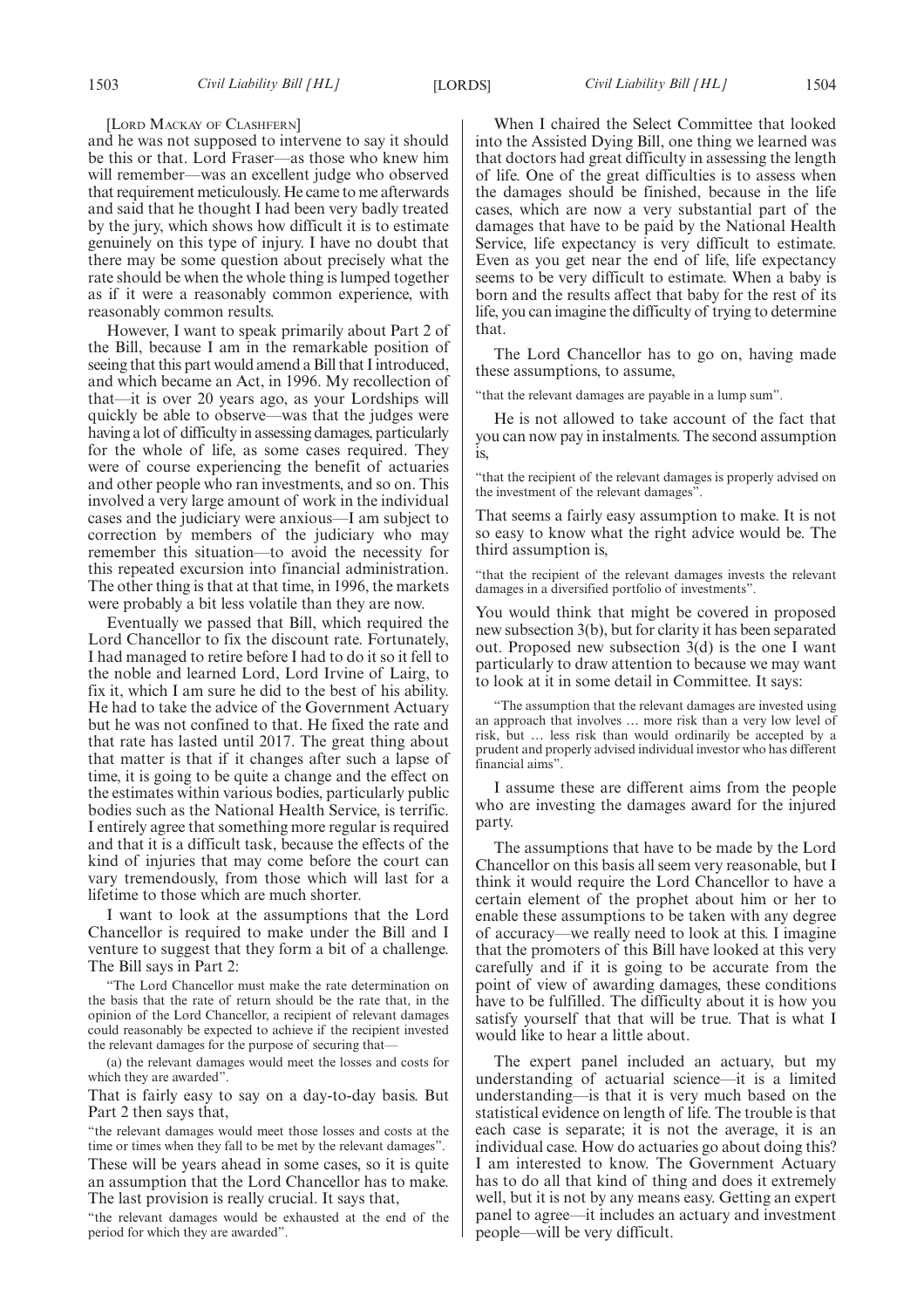The Bill deals with making fair the system of awards in civil liability. Two distinct aspects are covered in the Bill—the particular kind of injuries are dealt with in the first part and the discount rate in the second part, but the system is bigger than that. One of the important elements in the present system is an Act of 1948 in which Section 4(2)—I am sorry, Section 2(4); I had better get them in the right order—indicates that the damages are to be calculated on the basis that the medical attention is given on a private basis. I can see that in 1948, when the health service was very young, that might be appropriate, but I think modern times have crept up on that and it is rather doubtful whether that is a good basis.

There is another point in relation to that. One of the biggest areas of claim for the National Health Service is in obstetrics. The trouble with an obstetric injury is that it is likely to have effect for the rest of the person's life and, as I say, you have to forecast what that is. My understanding is that the amount of private practice in obstetrics has almost disappeared for the reason that the premium for an operator in obstetrics is so large as not to be worth while; he is better to be in the National Health Service. I am not sure about that but it is what I understand to be the case. If so, it strengthens very much the need for a revision of a rule that requires you to assume what is not there as a basis for damages. Assessing damages is difficult enough without trying to assume what now is no longer practised.

#### *5.10 pm*

**Lord Monks (Lab):** My Lords, I start by declaring an interest as a member of the board of Thompsons Solicitors, the largest trade-union-oriented firm of solicitors and a big firm in the personal injury world. I serve on the board with my noble friend Lady Primarolo, who is sat behind me.

We are concerned with the victims but also with abuse of the system. No one on our side supports abuse, and we have heard some examples of that. No one doubts that there is quite a lot of it, but nor should anyone doubt where the primary blame for some of this lies. The key to the answer to that question is in the example given by the noble Lord, Lord McNally: the insurance companies have been extremely weak. If you can concoct a claim, you get £5,000 or maybe something near it. That did not just go around one northern town; it spread like wildfire. I believe that the insurance industry bears a lot of the responsibility for the situation we are in today. Add to that the claims management industry, which has been fostered by the opportunities that have been provided, and it seems to me that as lawmakers we should be looking very much at their activities as well as remedying any abuses that are around. My worry about the Bill, particularly with the increases in the cost limits and so on, is that the blame is being put on the victims and they are the people who will lose out. I will develop that thought in a moment.

The Bill is intended to reduce motor insurance claims first and foremost and, more generally, to reduce the number of claims for personal injury at work. The increase in the small claims limit is being introduced as a package with the Bill, and of course it can be done by statutory instrument. As has been mentioned, the current small claims limit for all personal injury claims is £1,000. It is proposed to double that amount, which is well above the levels recommended by Lord Jackson as recently as 2013. Others here who know more about this subject than I do will recall that Lord Jackson was proposing that when his package was introduced in 2013, the small claims limit should be increased only when inflation had taken it up to £1,500, and thereafter in blocks of £500. He did not contemplate a doubling for personal injury cases.

A justification for the hike is that the  $£1,000$  figure requires revision because it has not been increased since the 1990s and an inflationary rise is therefore necessary. However, an increase of sorts was made in 1999, when the limit was restricted to general damages. That was the year Lord Jackson took as the base year for his recommendations. One of the unions that has submitted information to the House, the retail union USDAW, has calculated that if the CPI had been applied from 1999 to the present day, the limit should be increased to £1,440 and on current CPI rates would reach £2,000 only some time at the start of the 2030s.

The effect of this increase on non-road traffic personal injury cases—an area where the abuse is a lot less than in road traffic claims—will be profound. At present, very few are dealt with in the small claims court, but under the proposed new regime many more would fall into that court, where legal costs are not recoverable. As a result, a lot of claimants would be unrepresented or would have to find their own resources. For union members that is probably fine, as the union would cope with that; for a sound case, that is what we do; it is a core job that we have. But the many others not in a union will be made much more vulnerable. The result is deprivation of legal representation in recovering damages for injuries and losses. The number of workplace PI cases is reducing annually, and USDAW, from its own experience, calculates that the number of cases captured by the proposed lift in the small claims limit would increase fivefold. As I say, if people are in a union, that is not such a problem, but for others, it is a big problem.

As we have heard, extra costs will accrue to the Government as well. The impact assessment acknowledges that the changes will cost the NHS £6 million, and public funds generally £140 million each year. The impact assessment goes on to confirm a benefit of an extra £1.3 billion to the insurance industry. The Government are hoping that 85% of this windfall will be passed on to the consumer in reduced premiums. I note the guarantee that the chief executives have given, so let us hope that that bears out and they live up to their promises. But they will have to forgive me for being a bit sceptical. The Association of British Insurers has admitted that the insurance industry saved more than £8 billion over five years a result of earlier government changes, yet there is no sign that insurance premiums have declined at all. Indeed, they have continued to rise. Other factors tend to crowd in on these kind of promises, and they must be held to account in keeping this guarantee. I hope the Government will confirm that they will do that.

A further worry is that the decreasing presence of lawyers will leave a vacuum into which could sweep unregulated case management companies. They are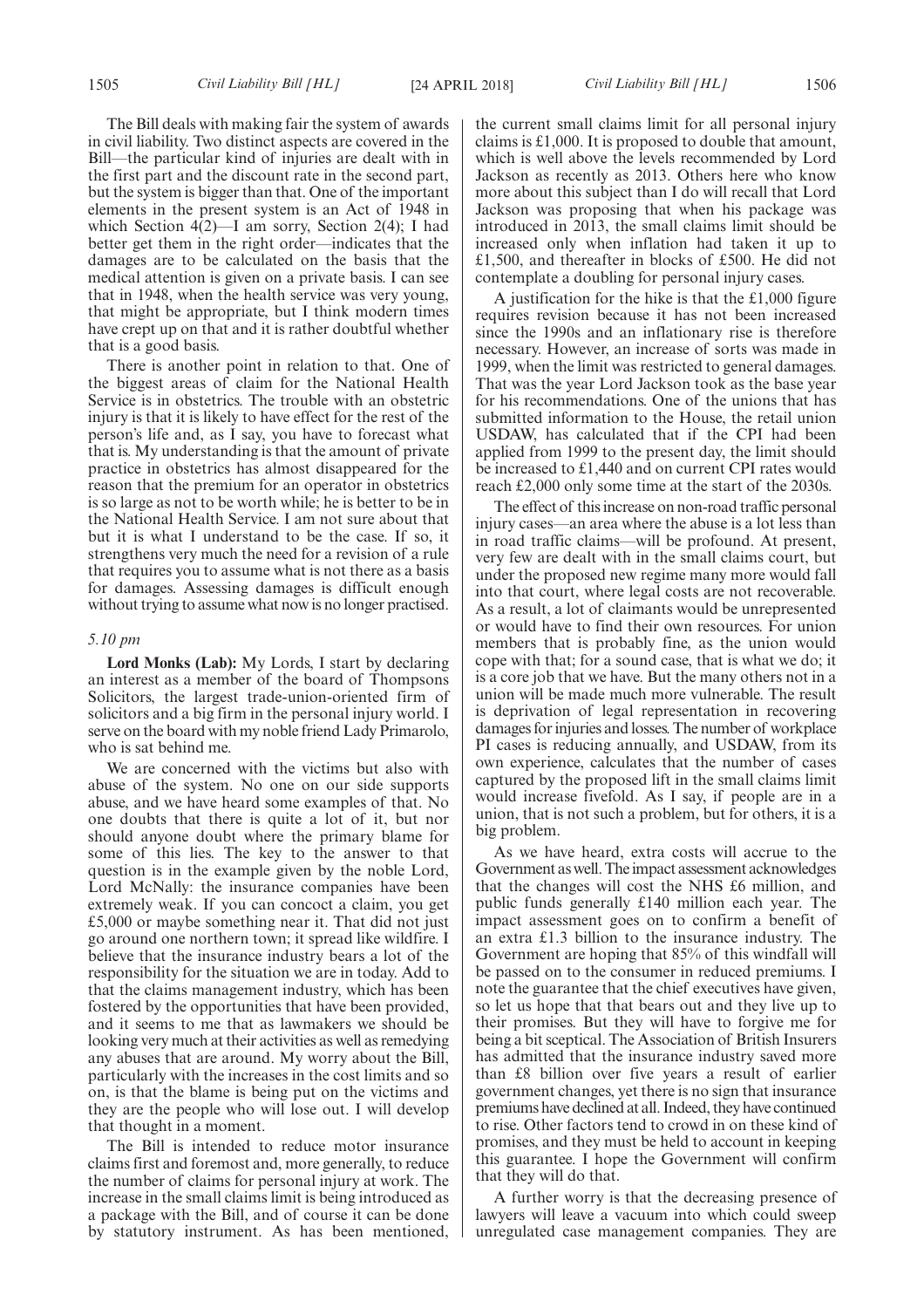#### [LORD MONKS]

always on the lookout to increase their business, and some of them are prepared to use highly questionable methods to persuade vulnerable people that a "lottery win" is within their reach if they just listen and leave it to them.

A word on the road traffic cases. The Government's justification for raising the small claims limit to £5,000 is that there is an epidemic of fraudulent claims. Yet that evidence should not just be taken at face value or anecdotally borne out by stories that we all tend to tell. The Association of Personal Injury Lawyers has made it clear that it believes that the figures the Government are relying on are exaggerated. The figures for actual proven fraud are rather low. All this shows that there is perhaps a need to spend a little more time checking each other's figures because, on the current proposals, perhaps as many as 96% of all road traffic claims will be captured by the increase to £5,000.

It is therefore undeniable that hundreds of thousands of genuinely injured people could risk losing the basis for their claims being proceeded with effectively with legal representation. It should always be remembered when the House considers such things that legal claims are the primary driver for retaining and improving health and safety standards in the workplace, and that the massive reduction in the number of claims that is likely to be occasioned by these changes will have an adverse effect on health and safety standards. Deregulation in this area increases the risk of injury at work, and the Bill simultaneously would restrict the ability to seek redress. I hope we will have some substantive debate and see substantial changes to this Bill in Committee, and I look forward to getting into the detail to see whether we can make it better.

#### *5.20 pm*

**Baroness Berridge (Con):** My Lords, it is a pleasure to go down memory lane to the nine years I spent as a personal injury and licensing barrister at Kings Chambers in Manchester. During my time as a junior barrister, dealing with road traffic accidents seemed to be compulsory basic training, rather akin to the traffic list in a magistrates' court for the criminal Bar of this era. I should state that I was a member of the PIBA, and I am grateful for its briefing, as well as the advice of the now head of the personal injury department at my old chambers, who happens to be my former pupil mistress, Fiona Ashworth.

As is the nature of the independent Bar, I represented both claimants and defendants, the latter being legally represented through insurance companies as a result of the statutory obligation for drivers to have third party, fire and theft insurance. It is important to note at the outset that it is claimants who are legally unrepresented, unless they have fully comprehensive insurance or free-standing legal expenses insurance. Of course, a claimant may be a passenger, who is obviously under no duty to be insured. This statutory obligation of third party, fire and theft created a huge market of customers for insurance companies, and the quid pro quo of creating this market at that time was the Motor Insurers' Bureau, which the insurance companies paid for to deal with claims when the defendant driver was uninsured. Underlying all of this is the foundational principle that if you drive your car deliberately or negligently so that you damage someone else, in terms of their property or personal injury, you must compensate them. How sad it is that the term "compensation culture" has come to be seen only as derogatory. It is an important plank of any mature justice system. I must state at the outset that I agree with the tenor of the comments of the noble Lord, Lord Monks, and I ask my noble and learned friend the Minister to comment. In my experience, the overwhelming majority of claimants are genuine.

The mischief that the Bill seeks to address seems twofold regarding whiplash claims, and it is to Part 1 that I will limit my comments. Her Majesty's Government have two laudable desires: to reduce insurance premiums and to reduce exaggerated and fraudulent claims. While I believe, along with other noble Lords, that the obligation to obtain a medical report will serve the useful purpose of ensuring that claims are dealt with thoroughly and will help to reduce the possibility of fraudulent claims, I currently have reservations about the introduction of the Lord Chancellor as the creator of a new tariff, the separation out in the personal injury system of compensation of one discrete form of claim, and the proposed levels of the new tariff. I also mention the oddity of the codification of the duty to mitigate.

First, I will address the separation out of one type of claim. I spent more hours than I care to remember poring over what was then the Judicial Studies Board guidelines to assess the value of someone's personal injury claim. After a while, it was described to me that you get a feel for cases, but it is important to remember that the guidelines do not seek to compare apples and pears. There is no mystery to the assessment. These guidelines are based on reasons and analysis as to why certain injuries merit more compensation. Importantly, they enable claimants—perhaps chatting about their injuries in, say, the office or the pub—to have confidence that they can compare, for instance, why a visible scar is worth more than one that is not visible; or why, in general, a fracture will merit more compensation than a soft-tissue injury.

The guidelines hold together as a body of reasoned assessment, and it these guidelines that the Bill seeks to substantially change. It is important to remember, as the noble and learned Lord, Lord Judge—who is not in his place—stated in Simmons v Castle, that the Court of Appeal has the power and a duty to review the guidelines. I would be grateful for confirmation from the Minister of whether the insurance companies maintain that these tariffs are too high for this type of injury, have raised these arguments in the courts and have been unable to persuade them.

I note that my noble friend used the word "proportionate", which is a legal term that could be subject to test in our courts, to challenge these guidelines. Is it that the courts have said that the guidelines are a matter for Parliament to legislate on—to take one section of injuries out of the guidelines as they decided they were unable to do so? Is that also why we have the Bill? Also, am I correct in my reading of the Bill that a whiplash injury to a cyclist, motorcyclist or pedestrian falls outside the tariff? Does a whiplash injury fall outside the Bill if you fall over in the street or are a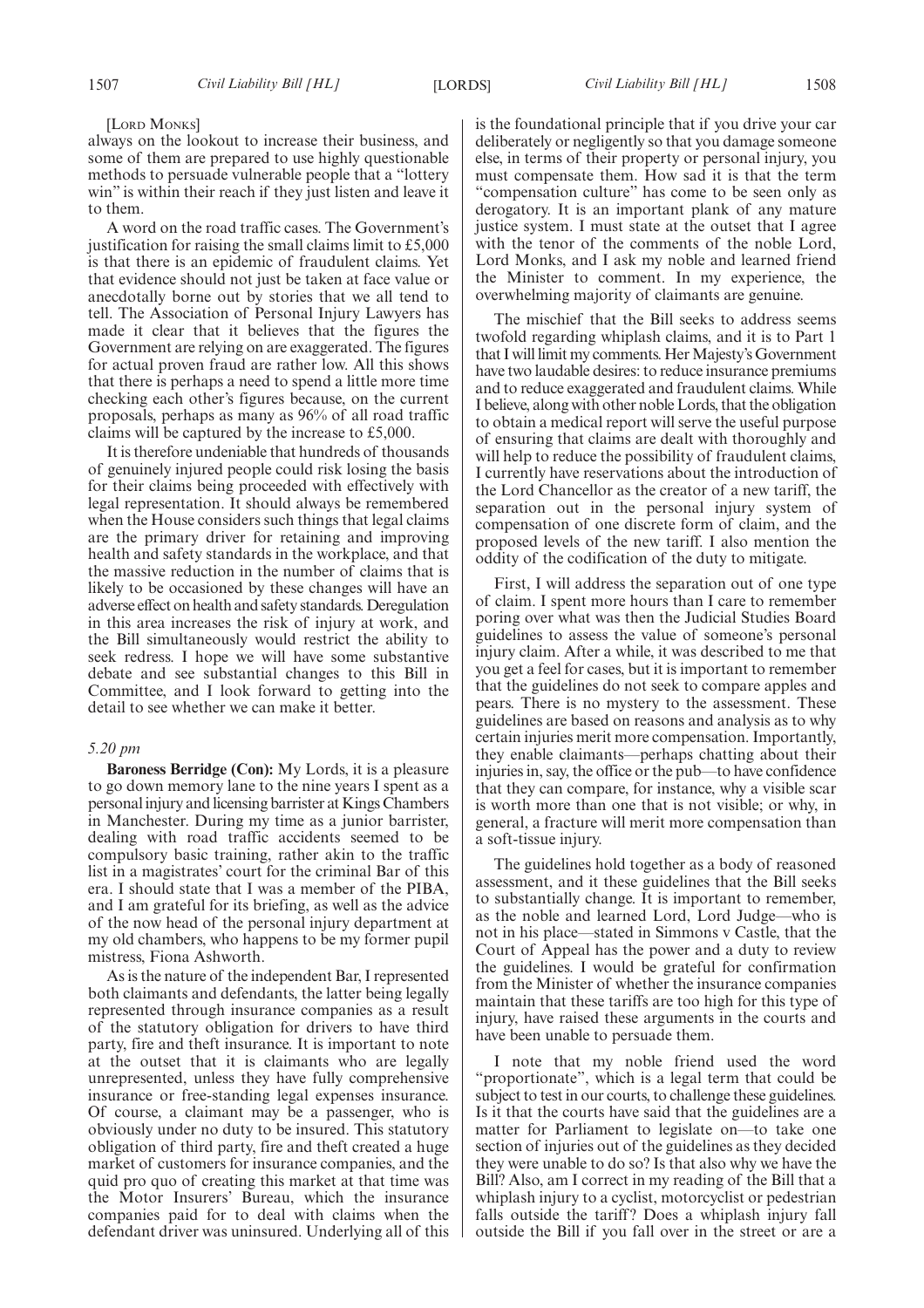passenger on a train that stops suddenly? Even a motor vehicle accident on a private road might be treated differently. These would then be assessed on the Judicial College guidelines, not the Lord Chancellor's fixed tariff. This matters enormously as the amounts of compensation that Her Majesty's Government are proposing in the tariff, in the consultation and the impact assessment, are so much lower than the Judicial College guidelines. How can this be just to a claimant?

I had the privilege, mainly due to court listing procedures on the northern circuit, to sit in waiting rooms for hours talking to genuine claimants. So often, the few thousand pounds of compensation for pain, suffering and loss of amenity was going to have a substantial effect on their finances, enabling them to buy a car, pay off a debt or pay for education, as well as make windfall purchases such as holidays. Why does a car passenger not deserve the same whiplash compensation as a cyclist for the same injury? I could perhaps understand this part of the Bill more if the savings to the insurance companies of reducing motor car whiplash claims had to be passed on through insurance premiums. A mere pledge is just not good enough. Why do Her Majesty's Government think that genuine claimants should not get this compensation and that the insurance company should have the money instead? As the Personal Injury Bar Association briefing states:

"Further, if a claimant is going to be fraudulent or exaggerate a claim, there will be a large incentive to describe symptoms lasting for longer than the tariff provides so as to bring their claim out of the tariff and more than double the amount of compensation they receive. The greater the disconnect between the tariff amounts and the judicial college guidelines and court awards, the greater the incentive to exaggerate the duration of symptoms. Such an approach would undermine the stated goal of the Bill".

Of course, if the tariff is to be the same as the Judicial College guidelines, the statute is superfluous.

Surely such irrational differences between the tariff and the Judicial College guidelines will somehow be justiciable. Maybe someone will now say that the European charter, on which I so happily voted with the Government yesterday, might be the solution. I am not in principle against a tariff system: we currently have one called the Judicial College guidelines and we also have one for the criminal injuries compensation scheme, but the tariff has to apply to all cases so that people can readily understand the fairness of their compensation. Also, why does the government tariff say that a 10-month injury and a 12-month injury merit exactly the same amount of compensation? There is not even a bracket of figures in the examples of the tariff I have seen. How can this be just?

There are other, more complicated, cases that we also need to consider. While the overwhelming majority of soft-tissue injuries caused to the neck, shoulder and back by the forces of deceleration on impact recover within six to 12 months, a small minority of claims perhaps around 5%— leave permanent damage. Longterm effects can range from ongoing twinges, to accelerating the onset of arthritis, to the more complicated but well-recognised fibromyalgia and chronic pain syndromes. The latter will command substantial levels of compensation. Although these will, of course, fall outside the new tariff outlined in the Bill, it is important to realise that pressure may be put on unrepresented claimants to settle their claim too early, relying on only a basic GP's medical report. Such a report does not even require a GP to have seen previous medical records. People will often need advice to wait and see. I sent back so many claims, saying, "Don't settle now. Wait.". However, we all know of the type of pressurising phone calls that can be made. Are Her Majesty's Government going to make the quid pro quo of these savings to insurance companies that those companies must provide legal advice to an unrepresented claimant? How else will there be equality of arms?

In relation to the Lord Chancellor as the creator of the tariff, I would be grateful if the Minister could clarify whether the Lord Chancellor will have to consult the Lord Chief Justice on Clause 2(2), or even have to consider the Judicial College guidelines when deciding on this tariff. It is hard to imagine that the tariff, if at the levels outlined in government consultation, will not impact on other forms of compensation. Is it the Government's intention to bring down compensation on a whole range of injuries by the use of this statute? Will not insurance companies be able to raise non-tariff injuries and use this legislation to say the Judicial College guidelines are too high overall, trying for a revision of the whole system?

I turn briefly to the duty to mitigate, outlined in Clause  $2(1)(b)(ii)$ . It refers to,

"the claimant's failure to take reasonable steps to mitigate its effect",

thereby bringing their case in the two-year period. It seems this might encourage defendants routinely to argue that earlier treatment would have led to lesser injuries so they would be in the tariff, and that is a difficult argument for litigants in person to meet and argue against. I would be grateful to know why the Government are putting the common law duty to mitigate on a statutory footing only in this area and inserting a section that will lead to an increase in the complication of litigation, which I was pleased to see in its briefing that the PIBA did not want to encourage.

In conclusion, the Minister said that three-quarters of the insurance companies have signed up to a pledge. I am surprised that it is not more. Why are we relying on only three-quarters? Will there be a strategy to ensure that the entire industry signs up to pass on these savings? In relation to the abuse correctly outlined by the noble and learned Lord, Lord Hope—I practise in this area—yes, there is an abuse, but the intended, not unintended, consequence of the Bill is to have a significant effect on genuine claimants. Is that a fair balance to strike? There will be an effect on genuine claimants: they will not benefit from the Bill. I fear we are hearing too loudly from the lawyers and the insurers, and I have yet to see any representation purely on behalf of genuine claimants from an organisation with no other vested interests. I hope the Minister will be open to listening and meeting to deal with the concerns that I have outlined.

#### *5.32 pm*

**Lord Thomas of Cwmgiedd (CB):** My Lords, I will address only Part 1 of the Bill, following on from the very eloquent remarks of the noble Baroness.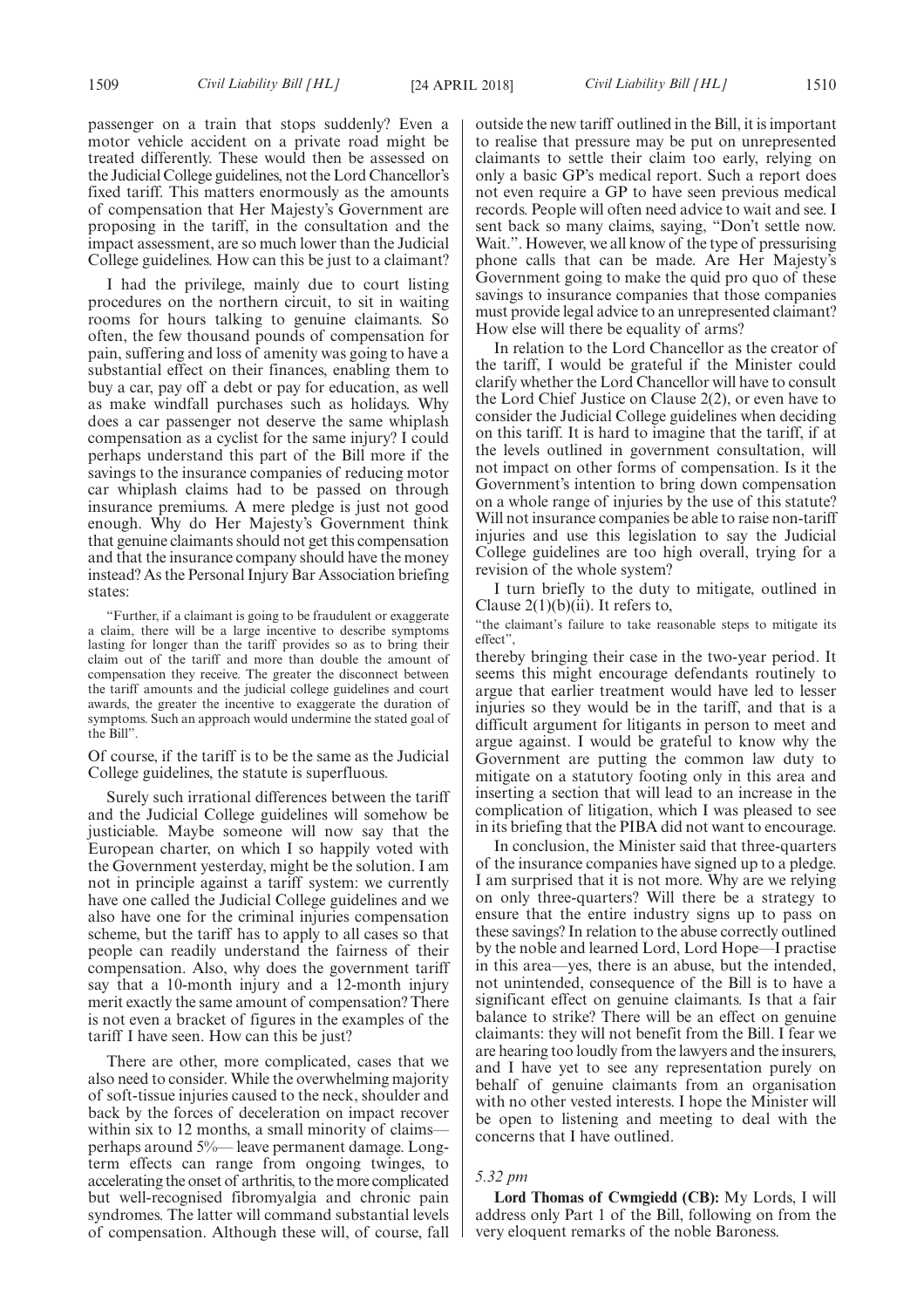#### [LORD THOMAS OF CWMGIEDD]

It seems to me that there are four problems that will have to be addressed, and I will briefly mention them and suggest some solutions. The first is the need for advice and who is to pay for it. This is a problem that runs right across the whole of the legal sector at the moment, and gets more difficult by the day. We need to deal with small claims— small areas where advice is needed—in a proportionate manner, but one that does not incentivise people to bring litigation for the sake of litigation.

Secondly, it cannot be right to categorise a claim as for the fast track or a small claim, simply to enable fees to be recovered. Those are different points: the point of a track is the difficulty of the case.

Thirdly, I welcome the principle of a tariff; this is a novel departure. We ought to look at this and I very much take the point made by the noble Baroness about why we are doing it in this one sphere, which could be met with the remark, "Well, you should pilot it". There is much to be said for setting a simple tariff, for two reasons: one, it gives certainty and two, it enables claims to be settled more easily. I shall return in a moment to the way in which that should be set.

Fourthly, there is the problem of fraud. In my own experience, the insurance industry—not merely in large claims but in small ones—crusades or works very hard to suppress fraud. In the instance mentioned by the noble Lord, Lord Hodgson, what are commonly known as "cash for crash" cases, the insurance industry has instigated significant prosecutions and has made use of the contempt of court rules to seek the imprisonment of those who have brought false claims. It would be helpful to know what the issues and difficulties are, and the proportion of cases where the insurance industry feels there is a fraudulent claim but cannot prove it. It is important when setting the tariff to have some clear idea of why and how you are setting it. Are you setting it to stop fraud, or on the basis that people should be more stoic and should not be paid so much for a bit of pain? What is the basis?

I will return to each of those four points. First, on the provision of advice, it seems that we need to look at this issue more broadly and not separate out those who suffer this type of personal injury. It is wrong that the energies of claims managers and the legal profession should go into this kind of claim and not the much more important types of small claim. If resources are to be used, they should be used for the vindication of serious rights. It is, I think, the experience of everyone that many people have rights they cannot vindicate because they cannot get legal advice. I hope that the Government give serious consideration to funding the Courts & Tribunals Service or some other body to provide proper online advice in this area, in which a great deal can now be done. Last year, City university and others sponsored a hackathon where people tried to create this kind of legal advice online. I hope that efforts will be made to pursue that.

Secondly, on the allocation of tracks, whether a small claim or fast-track claim, it is essential that the courts have the right IT. If they are to have litigants in person, the IT must be designed to deal with those.

Thirdly, on setting the tariff, I listened with great interest to the noble and learned Lord, Lord Mackay of Clashfern, explain the task the Lord Chancellor would have in setting the discount rate. The task of setting the tariff rate, although dealing with much smaller sums, poses some difficulties. He is given no committee—although a committee is provided for in the other part of the Bill—and no guidance as to what he is to take into account. It would be helpful to look in Committee at assistance that could be given to the Lord Chancellor. Certainly, as has been suggested, maybe the judges could give advice, or the Lord Chief Justice could appoint people who can give advice. It is wholly wrong in principle that this should be set by a government Minister without proper legal advice and medical advice, because no doubt over the next few years, medical science will improve so that we have a much clearer idea of how you prove or show that such injuries have been sustained.

Finally, we must address a fundamental problem: what is this compensation level to be set at? Is it to be set to deter fraud, or is it a matter of compensation? If it is the latter, and assuming that an ordinary individual needs advice, who is to pay for the advice? Is that part of the compensation or not? That point must be addressed. You cannot say we are offering fair compensation unless you are clear about the various objectives. I warmly support this Part of the Bill—as I do the other Parts, on which I could not better the comments already made. It has the right principles, but a great deal needs to be done to improve it.

#### *5.40 pm*

**Lord Faulks (Con):** My Lords, I begin by declaring some interests. I am a practising barrister, and Part 2 of the Bill, relating to the personal injury discount rate, is relevant to the size of the awards in cases in which I am instructed by both defendants and claimants. In particular, I declare an interest as acting for the National Health Service and for various medical defence unions in claims of the utmost severity. I should also declare an interest as having being a Minister in the Ministry of Justice between 2013 and 2016, immediately following the noble Lord, Lord McNally, from whom we have heard. During that time, whiplash reform was frequently discussed. However, during my time in the Ministry of Justice, neither Lord Chancellor changed the discount rate.

The Bill, or something like it, has been a long time coming. Noble Lords may remember that in the Queen's Speech a Bill was foreshadowed which would,

"ensure there is a fair, transparent and proportionate system of compensation in place for damages paid to genuinely injured personal injury claimants".

The scope of this Bill, which is,

"to make provision about whiplash claims and the personal injury discount rate",

is much narrower, although I anticipate that the aim of the legislation very much reflects what was said in the Queen's speech. I hope that, at the very least, we will be able to debate the future of Section 2(4) of the Law Reform (Personal Injuries) Act 1948, as referred to by my noble and learned friend Lord Mackay and the noble Lord, Lord Sharkey.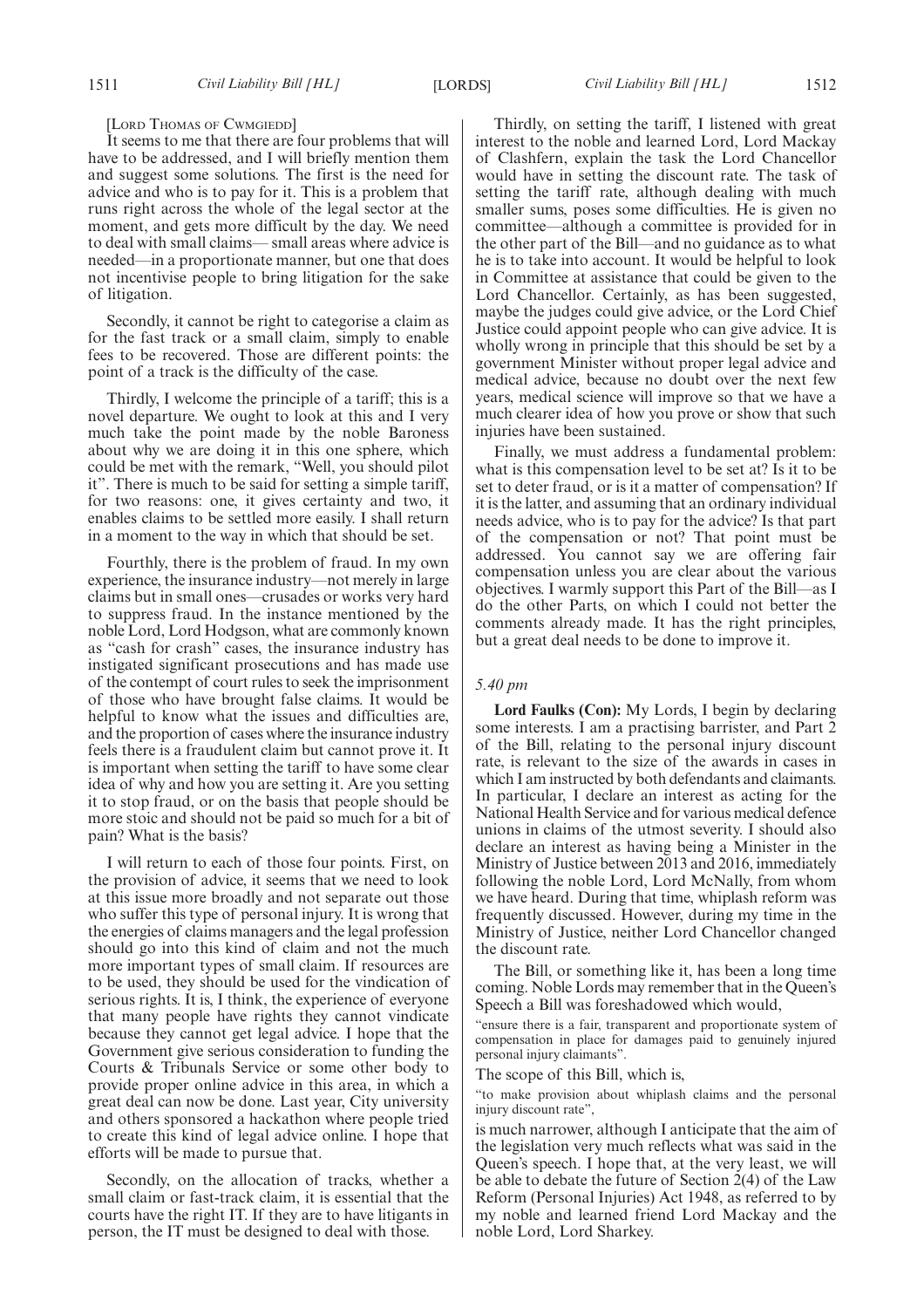I imagine that most noble Lords will agree that many whiplash claims have contained a strong element of a racket. There may well be a dispute as to how much of a racket, but very few of us will have escaped invitations to commit a fraud, usually on the telephone, inviting us to say that we have been involved in an accident. There is also the sort of fraud suggested to the noble Lord, Lord McNally. There is such an accumulation of anecdote that it becomes beyond anecdotal evidence. I regularly used to receive telephone calls when I was a Minister, inviting me to participate in these frauds. When I identified myself and invited further information to be provided to me, the phone suddenly went silent.

The difficulty, or perhaps the advantage, to some people with whiplash is that it is neither provable nor disprovable by any scans or investigations, and so provides an opportunity for those who wish to participate in a fraud, or simply wish to exaggerate the impact of a particular accident on their neck or back. I agree with the noble Lord, Lord Monks, that insurers have played their part in what has been this racket. The inclusion of pre-medical offers precluding settlement is definitely a step in the right direction and it is important that it should remain in the Bill.

Part 1 reflects a strategy to restrict the level of damages and to discourage these ambitious, or fraudulent claims. It has been criticised, and I quote the briefing from the Law Society as "arbitrary, disproportionate and wrong". It said that the Bill ignores genuine claimants, and even that the evidence of fraud is very slender. It is true that the existence of a tariff will mean smaller claims for pain, suffering and loss of amenity, although when a scheme of this sort was originally announced, not by the Ministry of Justice, but by the Treasury, it was suggested that no damages at all would be paid for pain, suffering and loss of amenity. However, in this scheme, what are known by lawyers as special damages will be recoverable—that is, loss of earnings or medical expenses attributable to the injury. There is a power, subject to the regulations, for an uplift on the tariff for damages in exceptional circumstances. It is said that this will give rise to litigation—that the changes and the proposed increase in the small claims limit will result in a proliferation of litigants in person. I am sure these and other criticisms, which we have already heard canvassed in the course of these debates, will be debated in Committee. My view is that this part of the Bill is aimed in the right direction and is a necessary correction to the whiplash claims racket.

By contrast, I do not think that there should be much real debate about the need to change the discount rate, which was dramatically reduced as a result of a decision of the then Lord Chancellor, Ms Truss, from 2.5% to -0.75%. Even cautious wealth advisers have described this rate as "incredibly generous", and this is borne out by relevant international comparisons. As we have heard, the Government's proposal is to change the assumption. The result should still be a generous discount rate from the point of view of claimants and should result in fair compensation to them. The Government could in fact have gone further in relation to the assumptions, but have been rather conservative with a small " $c$ ".

I do, however, have a number of issues with this part of the Bill. The first is that it could be some time before it takes effect. The cost to the taxpayer of a change in the discount rate is very high indeed. The Department of Health is a particular loser. The suggestion is that the recent changes may result in a loss of as much as £1.2 billion a year. Furthermore, the cost of clinical negligence claims generally, as revealed in the recent National Audit Office report, has got completely out of hand. Every day that -0.75% remains the discount rate will be a further blow to government, both national and local, as well as to those affected by increased premiums.

There is a 180-day turnaround period between the Lord Chancellor deciding to commence a review and the expert panel reporting back. But the obligation to commence a review begins only after commencement of the Act, and we do not know when that will be. As I understand the Bill, he or she has 90 days after commencement before the 180-day turnaround period even begins, and perhaps my noble and learned friend will confirm my understanding of this. The commencement date—see Clause 11 in Part 3—is on such a day as the Secretary of State may appoint, and so the period does not begin automatically once the Bill is passed. The Lord Chancellor must be ready for these changes. Why can the initial 90-day period in which the Lord Chancellor has to commence a review not be curtailed to, say, 30 days? Surely preparation should be under way for at least some preliminary work on the composition of the panel. I hope my noble and learned friend will be able to reassure the House that the Government intend to get on with this as soon as possible.

My other main concern is the frequency of the review. My experience as a practitioner is that, pending a probable change in the discount rate, parties on both sides, particularly in substantial cases, will inevitably and legitimately seek to game the system. Indeed, I can tell the House that that is going on at this very moment, depending on when trials might take place in relation to anticipating forward changes in the discount rate. If the review is every three years, there will be a constant exercise in guessing whether the discount rate will go up or down. By complete coincidence, the period of five years that was suggested by the noble Lord, Lord Sharkey, and my noble friend Lord Hodgson, is one to which I adhere. I respectfully suggest that it should be five years. What is important is that there should be regular reviews, as opposed to no reviews at all or very infrequent reviews, which, as we have heard, has been the position since the Damages Act came into force.

I am also concerned about the recoverability of investment advice as a separate head of damages. My construction of Clause  $3(3)$  of Schedule A1 inserted by Clause 8 leads me to think that this should not be a separate head of damages as is now the case following the decision of Eagle v Chambers—here I have to declare an interest, as I was involved in that case. Given that the discount rate reflects a degree of advice—or at least proper advice given to a claimant—then surely he or she cannot recover the cost of additional expert advice as once was customary in large cases.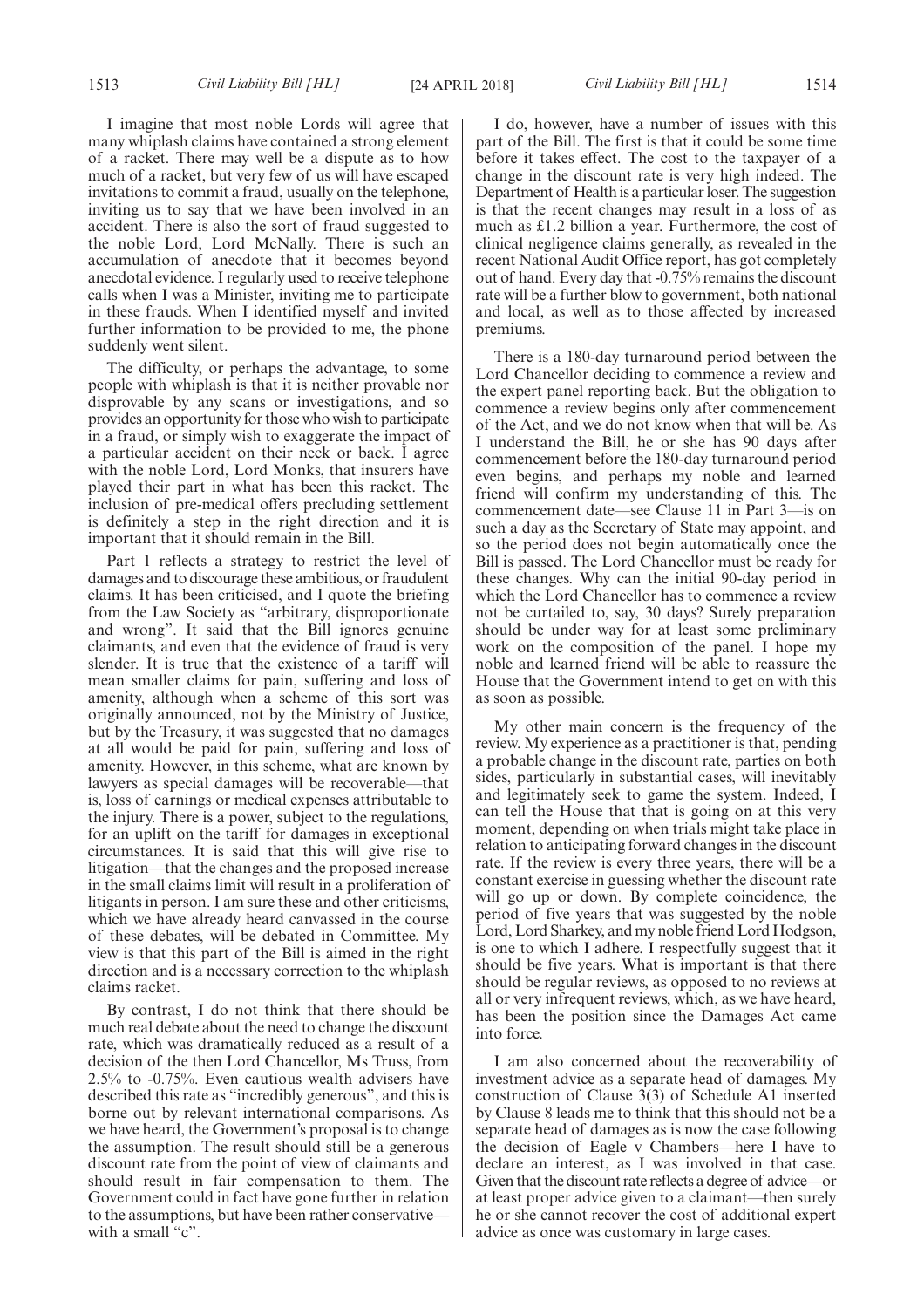[LORD FAULKS]

Finally, I want to say something about periodical payments. I entirely endorse what a number of noble Lords, including my noble friend Lord Hodgson, have said about periodical payments. I read the Government's response to the House of Commons Select Committee in which they said that they would investigate, either directly or with the help of a third party, whether there are any ways in which the present law and practice regarding PPOs could be improved to ensure that any avoidable obstacles to their use are removed. It seems to me that periodical payments are often much more satisfactory than lump sums and are a clear indication that a claimant is not interested in gambling on the uncertainties of the market or indeed his or her life expectancy, but simply wants to make sure that damages are available, as and when needed, for the rest of their lives.

In this context, I will comment briefly on the speech of the noble and learned Lord, Lord Hope, who was one of the judges in the case of Wells v Wells. He spoke of the power that always existed for having varying rates, according to different heads. I agree with my noble friend Lord Hodgson that some of his anxieties would be and are satisfied by the regular awards of periodical payments, particularly cases of cerebral palsy for example, where life expectancy, even in the time of my practice, varied considerably. It is now very much longer than it was, because of improvements in medical science.

I have thought carefully about whether it ultimately should be for the Lord Chancellor to decide these matters or if there should be a panel, taking it out of the political sphere entirely. Indeed, the political pressures on a Lord Chancellor not to do anything are plainly there in the existing legislative framework. Ultimately, it is appropriate that a Lord Chancellor should decide, albeit with the obligation regularly to review on advice, because ultimately it is a political matter. This was one of the difficulties that the Supreme Court faced because, as the noble and learned Lord, Lord Hope, said, it did not have all the evidence that one might have to come to its conclusion. The Supreme Court does not have what the Supreme Court in America has, so-called Brandeis briefs, with all the information enabling you to make an almost economic or socioeconomic decision. Politicians make what legal academics call polycentric decisions about the appropriate discount rate or any other factor. That is not something that courts in this country are able to do.

In my view, subject to hearing further argument, the structure of the Bill in this respect is right. We want a fair system of compensation for both sides in litigation, and one that commands public support. The Bill, though capable of improvement, should do this.

#### *5.52 pm*

**Lord Hayward (Con):** My Lords, it is always a daunting task to follow my noble friend, who is such an expert in this field. I intend to raise three non-legal points on the Bill, in the view that it pursues the right course, but there are certain questions that are worth raising.

First, I fall into the category of the noble Lord, Lord McNally, as the insurance industry settles too often, too quickly and in too many cases. I disagree with the observations of the noble and learned Lord, Lord Thomas, but that does not necessarily mean that I disagree with either the noble Lord, Lord Monks, or the noble Baroness, Lady Berridge, in their comments, because those that are settled too early do not necessarily go to lawyers to be dealt with.

I will cite two personal circumstances, as others have done. First, when I was chief executive of a business, we were confronted by a malicious claim in relation to racial discrimination. I referred it to my chairman, who said that he wanted us to fight it because it impugned the honour of a number of members of staff, including me, and we were in a financial position to do so. We fought the case and it was settled the day before it went to court by the individual making the claim withdrawing. We paid not one penny, but there was a cost.

There is a clear message for the insurance industry: it is about time it fought a few more cases. I say that because the first time I ever asked a Question in this House was in relation to the case of Mr John Elvin. Rather like the noble Lord, Lord McNally, he was involved in a false claim. He identified it to the insurers on the Monday, because it had happened on a Saturday. He said, "I am convinced this is a false claim". The insurers, esure, chose to do nothing. It settled it.

The community at large suffers, not only the individual, because we all have to pay for that. The insurers should challenge a few more cases. As I say, in this case the individual had absolute chapter and verse in relation to what had happened and warned the insurance company before it was even contacted by the other party that this was going to be a false claim. It could and should have pursued it. Having cited it in this House, did the insurers come back and say, "You have cited an incorrect case and you haven't got the facts right"? No, they were absolutely silent. The insurance industry has a lot to improve on, because this should not be a "protect the insurance industry" Bill, it should be a "protect the consumers" Bill, which overall I believe it is.

The noble Lord, Lord Sharkey, and others have identified concerns about what can be taken at face value from the insurance industry. Those are quite reasonable questions to ask. I for one have experience of discussing this issue with representatives from insurance companies, not only as regards individual cases but in terms of their general approach. Around a year and a half ago I listened to the evidence given by the ABI to a Select Committee in the House of Commons. The association blamed everyone else, even to the extent of when explaining the difference in practice in other European countries saying, "Oh, there is a different driving style there". Well, people drive on the other side of the road, but I am not sure that there are that many other differences in driving style that would result in us being identified as the crash claims capital of Europe. The insurance industry has something to answer for in this area.

One other area that has not been touched on during the debate in terms of its implications, although it has been identified, is the ramifications for the health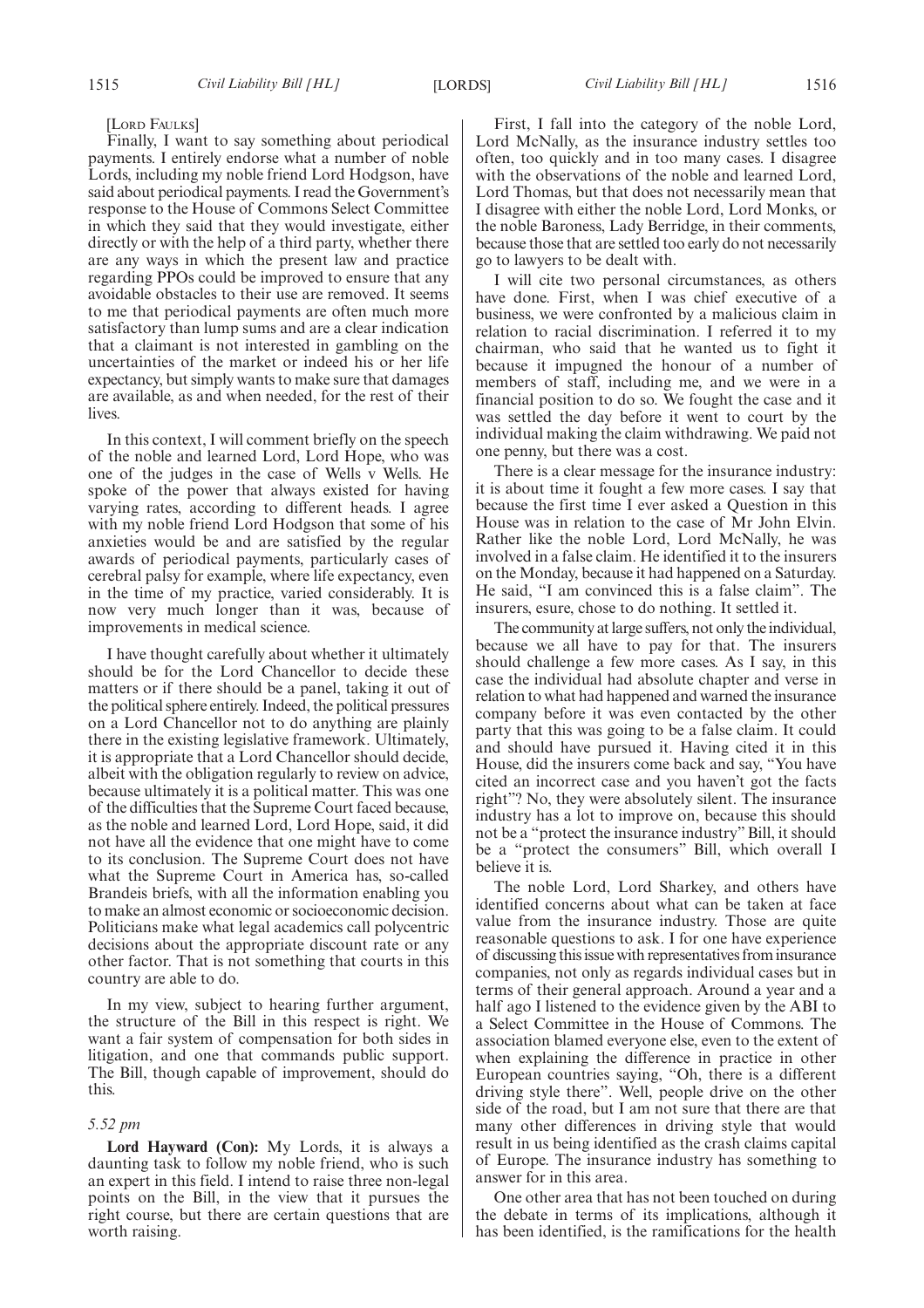service. If we are to ask people to get signed documentation in one form or another, by implication that will result in an increased burden on the health service. I am not sure how well it will cope with the extra demand and I am also concerned about the prospect of people pressurising GPs and hospital specialists by saying, "Please sign me off for six months. No, I would like nine months. No, I would like 12 months". People will push it up in one form or another. It is right to go for some form of medical certification, but we should recognise the implications of the burden it will place on the NHS.

Thirdly, I look forward to the future possibility of other similar legislation. If we do not resolve the problems in relation to the insurance industry, claims companies and others pursuing this matter, as the noble Lord, Lord McNally, implied, we will be back in this Chamber considering a "civil liability (schools injury)" Bill, a "civil liability (visiting public buildings injury)"Bill and a "civil liability (travel industry)(sickness on holiday in Benidorm)" Bill. We have to recognise that if this issue is not tackled properly at its source— I believe that the different participants are all responsible—we will need many more pieces of legislation to resolve the problems that we are currently trying to resolve in one field.

#### *5.58 pm*

**Lord Cromwell (CB):** My Lords, it is a tradition in this House to say what a privilege it is to follow the previous speaker. As the 15th speaker in this debate, I have to say that I have enjoyed and learned from all 14 speeches so far. It has been a real privilege to listen to this debate because it reflects the House of Lords at its best: terrifyingly well qualified; taking a roughly hewn Bill and making it even better, and I am sure that the Minister is extremely grateful for all the questions and advice that he is receiving. Well, all good things must come to an end.

I intend to speak on the personal injury discount rate, and in particular the panel that is being established to advise on it, about which I have some questions for the Minister. I wish first to make a general point. It is essential that in a Bill that combines whiplash claims, an area that is infamous for mischief, and the discount rate for personal injuries as a whole, we are not tempted into viewing all claims, or even most claims, as excessive or fraudulent, a point made powerfully by the noble Baroness, Lady Berridge. There are, of course, opportunistic claims and, in some cases, a collusive sub-industry seeks to profit from them, but there are also many injury claims that reflect tragic and agonising circumstances for individuals and their families. It may be that it is too easy for false claims to be effective, but that is wholly separate from determining the value of compensation claims that are found to be genuine and on which the discount rate has a profound effect.

In swinging the pendulum away from apparently excessive claims, we must not allow it to travel so far that it treats genuine claims unfairly or distorts their real value. As the Justice Select Committee reported,

"it may be simply increasing levels of under-compensation for claimants who were already under-compensated".

The noble and learned Lord, Lord Hope, also touched on the difficulty for a claimant who, in a depressed market, has to eat into capital and is thereby unable to recover their position later. We need to be mindful of such unintended consequences. As the Minister reminded us, there is a person behind every claim.

Turning to more specific matters in the Bill, relating to the changed approach to the discount, who are the winners and losers? The winners are those who save substantial sums through reduced payouts: the Government, the NHS and insurers. Some might say that this not a bad thing, particularly if the results in reduced premia are passed on—something that a number of speakers have touched on and expressed a certain amount of cynicism about. However, the losers are people whose lives may have been damaged or curtailed, who may be in lifelong pain and who have to make the payout last them to the end of their days. The winners win at the exact expense of the losers.

I invite the House to consider the question of the inequality of arms between the winners and the losers. The winners are large, well-organised, well-connected and articulate bodies with financial interests in the outcome; they are able to draw on a depth of expertise in the rather arcane world of predicting investment returns far into the future. Contrast that with the losers of the new arrangement. These are typically individuals who have suffered an injury. We cannot assume that they are well resourced, that they are acting collectively, that they are familiar with theories on investment returns or that they are erudite in subjects such as yield curves or risk profiles. I note that the Justice Select Committee report contained these words:

"We advise caution in considering evidence of claimants' investment behaviour to set the discount rate. Investment by claimants in higher risk portfolios could indicate they are undercompensated and forced into higher-risk investments to generate sufficient return for their future living expenses".

In the same report, the committee highlighted the inadequate evidence of real behaviour of people seeking to invest safely for their future—a future of uncertain duration, as pointed out by the noble and learned Lord, Lord Mackay of Clashfern, uncertain health and uncertain investment returns. The government response to that report accepted that the evidence is indeed limited.

In short, these people need protecting. I do not think that there is any disagreement about that. They are wholly dependent on the Lord Chancellor and the panel set up to determine the discount rate. I am concerned that both the panel and the Lord Chancellor have an incentive, perhaps even a temptation, to keep the discount rate just a shade higher than it should be—what the noble and learned Lord, Lord Hope, referred to as a "tension" in the arrangement. I note that in the Ministry of Justice impact assessment, 45% of the 92 respondents favoured retaining a very low-risk approach, so I do not think that we are looking at unanimous support for the new approach to a higher discount rate.

In its equalities statement, the Ministry of Justice concludes:

"The proposals will therefore be likely to reduce the amount of compensation that claimants receive unless they can demonstrate that a different rate should apply".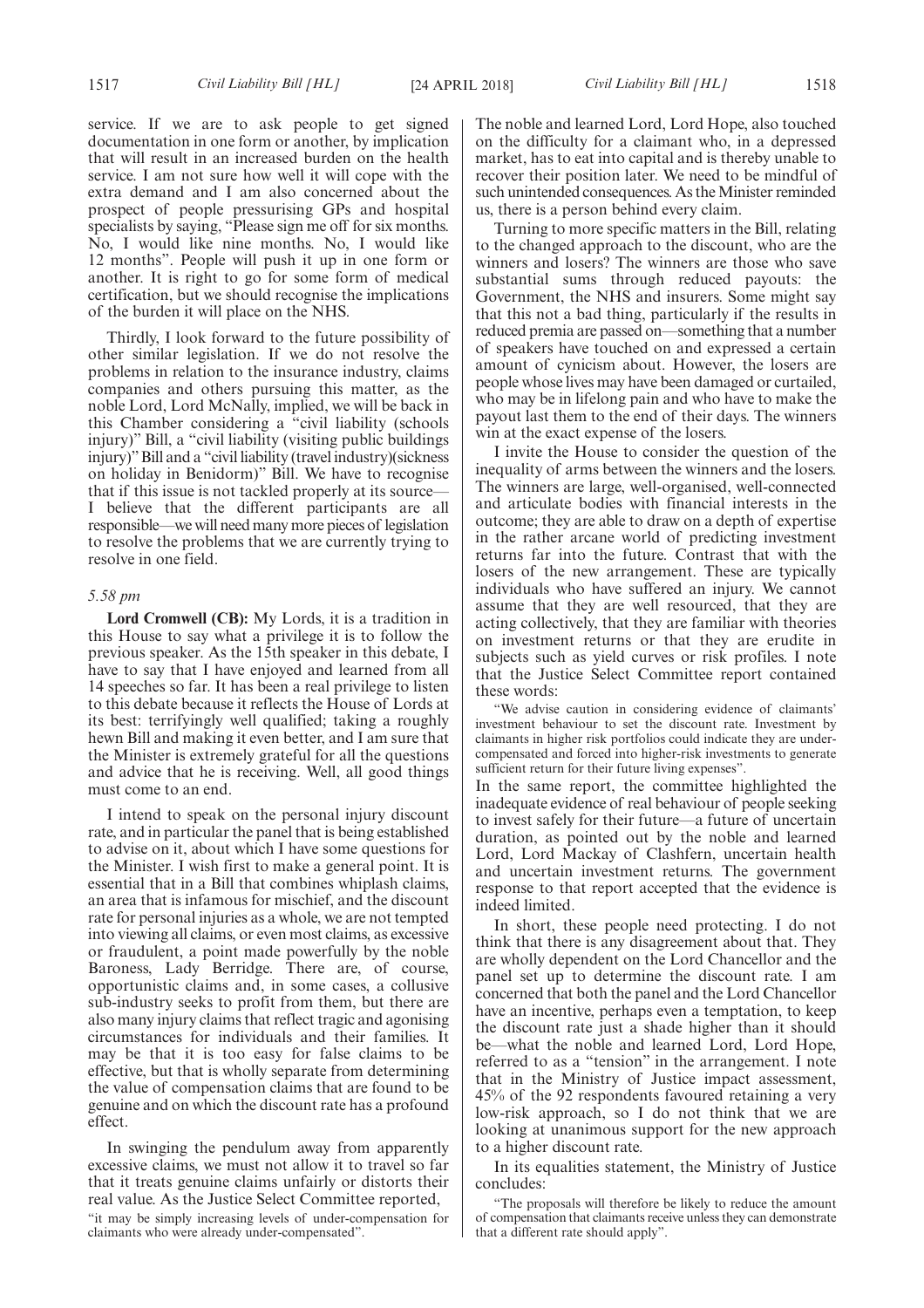#### [LORD CROMWELL]

Does the Minister really think that a claimant will be able to persuade a court or the Lord Chancellor that a rate should be changed? Currently, I believe, courts can vary the rate but never do so. I look forward to him correcting me or confirming that.

My second question is: can the Minister tell the House how the powers of the Lord Chancellor are to be contained such that he or she is prevented from perhaps guiding or even overriding the panel, especially as the panel is chaired by the Government's own actuary, and that person will have two votes out of a total of six?

Turning to the panel itself, it has five members, quorate when only four: the Government Actuary, another actuary, an economist, an investment manager and a person familiar with,

"consumer matters as relating to investments".

Those are four very clearly technical roles, although getting an economist and an investment manager to give an unambivalent view or one consistent across their professions is always something of a challenge. Each of these four panel members will be aware of the background to their appointment—that rates have been too low and need to be increased. Any dissent from raising rates may be considered too soft-hearted or too pessimistic about future economic growth, which itself is often a matter of political perspective. In short, there may be subtle pressure to pitch the rate a bit higher. Only a small adjustment in the rate will save the winners many millions but could spell a lifetime of struggle and hardship for the losers.

That leaves one role, which, by contrast, sounds to me pretty vague. I note that they are the last person listed as a panel member, and it feels slightly as if they have been bolted on as an afterthought, but perhaps I should not read too much into that. It would appear that this person is almost expected to sign off on behalf of consumers—in other words, on behalf of those receiving these payments. That is going to have to be a person who is not only extremely robust in negotiation but also multi-skilled in the technical areas represented by those who outnumber them, in vote terms, five to one. Otherwise, they are likely to find themselves outgunned or simply overwhelmed by the views of the other committee members, to say nothing of having only a single vote. My third question to the Minister is: can he tell the House whether, and on what basis, he feels that the last panel member is sufficient to counteract an inherent tendency for the panel to adopt a perhaps marginally overoptimistic view of the economic future? I say again that even the smallest tweak upwards in the discount rate will have a very significant negative consequence for the claim.

My final question to the Minister is: can he look again at the composition of the panel and the roles of the panel members so that he can assure the House that there is a fair balance of representation, both numerically and in terms of firepower? So often it is possible, in seeking to right one wrong, unintentionally to create another. This Bill in large measure seeks to prevent false claims of overpayment, but we must not in the process end up with a system that could deprive of adequate compensation those who need and deserve it.

#### *6.08 pm*

**Lord Ribeiro (Con):** My Lords, I find myself not only at the end of the list of speakers but surrounded by lawyers and other more knowledgeable people than I on this subject. The Bill affects patients—those who have been injured and those who seek compensation. As a clinician, I have witnessed some of these injuries, which range from merely a stiff neck to a quadriplegic patient, as was mentioned by the noble and learned Lord, Lord Hope of Craighead.

I have also despaired of the length of time it takes before cases are settled and compensation made. Sadly, in some instances the patients involved receive substantially less than their lawyers and claims companies. Unlike car or house insurance, in which the insurer knows the accident falls within the terms of their policy, clinical negligence poses a unique problem. The doctor often does not know that there has been an incident that might result in a claim for negligence. Clinical negligence cases have a long tail. The doctor is often notified three to five years after the incident.

The Medical Defence Union, to which I am grateful for providing some of the data I will be using today, noted 1,000 claims since 1995 with more than ten years between the incident and the notification. The limitation period on claims is three years from the date of the incident or three years from when the patient was aware that the alleged negligence had occurred. The long tail means that indemnifiers need sufficient funds to pay claims years into the future.

As we have heard from many speakers, the drastic change in the discount rate from 2.5% to 0.75% from 20 March last year has had the practical effect of inflating substantially awards to patients and litigants. I shall give one example from a surgical context. Before the discount rate, the MDU's highest payment on behalf of a consultant member was £9.2 million to a patient with a spinal injury, who would be expected to live for many years. After March 2017, a similar claim would cost £17.45 million. With children, it is even worse, because they have a much longer future ahead of them. In one case involving a GP, a child aged 14 with a 50-year life expectancy would have expected to receive £8.4 million at the 2.5% discount rate. That same patient would now receive £17.5 million at the 0.75% rate.

The financial crisis related to this policy is huge. When inflation is added to a claim—let us say at 10%; I know that the rate is lower at the moment—claims double every seven years. The National Audit Office produced a good report on this matter in September 2017, *Managing the Costs of Clinical Negligence in Trusts*, where it recognised the problem and noted that the drivers of the cost of clinical negligence claims are related to the legal and economic environment and are not linked to patient safety—I shall return to patient safety later and how the health service safety investigations body legislated for last year can help reduce litigation through a learning culture.

The spiralling cost of claims is beyond the control of doctors and other healthcare professionals. Paragraph 16 of the NAO's report states:

"There is no evidence yet that the rise in clinical negligence claims is related to poorer patient safety, but declining performance against waiting time standards is one factor which increases the risk of future claims from delayed diagnosis or treatment".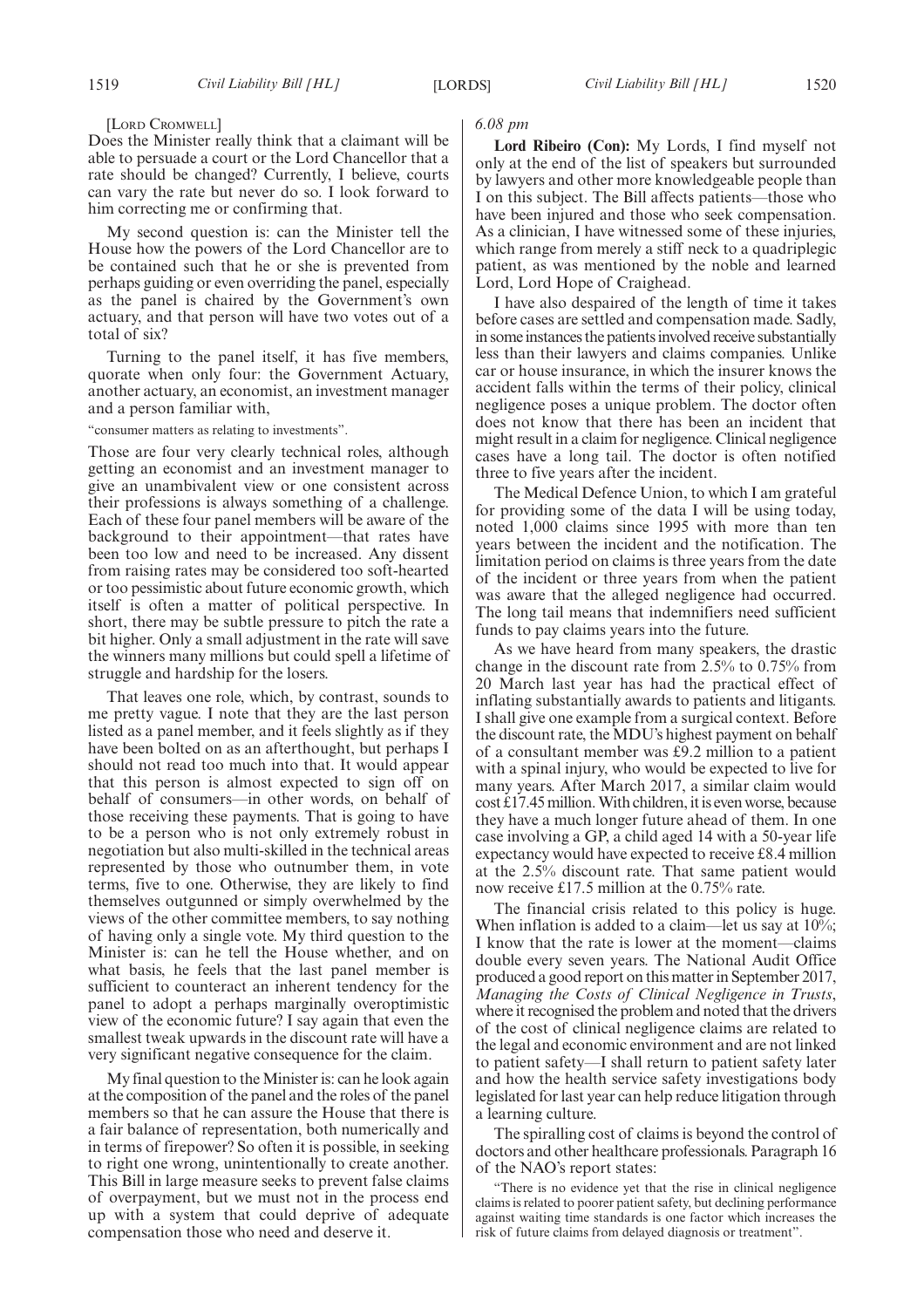"The liabilities arising from incidents up to 31 March 2017 for all types of claims have increased significantly, with the provision reported in our accounts increasing from £56.4 billion in 2015/16 to £65.1 billion in 2017/18. In addition to the changes in discount rate factors, these increases are due to continued inflation for damages awards and legal costs, and the growing number of cases where we provide for the cost of care for life".

In a letter to the Lord Chancellor in January 2018, the NHS Confederation raised the issue of rising costs and the impact of the discount rate. It noted that the Chancellor of the Exchequer's Budget speech of March 2017 had indicated that the Government had put aside £5.9 billion for three years to 2020 to protect the NHS from the effects of the change in the personal injury discount rate. My question for my noble and learned friend the Minister is: what happens after 2020? If the problem is not resolved by then, costs will surely rise. Perhaps the Minister can say where we are with the consultation on the discount rate being carried out by the Ministry of Justice and when we can expect to learn the results. What progress are the Ministry of Justice and the Department of Health and Social Care making on the recommendation of the National Audit Office that a co-ordinated strategy is required to manage the growth in clinical negligence costs by September 2018?

One major block to reducing clinical negligence costs to the NHS, as was mentioned earlier by the noble and learned Lord, Lord Mackay, the noble Lord, Lord Faulks, and other noble Lords, is Section 2(4) of the Law Reform (Personal Injuries) Act 1948. I look forward to hearing more about this, and I hope that the Minister will be in a position to provide an amendment in Committee so that we can explore it a bit further.

There is no doubt that Section 2(4) was enacted in good faith at the birth of the National Health Service— 70 years ago in 1948. It completely ignored care that could be provided in the NHS. One wonders whether this might have been—it is just my thought—because few lawyers in those days would have considered seeking treatment in the new health service, preferring to stay with what they knew best. Currently, however, bodies such as the Medical Defence Union, the Medical Protection Society and NHS Resolution are prevented by Section 2(4) from compensating patients on the basis of care provided by the NHS—even if that care is of a high standard and has been provided before the award. Thus, billions of pounds of taxpayers' money earmarked for the NHS finds its way instead into the independent care sector.

Currently, a claimant awarded damages on the presumption that he or she will pay for care and treatment privately is not precluded from using NHS care. Some claimants, having been awarded compensation, have admitted that they have gone on to use the NHS. That seems like a double whammy if ever there was one.

Surely it is time to stop robbing Peter to pay Paul. It is time that Section 2(4) of the 1948 Act was repealed. Unless we do that, I have great concerns about the long-term sustainability of the NHS and social care, a subject that we shall debate on Thursday. I have grave concerns that we will not be able to fund the NHS if it continues to incur the liabilities so graphically described by many speakers today. The NAO report shows that in 2016-17 10,600 new clinical negligence claims were registered with NHS Resolution under the Clinical Negligence Scheme for Trusts—CNST. Furthermore, NHS Resolution spent £1.6 billion on claims in 2016-17 and there is a £60 billion provision to pay for the future cost of claims arising in 2016-17.

This is unsustainable. As in the film "We Need to Talk About Kevin", we need to talk about repealing Section 2(4). Although the scope of this Bill is tight, I am sure that there are enough noble and noble and learned Lords here to make it possible to include this.

Finally, the proposed health service safety investigation body will provide an opportunity to address the rising cost of litigation and a safe space for healthcare professionals to meet and discuss healthcare issues—and near misses—that could lead to litigation. The NAO proposes a safety and learning team to engage with trusts on patient safety issues, but I believe that in the HSSB we will have a force for good that could do much to reduce the cost of litigation and at the same time improve patient safety.

More medical input has been suggested, and I agree with my noble friend the Minister of State that no settlement should be possible without a medical report. I agree, too, with the views of the noble and learned Lord, Lord Thomas, and the noble Lord, Lord Faulks, that a committee—advisory or otherwise—supporting the Lord Chancellor should include a medical expert, for the reasons the noble and learned Lord, Lord Thomas, gave. Medical knowledge and diagnostic assessments and skills are improving continuously and we may reach a point when we can set a timeframe for how long an injury may last.

#### *6.20 pm*

**Lord Marks of Henley-on-Thames (LD):** My Lords, we have had an extremely strong debate with important contributions from all noble Lords who have spoken, which has delivered much to consider in Committee.

I will begin with whiplash claims. There has plainly been an explosion of such claims over recent years, many of them exaggerated, unnecessary or fraudulent, even if the last few years have not continued that upward trend. My noble friend Lord McNally and the noble Lord, Lord Hayward, made the point that not only false whiplash claims but other claims have mushroomed. There can be no doubt that the ban on solicitors paying referral fees has helped to restrict the trend but there is considerable evidence of the ban being circumvented, particularly with the help of claims management companies.

Cold calling generates a great many claims—the noble Lord, Lord Faulks, is not the only Member of this House with repeated experience of this—but the very fact that this practice is so widespread suggests that not everyone responds with a rejection. I understand that it is difficult to control cold calling by claims management companies operating from abroad but there is no excuse for our not doing everything we can to stop this direct incitement to fraud. We agree with the Government that we must try to stamp out unmeritorious, exaggerated and fraudulent claims.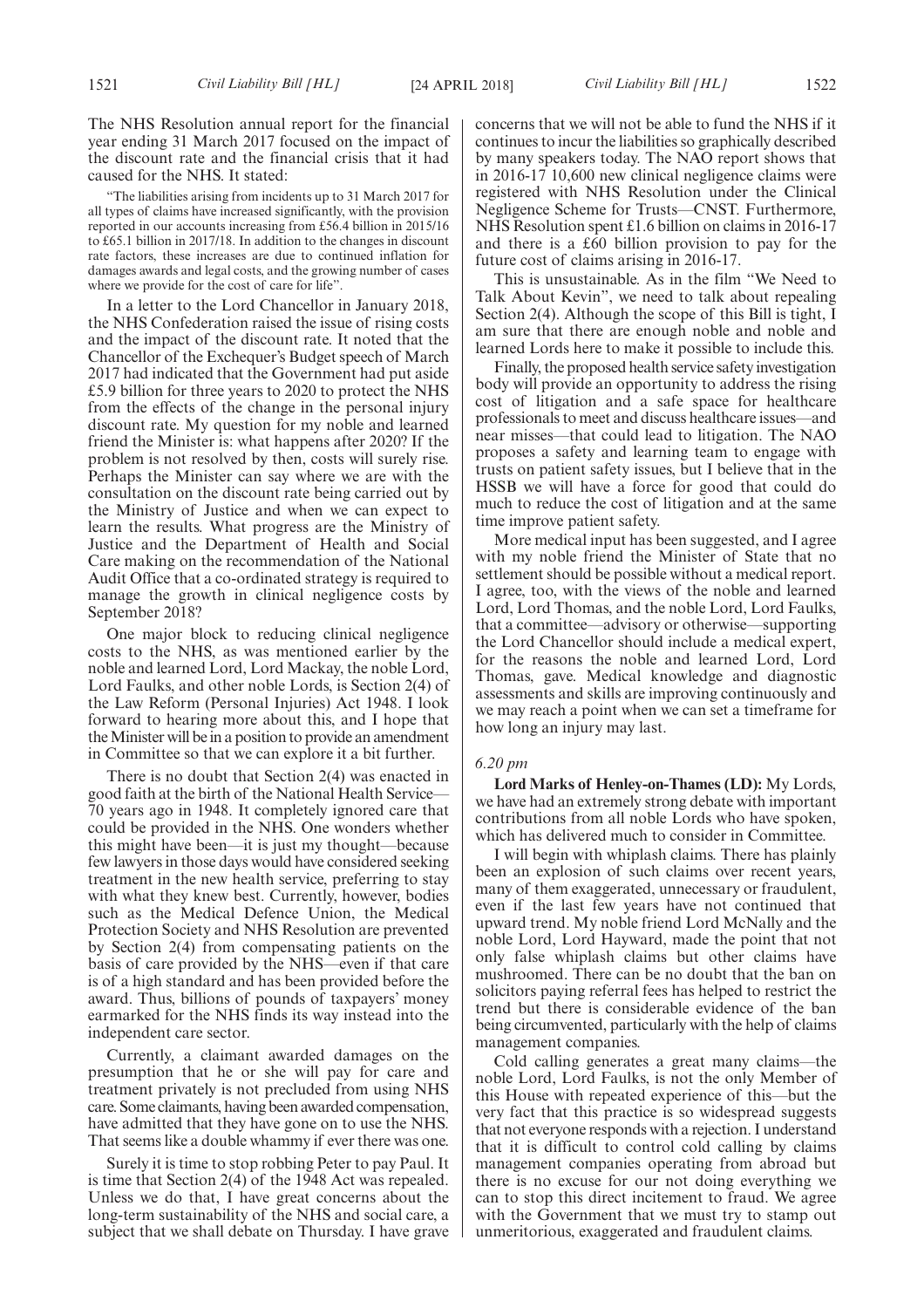#### [LORD MARKS OF HENLEY-ON-THAMES]

If I may be permitted to add to the accumulation of anecdotal evidence, my wife had a similar experience to that of Lady McNally when she hit the back of a car that was in front of her, ever so gently—so she tells me, anyway. Out stepped five strong young men, on their way to a paintballing and laser-gaming session. They were polite, charming and concerned as to whether my wife was all right, and they all assured her that they were fine. So off they went to their paintballing and laser gaming; a week later, my wife received a claim for some £13,000 in respect of their five alleged whiplash injuries. She told our insurers that she did not believe any of them were genuinely injured and that they had all told her they were unhurt. We have not found out whether the insurers paid out but, since we have heard nothing further, I suspect that they did. This illustrates a major problem, which is that it is often easier for insurers to give in and pay small claims than to investigate and fight them—a point made by the noble Lord, Lord Monks, and others. It is a point that will not be assisted by reducing the amount payable in such claims.

However, while we must do everything we can to stamp out false claims, in so doing we must take care not to prevent those with genuine claims recovering fair compensation. I reiterate the point made by a number of noble Lords: it is unfortunate that this legislation is being dealt with separately from the Government's proposals to increase the small claims limit, with which this legislation is closely connected and which will have a number of significantly unjust outcomes.

First, increasing the small claims limit for personal injury claims to £5,000 would prevent cost recovery for claims below that sum. It would thus deny very large numbers of genuine claimants legal advice and representation because the only way they can afford lawyers in these cases is by relying on conditional fee agreements and the recovery of costs from insurers—a point well made by the noble Lord, Lord Monks, and the noble Baroness, Lady Berridge. This will affect not just road traffic accidents. My noble friend Lord Sharkey mentioned the plight of other vulnerable road users, including cyclists and pedestrians, who will find it difficult to bring claims without legal help. Many other claims will be affected as well.

The increase in the small claims limit will increase the number of litigants in person and reduce access to justice in general, hitting, as always, the most vulnerable citizens the hardest. Furthermore, the increase will take the vast majority of whiplash claims outside the pre-action protocol for low-value personal injury claims in road traffic accidents and the portal associated with it, which, for all its faults, has provided a route to settling many of these claims quickly and economically. If the small claims limit is to be increased, then I suggest the scope of the portal and the protocol should be broadened, or at least we should have a new parallel protocol to assist claimants in person in these cases. I draw some support from the speech of the noble and learned Lord, Lord Thomas, in that regard, but I regard £5,000 as simply too high for the small claims limit and would endorse the £3,000 figure proposed by the Bar Council and the Personal Injuries Bar Association.

Turning to the detail of the Bill, I share with my noble friend Lord Sharkey and the noble and learned Lord, Lord Hope, the view of the Delegated Powers and Regulatory Reform Committee, expressed in trenchant terms, that it is inappropriate that whiplash is undefined on the face of the Bill and that the initial tariff for damages is left to be determined by regulations. We hope that the Government will follow the usual line and conventional course of accepting the committee's recommendations before the start of Committee on 10 May and put down amendments defining whiplash injury and spelling out the initial tariff in the Bill. As to the figures suggested for the tariff in the impact assessment on the whiplash proposals, included in the information pack helpfully provided by the Government, table 6 on page 26 says it all. The Government have in mind to reduce the damages for pain, suffering and loss of amenity for injuries of less than three months' duration from £1,800 to £235, and for injuries of three to six months' duration from £2,250 to £470 and so on. These are drastic reductions indeed. It is pretty clear that the intention is to make such claims not worth bringing. We are all for getting rid of fraudulent and unmeritorious claims; we are not for denying honest claimants reasonable compensation for genuine injuries.

We can see the reasoning behind the proposal that claims should not be settled without medical reports, and I should add to my registered interest as a practising barrister—I am not sure this is a declarable interest—in that I have recently represented an insurer in a case involving such settlements. We can see why making medical reports compulsory is likely to deter false and inflated claims. I do, however, stress the need for reporting doctors to question claimants' accounts of whiplash injuries closely in order to weed out inflated or false claims. One of the difficulties with whiplash injuries is that generally, all the doctor has to go on is the account of the patient. Another, is that the estimation of duration is usually carried out in advance and is notoriously both difficult and variable.

However, to avoid unfairness to genuine claims, the cost of medical reports—which I understand from MedCo to be some £180 plus VAT—must be recoverable. I have asked the noble and learned Lord to find out about that, but have since noted that in paragraph 5.121 on page 33 of the impact statement, an expectation is noted that:

"Insurers will have savings for 120,000 medical reports they would no longer be responsible for of around £22 million per annum, and associated medical report VAT of about £4 million per annum".

Doing the maths, 120,000 multiplied by £180 is £21.6 million. So it is pretty clear that whoever compiled the impact assessment expected claimants with injuries likely to have a duration of less than three months to pay £216 including VAT for a medical report in the hope of recovering £235, leaving the princely sum of £19 to represent compensation for the injury. The tariff proposed in the impact assessment is far too low, and in this I am afraid I disagree with the noble Lord, Lord Hunt of Wirral.

Furthermore, I can see no reason why the tariff should be set by the Lord Chancellor. If there is to be a tariff—though I agree with the noble Baroness, Lady Berridge, that flexible guidelines may be better, and I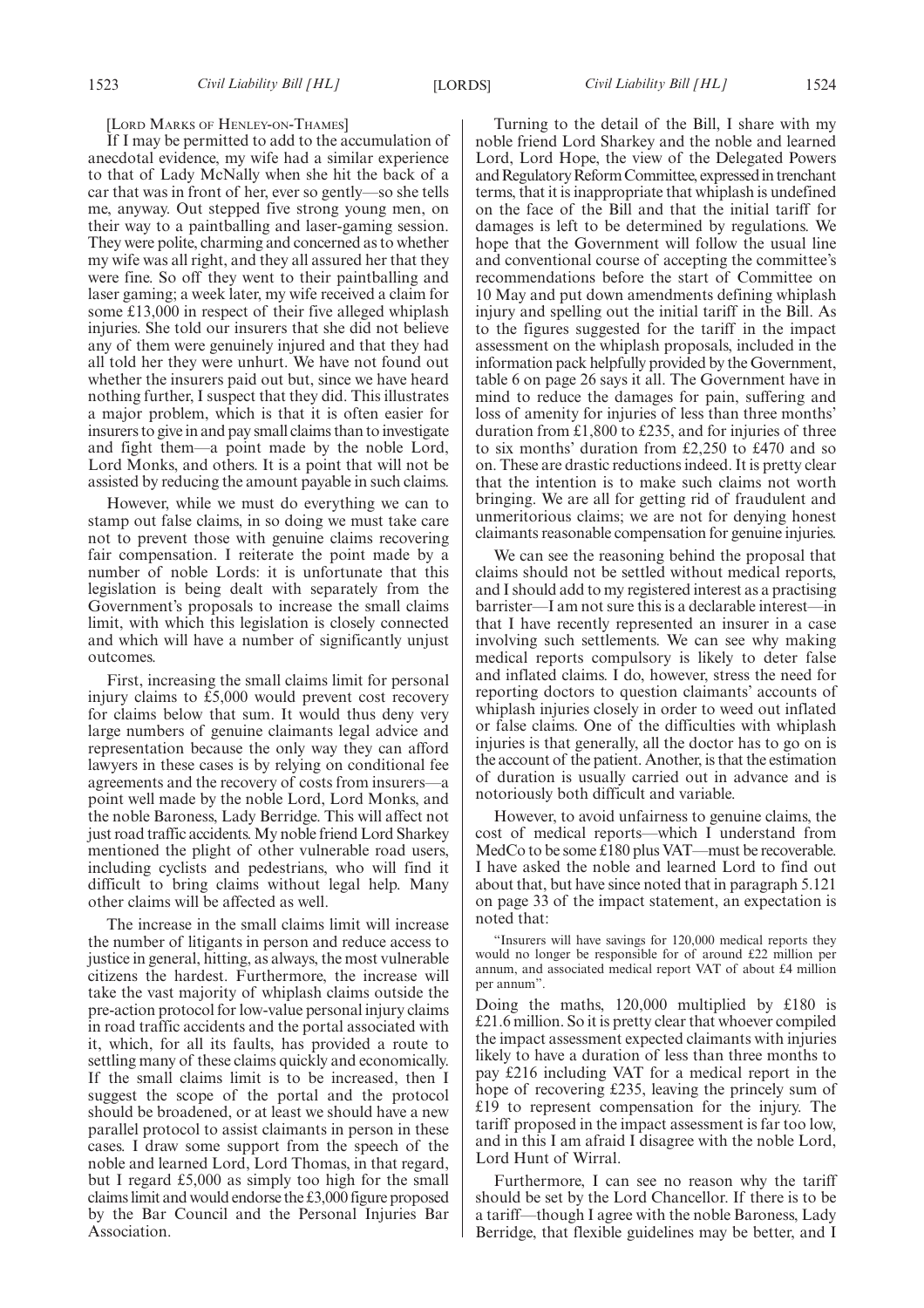agree with the observations of the noble and learned Lord, Lord Thomas—is not the sensible proposal that any tariff should be established by the Judicial College? Why should damages for whiplash injuries not be comparable to damages for other injuries? The Government have made no convincing case on that.

My last point on whiplash is that all the savings from these reforms should be passed on to policyholders. I am not convinced by the Government's touching faith in the insurance industry, nor even by the regulatory stick mentioned by the noble Earl, Lord Kinnoull. I would like to see a healthier scepticism on the part of the Government and, if need be, a clear statement that if savings are not passed on to policyholders then the industry may be subjected to a tax penalty on a windfall saving.

I turn, more briefly, to Part 2, on the discount rate. We support the move from a very low-risk to a low-risk investment assumption, principally for the reason given by the Minister that in practice the investment of damages is not generally undertaken on a very low-risk basis. In particular, we fully accept the need, on which the noble Lord, Lord Ribeiro, expounded, to reduce the cost to the NHS of catastrophic injury clinical negligence claims. I urge the Government to accept the suggestion made by my noble friend Lord Sharkey and the noble Lord, Lord Faulks, that we try to move faster in implementing the first change of rate, as the present negative rate is so plainly wrong, as the noble Earl has persuasively argued. Defining the level of risk is difficult, though, and I join the noble and learned Lord, Lord Mackay of Clashfern, in seeking more guidance from the Government on their approach; there is too little at present.

We are also unclear as to why it has to be the Lord Chancellor who determines the discount rate. The Government have said this is a political decision, but are they really right about that? Why should the expert panel not report to a judge or judges or to the Judicial College, taking on an expanded role? The speech of the noble and learned Lord, Lord Mackay, illustrated the difficulties facing a Lord Chancellor in this task.

I am also unpersuaded that a fixed period of three years for the time between reviews is appropriate, but I do not accept the point made by the noble Lord, Lord Faulks, and others that a fixed five-year period should be a substitute. Interest rates change fast in some periods and very slowly in others. Would it not be better for the expert panel to meet annually or every two years to consider whether the discount rate needed changing in the light of circumstances? If the panel's view were that no change were needed, the rate would be left unchanged. If the panel thought the rate did or might need to change, it could conduct a full review and produce a report, which, as I say, I suggest could be to the Judicial College.

On the composition of the panel, I accept that an independent panel of experts is intended rather than one representative of either claimants or insurers. However, I suggest that to meet the point made by the noble Lord, Lord Cromwell, the legislation should include a requirement that the panel consider the interests of claimants and insurers even-handedly. I also accept that it should include a medical expert.

Lastly, I turn to periodical payments in cases where there are long-term elements to awards, often for the long-term care of the catastrophically injured, of whose claims the noble and learned Lord, Lord Hope, spoke so movingly. Unfortunately, the take-up of periodical payments orders has been low. This may be partly because the discount rate has been very low so that lump sums have been unduly high. I suggest, or suspect, that many claimants and their families are also attracted by lump sums even where periodical payments would be more suitable. The problem with lump sum awards is that expectation of life is actuarially determined and, as the noble Lord, Lord Hodgson of Astley Abbots, pointed out, it can therefore never be exactly right. Some claimants die earlier than expected, leaving a windfall inheritance for their heirs. More seriously, others live longer than expected so that their damages run out well before they die and they are left without the lifelong support the court intended them to have.

Will the Government make proposals to encourage greater use of periodical payments orders? I note the support for them expressed by the noble Lords, Lord Hodgson, Lord Beecham, and others. They provide some answers to the point made by the noble Lord, Lord Cromwell, on the need to protect claimants from the effect of a raised discount rate. I am entirely unimpressed by the argument that defendants' insurers, the Medical Defence Union or others prefer to pay out lump sum. These parties after all represent the tortfeasors and if they are required in this sophisticated economy of ours to reinsure so as to pay out what are in effect annuities in place of lump sums, I see no reason why they should not do so.

I also join the noble Lords, Lord Sharkey, Lord Ribeiro, Lord Faulks and the noble and learned Lord, Lord Mackay, in inviting the Government to revisit the basis on which medical treatment is costed under the 1948 Act. If a way could be found to do so, it would be a beneficial use of this House's time.

I close by expressing my gratitude to the Minister and the noble Baroness, Lady Vere, for arranging a very helpful meeting of all Peers to discuss these reforms and to consider amendments. I look forward to working with the Government and others to improve this Bill.

#### *6.37 pm*

**Baroness Chakrabarti (Lab):** My Lords, one noble Lord's declared interest is perhaps another's experience and expertise, or perhaps even better put, interests and experience can sit simultaneously with a noble Lord. Perhaps uniquely, in what has been an incredibly thought-provoking debate, I seem to be without interest or expertise. However, I have listened with enormous care to the wonderful tutorial that noble Lords have given me. I have read, as have so many other noble Lords, many submissions to which we have had access in this House. Just as I respect the interests and experience of those debating inside this Chamber, I do not think it is completely fair to suggest that everything from outside is, as one noble Lord suggested, noise.

The noble Lord, Lord Faulks, said that there are some real polycentric issues at stake and important, occasionally competing, concerns. I do not accept that all insurers are unscrupulous, nor do I accept that all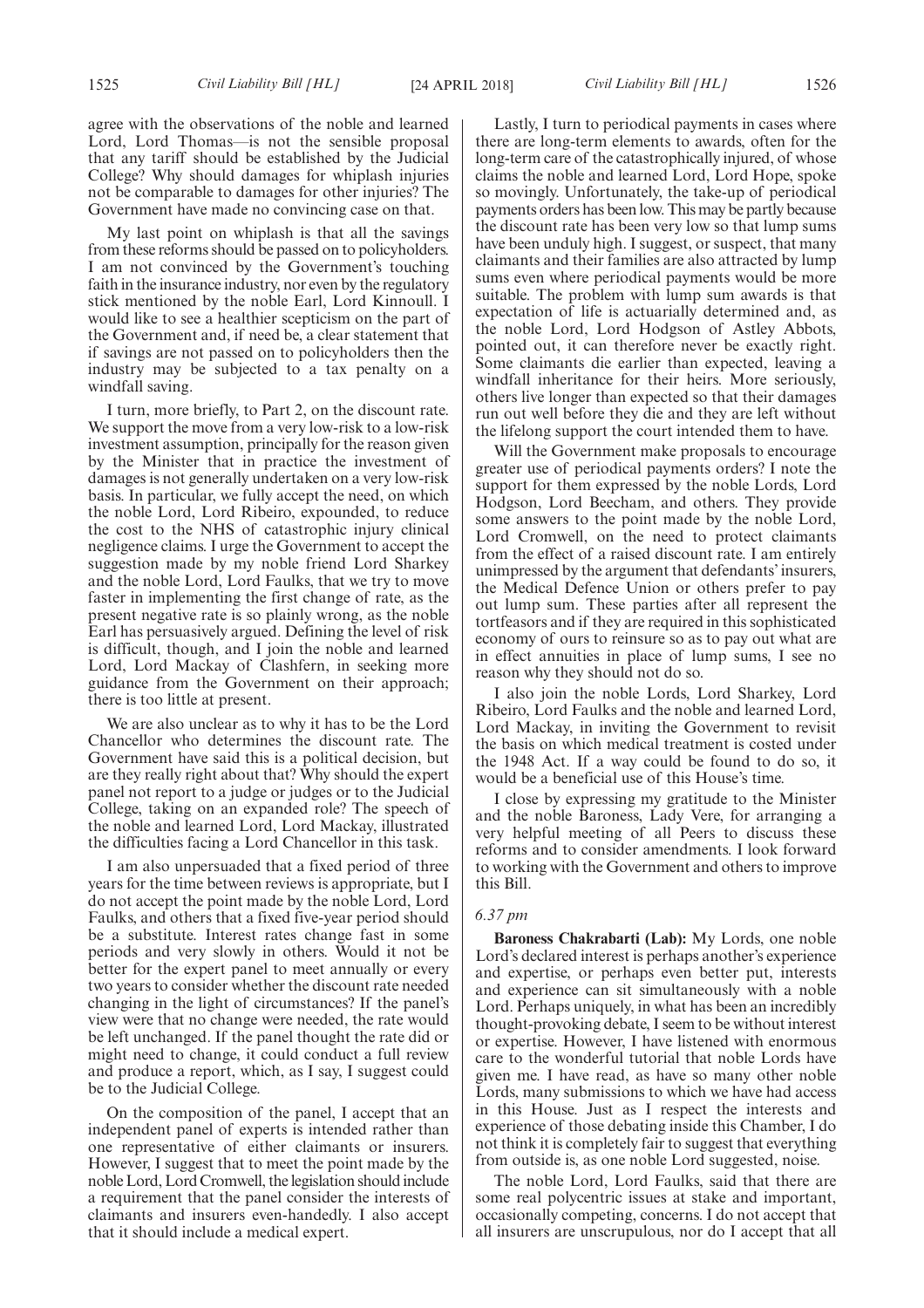claims are fraudulent or indeed, that all professional legal practitioners who are trying to do their best for their clients in this area are ambulance chasers. Further, I too have had the benefit of meeting the Minister, so nor do I believe that Her Majesty's Government are somehow completely captured by the insurance industry in what they are trying to do in this Bill. However, to improve it requires listening to some of the concerns that have been expressed both inside and outside the Chamber.

The Bill addresses its purported targets by—how can I put it?—circuitous routes. It is concerned with, at worst, fraud and, at best, inflation of, for example, whiplash claims. I agree with, I believe, the majority of noble Lords, that compulsory medical reports before settlement must be a good idea. It would be good to see clear provision in the Bill for the cost of such reports to be met by insurers where settlements are made. That seems completely fair, and might be something we could look to. But, essentially, the Bill does not directly deal with fraud.

Another stated target is unscrupulous claims managers and McKenzie friends. Again, there is nothing in the Bill about that public policy problem and social evil. These problems have been pointed out by a number of noble Lords, including the noble Lords, Lord McNally and Lord Hodgson, the noble Earl, Lord Kinnoull, my noble friend Lord Monks and the noble Lord, Lord Faulks. We know that there is some level of problem here; I do not think anyone doubts that.

Another target is the unfairness of overly high insurance premiums. Again, the Bill does not directly regulate insurance premiums. We are told that industry leaders have made a public pledge to pass on the benefits of limiting claims to insured persons, but there is nothing in the Bill at the moment to give teeth to that promise. It would be helpful to so many people to hear from the Minister about the teeth in that promise.

Finally, a target of the Bill is said to be devastating pressures on the NHS, and perhaps on social care, too. Again, this is a very indirect approach towards the devastating pressures on the NHS and on social care in this country at this time. I echo the sentiments of my noble friend Lord Beecham—perhaps other discussions need to be had about the 1948 Act and so on—that that devastating pressure has ultimately to be met with a more honest conversation about taxation with a country that loves its NHS.

Those are the targets. But, instead of the direct approach, the Bill approaches these problems somewhat indirectly. First, in relation to whiplash injuries in Part 1, it does this by limiting damages in a particular class of claims. I have to say that, on a day when there have been very special celebrations in Parliament Square, I was a little sad to notice that I was to be just one of two noble Baronesses speaking in this Second Reading debate. But that disappointment began to fall away when I heard the extraordinary, eloquent and principled speech from the noble Baroness, Lady Berridge. She spoke of the need to hear the voice not of lawyers, insurers or any other professionals and experts but of victims. I can only tell her that we heard that channelled through her voice today, and I am sure that people outside will be very grateful for that. She pointed out with particular clarity the problem of principle in singling out one class of victims—not even a whole class of victims but a class within a class of victims—and saying that they must have their damages limited by the Bill and by regulations under it, as opposed to other victims, who may also be inflating or misstating their claims.

That is a matter of principle and will be a concern for people on the outside who are looking to understand what is behind this legislation. It is important to address that principle if we are to retain the public's trust in the legislative process and in public policy making. I moved closer and closer to the noble Baroness's devastating logic when she spoke about the role of the Judicial College and her concerns about why these particular damages should be set by the Lord Chancellor, not by the judges, as with all other tortious damages in our law. The Minister will, no doubt, address her concerns.

The second circuitous route, and a matter of enormous concern expressed on all sides of the House, is the incredibly broad delegation granted to the Lord Chancellor in defining whiplash and then setting the level of damages. The Delegated Powers Committee's findings on this cannot be easily ignored. We listened to the concerns and I hope we can take them on board in amendments as the Bill progresses. The noble and learned Lords, Lord Hope and Lord Thomas, the noble Lord, Lord Sharkey, and many other noble Lords pointed out that to give the Lord Chancellor the defining power over the problem and then the further power to set the damages is a step to far. It is a precedent that we do not want to set in any Bill. It is a wider constitutional point that applies to this Bill and we do not want to be doing it in future. It is a problem in relation both to the rule of law—and clarity and certainty in law—and to parliamentary sovereignty as opposed to ministerial fiat. I hope that the Minister will take that on board and that there can be further clarity and definition on the face of the Bill.

The third concern that has been expressed is about inequality of arms and, in particular, the effect of combining measures in this Bill with the increase in the small claims jurisdiction. As the noble Baroness, Lady Berridge, pointed out, in practice even amounts of money which are small to the ears of those of us in this Chamber are incredibly important to a lot of people who will hear about, and perhaps read about, this debate. Small amounts of money can be life changing for people. To leave a greater number of people who have been the victims of even relatively minor injuries unrepresented, with no means of recovering costs and, therefore, no means of getting proper representation, is an affront to access to justice. In the civil sphere in particular, that has already been diluted, if not positively undermined, in recent years.

The Bill attempts to nudge victims, even those with quite serious injuries, into becoming slightly higher-risk investors. Some on the outside have suggested that they are to become stockbrokers and have the confidence and expertise to become more adept at investing and managing single lump-sum payments. Noble Lords will have read the argument against that. Equally, the noble Lords, Lord Hodgson and Lord Faulks, and others have pointed to the inescapable logic of the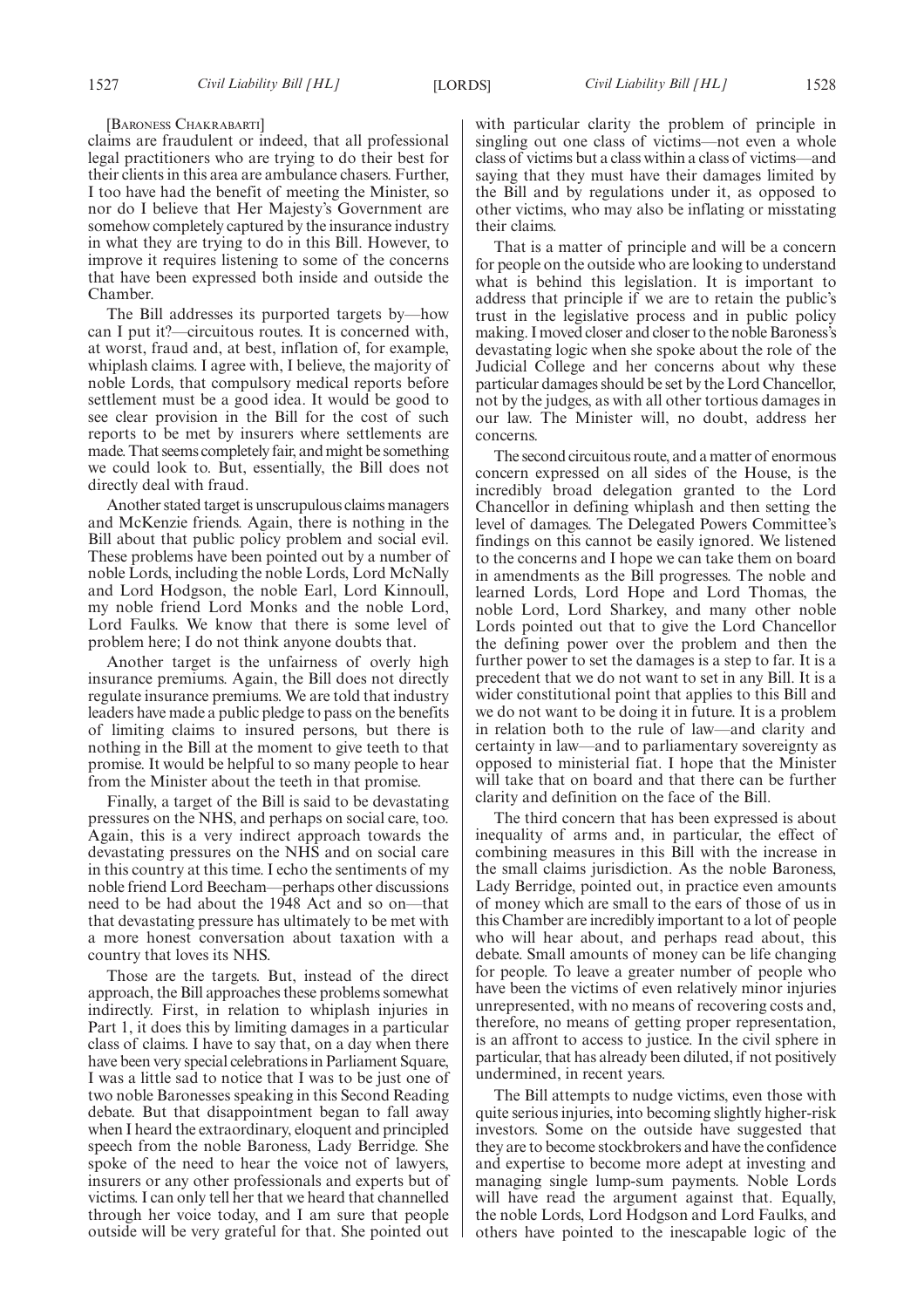preference for periodical payment orders. Yet there is nothing explicit in the Bill to incentivise those orders, as opposed to encouraging slightly higher-risk investments or discouraging playing it safe. In the case of an ordinary lay person who is not used to managing investments, particularly if they have had a serious personal injury, one can understand the instinct for playing it safe. Again, that was pointed out by several noble Lords. The point about lack of representation was mentioned particularly by my noble friend Lord Monks and the noble Lord, Lord Marks. I agreed with so much of what he said.

It is always worth listening very carefully to the noble and learned Lord, Lord Mackay of Clashfern, on matters of this kind. As I heard references to the discount, the complex nature of this decision, what is being asked of the Lord Chancellor in Part 2 and the prophet-like powers that the noble and learned Lord described, echoed by the noble Lord, Lord Marks, and others, I really thought that we might give further thought to how we could achieve greater clarity, transparency and accountability in the Bill for this incredibly complex decision over which so much might turn for victims and claimants on the one hand, but also, as the noble Lord, Lord Ribeiro, and others pointed out, for the NHS. I hope that on that matter, as well as on so many others in this Bill, there will be real room for the kind of thoughtful debate and constructive collaboration to improve what I believe to be a genuine attempt to balance a number of important societal interests.

#### *6.51 pm*

**Lord Keen of Elie:** My Lords, I thank the whole House for all the contributions on the Bill today. I might not answer every query posed during this stage of consideration, but—and I hope this reflects the steps that we have taken already—I would be perfectly open to, and would welcome, meeting any of your Lordships who wish to engage with me and officials prior to Committee to discuss particular issues. That is an invitation I hope at least some noble Lords will consider taking up if they have any queries.

Clearly, there are different views about the state of the Bill at this stage, but I could not accept the observation made by the noble Lord, Lord Cromwell, that it is rough-hewn. Respectfully, it appears to me that a great deal of work has been done to prepare for the issues that we shall have to address. I will look at those issues in two parts, as does the Bill, and begin with whiplash.

The noble Lord, Lord Beecham, took issue with some of the statistics and suggested that perhaps matters had turned, but let us be candid. I shall not use some of the terminology used by noble Lords about a racket or anything else. What we have is a very obvious and clear trend in the development of claims for road-traffic-based whiplash injury. It has been going on for more than 10 years. The consequences are very clear and obvious; it may well be that we should have considered acting sooner to address this issue, but act we must and that is what we intend to do.

The *New England Journal of Medicine* recently carried out an analysis of the incidence of whiplash injury and the availability of compensation. It discovered a very obvious correlation between the availability of compensation and the incidence of whiplash claims reported in road traffic cases. The noble Earl, Lord Kinnoull, observed that when he attended meetings with the reinsurers Munich Re in Germany it had alluded to the situation in the United Kingdom, which is quite exceptional. Unless Scandinavians have much thicker necks than us in this part of the world, there is little to conclude except that a claims culture has developed, because the incidence of these claims in that part of the world is very different from our own.

We therefore have to address how these claims will be contained in the wider public interest and, ultimately, in the consumer interest. However, I do not suggest that any one part of the community is wholly or solely to blame for the situation we now find ourselves in. For example, I do not demur from the suggestion that insurers have been complicit in the development of this claims culture over the past 10 years or more in their willingness to avoid undue expense and simply to settle claims without the necessity for any form of real evidence. Many noble Lords have experience of that themselves.

However, there is some rationale to the way in which we are attempting to approach this matter, and it includes the reference to proposed changes in the small claims limit as well. The idea of a tariff is not entirely novel; such an approach has already been taken in Italy and in Spain, where they faced a similar claims culture. We are, first, bringing together a tariff and, secondly, making it a requirement that no claim can be settled without a medical report, or MedCo report. I discern that there is almost universal approval for that step. Thirdly, we have agreed that the claims portal for small claims will be reviewed, which the noble Lord, Lord Marks, suggested would be required, to make it accessible to claimants themselves when they come to make claims. It will of course be simpler for them to make that claim in circumstances where they know that there is, beyond the issue of liability, a tariff that determines the damages for pain and suffering. I emphasise those damages because this does nothing in respect of the claims for wage loss and other outgoings incurred by claimants in the circumstances.

I will also take up a point mentioned by the noble Lord, Lord Marks, with regard to the cost as compared with the tariff of damages at the very lower end. I understand that where liability is accepted, the cost of the MedCo report will be a relevant recoverable cost, no matter whether this is in the small claims court or otherwise. Another question that has been raised is how the original cost of the MedCo report is funded, and we are looking at that and discussing it with interested parties at present. However, there will be no material issue over the recovery of the MedCo report cost itself, which the noble Lord identified as in the region of £180 plus VAT.

That, then, is the background. There are other potential targets. The noble Lord, Lord Beecham, referred to the conduct of claims management companies, and I will say a little about that. As noble Lords will be aware, we are already taking steps through the Financial Guidance and Claims Bill, which is making its way through the other place, to address some of the difficulties that arise with regard to claims management companies.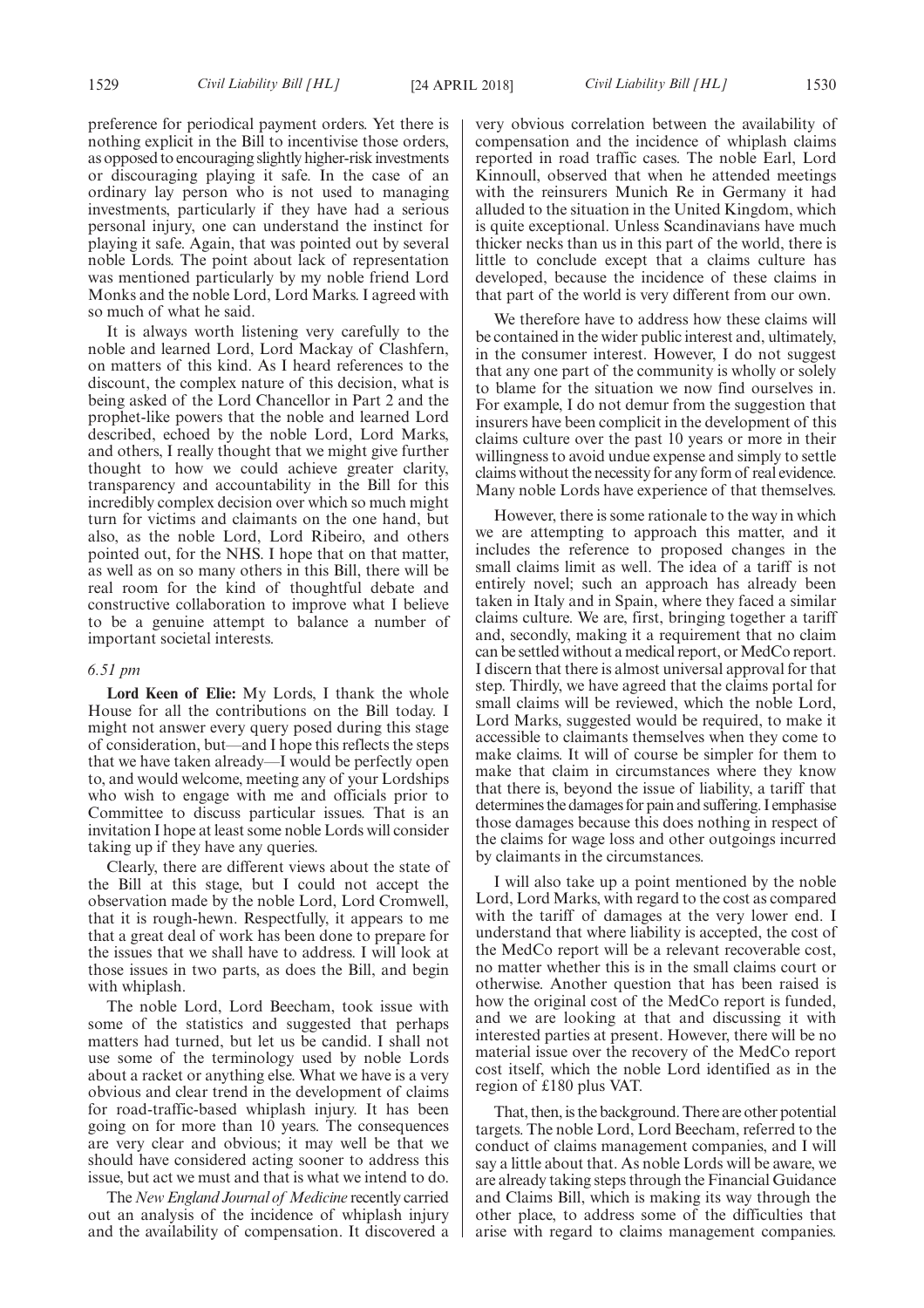#### [LORD KEEN OF ELIE]

First, their regulation will go to the FCA. As the noble Earl, Lord Kinnoull, observed, that is a regulator with teeth, and we consider it properly positioned to deal with claims management companies. There will also be the means to limit the percentage that claims management companies can take from a claimant when they deal with a claim, to try to control their activities in that regard.

We have of course been concerned with the issue of cold calling, which I suspect has bedevilled virtually all of us at one point or another. The Information Commissioner is concerned with that as well. One of the difficulties, and this was touched upon in the course of debate, is how to regulate the unregulated. One of the real difficulties is that in the context of cold calling, we have seen the claims management companies, or those who carry out this cold calling, move out of the United Kingdom and carry out this conduct from abroad. It is a very simple thing for them to do, and it is a very difficult thing for us to stop. That is why you have to look at alternative routes to addressing the wider issue that we have to deal with. We are certainly concerned that we need to control the activities of the claims management companies, although they alone are not responsible for the way in which this whole industry of whiplash claims has developed.

I notice that the noble Lord, Lord Monks, who I appreciate is not entirely sympathetic to the Government's position on this, did make a passing remark in the context of other claims, such as workplace claims. He said the abuse was a lot less than in road traffic accident cases, but implicitly he accepts the existence of abuse in the context of RTA cases, and I believe that is almost universally acknowledged. We seek to address that in Part 1 of the Bill. We consider that we are taking a proportionate approach. Yes, it distinguishes whiplash-type injuries that occur in a road traffic context from other forms of accident or injury, but that is because we have to address a particular mischief. That is what we are doing with Part 1 of the Bill. It appears to us that this is the sensible and considered way forward in order to control this situation.

I note that the Delegated Powers Committee has made a number of recommendations with regard to Part 1 of the Bill. We do not entirely agree with its recommendations, but I have noted the concern expressed by noble Lords about the question of defining whiplash injury. The intention was to have a degree of flexibility, so that if the claims industry developed in a particular direction in response to legislation, we were equipped to deal quite rapidly with that. It may be that noble Lords would like to see rather more in the way of definition so far as whiplash is concerned, and I take on board the observations that have been made.

There is also the question of the tariff, and of course an illustrative tariff was provided in the papers that were produced along with the original Bill and to which reference has been made. We consider that being able to regulate the tariff by the affirmative procedure is a more flexible way of being able to respond to changes. But, again, I hear what noble Lords say and we will have to consider that going forward.

I would like to respond to a number of points made by the noble Lord, Lord Sharkey. First of all, I hope I have made clear that medical report costs are recoverable. There was a suggestion that they were not. He referred to the position of other parties such as cyclists being caught, but they are not brought within the tariff on the basis of Part 1 of the Bill. To answer that particular point, they are specifically excluded at Clause 1.

I would like to move on to Part 2, the question of the discount rate, and address a number of points. First of all, it appears to be generally understood that we do need to put in place a means by which the discount rate can be determined and reviewed on a regular basis in order that we do not encounter the sort of situation we had in 2017, when we saw it go from 2.5% to minus 0.75%. I wholly agree with the observations of the noble Earl, Lord Kinnoull, that the present discount does not realistically reflect the way in which a party—any party—is going to invest funds going forward. Therefore, we have to bring this back into a realistic scenario.

The objective—here I address a number of points made by the noble Lord, Lord Cromwell—is not to have representatives of various interested parties partaking in an exercise of trying to agree a rate. The whole point of the structure in Part 2 is that there should be an expert panel, not a representative panel. The noble Lord asked about there being a fair balance of representation on the panel, but that is not the intention or the objective. The idea is that we should have an expert panel to advise the Lord Chancellor.

The intention is that that should be an open exercise so that, for example, the way in which the expert panel reports to the Lord Chancellor will be open. Indeed, in our response to the Justice Select Committee, the Lord Chancellor observed that he would be publishing the recommendations of the panel's report in circumstances where he received it and was to act upon it. In due course, he will also be required to explain the way in which he fixes the discount rate. Indeed, he will be amenable to judicial review in carrying out that function, so that there will be ultimately an oversight of the way in which he discharges that duty. We consider it appropriate that that should be done openly and effectively in that way.

Clearly, it will be important that the discount rate should be reviewed at regular intervals. We have alighted upon the period of three years for review after considering various representations, but I have heard the references to five years as a review period and the interesting alternative mentioned by the noble Lord, Lord Marks, of essentially having an expert panel meeting at regular intervals to consider whether there are circumstances that might require a proper review of the discount rate. We would be open to discussing these alternatives to see how we can effectively ensure that the discount rate continues to reflect the reality of investment.

On the point of investment, I believe there is general consensus that we should move from the very-low risk level to the idea of a low level of risk for investment. That is not to suggest that claimants are going to become stockbrokers—I really do not feel that that is a proper reflection of the situation at all. The intention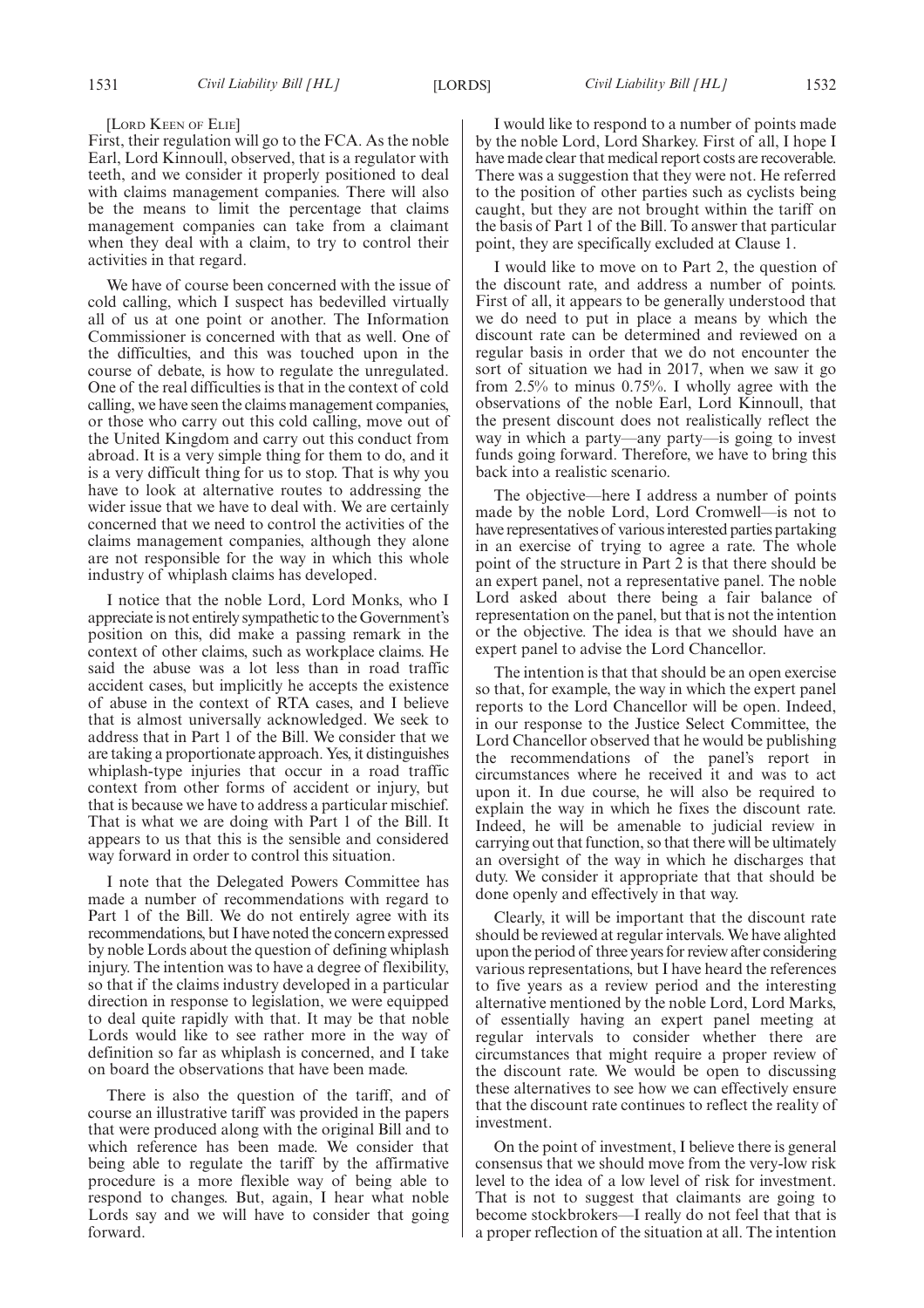in Part 2 of the Bill is to bookmark the place in which the expert committee will address the question of how the discount rate should be fixed. It is to give the panel a degree of flexibility in that context between, at one end, very low risk and, at the other end, low risk by an investor who is not concerned about having to provide for their future care.

On the question of future care, which arises most particularly in the context of clinical negligence cases and the subsequent cases of severe injury that very often arise from that, there is always the difficulty of determining not only what the appropriate discount should be but, as noble Lords have observed, what life expectancy may be. That is always an estimate. You could almost say that you invariably get it wrong; you can never be sure that you have got it right. That is why we consider that PPOs are a very important option available to claimants. Looking at the data that has been gathered in arranging guidance for the Bill, we have noted that their use is essentially limited to cases where claims exceed £1 million, and more generally £5 million. They are not always taken up, and one of the problems with the present discount rate is that it would tend to discourage claimants and their advisers from taking up PPOs. But clearly, if you want certainty with regard to future care, one way to secure it is to agree to a PPO, and we would wish to encourage them.

We have to underline, however, that PPOs are not universally available. For example, I understand that the Medical Defence Union, which is a mutual, is not in a position to guarantee future payment of a PPO and therefore not in position to provide them. However, that may alter as we look at the question of indemnity arrangements—for example, in respect of general practitioners—which we are doing at the present time. We certainly wish to encourage the use of PPOs and are looking at providing guidance to claimants and their advisers, in order to ensure that they are taken up in appropriate circumstances.

One further issue that has been raised by a number of your Lordships is Section 2(4) of the 1948 Act. We recognise the question that is being raised about this and the appropriateness of maintaining that. Presently, Section 2(4) of the 1948 Act would not fall within the scope of the Bill. I appreciate that, if we were to amend the long title of the Bill, we might be able to bring the matter within scope, but there is a concern that the repeal of Section 2(4) potentially raises issues that will have to be the subject of consultation with interested parties. We are concerned that we need to act promptly, particularly with regard to the discount rate, and it would be unfortunate if that process was materially slowed because of an attempt to bring Section 2(4) and its repeal into the present Bill. I hear what noble Lords have said and am not unsympathetic to the suggestion that the time has come to revisit that provision and understand why we need to maintain it. My concern is that attempting to bring it into the Bill at this stage could have unfortunate consequences for the way in which we are trying to deal with the discount rate.

On that last point, I appreciate the concern about the delay in respect of the discount rate. We are proposing to carry out the first review as swiftly as possible. I understand that we are aiming for April 2019, not 2020 as has been suggested. There is a 90-day period and then a 180-day period. There is a need to have an expert panel in place, but considerable steps may be taken in anticipation of the Bill passing to ensure that we have the machinery in place for the swift appointment of an expert panel, so that the review can be carried out as soon as possible. I will take further advice from officials on the question of how far we can go with that sort of preparation prior to Royal Assent of the Bill, in order to move swiftly on that matter.

I appreciate that I have not addressed all of the queries that have been raised this afternoon. In the time available, I regret that I will not be able to do that but, as I said at the outset, I am open to meetings with noble Lords who wish to raise questions on the Bill prior to Committee, and I would welcome the opportunity to engage with them. I beg to move.

*Bill read a second time and committed to a Committee of the Whole House.*

### **Capita**

#### *Statement*

#### *7.13 pm*

**Lord Young of Cookham (Con):** My Lords, with the leave of the House, I shall repeat in the form of a Statement the Answer given earlier today by the Parliamentary Secretary to the Cabinet Office to an Urgent Question in the other place.

"Mr Speaker, I welcome the opportunity to come to the House to update it on Capita's announcement yesterday. This covered its 2017 full-year results, the launch of a £701 million rights issue and an update on its transformation programme. As I have said repeatedly, private companies can answer for themselves but the Government's priority is the continued delivery of public services. As we demonstrated with respect to Carillion, we have continued to deliver public services without interruption.

The House will recall I came here in February when Capita initially announced the rights issue; Capita confirmed yesterday that it is proceeding in line with that previous announcement. The House may be interested to know that Capita announced in its statement yesterday that its underlying profit before tax was £383 million for 2017, in line with market expectation. It made a contribution of £21 million to reducing its pensions deficit and as a result of this announcement the share price rose by more than 10% on the day.

Capita's board and auditors have confirmed that the company will continue to have adequate financial resources to deliver on its obligations, supported by its rights issue and other steps designed to strengthen its business. The rights issue is underwritten and the required shareholder vote will take place in early May. The management has confirmed that the key shareholders fully support its plan. In addition, the company has suspended dividends until it begins to generate positive cash flow. It expects to generate at least £200 million in free cash flow in 2020. The impact of this has been to reduce dividends and shareholder returns in favour of other stakeholders. This is evidence of shareholders, not the taxpayer, taking the burden.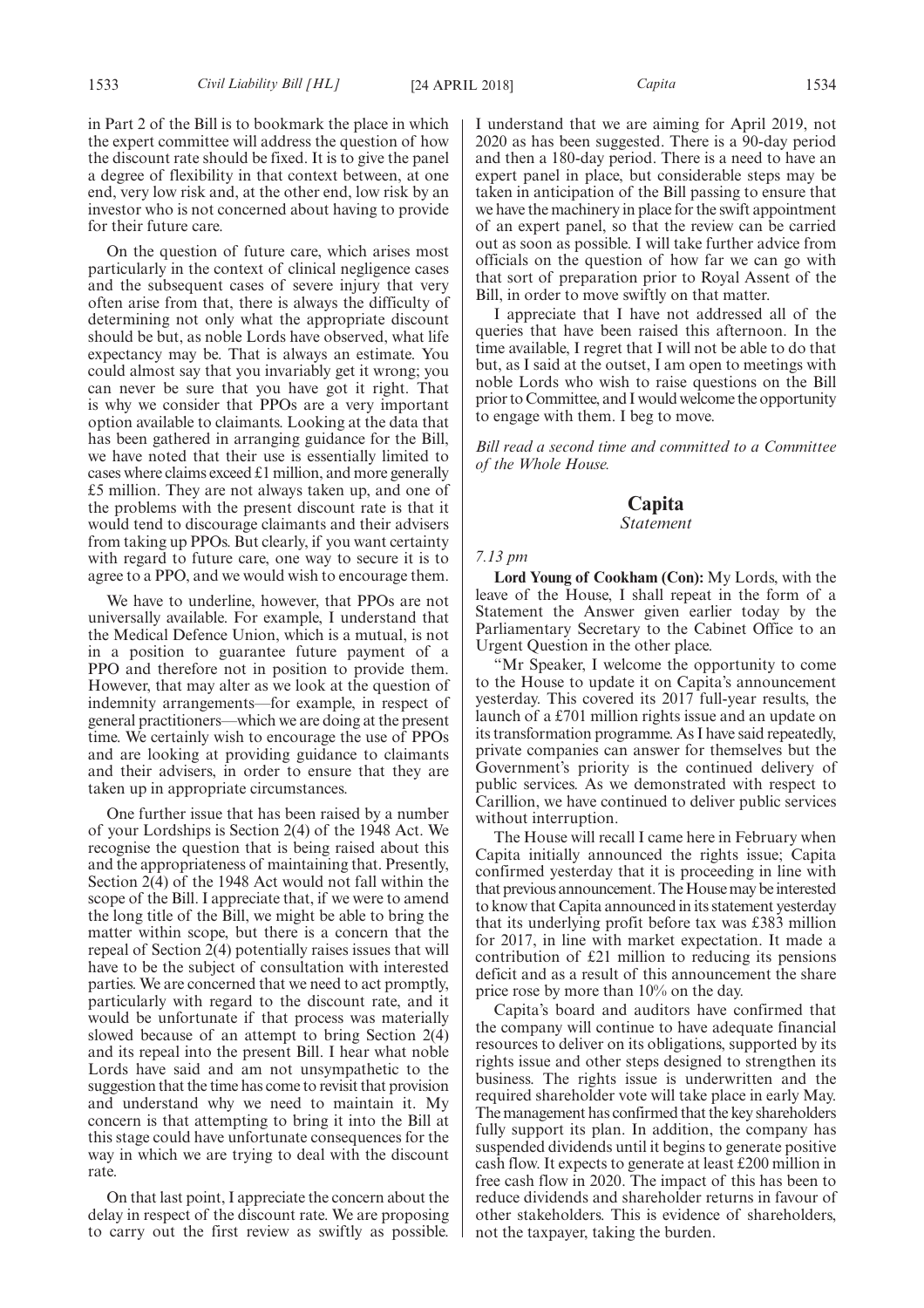#### [LORD YOUNG OF COOKHAM]

I understand that noble Lords remain concerned about outsourcing companies following Carillion's liquidation. However, Capita has a different business model and a different financial situation from Carillion. It is not a construction business and has minimal involvement in PFIs. The measures that Capita has announced are designed to strengthen its balance sheet, reduce its pensions deficit and invest in core elements of its business. Arguably, these measures may have prevented Carillion getting into the difficulties that it did. It remains the case, as I said when I came to the House in February, that neither Capita nor any other strategic supplier is in the same position as Carillion, but I would like to reassure the House that officials in my department continue to engage regularly with all strategic suppliers. It is in the taxpayer's interest to have a well-financed and stable group of key suppliers, so we welcome the moves that the company is making".

#### *7.16 pm*

**Lord Hunt of Kings Heath (Lab):** My Lords, I am grateful to the Minister for repeating that Answer. I think that this is the third occasion on which he has come to the House to discuss these issues, twice in relation to Carillion and now in relation to Capita. It is striking that from the Government's point of view, Capita is one of the limited number of companies which are privileged to have large government contracts, yet it is interesting to note that the boss of Capita admitted today that the company has no long-term strategy at all. That, to say the least, is a little worrying.

I would also say to the noble Lord that Capita's record is, at best, patchy. When I mention the messed-up management of the dental register which left hundreds of dentists standing idle, its failure to maintain the Primary Care Support England service which supervises GP and patient records, and failing on the Army recruitment contract, one questions why this Government in particular are so wedded to giving yet more contracts to this company and similar ones. I hear what he has said about Capita being a different model and having a different structure from Carillion, and he said that shareholders will be taking the burden, but I still think I am right to ask him what contingency plans Ministers have put in place to deal with possible defaults on these contracts. Also, can he confirm that improvement plans have been agreed with Capita since its string of profit warnings and yesterday's financial statement?

The noble Lord said that it is of strategic importance for the Government to have, I think by implication, contracts with a limited number of providers. However, the other side of the coin is that if we have a domino effect—first Carillion, then Capita—a huge swathe of government contracts will be put at risk. Is it right that so much government work should be put in the hands of a very limited number of companies? I would also like to ask whether he agrees that this excludes SMEs from many prime contracts. They have to subcontract with these principal contractors, but we know what happened with Carillion. Carillion was a very late payer and as a result, many SMEs went bust due to its collapse. What is the Government's approach to SMEs and can we ensure that they get a fair crack of the whin?

**Lord Young of Cookham:** I am grateful to the noble Lord, Lord Hunt, for his questions. I will try to answer all of them. On the question of a strategic approach, he will know that a new chairman, Ian Powell, was appointed last year and a new chief executive, Jon Lewis, in December. Jon Lewis has made it clear that he is in the process of putting together what he calls a "transformation programme". Yesterday's announcement was part of that process. The market's response shows that it now has confidence in the new leadership team at Capita.

The noble Lord then asked why the Government are wedded to Capita. I have looked at the major central government contracts that have been awarded to Capita: 20% were awarded by the last Labour Government, just over 50% by the coalition Government and the balance by the current Government. So, it is not the case that we are more wedded than previous Administrations to the concept of using private providers and outsourcing contracts to get the best value for money. Appropriate contingency plans are in place for each contract. They depend on the nature of the contract—that is, whether others could immediately take over if there was a problem. Major contracts have terms that give contracting authorities the freedom to act in the event of supplier failure, including financial distress. I assure the noble Lord that appropriate contingency plans are in place for these contracts.

Turning to the noble Lord's question about small providers and SMEs, the Government are anxious to break up these large contracts wherever possible to enable more SMEs to bid for them. During the Easter Recess, the Minister announced a whole raft of measures designed to boost opportunities for small businesses to gain government work. He is right to point out how important SMEs are. They provide 16 million jobs in this country and we are committed to ensuring that they are treated fairly by large suppliers. The Government have a target of HMG spend on SMEs. It was 25% but is now 33%, so I think we are at one on that issue.

On paying subcontractors promptly, Capita is currently paying 80% of invoice value to SMEs within 30 days and has plans to raise that to a higher percentage. I hope that deals with the thrust of the noble Lord's questions.

**Lord Wallace of Saltaire (LD):** My Lords, are the Government considering an overall review of the privatisation and outsourcing process? This is not just about Carillion and Capita. I have been reading about the problems that Serco has been going through and the recovery programme that it is now undertaking. I have been reading a little about the problems that G4S has had over the past few years in delivering some of the services it promised. There seems to be an underlying problem of large and diverse outsourcing companies, which are extremely good at drawing up contracts, managing to crowd out SMEs.

When I was a Minister, I remember being told that SMEs lose out because they are not as good at preparing contracts and spending the money in presenting them—so they end up as the subcontractors—and that we are therefore facing an oligopoly of diverse, major companies that successive Governments have allowed to grow, as the Minister said. What can be done to encourage more SMEs to become prime contractors? If I may say so,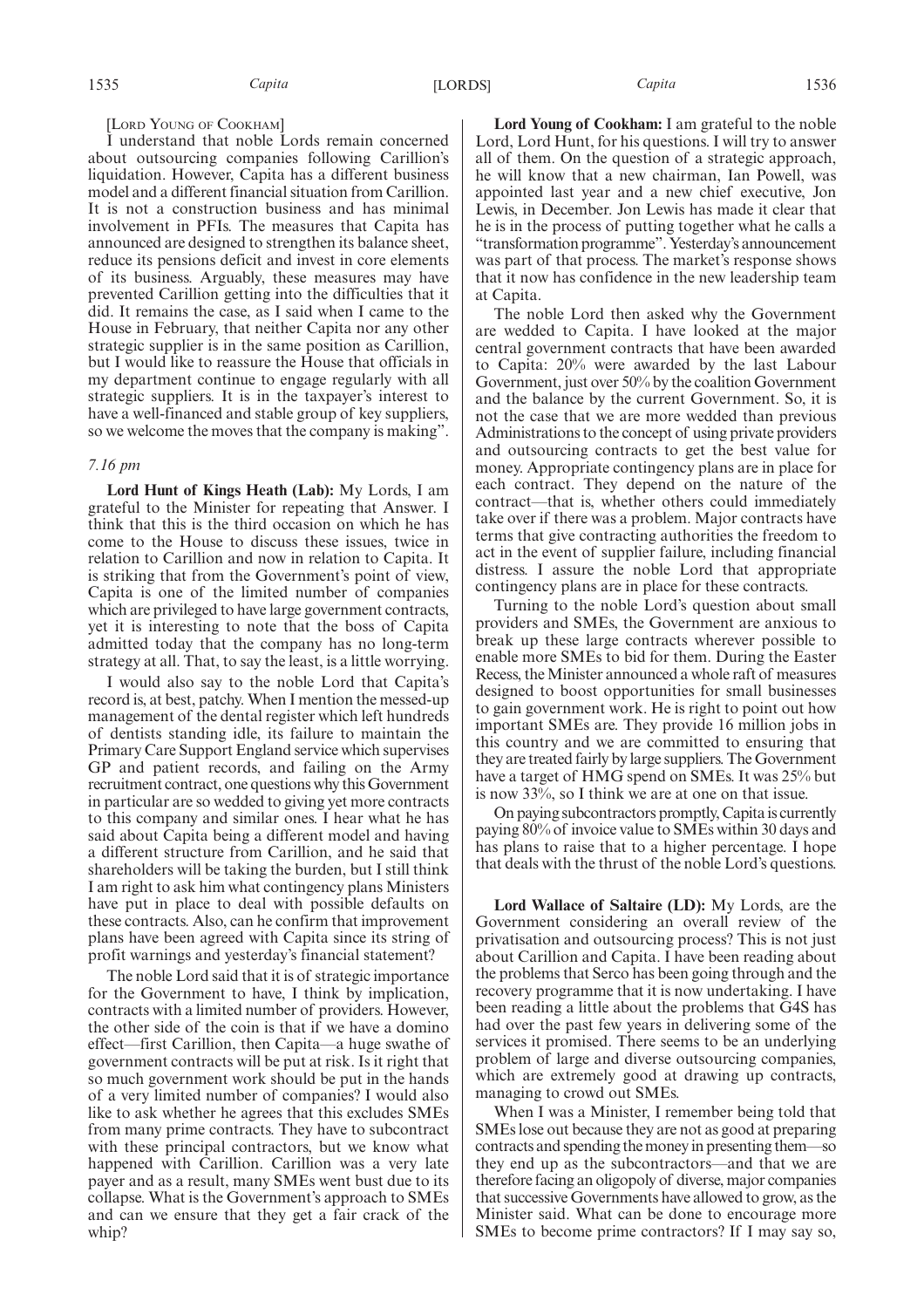allowing more local authorities to take responsibility would help a great deal because more local suppliers would then be able to do so. The centralisation of these diverse outsourcing companies means that decisions are taken in London and small outsourcing companies in Leeds, Manchester and elsewhere end up as subcontractors. That is very bad for local enterprise. Are the Government now considering an overview of the sector and considering that competition policy needs to be rather more active here?

I have one final comment. I am very conscious that there is a problem of oligopoly in a number of sectors, with accountancy being a major example. Do we not need now to break up some of these oligopolies?

**Lord Young of Cookham:** There is nothing ideological about this. Governments of all persuasions have found that outsourcing certain activities enables them to focus on the key functions of government. A recent survey by the CBI showed that overall there was a saving of roughly 11% by going through the process of outsourcing activities, engaging competitive markets and awarding the contract to the contractor best able to meet the objectives.

I entirely agree with what the noble Lord said about SMEs. I think there is a contract with HMRC which, when it came to an end, we broke down into component parts. As I said in response to the noble Lord, an additional measure that we have taken is that, when a main contractor is slow in paying the subcontractors, that main contractor will be deleted from the opportunity to bid for future contracts. That is a good example of the steps that we are taking.

Subcontractors will have greater access to buying authorities to report payment performances, and suppliers will have to advertise subcontracting opportunities on the Contracts Finder website. Without repeating what I said a moment ago, we have a target of driving up from 25% to 33% the percentage of government spend with SMEs on these major contracts.

**Lord Carlile of Berriew (CB):** My Lords, can the Minister confirm that, as Capita refreshes itself and restructures, the Government will be totally intolerant of any attempt to reduce the standard of services for which Capita has contracted? If Capita attempts so to do, will the Government prioritise finding new contractors to undertake those services, including SMEs?

**Lord Young of Cookham:** The Government will hold Capita, and indeed other suppliers, to the terms of their contract and take appropriate steps if those terms are ever broken.

**Lord Faulkner of Worcester (Lab):** My Lords, would it be helpful if the House were reminded of what the *Companion* says about procedure on Urgent Questions? They are treated as Private Notice Questions, which in turn are treated as similar to normal Oral Questions. In particular, the answers and supplementary questions on a Private Notice Question must be brief to allow as many people as possible to come in.

**Lord Young of Cookham:** If that was a rebuke to me, I am glad. I plead guilty, and I am sure that will have been noted. I will be as quick as I can with the responses to the following Urgent Question.

#### **Local Elections: Voter ID** *Statement*

#### *7.28 pm*

**Lord Young of Cookham (Con):** My Lords, with the leave of the House I should like to repeat an Answer to an Urgent Question given in the other place yesterday by the Parliamentary Secretary at the Cabinet Office. I apologise in advance if it is somewhat longer than it would normally have been. The Answer is as follows:

"The British public deserve to have confidence in our democracy. There is clearly the potential for electoral fraud in our system, and that undermines confidence and promotes perceptions of vulnerability. When fraud is committed in elections, it is not a victimless crime. People's votes are stolen, or someone is elected who should not have been elected.

Earlier this year the Government announced that they would be conducting pilots for voter identification at the local elections in May this year in line with our manifesto commitment to legislate to ensure that a form of ID must be presented before voting.

Voter ID is part of the Government's commitment to improve the security and the resilience of the electoral system that underpins our democracy and will promote greater confidence in our democratic processes. In making these changes, we will bring our electoral system in line with others, such as that in Northern Ireland or Canada, which operate successful programs and recognise that there is an increasing expectation that someone's vote should be protected and carefully guarded.

We already ask that people prove who they are in order to claim benefits, to rent a car or even to collect a parcel from the post office, so this is a proportionate and reasonable approach. Democracy is precious, and it is right to take that more robust approach to protect the integrity of the electoral process.

Since 2014, the independent Electoral Commission has pushed for the introduction of ID to strengthen the system, and it has welcomed the voter ID pilots as a positive first step towards implementing its own recommendation that an accessible, proportionate voter identification scheme be introduced in Great Britain. In a recent report for Democratic Audit UK, academic Stuart Wilks-Heeg stated that after the scheme was introduced in Northern Ireland there was no evidence to suggest a fall in turnout but that there was plenty of evidence that fraud declined sharply.

Indeed, it was the previous Labour Government who introduced photo ID at polling stations across Northern Ireland in 2003. As I have said, it has not affected turnout there and it has helped to prevent election fraud. The Labour Minister at the time said:

'The measures will tackle electoral abuse effectively without disadvantaging honest voters',

ensuring that,

'no one is disfranchised'.—[*Official Report*, Commons, 10/7/01; col. 739.]

The opportunity to pilot voter ID in May 2018 was offered to all local authorities in Great Britain, and five—Woking, Gosport, Bromley, Watford and Swindon —have committed to do so. Proxy voters in Peterborough will also be required to show ID before they can vote on 3 May 2018. The Minister for the Constitution has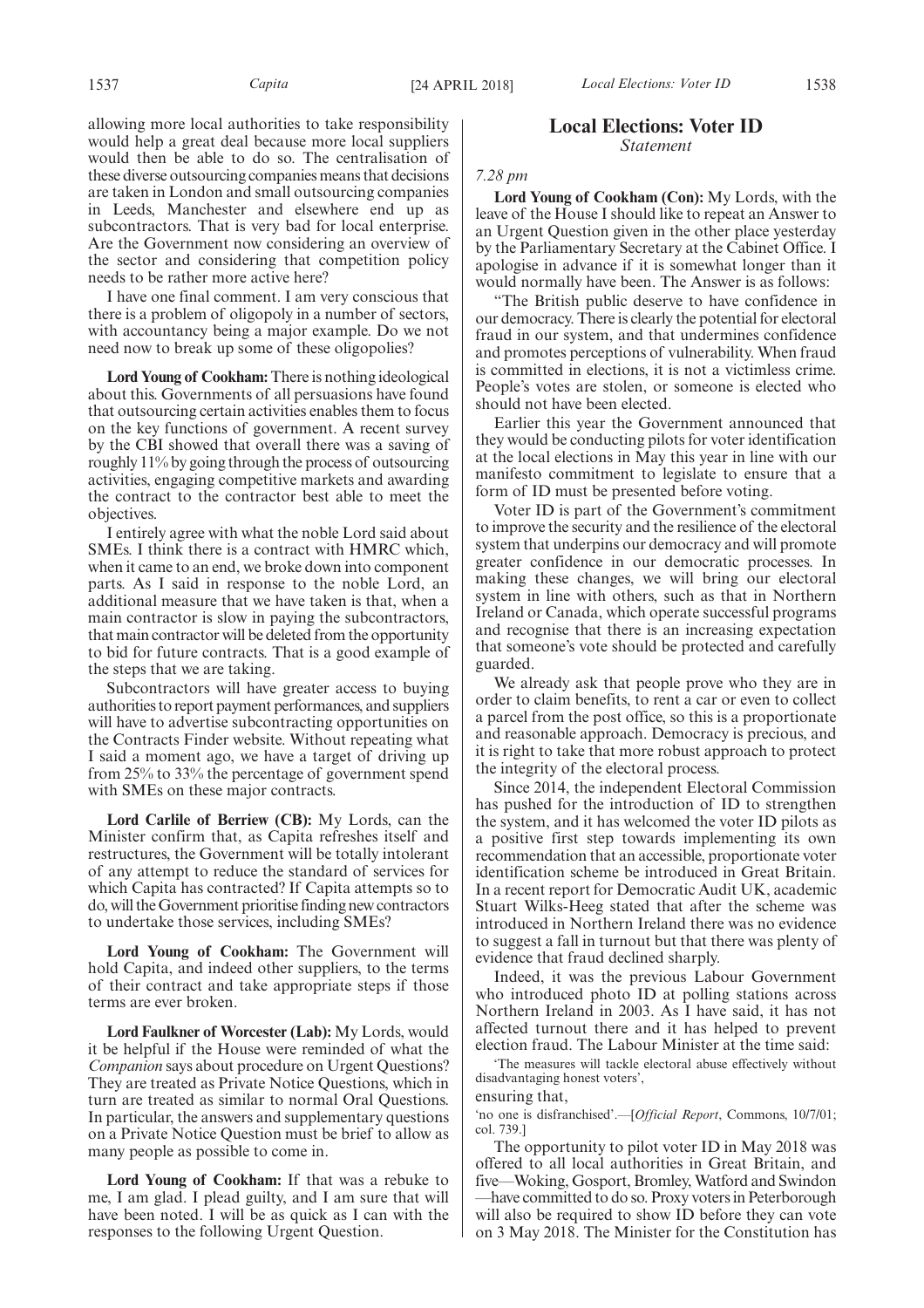[LORD YOUNG OF COOKHAM]

taken the opportunity to speak to each local authority about the design of their pilots and the methods that they have applied to ensure that their electors are aware of voter identification and that each elector's needs are understood. Local authorities will notify every eligible voter by including information of the ID requirement on their poll card.

No one will need to buy ID documents to be able to vote, and the ID requirements will not be limited to a passport or driving licence. In the pilots, voters can use a wide variety of ID, from marriage certificates and passports to bus passes and bank cards, depending on where they live. If voters do not have the required ID, local authorities are providing alternative or replacement methods to ensure that no one is disenfranchised. Everybody eligible to vote will have the chance to do so.

The pilots will help to identify the best way of implementing voter ID, and we look forward to each authority's findings. The Minister for the Constitution has responded to the recent letter from the chair of the Equality and Human Rights Commission, and a copy has been made available in the Library of both Houses. All the local authorities involved have completed equality impact assessments, and the Electoral Commission will independently evaluate the pilots, with results published this summer.

We want to ensure that our elections are as accessible as possible and that there are no barriers to democratic participation. We have recognised that, for example, people with a disability face different issues when registering and voting. We have run a call for evidence to hear directly about their experiences to enhance the Government's understanding so that we can help those people to register and cast their vote. We have also recently made it easier for survivors of domestic abuse to register to vote anonymously for fear of revealing their address to an ex-partner, as there were fears that that was preventing survivors registering to vote.

The aim of the pilots is to protect voting rights, and it comes in the context of protecting and improving our democracy. Pilots are important in order to find out what works best. Electoral fraud is unacceptable on any level, and its impact on voters can be significant. It takes away an elector's right to vote as they want, whether through intimidation, bribery or impersonating someone in order to cast their vote. The Cabinet Office, in partnership with the Electoral Commission and Crimestoppers, launched the Your Vote is Yours Alone campaign only last month to encourage people to report electoral fraud if they see it.

The impact of electoral fraud is real and it is criminal. It steals something precious from a person and undermines the entire system for everyone. I do not want to see our democracy dumbed down; it is rather a shame that the Labour Party appears to".

#### *7.33 pm*

**Lord Kennedy of Southwark (Lab Co-op):** Ensuring our elections are safe and secure is an important duty, and one which I fully support. Will the noble Lord, Lord Young of Cookham, say a bit more about the evaluation process? I hope that he can confirm that a speedy decision will be taken by the Government after the pilots have been evaluated, as we need simple but effective measures to ensure the integrity of the electoral process and to ensure that we do not get in the way of enabling people to cast their vote, which is the other side of the same coin and an important part of their playing their role as citizens of the UK.

**Lord Young of Cookham:** I am grateful to the noble Lord. There will be an independent statutory evaluation of the pilots conducted by the Electoral Commission. That will be published by the end of July, and it will inform the ensuing debate.

**Lord Tyler (LD):** My Lords, we recognise the validity of the concerns of the EHRC, but we should know by the summer whether the Government were correct in their assessment or whether those concerns were legitimate. Meanwhile, what exactly are the new safeguards to prevent electoral fraud in postal and proxy voting that are being tested in the three pilot areas referred to by the Minister in the Commons yesterday? The Minister also assured my Liberal Democrat colleague there that the number of registered electors who are not permitted to vote in person, for lack of appropriate ID, will be recorded and reported. What will happen if that number exceeds the margin of victory in a particular ward?

**Lord Young of Cookham:** The noble Lord is quite right: three local authorities are piloting new procedures for voter ID on postal votes—Tower Hamlets, Peterborough and Slough. I said a little about that in my opening remarks. Some local authorities are not only making people more aware of the incidence of electoral fraud and encouraging them to report it where necessary to Crimestoppers, but are following up after the election—contacting certain electors who have used the postal vote—to make sure that nothing improper has taken place.

With regard to turning up at a polling station and not being able to vote, in one local authority—I think it is Swindon—if you do not have the necessary documentation on polling day you can take along someone called an "attester", who has the necessary documentation and is registered in the same ward, and if the attester vouchsafes your identity you can then vote.

**Lord Campbell-Savours (Lab):** Is the Minister aware that during the proceedings on the Electoral Administration Bill on 21 March 2006, in col. GC 94, some of us proposed an alternative to electoral registration in a scheme similar to the pilots currently proposed by the Government? There was, however, a crucial difference: individual local authorities could apply for permission to run voter ID control schemes only if they believed that they had a particular problem with electoral fraud. With the Government now proposing pilots with a view to a national rollout, in addition to existing electoral registration schemes, which are already costing us millions—a fortune and, in my view, a waste of money—will not more money be wasted on a problem that affects only a very small number of local authorities?

**Lord Young of Cookham:**I was not in your Lordships' House in March 2006—I was elsewhere—so I do not recall that intervention. However, the noble Lord made a similar intervention when we debated a statutory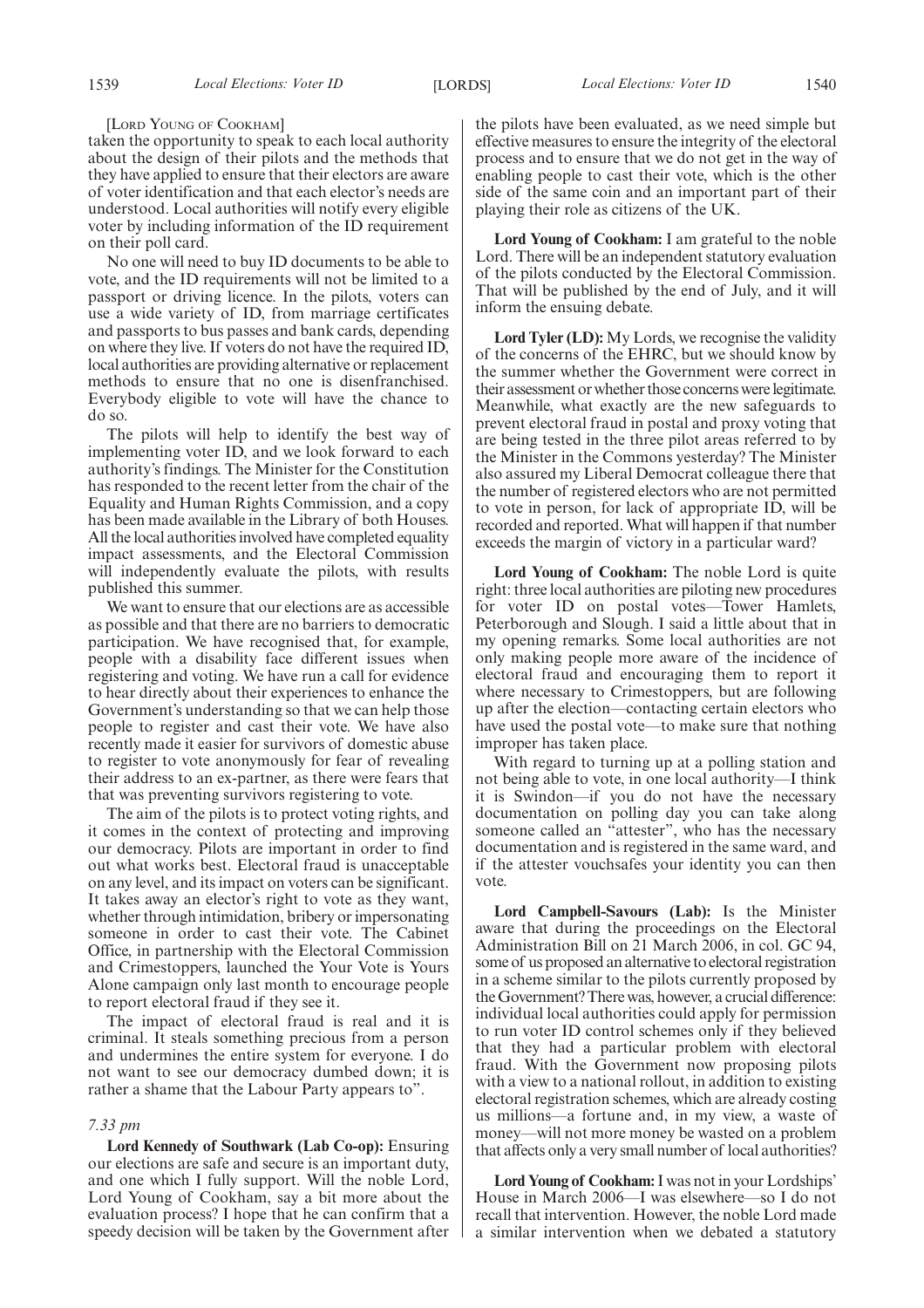instrument on the combined authorities order 2017. We are not minded to adopt the proposals that he has referred to. Any incidence of electoral fraud is unacceptable. The independent Electoral Commission have been pressing for voter ID since 2014; the Eric Pickles report that looked at the wider incidence of voter fraud recommended it as part of the way forward; and I think that this is the right way. I notice that when we debated the measure in Grand Committee there was broad support for the Government's approach, with a notable dissenting intervention by the noble Lord.

**Lord Hayward (Con):**Would my noble friend consider, when he reviews the effectiveness of ID in voting systems, consulting the Labour Party? In selection meetings the Labour Party requires two forms of ID: one photo ID and one proof of address. It goes on to say, "It is rare that members have no form of ID". That is a direct quote from the Tottenham Labour Party, but it applies—does it not?—to many other Labour constituency parties: they have experience and expertise that the Government could well draw on.

**Lord Young of Cookham:** I am very grateful to my noble friend. The chances of my presenting myself at a selection meeting for the Labour Party, when it chooses a new candidate, are small. However, my noble friend makes a valid point: people are now accustomed to being asked for various forms of ID during the normal course of their daily lives, so there should not be a problem as we introduce these pilots for voter ID in a few local authorities.

**Baroness Corston (Lab):** My Lords, when I was in the other place representing Bristol East, I was one of the few Members who conducted a constituency-wide consultation on identity cards when they were proposed by the then Labour Government. There was a mix of replies and we then held a consultation with the Minister, Beverley Hughes—now my noble friend Lady Hughes. The people who were most in favour of identity cards were women from our ethnic minority communities, who said to us in terms that they had no access to their passports and no bank accounts; some of them were not even allowed to have a library card. This also applied to replies from another women's organisation, representing women who were subject to coercive control. They all said, "I do not have any means of identity, and no man in my family will allow me any". Perhaps the Minister will tell me how women like that will be able to vote because they will not turn up if they think that they will be turned away.

**Lord Young of Cookham:** The noble Baroness makes a valid point. Local authorities are implementing equality impact assessments and working with partners to ensure that voter ID does not risk preventing any eligible voter from voting. The noble Baroness has raised an important issue, and when the Electoral Commission evaluates the impact of the pilots, I will make sure that it takes on board the specific issue she raises.

**Lord Rennard (LD):** My Lords, the Minister will be aware that when you go along to a polling station to cast your vote but find that somebody has stolen it and impersonated you, you would be issued with a tendered ballot paper. Those are then kept separately in discrete envelopes and used if necessary—because the result of the count is so close—when somebody has to adjudicate whether or not that is a valid ballot paper. This process indicates what level of impersonation takes place at polling stations, so can the Minister tell us how many tendered ballot papers have been issued in any of the recent national elections? Does he also accept that perhaps the best deterrent against impersonation at polling stations is the presence of a uniformed police officer, as used generally to be the case?

**Lord Young of Cookham:** I am not sure that the presence of a uniformed police officer would guarantee the absence of impersonation in every case. The steps that we are taking in line with the recommendation of the Electoral Commission are the right way to go. The noble Lord asked a specific question; the answer to it is not in the folder in front of me, but I will endeavour to get it and write to him.

**Lord Bassam of Brighton (Lab):** My Lords, can the Minister perhaps give us some advice on the terms of reference and the way in which the Electoral Commission will produce its report? One of the particular concerns being expressed on our Benches is that voter ID schemes will be used to depress turnout. Will an evaluation of the impact on turnout come through from this study and, in particular, will the Electoral Commission look at that issue and compare, say, Peterborough with adjacent areas that do not have the obligation to produce voter ID when people go to vote?

**Lord Young of Cookham:** Not only will the Electoral Commission be able to do that—I am sure that it will—but anybody could look at the turnout. As I said in my opening Statement, there is no evidence in Northern Ireland or in many other countries that have moved over to voter ID that this has depressed turnout.

### **Yemen**

#### *Statement*

#### *7.43 pm*

**The Minister of State, Department for International Development (Lord Bates) (Con):** My Lords, with the leave of the House I will repeat in the form of a Statement an Answer to an Urgent Question on Yemen given by my honourable friend Harriett Baldwin in another place earlier this afternoon. The Statement is as follows:

"The UK is deeply concerned by the humanitarian crisis in Yemen, the largest in the world. Over 22 million people—more than three-quarters of the population—are in need of humanitarian assistance. The UN estimates that 17.8 million people in Yemen do not have reliable access to food and that 8.4 million face extreme food shortages. Last year, the country suffered the worst cholera outbreak ever recorded in any country in a single year.

At the Yemen pledging conference in Geneva earlier this month, the Minister of State for the Middle East announced £170 million of support to Yemen this year. This funding will meet the food needs of 2.5 million Yemenis. Last year, the UK was the second-largest donor to the UN's humanitarian appeal for Yemen. Our funding provided over 5.8 million people with at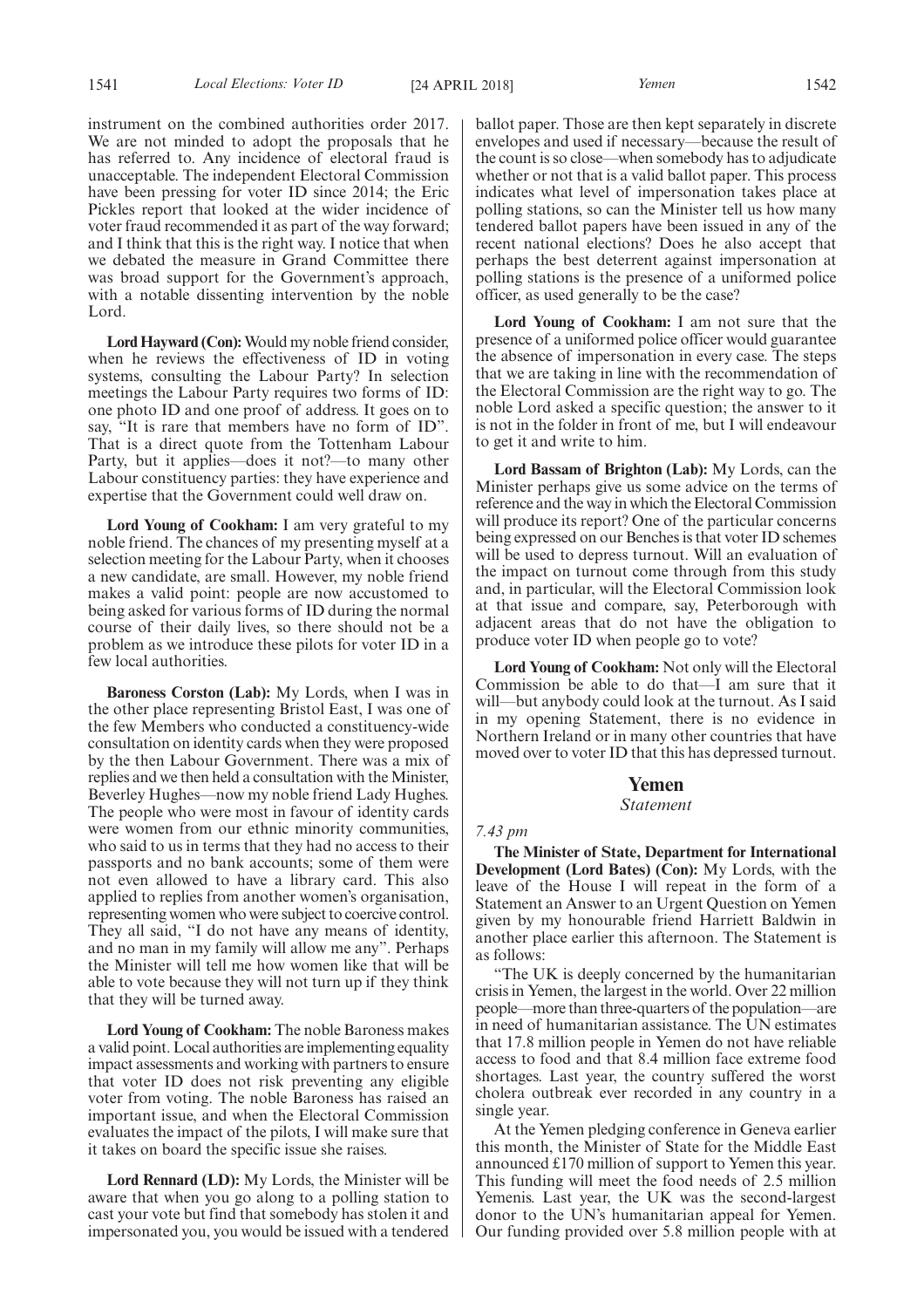[LORD BATES]

least a month's supply of food, nutrition support for 1.7 million people, and clean water and sanitation for approximately 1.2 million people, but money alone will not be enough. We must see sustained progress on the response to this year's cholera outbreak. We must see payment of public salaries to millions of civil servants and their dependants, and we must see unhindered humanitarian access into Yemen. The UK has led the way here too, lobbying and advising all parties to make the life-saving steps to prevent further deterioration of this crisis.

We are aware of reports over the weekend of significant civilian casualties resulting from coalition airstrikes. We take these reports extremely seriously. The Saudi-led coalition has confirmed that it will carry out an investigation. It is essential that this happens without delay, the results are published, and that lessons are learned and acted upon. Our hearts go out to the families of those killed. We call upon all parties to comply with international humanitarian law.

A political settlement is the only way to bring long-term stability to Yemen and to address the worsening humanitarian crisis. The Yemeni parties must engage constructively and in good faith to overcome obstacles and find a political solution to end the conflict".

#### *7.45 pm*

**Lord Collins of Highbury (Lab):** My Lords, I thank the Minister for repeating that response to the Urgent Question asked in the other place. Clearly, Saudi Arabia has the right to protect its territory and its people from the missile attacks witnessed in recent weeks, but this does not excuse the targeting of innocent civilians. Despite UK training to the Saudis on international humanitarian law compliance, we have seen the rate of civilian casualties increase.

UN special envoy to Yemen, Martin Griffiths, said at the Security Council that if intensive operations were launched in Al Hudaydah, one of the main entry points for aid, it would, as he put it,

"in a single stroke, take peace off the table".

If an attack on Al Hudaydah were to go ahead, causing an already horrific humanitarian situation to get worse, what measures, apart from condemnation, would the Government take to bring pressure on the Saudis? Surely, these are the circumstances when the suspension of arms sales must be considered.

**Lord Bates:** The noble Lord is absolutely right to say that there is never any excuse for this. There is a joint incident assessment team in the Saudi-led coalition which investigates these incidents and produces reports, 55 of which have already been published. But we have been very clear at the UN in our most recent wording and language. The UK is the penholder at the UN Security Council on the Yemeni issue and we are urging restraint on the part of Saudi Arabia, particularly in the context that the noble Lord is referring to. For that to happen, it is also very important that the Houthi rebels, in this context, do not perpetuate or worsen the situation by continuing their missile strikes into Saudi Arabia. So, it is a very complex and fast-moving situation. We do not want it to deteriorate further and we are actively engaged at a humanitarian level, and very much at a diplomatic level.

**Lord Wallace of Saltaire (LD):** My Lords, I am conscious that an already poor humanitarian situation has been exacerbated by the conflict, and by the blockade. Can the Minister tell us a little bit about the blockade of the ports which US and Saudi ships have been involved in, and how far that now has been lifted?

Can he also tell us about the consultations we are having with the Emiratis who, after all, alongside the Saudis, are major players in every single way in Yemen? I received a note from the UAE embassy in London about the humanitarian assistance to Yemen the other day. Clearly, they have major local responsibility, so can he assure us that we are working as closely with them and criticising when we think it is necessary?

**Lord Bates:** I shall respond by giving a bit more information. Yemen imports 90% of its food and almost all its fuel. The level of imports remains insufficient. The UK has been responding to this by sending DfID experts and funding experts, particularly to Djibouti, to help to speed up the process of verification of shipping. As a result, over the past year the level of shipping that has been cleared to enter Yemeni ports has increased from 8% to around 70%—around tenfold and we welcome that. We are funding to the extent of £1.3 million the UN verification inspection mechanism. These are all very important steps to ensure that urgent humanitarian support gets in.

#### **Windrush Generation** *Statement*

#### *7.50 pm*

**The Minister of State, Home Office (Baroness Williams of Trafford) (Con):** My Lords, with the leave of the House I will repeat a Statement made in the other place by my right honourable friend the Home Secretary.

"From the late 1940s to the early 1970s, many people came to this country from around the Commonwealth to make their lives here and help to rebuild Britain after the war. All Members will have seen the recent heart-breaking stories of individuals who have been in this country for decades struggling to navigate an immigration system in a way that they should never, ever have had to. These people worked here for decades. In many cases, they helped to establish the NHS. They paid their taxes and enriched our culture. They feel British in all but legal status, and this should never have been allowed to happen. Both the Prime Minister and I have apologised to those affected, and I am personally committed to resolving this situation with urgency and purpose.

Of course, an apology is just the first step we need to take to put right the wrong that these people have suffered but, before I get on to the steps that we will be taking, I want to explain how this situation has arisen. The Immigration Act 1971 provided that those here before it came into force should be treated as having been given indefinite leave to enter or remain in the UK as well as retaining a right of abode for certain Commonwealth citizens. Although HMS "Windrush" docked in the port of Tilbury in 1948, it is therefore everyone who arrived in the UK before 1973 who was given settlement rights and not required to get any specific documentation to prove those rights. Since 1973 many of the Windrush generation would have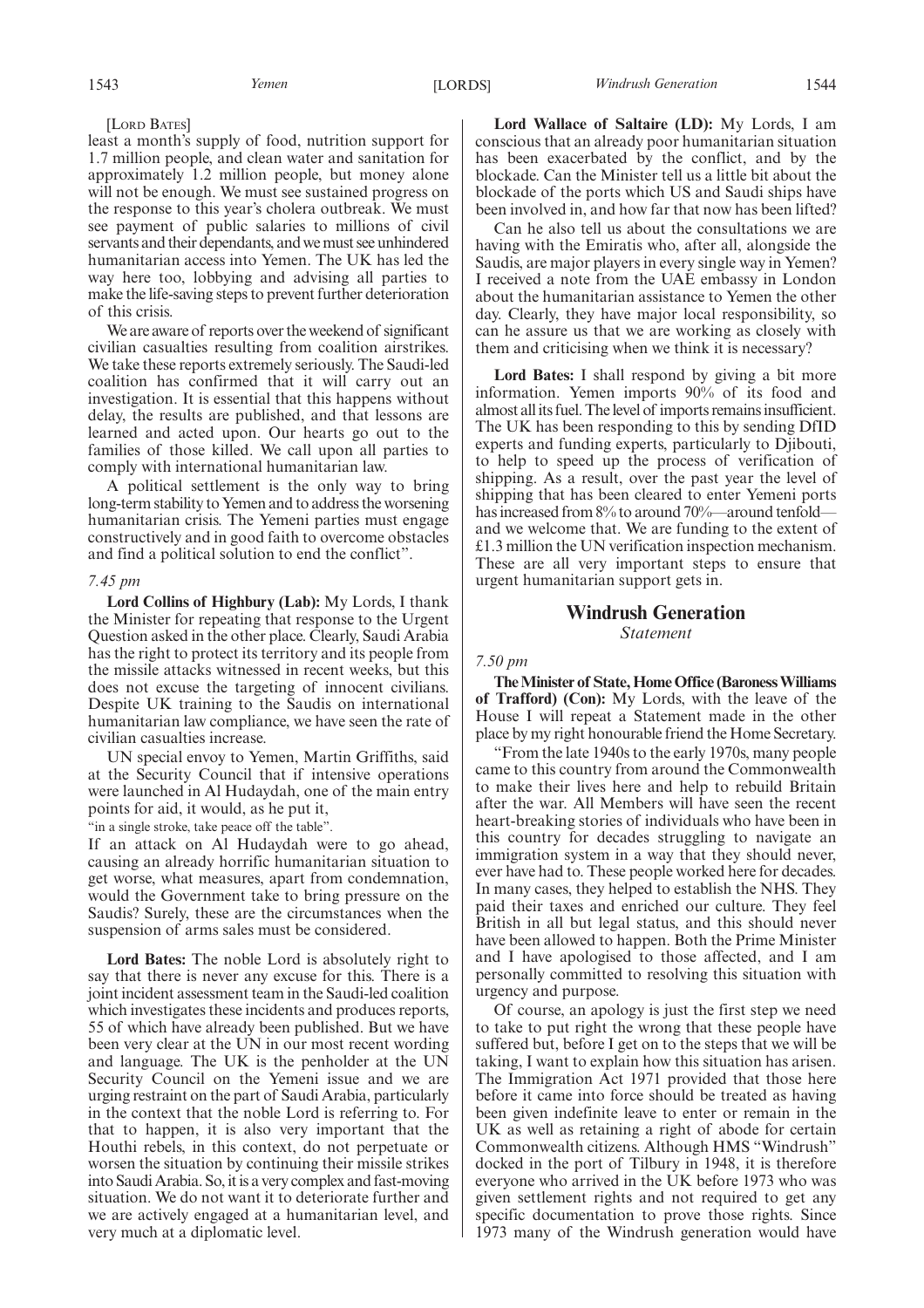obtained documentation confirming their status or would have applied for citizenship and then a British passport.

From the 1980s, successive Governments have introduced measures to combat illegal immigration. The first NHS treatment charges for overseas visitors and illegal migrants were introduced in 1982. Checks by employers on someone's right to work were first introduced in 1997, measures on access to benefits in 1999 and civil penalties for employing illegal migrants in 2008. The most recent measures in the immigration Acts of 2014 and 2016 introduced checks by landlords before property is rented and checks by banks on account holders.

The public expect us to enforce the Immigration Rules approved by Parliament as a matter of fairness for those who abide by the rules, and I am personally committed to tackling illegal migration because I have seen in this job its terrible impact on some of the most vulnerable in our society. However, these steps intended to combat illegal migration have had an unintended and sometimes devastating impact on people from the Windrush generation, who are here legally but have struggled to get the documentation to prove their status. This is a failure by successive Governments to ensure that these individuals have the documentation that they need, and that is why we must urgently put it right. It is abundantly clear that everyone considers people who came in the Windrush generation to be British, but under the current rules this is not the case. Some people will have indefinite leave to remain, which means they cannot leave the UK for more than two years and are not eligible for a British passport. That is the main reason why we have seen the distressing stories of people leaving the UK more than a decade ago and not being able to re-enter.

I want to enable the Windrush generation to acquire the status that it deserves—British citizenship—quickly, at no cost and with proactive assistance through the process. First, I will waive the citizenship fee for anyone in the Windrush generation who wishes to apply for citizenship. This applies to those who have no current documentation and to those who have it. Secondly, I will waive the requirement to carry out a knowledge of language and life in the UK test.

Thirdly, the children of the Windrush generation who are in the UK will, in most cases, be British citizens. However, where that is not the case and they need to apply for naturalisation, I shall waive the fee. Fourthly, I will ensure that those who made their lives here but have now retired to their country of origin are able to come back to the UK. Again, I will waive the cost of any fees associated with this process and will work with our embassies and high commissions to make sure people can easily access this offer. In effect, that means that anyone from the Windrush generation who now wants to become a British citizen will be able to do so, and that builds on the steps that I have already taken.

On 16 April, I established a task force in my department to make immediate arrangements to help those who needed it. This included setting up a helpline to get in touch with the Home Office. Let me be quite clear: this helpline and the information shared will not be used to remove people from the country. Its purpose is to help and support. We have successfully resolved nine cases so far and made 84 appointments to issue documents. My officials are helping those concerned to prove their residence and they are taking a proactive and generous approach so that they can easily establish their rights. We do not need to see definitive documentary proof of date of entry or of continuous residence. That is why the debate about registration slips and landing cards is misleading. Instead, the caseworker will make a judgment based on all the circumstances of the case and on the balance of probabilities.

Previously, the burden of proof on some of the Windrush generation to evidence their legal rights was too much on the individual. Now we are working with this group in a much more proactive and personal way to help them. We were too slow to realise that this was a group of people who needed to be treated differently, and the system was too bureaucratic when these people were in touch.

The Home Office is a great department of state. It works tirelessly to keep us safe and to protect us. It takes millions of decisions each year that profoundly affect peoples' lives, and for the most part it gets these right. But recent events have shown that we need to give a human face to how we work and exercise greater discretion where and when it is justified. That is why, going forward, I will be establishing a new customer contact centre, so that anyone who is struggling to navigate the many different immigration routes can speak to a person and get the appropriate advice. This will be staffed by experienced caseworkers who will offer expert advice and identify a systemic problem much more quickly in the future. I will also be putting in place 50 senior caseworkers across the country to ensure that, where more junior members of staff are unsure about a decision, they can speak to someone with experience to ensure that discretion is properly exercised.

There has also been much concern about whether the Home Office has wrongly deported anyone from the Windrush generation. The Immigration Act 1971 provides protection for members of this group if they have lived here for more than five years and if they arrived in the country before 1973. I am now checking all Home Office records going back to 2002 to verify that no one has been deported in breach of this policy. This is a complex piece of work that involves manually checking thousands of records. So far, 4,200 records have been reviewed out of nearly 8,000 which date back to 2002, and no cases have been identified that breach the protection granted under the 1971 Act. This is an ongoing piece of work and I want to be absolutely certain of the facts before I draw any conclusions. I will ensure that the House is informed of any updates, and I intend to have this data independently audited once my department has completed its work, to ensure transparency.

It was never the intention that the Windrush generation should be disadvantaged by measures put in place to tackle illegal migration. I am putting additional safeguards in place to ensure that this will no longer happen, regardless of whether they have documentation or not. As well as ensuring that the Home Office does not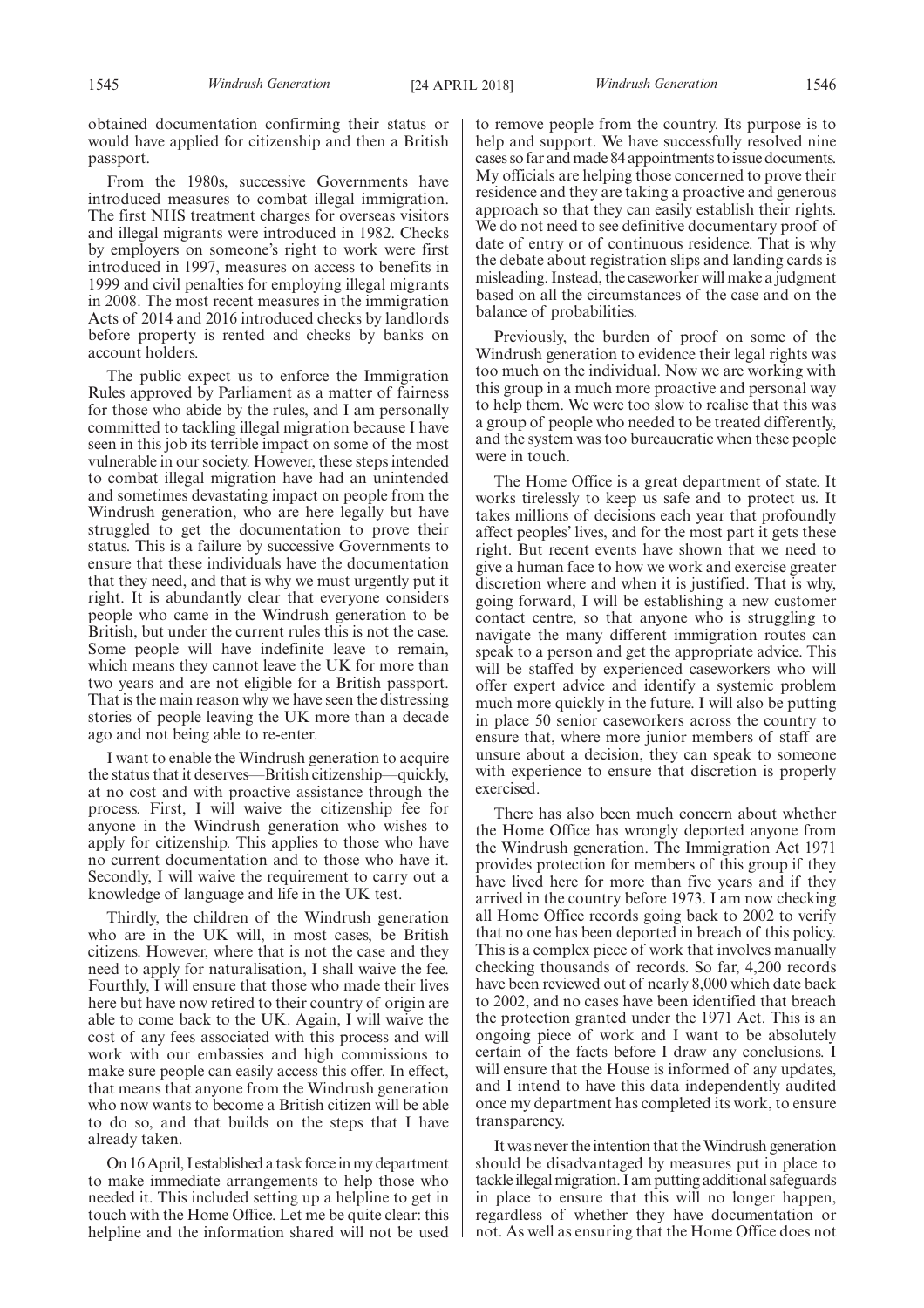[BARONESS WILLIAMS OF TRAFFORD]

target action against someone who is part of the Windrush generation, I will also put in place greater protection for landlords, employers and others conducting checks to ensure that we are not denying work, housing, benefits and services to this group. These measures will be kept carefully under review, and I do not rule out further changes if they are needed.

I turn to the issue of compensation. As I said earlier, an apology is just the first step we need to take to put right these wrongs. The next and most important task is to get those affected the documents they need. But we also need to address the issue of compensation. Each individual case is painful to hear, but it is so much more painful, and often harrowing, for the people involved. These are not numbers but people—with families, responsibilities and homes, and I appreciate that. The state has let these people down, with travel documents denied, exclusions from returning to the UK, benefits cut and even threats of removal—this to a group of people who came here to help to build this country; people who should be thanked. This has happened for some time. I will put this right and, where people have suffered loss, they will be compensated. The Home Office will be setting up a new scheme to deliver this, which will be run by an independent person. I will set out further details around its scope and how people will be able to access it in the corning weeks.

I am also aware that some of the individual cases that have come to light recently relate not to the Windrush generation but to people who came to the UK after 1 January 1973. These people should have documentation to confirm their right to be here, but I recognise that some have spent many years here and will face similar issues in documenting their rights after so many years in this country. Given that people who have been here for more than 20 years will usually go on a 10-year route to settlement, I am ensuring that people who arrived after 1973, but before 1988, can also access the Windrush task force so that they can access the support and assistance needed to establish their claim to be here legally. I will consider further, in the light of the cases that come forward, whether any policy changes are needed to deal fairly with these cases.

I have set out urgent measures to help the Windrush generation document their rights, how this Government intend to offer them greater rights than they currently enjoy, how we will compensate people for the hardship they have endured, and the steps that I will be taking to ensure that this never happens again. None of this can undo the pain already endured, but I hope that it demonstrates this Government's commitment to put these wrongs right going forward".

My Lords, that concludes the Statement.

#### *8.02 pm*

**Lord Kennedy of Southwark (Lab Co-op):** I thank the noble Baroness, Lady Williams of Trafford, for repeating the Statement made yesterday in the other place by her right honourable friend the Home Secretary. As the noble Baroness said, from the late 1940s to the early 1970s, many people came to this country from around the Commonwealth to make lives here and help rebuild Britain after the war. Before that, many of them fought in the British Armed Forces to defeat both Nazi Germany and Japan—people such as my friend Sam King, who served in the RAF during the Second World War. Sam came back to Britain in 1948 on the "Empire Windrush", served his local community as a postman, was the first black mayor of the London Borough of Southwark and was awarded the MBE for his services to the community. Sam loved this country very much. He sadly passed away at the age of 90 in 2016. It is people such as Sam King who have been treated in such a shameful way.

Despite the apology from the Government and their admission that a terrible wrong has been done to the Windrush generation, no Minister is taking any responsibility whatever for these gross abuses of the Windrush generation's rights—their rights denied, their rights taken away and people who are in the UK legally being treated appallingly by the country they call home. So my first question to the Minister is: when is a Minister of the Crown going to accept responsibility for this scandal and resign? The noble Lord, Lord Bates, offered his resignation because he turned up late for Questions earlier this year—quite rightly, it was not accepted by the Prime Minister. This is a monumental scandal and what is offered here does not go far enough. A Minister or Ministers have to accept responsibility.

The Government's hostile environment for illegal immigrants was badly designed and put together, with no thought given to how to ensure that people who are here legally would be protected and not caught up in that environment. People here legally should not be at risk of losing their jobs, driving licences or homes or be threatened with deportation. Does the Minister accept that some of the people who are here legally will actually be scared to come forward to the Home Office, having heard the terrible reports of abuses and denial of rights? What is she going to do to gain the confidence of these individuals, who need help and support but will be worried about coming forward?

At the bottom of my copy of page 2 of the Statement, the last sentence reads:

"Instead, the caseworker will make a judgment based on all the circumstances of the case and on the balance of probabilities". Can the Minister be crystal clear about exactly what she means here? That statement does not appear to be an unequivocal guarantee that people who came here as part of the Windrush generation will not have their rights taken away or be denied justice. They are still at risk of deportation from the country that has been their home for decades. Who is bearing the civil standard of proof? Is it the person or is it the Home Office? At the top of my copy of page 3 of the Statement, it says that, for some of the Windrush generation, the burden of proof,

"to evidence their legal rights was too much on the individual". Other than saying that,

"we are working with this group in a much more proactive and personal way",—[*Official Report*, Commons, 23/4/18; col. 620.]

which I hope we would expect to be the norm, what has actually changed here? How are other people being treated when they enter the system? This is not shining a very good light on how Ministers run the Home Office.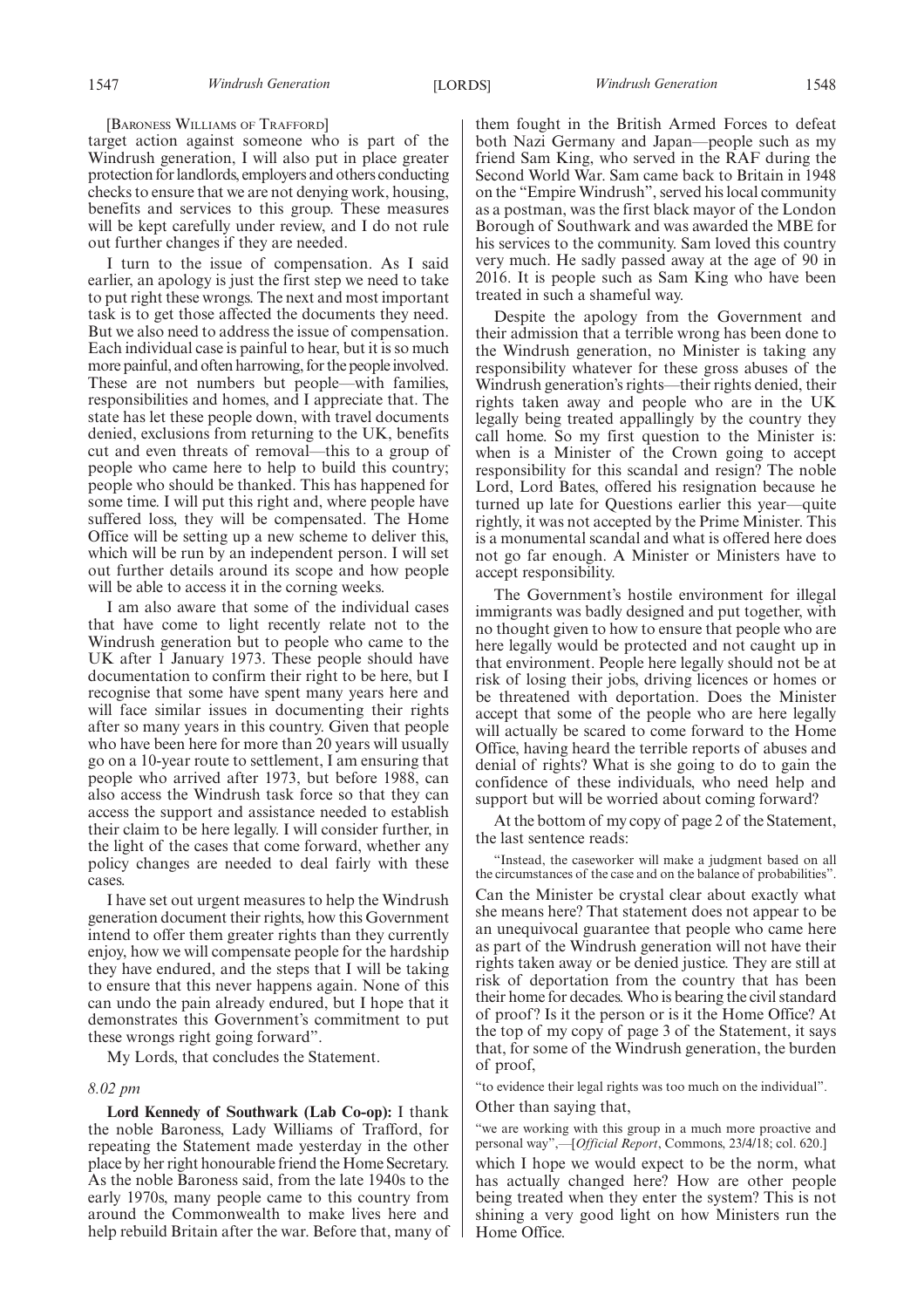In paragraph 6 on page 3, it says that a new customer contact centre will be "staffed by experienced caseworkers". In paragraph 7 on the same page we are told that 50 senior caseworkers will be put in place to help junior members of staff who are unsure about a decision. Surely we should ensure that these matters are dealt with by experienced staff in the first place. Will the Minister comment on that and tell the House how the experienced staff at the contact centre relate to the junior members of staff mentioned in paragraph 7, who are making the decisions, and how the 50 senior caseworkers fit above that? That part of the Statement seems very confused.

I agree that it was never the intention that the Windrush generation should be disadvantaged by measures put in place to tackle illegal immigration; but they were, because of poor implementation and development of policy at the Home Office by Ministers. Because of that, people who deserved better have been treated badly by the state. They have been treated appallingly, and someone in the Government should take responsibility for that.

Compensation is referred to on the last page of the Statement. Other than saying that people will be compensated and a scheme will be set up, run by an independent person, there is absolutely nothing about compensation. Will the Minister give the House some more detail on what this will look like? We do not want to read in the media about people who, having been denied their rights, are being made to jump through hoops to get the compensation they deserve for the abuse they have suffered.

This is a shameful episode and it is about time someone in the Government took responsibility for it.

#### **Lord Kerslake (CB):** My Lords—

**Baroness Hamwee (LD):** My Lords, I too thank the Minister for repeating the Statement. My noble friend Lord Paddick very much wanted to be here but is precluded by circumstances beyond his control. Not only he and I, and these Benches, but many others feel frankly ashamed to have discovered what has been going on. The Minister, whom I believe to be a compassionate, caring person, must be very uncomfortable too. She will understand that this is not a matter of what people "deserve"—the term used in the Statement—but of their rights.

We are told that the Home Secretary is committed to resolving the situation with "urgency and purpose". They are, indeed, needed, and more widely than on this issue. The position of the Windrush people—citizens who seem retrospectively to have become migrants—is a symptom, not a cause, of the problem. The cause, as we see it, is the culture within the Home Office, an attitude that one cannot avoid saying must come from the top: hostility or compliance—which seems to be the substitute term now—and certainly carelessness, by which I mean "care-less", as in lacking in care.

That seems to be why every immigration lawyer to whom I have spoken says that the first thing they do is ask the Home Office what information it has on their client, because so often they find that it is wrong. That is why the Home Office has such a poor record before the tribunal. The Minister will not be surprised by this:

it is why I sought to remove the Home Office exemption from the Data Protection Bill, which can be applied in the interests of effective immigration control—a matter others are now pursuing. The Home Office might say that it can choose not to apply that exemption or that it will be applied only when it is relevant, but it is the Home Office that has to assess these aspects.

My first question to the Minister is therefore a question and a plea. Before the UK finds itself in an even more embarrassing position—which I assure her I do not want—will the Government reconsider whether the exemption is just, wise or even common sense?

My second question is about staffing, to which the noble Lord, Lord Kennedy, has referred. Are the officials concerned being redeployed within the Home Office, or is the establishment being increased? If so, may we have details of this? It has appeared for some time that Home Office officials are really overloaded. As regards the customer contact centre, or indeed any part of the work, is this being outsourced to the private sector? Again, may we have details?

Thirdly, what information will the Home Office publish so that we can see the whole picture systematically, rather than as a series of individual stories, and not just about deportations?

This affects many, many people. Another cohort, of course, is the 3 million EU citizens in the UK. They raise it in their current 128 questions on settled status. It must affect UK citizens abroad as well. Manifestations of the Home Office policy are very wide, but I will mention just two. One is the right to rent, on which the chief inspector has recently reported less than fully positively. One of his recommendations mentioned quality assurance checks. Another manifestation is immigration detention, to which people unable to prove their status have been consigned.

Immigrants might be legal, they might be illegal or perhaps they cannot prove their status, so the Home Office makes an assumption, if not a presumption, that they have no rights. This issue is more extensive than—I do not want to say "just"—the Windrush generation.

#### **Lord Kerslake:** My Lords—

**Baroness Williams of Trafford:** The noble Lord is so keen to get up that I was going to give him the opportunity, but he will get the opportunity. I thank both noble Lords for their comments, and echo the words of the noble Lord, Lord Kennedy, on the endeavours of the Windrush generation, who rebuilt this country after the war. Some of them actually fought in the war, and I pay tribute to the noble Lord's friend Sam King: what a truly rich and fulfilling life he clearly led in his time in this country.

The noble Lord makes the point about no Minister taking responsibility. I have to say that when my right honourable friend the Home Secretary stood up yesterday, apologised and made very clear that she was going to put right this wrong, she took responsibility. It takes a big person to stand up and say, "Sorry, we'll make this right". So she firmly took responsibility yesterday, as well as in the weeks preceding.

On compensation, my right honourable friend the Home Secretary said yesterday that she will set out further details on its scope, but she made it clear that it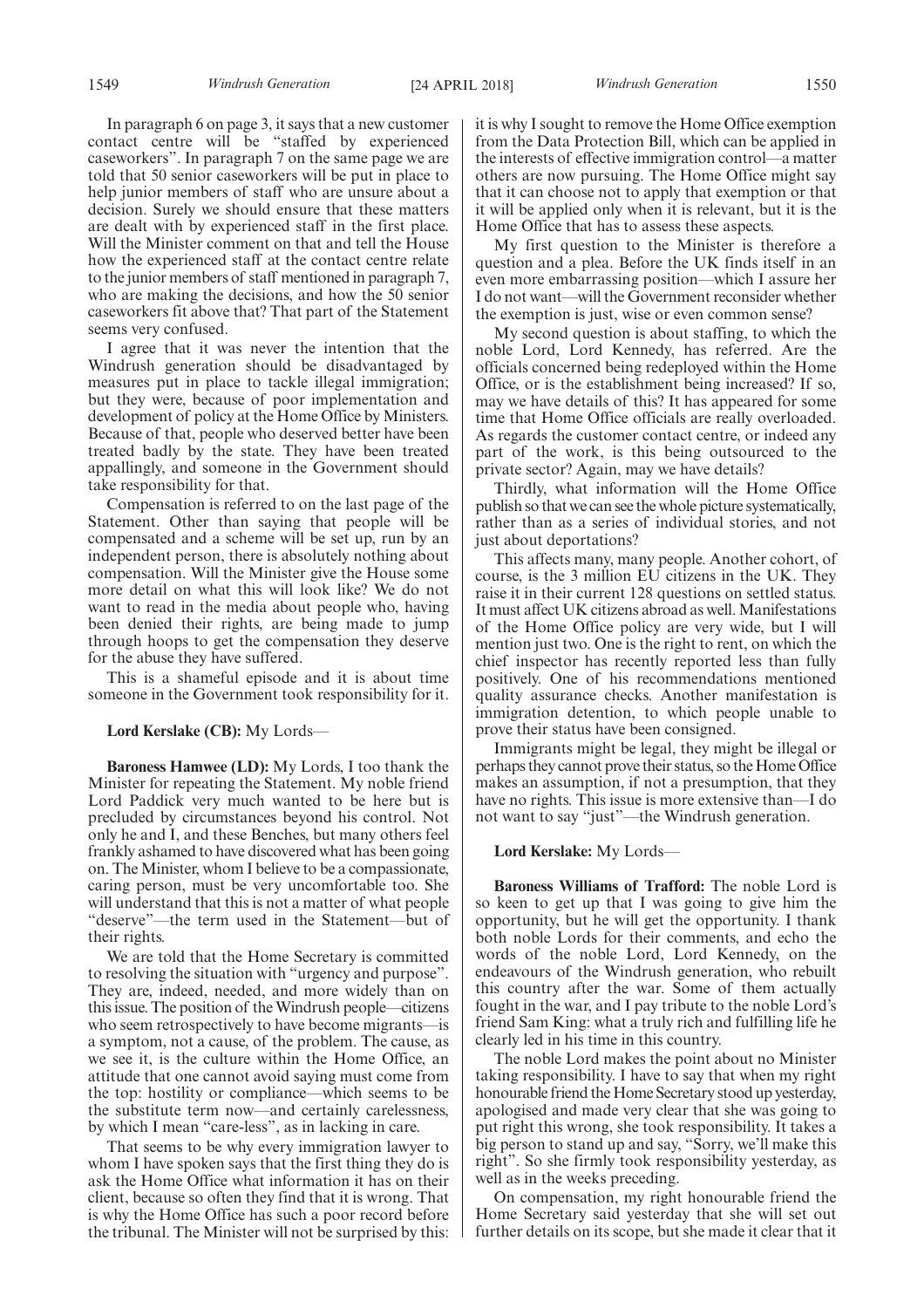#### [BARONESS WILLIAMS OF TRAFFORD]

would be run independently of government. Details will be set out in due course. The noble Lord also made the point about a hostile environment, which was made yesterday as well in the Question I answered. This country should be a hostile environment to illegal immigrants but it should not be a hostile environment to people who are here as of right, which is the whole point of what the Home Secretary is putting right here. These people are welcome in this country and we are not hostile to them. If anybody feels scared about coming forward—I hope none of the scaremongering is being generated within these walls—they should come forward. The Home Secretary made very clear yesterday that there will be a sympathetic and human approach to the help these people will get.

The noble Lord also commented on the balance of probabilities. I hope he appreciates that the Home Secretary yesterday made it clear that people can produce a wide range of evidence, including school and parish records. The evidence people will need to produce will be treated in a sensitive and light-touch manner. As regards the contact centre, experienced staff will deal with these cases. The point about the junior staff is that in every set-up there will be junior and senior staff, and where there is any difficulty in determining a case it will be passed to a senior member of staff. All the staff in the contact centre, as well as in the task force, will be trained, and nobody need feel any fear about approaching members of the task force or the contact centre, nor need fear the hearing they will get.

The noble Baroness, Lady Hamwee, said that this was not about what these people deserved but about their rights, which were established when they came here as part of the Windrush generation and of course more recently. My right honourable friend the Home Secretary made it clear that perhaps the Home Office is sometimes too focused on cases as opposed to humans; she made it very clear that this is a human consideration.

As regards the immigration exemption, I hope we will not conflate immigration rights with the cases of the Windrush generation, who, as the noble Baroness says, are here as of right, and we just need to regularise that status. Therefore I will not go into the immigration exemption in the Data Protection Bill. However, I will go on to discuss EU citizens, because that clearly points to how it is absolutely right to be proactive about having a system to establish settled status and to plan it well, which the Home Office has done. Those rights will be established early on rather than waiting 47 years beyond the point when people's rights were naturally given but not documented in all cases. The noble Baroness asked about Home Office staff in the contact centre. There will be Home Office staff, and they are trained to a sufficient degree to deal with the cases that come forward.

I reiterate the words of my right honourable friend yesterday. These cases are being dealt with very sympathetically, and I hope that anyone who should come forward or knows of anyone who should come forward will be encouraged to do so.

#### *8.19 pm*

**Lord Kerslake:** My Lords, third time lucky—my apologies. I should first like to declare an interest. I am chair of Peabody, and if noble Lords have read the newspapers recently, they will have read of one case, reported in the *Guardian*, involving a wellregarded caretaker, Hubert Howard, who was forced to be dismissed from his job with Peabody in 2014 under these rules. He came to this country at the age of three. His only crime, if you can call it that, was to seek to return home because one of his parents was ill. This is a practical example of how organisations have contributed to the misfortune of these individuals.

The Minister has rightly said that the state has let these people down. In my career I cannot think of many examples where we have seen such a shameful and terrible miscarriage of justice. It makes me personally feel ashamed that this has happened in my country. I think we must acknowledge that, without the work of Amelia Gentleman in the *Guardian*, and indeed the work of David Lammy, we would not be having this debate today. Those cases would have carried on as injustices.

After what has been a painfully long period—even two or three weeks ago, the Government were still saying that this was a process where people have to go through the normal applications—the Government have recognised the wrong that has been done and have taken steps to address this. I think this is very welcome and we should acknowledge the scale of change in the Government's position, but I fear there is a risk of further injustices happening. If we are to deal rightly with the Windrush generation, and with similar situations from other communities—this is the thing we must not lose sight of—there are some important questions to answer.

First, there is much talk of a change in culture and practice, but very little talk about a change in policy. Unless that happens, the practice will always be trumped by the policy. We know that the restrictions on illegal immigrants grew over time, but the dial was turned up very considerably with the 2014 and 2016 Acts. The environment was changed very considerably, too. My first question is: do we really stick with a very hostile environment in circumstances where we cannot be confident, as the noble Baroness, Lady Hamwee, has said, that we have got the answer right on individuals? They suffer the injustice of us getting the proof wrong, or their proof not being clarified, and then we apply draconian policies. I ask the Minister: in the light of what we have learned here, should we not be seriously be revisiting the existing policies?

My second question is: how will Parliament know it has made progress on the Windrush generation? Where will we get that information from? Are the Government willing to consider an independent third party verifying the progress in tackling those cases? Given the scale of the injustice, that is something the Government should sign up to.

Thirdly, are the Government going to take a proactive approach to tackling those families identified in the *Guardian* and other newspapers, rather than just waiting for them to come to the call centre? I would personally like the opportunity to speak to Mr Howard to see whether we can offer him his job back.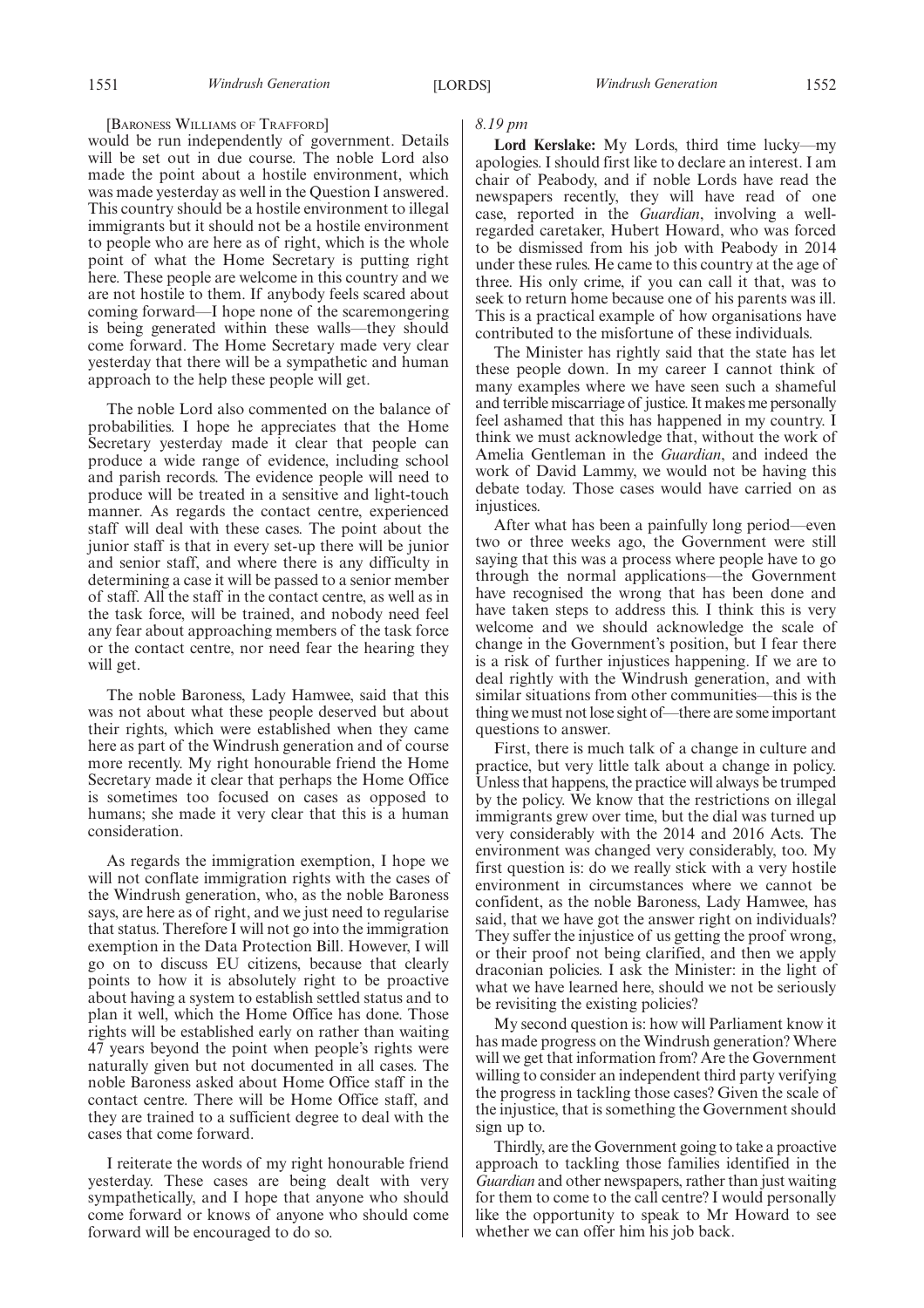**Baroness Williams of Trafford:** I join the noble Lord in saying that this is a bad period—for successive Governments, actually—but that is not a reason to try to shirk our responsibilities as a Government. In terms of Mr Howard, the task force is aware of his case and we have contacted him previously, and we will be doing so again as part of this exercise. We are taking a proactive stance on cases we know exist.

The noble Lord also asked whether we should be revisiting some of our policy, for example in connection with the hostile environment. This is not a new thing. Successive Labour and Conservative Home Secretaries over the past 30 years have sought to make the UK a hostile environment for people who should not be here. Let us not forget the consequences of people who should not be here. They actually cause some of the worst detriment to people, for example through modern slavery and serious and organised crime. We do not want those people in this country. We do want this country to be a friendly environment for people who are here legally, so we will not back down—as successive Governments have not done—on tackling the pernicious practice of illegal migration to this country.

On independent oversight of what we are doing, the Home Secretary has announced that an independent person will be put in charge of the compensation scheme. I am sure that there will be plenty of time and room for debate in this House, as has already taken place, to scrutinise the effects of some of the measures that the Home Secretary outlined yesterday.

**Lord Cormack (Con):** My Lords, I am sorry that I am the only one on this side of the House, but I echo the expressions of shame that have already been made on both sides of the Chamber. This is a very sad day, but my noble friend the Minister was right to say that the blame is in fact cumulative and that all of us who have voted on any immigration measures have inadvertently perhaps played a part. I would like to suggest this to my noble friend: I do not like the expression "those people"; we are dealing with fellow British subjects and citizens who have the same rights as anyone in this Chamber, and that must be underlined. I would like my noble friend to discuss with the Home Secretary that a High Court judge be asked to look at all the various Acts and measures to which she referred in the Statement to see where misinterpretation could have arisen and what we can do about it. It may well be sensible for a new Bill to be presented to your Lordships' House and another place, clarifying and rectifying the measures which have led—however inadvertently—to our treating our people so despicably.

**Baroness Williams of Trafford:**I thank my noble friend for being the one person behind me, and I of course echo his points: this is a shameful episode in our history. The rights of these people are the rights of British citizens. However, I do not think it was the misinterpretation of legislation but rather its unintended consequence that did not—I do not want to say "confer"—confirm the rights of these people. They are not illegal migrants and that is why my right honourable friend the Home Secretary is going to right this wrong as soon as we can. He talks about other people perhaps being victims of a similar thing. That is why the measures we have in place for EU citizens are so important, so that this type of unintended consequence does not happen in the future.

**Baroness Benjamin (LD):** My Lords, this is the third time in the last week that I have spoken on this appalling issue, and it breaks my heart to do so. The image of broken-hearted elderly men and women of the Windrush generation weeping on television over the truly unbelievable treatment they have received will remain with us for a long time. They are etched on the nation's mind and consciousness. It could so easily have been my life being torn apart, but it is good to see the Government showing remorse and determination to put right things that should never have happened.

Will the Government, rather than just relying on victims coming forward, as the Minister has said several times, be proactive in reaching out to local communities and black-led churches to engage with those who have lost trust and confidence and are too traumatised to come forward? They truly are. For some, financial compensation will never be enough, but can the Minister tell the House if the compensation package will include backdated benefits and pensions for those who lost entitlement to those benefits, including those who were wrongly deported and now live abroad?

I want something good to come out of all this, something positive. The country wants it. The Windrush generation needs it; they deserve it. As a mark of true sincerity and respect for those people, for all the Windrush generation and the country, will the Government consider having a Windrush day to celebrate what the Windrush generation has done for this country? They feel so much part of the fabric of our rich country, so let us show them that they are appreciated on 22 June every single year. Windrush day is what we need, so the Government can really show that they care.

**Baroness Williams of Trafford:** The noble Baroness's idea of a Windrush day is wonderful and I will certainly take that back. She is right that, rather than relying on victims coming forward, we should be proactively going out and ensuring that those who should be coming forward and require our assistance will do so. She is right on that proactive approach.

On compensation, I had a brief word with my colleague from DWP yesterday. The whole structure of the compensation scheme will be revealed in due course, but that is certainly an area where compensation might be appropriate, particularly if someone could not access their benefit because they were deemed not to be a citizen of this country.

**Lord Morris of Handsworth (Lab):** My Lords, in circumstances such as those we have listened to, read about and discussed with colleagues and friends, there is always a great temptation to treat them all the same when we come to talk about restitution, reparation or whatever is appropriate. I ask that the civil servants who were involved in carrying through the policy be properly briefed, so that they understand the individuality of each case and apply to those people what is appropriate and just.

**Baroness Williams of Trafford:** I could not agree more with the noble Lord. These are people. They are not numbers; they are not cases. They are people;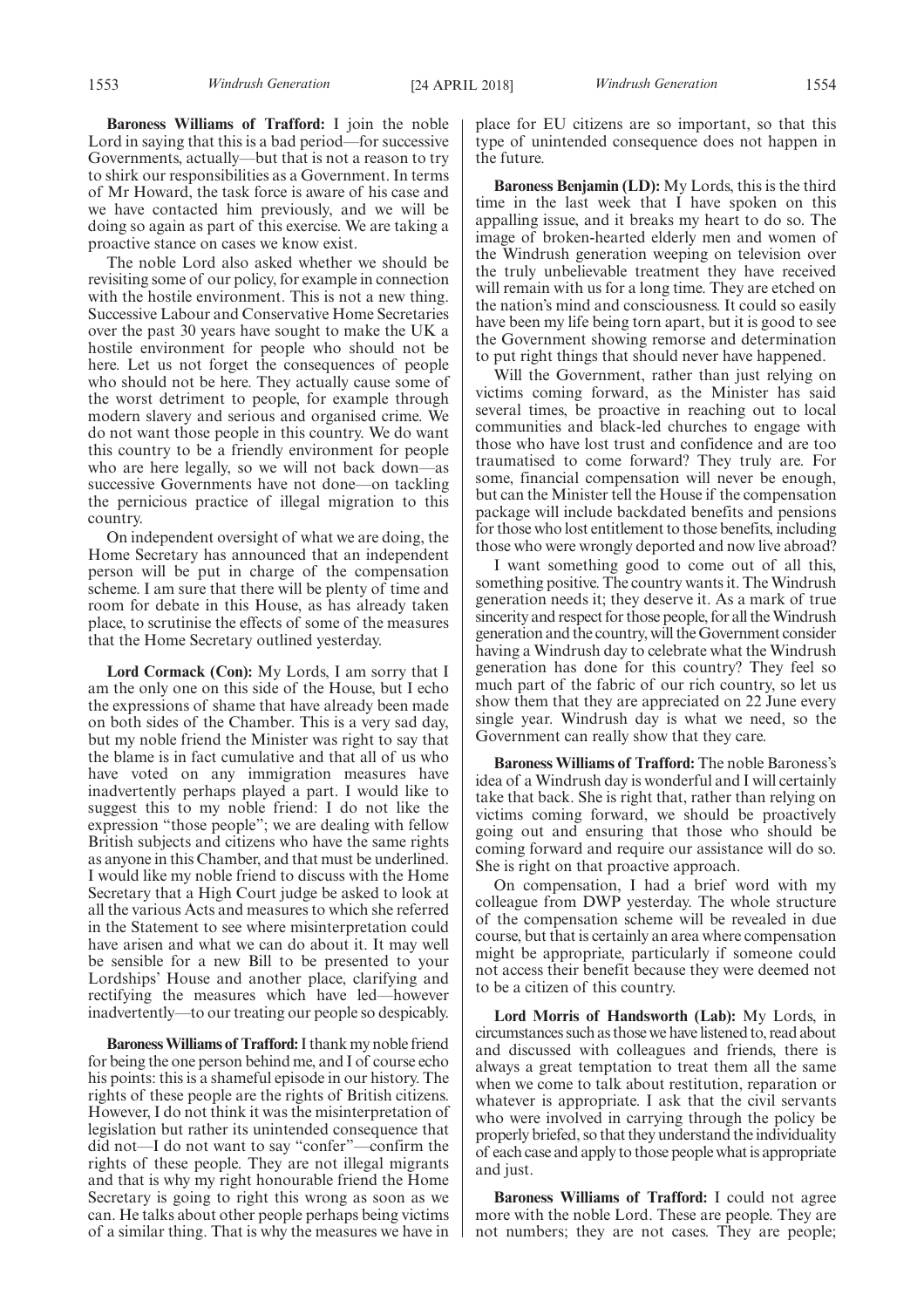#### [BARONESS WILLIAMS OF TRAFFORD]

they are human beings. Quite often they are human beings who have suffered terrible loss in the difficulties they have faced. I will certainly take that back to the department. I echo his sentiments that we are dealing with human beings here.

**Lord Scriven (LD):** My Lords, this is a situation where faceless bureaucracy and policy has forgotten that we are dealing with individuals. My issue is not to apportion blame, but to try to solve the problem as quickly as it can be deemed for the individuals involved. That will require joined-up government not just in policy but in its implementation. We are talking about driving licences, benefits, jobs and housing. Rather than just have a Home Office helpline, would it not be useful to have co-ordinated centres providing face-to-face meetings with local government across the country? In that way, the moment a decision is made, it will tip off other government agencies about that person's right to remain and to have all the benefits due to them as a citizen. The unintended consequence may be that a decision is made by the Home Office but months have to go by before it filters through to the rest of government.

**Baroness Williams of Trafford:** The noble Lord is absolutely right that of course, this does not just involve the Home Office. As he mentioned, a number of departments are concerned, including the DWP, the DVLA and all sorts of other government departments. I have every confidence that the centre and the 50 caseworkers across the country will provide a joined-up approach and that people will not have to go to several different places in order to solve their case. It should be resolved in one place by co-ordinating with other government departments. I thank the noble Lord for making the point because it is a very important one.

**Lord Faulkner of Worcester (Lab):** My Lords, I want to underline what the noble Lord, Lord Kerslake, said about the role of David Lammy MP and the *Guardian* newspaper, in particular the work of Amelia Gentleman in bringing this whole matter to light over the past few weeks. I feel bound to say that someone in the Home Office should have taken the trouble to read the debate on Windrush that we had in Grand Committee on 18 January, when I first raised the question of Paulette Wilson and Anthony Bryan, both of whom had been threatened with deportation. In the case of Mr Bryan, he was given an air ticket to go back to a country he had not lived in since he was a child, while Paulette Wilson was taken to Yarl's Wood detention centre and obviously treated like a criminal. Had some notice been taken then—following the campaign led by the *Guardian* and David Lammy—we would have come to where we are today very much sooner.

Having said that, I am delighted that we are where we are. I should like the Minister to confirm that the culture inside the Home Office and the immigration department will change as a result of the Home Secretary's statement yesterday. There are terrible reports of immigration officers playing a game in which they catch people in what is known as a "Gotcha culture". When they think they have found an illegal immigrant, they mark it up as a victory. That sort of talk and action can no longer be tolerated. Can she give an assurance that that will stop? Also, can we now begin to have a proper debate on and give full recognition to the importance we attach to the immigrants among us? We are all immigrants in one way or another, so we should move away from the blame culture and xenophobic attitude which is colouring so much of our public debate.

**Baroness Williams of Trafford:** I agree with the noble Lord that the culture is everything in an organisation and I hope that the Home Secretary's words yesterday will have acted as a jolt to the culture not only in the Home Office but in other government departments because, in the end, everything is about human beings as individuals and citizens of this country. He mentioned our debate in Grand Committee and I will mention again what I have said: is not hindsight such a wonderful thing? If only this had come to light far sooner. It is 47 years after some of these people arrived, and indeed a lot longer for others. I understand that Paulette Wilson now has her documents and that Mr Bryan has had his status confirmed. That is an example of how, I hope, the Home Office is being proactive in its approach.

On David Lammy, I did mean to say when the noble Lord, Lord Kerslake, made his point that my right honourable friend the Home Secretary also paid tribute to his work yesterday. I echo those comments.

**Baroness Lawrence of Clarendon (Lab):** My Lords, I have been listening to the debate for a while. I had no intention of speaking but I have been sitting here and thinking about when the Windrush residents first came here and how they suffered with accommodation, jobs and all the signs in the windows saying, "no Irish, no blacks, no dogs". Now here we are again, almost 70 years later, talking about the same people who travelled here and are facing deportation and everything else. These people are suffering a double whammy. They should never have been put in this position, because they came here as British citizens. They were invited here, yet here we are now, talking about hundreds of people being deported and what we should do. This should never have happened. This country was never told in the first place that these people were invited here to build the country up; they did not just come here. The residents of this country never understood why the Windrush people came here in the first place.

**Baroness Williams of Trafford:** The noble Baroness is absolutely right: it is a double whammy. I have often referred to the comments in the windows of bed-andbreakfasts here in the 1960s, saying "no Irish, no blacks, no dogs". What a terrible insult they are to the noble Baroness, myself and anyone who is black, Irish et cetera. We are a country of immigrants. These people are here by right and she is absolutely right that they are here because we invited them.

#### **Financial Guidance and Claims Bill [HL]** *Returned from the Commons*

*The Bill was returned from the Commons agreed to with amendments. It was ordered that the Commons amendments be printed.*

*House adjourned at 8.40 pm.*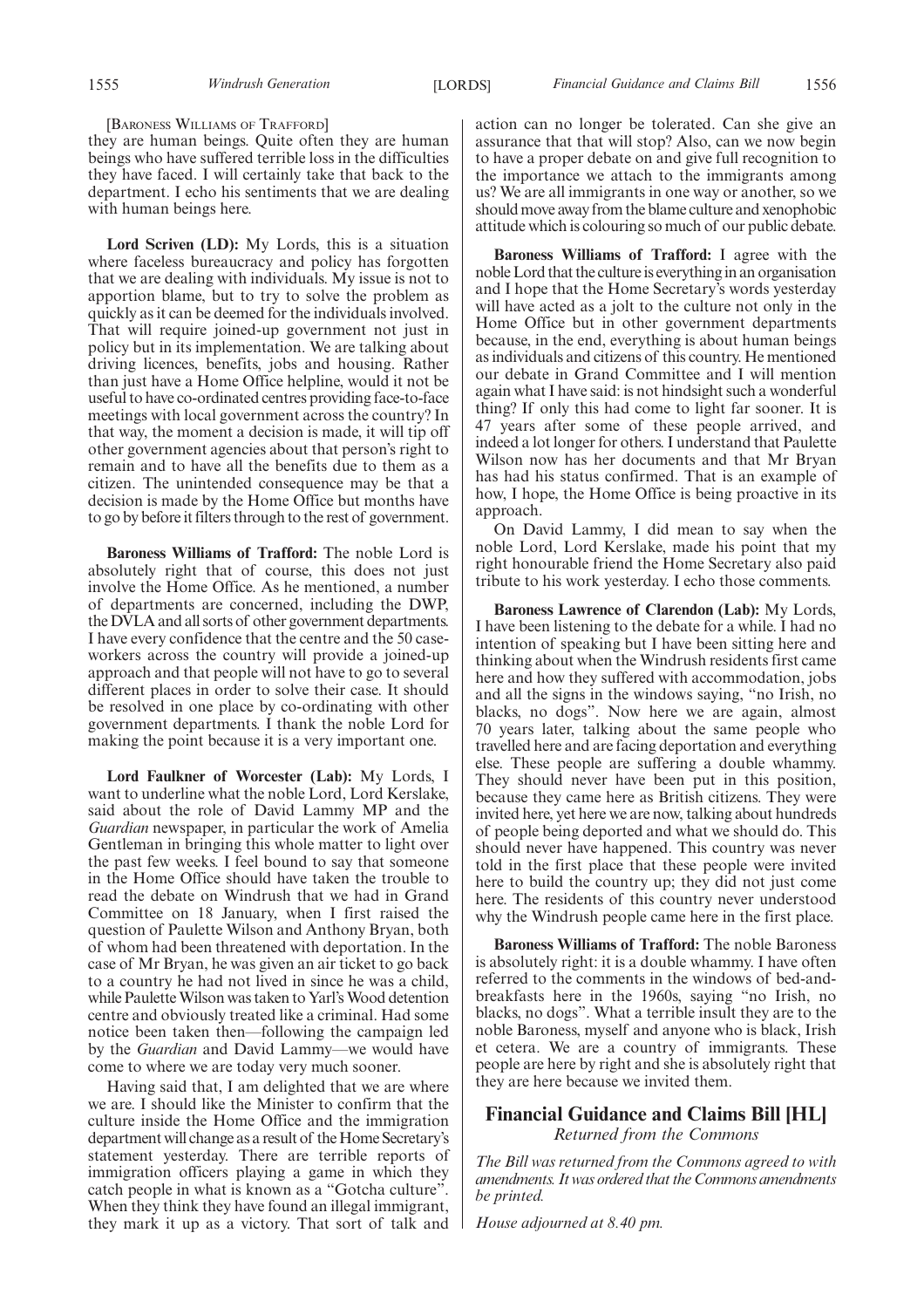## Grand Committee

*Tuesday 24 April 2018*

#### **Smart Meters Bill**

*Committee*

#### *3.30 pm*

**The Deputy Chairman of Committees (Baroness Fookes) (Con):** My Lords, I must make the usual announcement. If there is a Division in the Chamber, we must adjourn and resume after 10 minutes.

*Clause 1: Smart meters: extension of time for exercise of powers*

*Amendment 1*

#### *Moved by Lord Grantchester*

**1:** Clause 1, page 1, line 5, leave out "2023" and insert "2026"

**Lord Grantchester (Lab):** My Lords, I will speak also to Amendments 2 and 4 in this group. Amendment 1 gives the Secretary of State a further three years beyond the date the Government are asking for in the Bill. The Government seek to extend the existing powers provided to the Secretary of State to develop, amend and oversee regulations relating to the licensing of smart meters from 2018 to 2023. Unusual as it may seem, we would like the Government to have more time. We want them to get the smart meter implementation programme right.

We are all in favour of smart meters and the benefits that they will bring to energy efficiency and customer satisfaction. I could cheekily say that we do not want to have to grapple with whatever state of distress the smart metering programme has reached when we take over at the next general election. We want the plan to work for consumers, and at the moment we see a smart meter rollout that is unclear, incoherent and uncoordinated in its approach. The Second Reading debate revealed the delays, complexities and escalating costs at this juncture. We want the Government to take more time. We think that they will need more time. Ostensibly, they are seeking the five-year extension—three years beyond the 2020 deadline—in order to conclude a review of the data access and privacy framework by the end of 2018, and to fulfil any actions needed from the review.

In addition, I understand that the National Audit Office review of the cost-benefit analysis, due in July, will also be delayed because of a lack of resources. The review was also going to consider the technological choices made to ensure that the programme was not going to be installing obsolete equipment. I would appreciate it if the Minister would include the latest position on the NAO report in his remarks. This indicates that there is going to be a pause in any case. We believe that this time should be used constructively. Experience has already shown that the timetable has slipped. We say to the Government, "Take more time. We think you might need it. And in return, let's get it right. Let's be more ambitious. Let's capture the latest technology to bring real benefits to consumers".

Also contained in the amendment is the consideration that the statutory obligation to complete the rollout by 2020 needs to be reassessed. First, there is a mixed message or misunderstanding about what is to be completed by 2020. I am grateful to the Minister for his letter of 22 March, after Second Reading. In his second paragraph, he writes:

"The obligation on energy suppliers … is to take all these steps to install smart meters … by the end of 2020".

However, in the first paragraph of page 2 of the letter he writes:

"The Government is committed to ensuring all homes and small businesses are offered smart meters by the end of 2020".

There is a lack of clarity between installation and being offered a smart meter by 2020.

The Government needs to reassess the whole programme, revisit the milestones and reset the parameters in a collaborative way with the various interested parties charged with making smart metering happen. Just as the Government need sufficient time to undertake and execute actions from the post-rollout review of the programme, as the Minister's letter states, so the industry needs the confidence to implement worthwhile solutions for its consumers.

I move to Amendment 2, which was moved in the other place, and we repeat it here merely to retest under what circumstances the Secretary of State may wish to remove certain licensable activities to which his department has drawn attention in its memorandum, submitted to your Lordships' Delegated Powers and Regulatory Reform Committee. Although it is stated that there is no intention to use this power, one licensable activity that could be removed is a revision of the smart meter communications service, the DCC. In line with the ambitions under Amendment 4, perhaps the Minister might clarify why his department may wish to use the power included here.

On Amendment 4, although the Minister and the Government may wish to portray that smart metering is now back on track and proceeding constructively towards its objectives, very few independent assessments concur with that view. There continues to be confusion regarding which types of SMETS 1 meters can be upgraded without replacement to be interoperable and from what date. There is confusion around differing standards and the use of differing technologies around the UK; confusion over whether pursuing the 2020 deadline has the potential to increase costs and risks and jeopardise the programme's increasingly suspect credibility to consumers; and concern that a lack of fully tested SMETS 2 meter devices will further undermine meeting supposed timescales.

In considering the number of reports across the various parameters important to stakeholders, the necessary consumer activity required and the technological challenges inherent in these meters, we concluded that it would be far more constructive if all those intimately challenged by the rollout were to come together to share perspectives and work constructively together to find common solutions and co-ordinate the rollout. We consider that Ofgem as the industry's regulator would be best placed to lead and develop this national plan. We consider that consumers should be put at the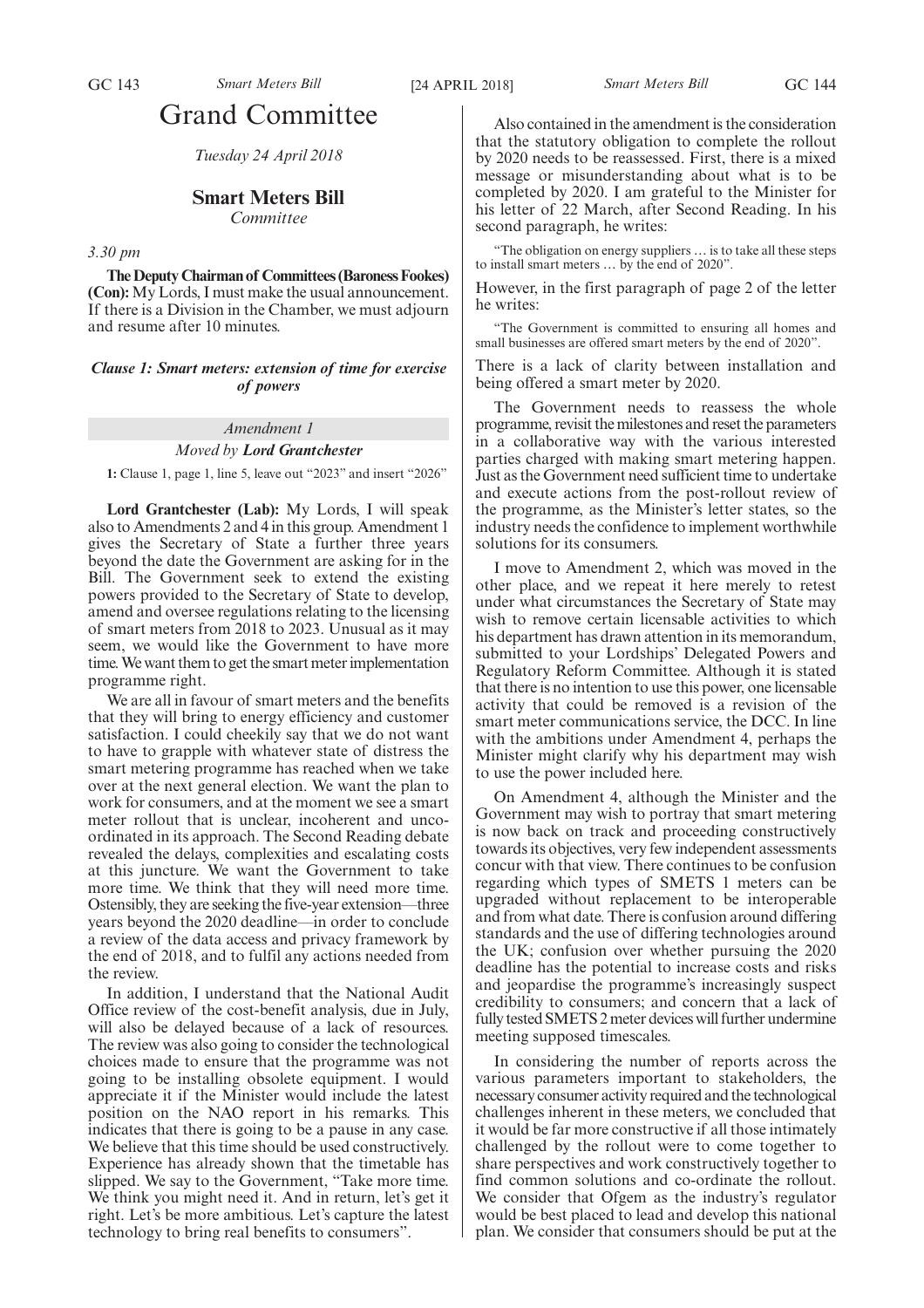#### [LORD GRANTCHESTER]

heart of the programme, costs monitored to secure benefits for them and the programme able to take advantage of all developing consumer technologies.

Proposed new subsection (3) clarifies those that Ofgem must consult, and subsection (4) specifies all the ambitions to which the national plan must have due regard. The plan must set out credible milestones with appropriate timescales for achievement, including the installation or termination date. The plan needs careful monitoring and adjustment, with frequent reports from Ofgem. For example, I draw attention under proposed new subsection (4)(g) that all other national rollouts of smart meters have been conducted through DNOs—distribution network operators—not suppliers. Here the rollout has been conducted by energy suppliers. I do not wish to challenge the whole implementation model, but it could be that different answers are required as implementation proceeds, and Ofgem needs to be able to take account of this and promote effective delivery mechanisms.

A reset needs to be made so that the consumer can begin to have confidence again that smart meters will be deliverable and beneficial. Smart metering needs to be the first crucial initial infrastructure in place to deliver the benefits of smart technologies to the home. It needs to be effective—it needs to be got right. I ask the Minister to respond positively to this amendment. It may not be correct in every detail: for example, it does not include a review of the cost-benefit analysis, as it had been understood that the NAO was already going to be doing this. The Minister needs to advise the Committee on the status of that review. It can be included on Report, should the NAO not conduct the review after all. However, I ask the Minister to agree that a national plan along these lines is required and to bring something back himself on Report. Perhaps this can be discussed next week, but a favourable response would be very constructive. I beg to move.

**Baroness Featherstone (LD):**I support Amendment 4. Compared with other noble Lords present, I came late to the smart meters table. They have participated in a number of debates leading up to where we are now and during that process they have obviously met a number of bodies associated with the smart meters programme. I have to say that I have been somewhat shocked at how what should be an energy revolution, welcomed on all sides of this House and beyond, has turned into a shambolic mess. As was mentioned, the cost—much higher than was ever envisaged—will no doubt end up with the consumer. This could and should never have happened.

I was a member of the London Assembly when it was formed in 2000 and I was chair of the transport committee. When we introduced in London the biggest civil engineering project since the end of the Second World War—the congestion charge—a great deal of planning and work went into making sure that on the day it went live, it was so well thought through that nothing went wrong, despite the *Daily Mail* circling the perimeter of the charge to, it hoped, see it go wrong. I do not really understand why the commissioning of such a major infrastructure project has not been treated in that fashion. This is an absolutely huge

change and an infrastructure priority, heralding a better future for all when energy is very important to this country. It seems to have involved a kind of piecemeal bun fight over which companies will deliver which meters to which people under what circumstances and for how long, with no co-ordination, no collaboration and nothing bringing it together.

Everyone has made it quite clear that the deadline will be missed. I am afraid that I have not met anyone, other than the Minister, who thinks that this deadline will be reached. That being the case, rather than move the programme to 2023 or whatever, it would be far better to grab hold of it now: otherwise, consumer confidence, which is vital to this project, will be completely undermined. I hope that the Government will grasp hold of this and take up the recommendation of the noble Lord, Lord Grantchester, coming back with a similar suggestion for halting the project and promoting a national plan. Not only does what needs to be done to whom, by whom and at what cost need to be thought through but there is a great need for a new communications programme to market the project. There is possibly also a need to incentivise consumers and to find a way not to put them off but to bring them back into the fold after they have become somewhat disillusioned.

The opportunity to make the project work is there, but at the moment we are in danger of the absolute opposite happening, with diminishing returns and diminishing confidence, shooting ourselves in the foot over what should be a fantastic programme for the future. The project has been piecemeal, inadequate and not thought through. If the Minister will excuse me, I believe that he should bring it together, do the necessary and bring back an amendment on Report.

**Lord Teverson (LD):** My Lords, I congratulate the noble Lord, Lord Grantchester, on this major amendment in terms of a plan. I have been searching to find a way in which this project can be put right. The difficulty is in making it deliverable and coherent without going back to where we were 12 years ago. This programme started in 2006 and it has taken since then—the time taken for the First World War, the Second World War, the Korean War, plus a bit more—to get to 300 SMETS 2 meters. That is what we have achieved over that period of time. That suggests to me that it has not been good. Obviously, a number of Governments have been involved during that time. We all understand how important this is. This programme is not just about people not having to read the meter any more, as one of my colleagues said over lunch, but about how we manage energy in the whole economy and our nation for decades ahead. We should be leading a cultural, technical and economic change.

#### *3.45 pm*

The solution proposed here—putting it in Ofgem's hands—is probably one of the best ways to do this. Again, I congratulate noble Lord, Lord Grantchester, on his initiative. But the big paradox here, as the noble Lord, Lord Grantchester, said, is that in a situation where we are late and getting later, it is impossible to meet the targets we have at the moment—they will not be met; like my noble friend, I have met no one who agrees that it is possible to roll out this programme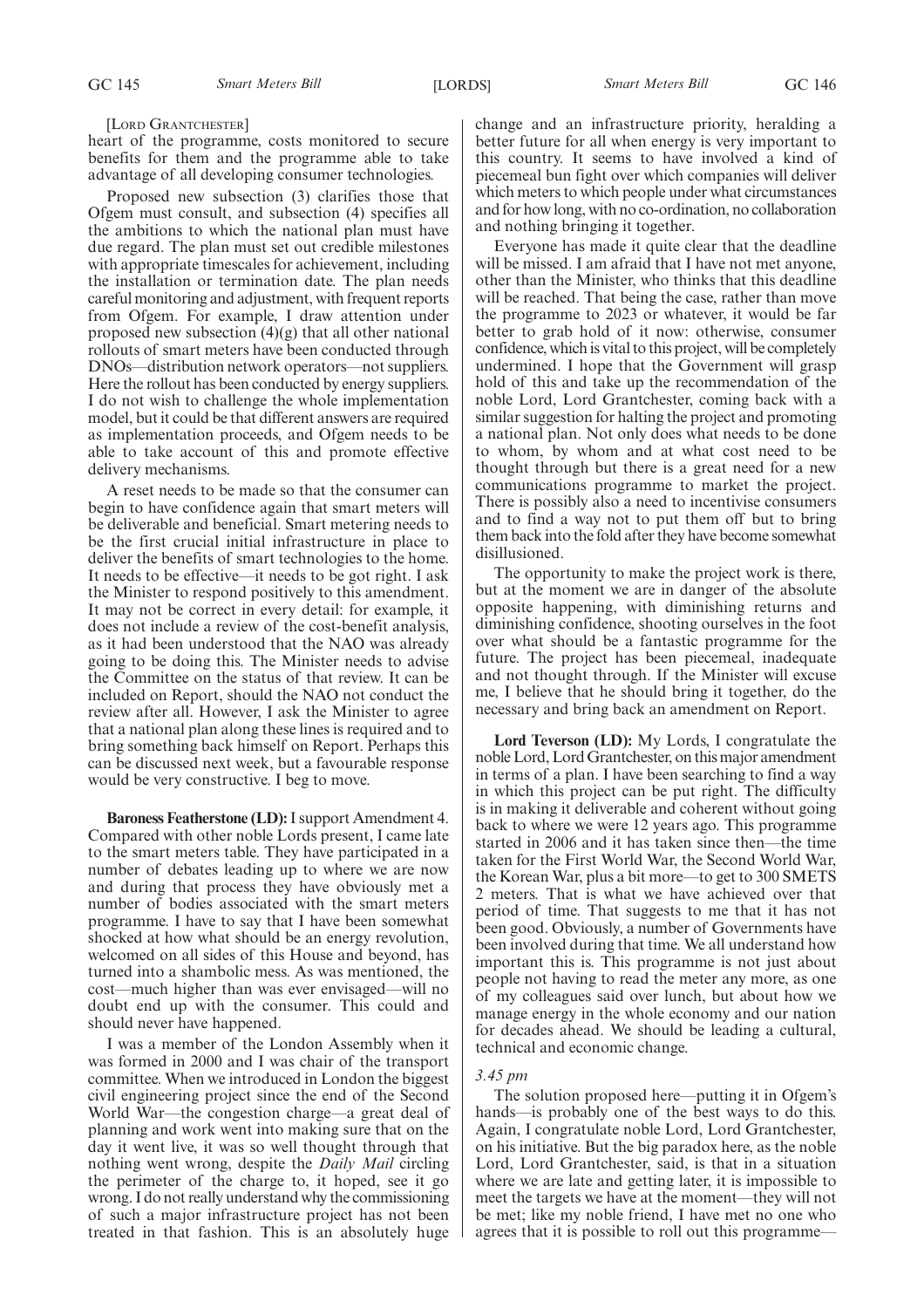so we have to get realistic. But at the same time I understand the Government's wish to make sure there is no slack in the process. This should be relatively simple and straightforward—a meter for two sources of energy communicating electronically with a data centre, which sends the data back to the energy suppliers—but it is not. We need to rethink it without going backwards.

I have heard of a number of instances, particularly with SMETS 1 meters, where people have changed supplier; the existing meter has been taken out and replaced with one from another supplier and the meter is identical and made by the same manufacturer, but on a different leasing arrangement. So I would like to understand how we get over that short-term and, indeed, long-term problem. There is a real cost implication for consumers and the leasing costs of the equipment have been a major factor in the cost of the rollout so far for the suppliers. How do we get round that issue? Is there a legislative way, or an instruction or whatever, to solve that problem with SMETS 1 meters now as we move on with the programme?

**Lord Skelmersdale (Con):** My Lords, is there not actually a rather bigger problem than the one the noble Lord has just explained? At the moment smart meters are offered to consumers. They do not actually have to have them. This whole scenario falls absolutely flat unless there is an imposition on the energy companies, whether gas or electricity, to install smart meters in their customers' premises.

**Lord Stevenson of Balmacara (Lab):** My Lords, I support my noble friend Lord Grantchester in his Amendment 4 and reiterate his important suggestion. He accepts that his amendment is not necessarily the definitive way forward and is inviting the Government to engage with him and others to try to find a form of words, process and activity that would enable a national plan to come forward that we could all get behind. I hope that when the Minister responds he might signal that this is something he will consider.

Like the noble Baroness, Lady Featherstone, I have come to this relatively late. Those who have not been living the ups and downs of this over the past few years are completely and utterly shocked that it could have got to this stage without some very serious consequences. At a superficial level—I know it is more complicated than this—the initial programme has had to be restarted and reset but is now about to stop, and people are being laid off and made redundant because there is no guarantee that the SMETS 1 meters will be continued after October 2018. A completely new, untested and uncertain scheme involving SMETS 2 will be brought in on top of that and will therefore go back over ground already covered in a way that is as yet unforeseen.

At the same time, the whole costs of this are hidden and difficult to ascertain. The process under which levers can be exercised on people is not clear and the role of Ofgem, the regulator, is very passive in relation to the capacity it has now. It all smacks of being a complete and utter train crash of enormous proportions, and the only solution appears to be to keep ploughing on. British pluck is all very well but it has not always been the most successful way forward, particularly in matters involving technology.

I urge the Minister, when he comes to respond, to think very carefully about the way in which the Opposition are proposing this and about the support we have received from others. If we do not come out of this with a clear and approachable process—whether it is this national plan or not—the real danger is that consumers will literally be switched off in the sense that they will not wish to be involved in this. As a result, the huge upside of this, the benefits of bringing in a new technology, opening up innovation and bringing in new thinking about how we manage our energy supply—which was the point made by the noble Lord, Lord Teverson—will be lost if consumers are not prepared to walk along. This is not about individual customers having a better time; it is about how we as a country can cope with the energy demands that we will face, and minimising them while strengthening our approach as we go through. This is a terrific chance to get this right in a proper and positive way.

**TheParliamentaryUnder-Secretaryof State,Department for Business, Energy and Industrial Strategy (Lord Henley) (Con):** My Lords, the noble Lord, Lord Teverson, used the examples of the length of a number of wars. I will not follow him down that track because I think one could come up with some longer wars as examples. He mentioned that this had started under a Labour Government, continued under a coalition Government and was now being dealt with by a Conservative Government. I have been a member of two of those—obviously I was not a member of the Labour Government. It has been going some time but we want to get it right.

When things have been going some time I am always faintly surprised when Oppositions put forward amendments to suggest that we should take even longer. I suppose that is why the noble Lord, Lord Grantchester, prefaced his remarks with, "Unusual as it may seem". I take note of that. I will not rise to his bait to make any comments about the likely outcome of the next election. Quite rightly, he wants whoever is in government at the time, whomsoever that may be, to be helpful, possibly referring to the remarks on the word "helpful" made by the noble and learned Lord, Lord Goldsmith, in yesterday evening's debates. We will try to avoid "helpful" in the future.

To continue on the helpful theme, I would obviously like to be helpful. The noble Lord asked whether we could have further meetings. I will make myself available when the noble Lord, the noble Lord's colleagues and the noble Baroness, Lady Featherstone, and others want to have meetings between now and Report if we feel that we can discuss things further and take things forward.

In the meantime, I will respond in a little detail to the specific amendments—Amendments 1, 2 and 4 in the first group. As I said, the first amendment proposes to extend certain powers that the Secretary of State has to develop, amend and oversee regulations relating to smart meters until November 2026, although in this Bill we have sought only the powers that we think are justified, which extend to 2023. Extending the powers to 2023 would allow the Government to continue to oversee the programme, while suppliers meet the obligation on them to take all reasonable steps to install smart meters in homes and businesses by the end of 2020.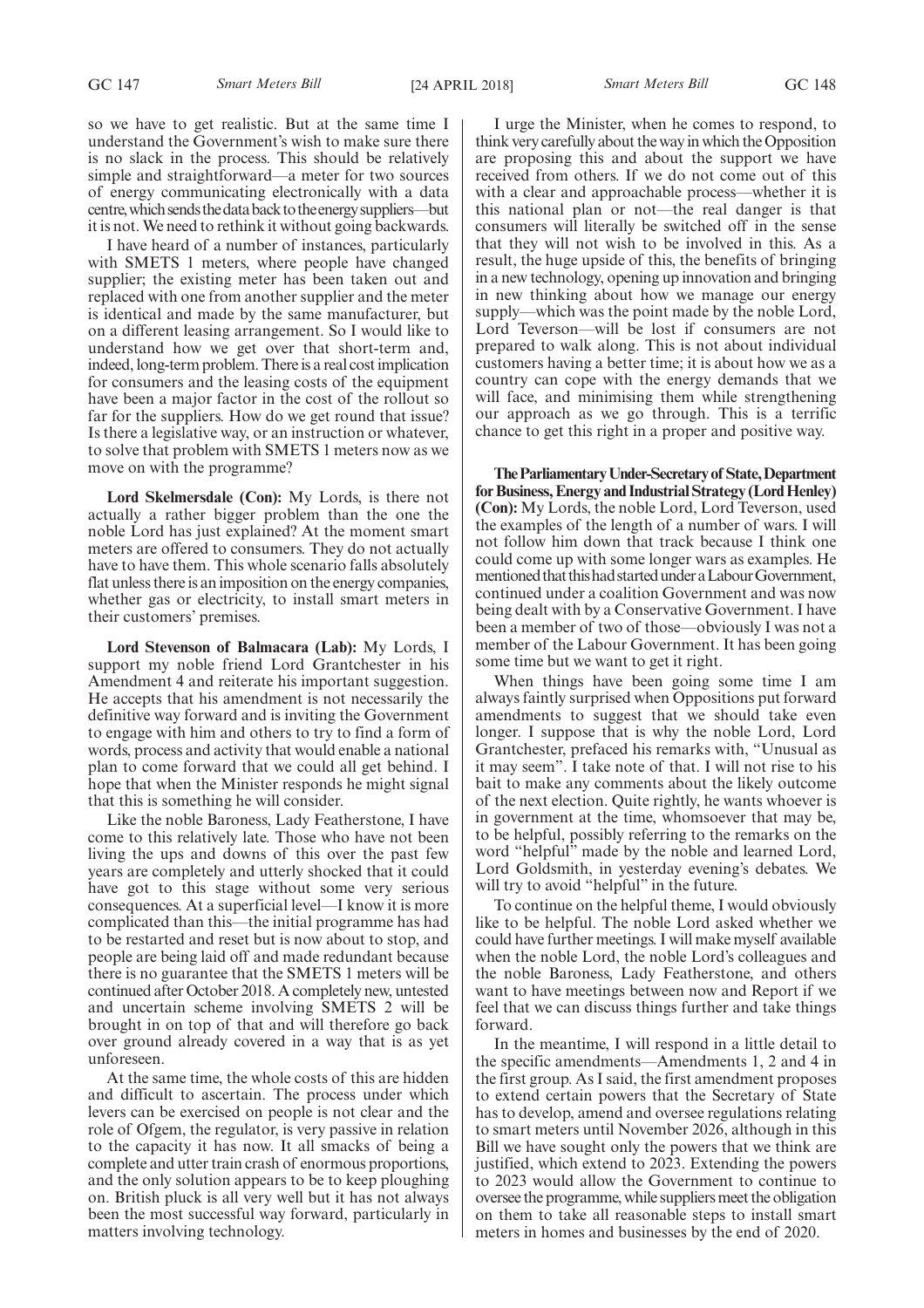#### [LORD HENLEY]

The noble Lord referred to my letter where I talked about them offering rather than installing—we are trying to make sure that they have at least offered something to everyone. Obviously no Government can guarantee that one can be installed in every home because it is quite possible that a number of individuals will refuse to have a meter for whatever reason. It also allows the Government to undertake a post-rollout review once the programme has been operating in a steady state and then implement any of the recommendations that emerge. We hope this will help to ensure that the smart metering programme is fit for purpose—whether SMETS 1 or SMETS 2—for decades to come.

**Lord Stevenson of Balmacara:**I am sorry to interrupt, but on the narrow point, what specification are the Government adhering to? Is it the obligation on energy suppliers to take all reasonable steps to install smart meters or not?

**Lord Henley:** We hope that they will offer—and if they do, obviously they must then install. There is no point offering to install one unless they do so. So we hope that all of them will have offered and installed by that date.

**Lord Stevenson of Balmacara:** It is important that we get this right, because there is a world of difference between making an offer to install and having an installation completed. My noble friend Lord Grantchester, in making his proposal, would give an additional three years because the understanding we had from the first paragraph of the Minister's letter was that it was about the completion of that process. If the noble Lord is saying that the licence obligation placed as a condition of licence on energy suppliers is only to offer, does he not accept that that completely changes the process?

**Lord Henley:** No. I wanted to make clear that there is no obligation to have got to a 100% rate of installation because we know we can never get to that target. What we are looking for is that they must make the offer and then make the installation—that is the undertaking—by the appropriate date. We do not think that extending the time is necessary. Does the noble Lord follow me?

**Lord Stevenson of Balmacara:** I will try one more time and then I will stop. The obligation placed statutorily on companies operating as energy suppliers is, as I understand it, to have made an offer to take all reasonable steps to install smart meters in homes covered by the mandate by the end of 2020. That will be considered to have been completed if they have written to and received information back from all those who would be eligible to receive these things, and, where there has been an acceptance, have completed the installation. Obviously, as the Minister said, you cannot install a meter if somebody says that they do not want one, so those people are taken out of it—but must everyone else, if they say that they want a meter, have had one installed by 2020? That seems extraordinary.

**Lord Henley:** It is not simply a matter of writing a letter to the individuals concerned. One letter would not be enough. The energy suppliers must show that they have made reasonable efforts with all their customers while allowing a degree of flexibility in certain circumstances. The rollout obligation puts that onus on them. Ofgem has made it publicly clear in an open letter that it will need to adapt its approaches to consumer engagement, using other approaches where necessary. It is not merely a letter, but it must make a genuine attempt—merely making a solitary offer is not sufficient—to get hold of those people to make an installation.

**Lord Grantchester:** I shall interject very quickly to follow up on my noble friend's comments. There has been a lot of confusion about what sort of meter will be installed. The Government have backed away from SMETS 1, but I am also hearing industry commentators suggesting that if SMETS 1 meters can be interoperable, the process should continue beyond October as they will then be interoperable as though they were SMETS 2 meters. So if, as we are hearing from other commentators, people are standing down staff from being able to put meters into premises where they have said yes because of the unavailability of SMETS 2 meters, that in itself will mean there will be a considerable delay to implementation. In the circumstances, it is rather unclear to the consumer what exactly their expectations will be and what will be delivered by what date—hence my argument. The Minister needs to appreciate that there is probably still a lot of confusion out there regarding what meters will be done by what date, when they might be installed and when any benefits will be appreciated.

#### *4 pm*

**Lord Henley:** As the noble Lord is aware, SMETS 2 meters are now being installed. I cannot remember the figures given at Second Reading, but so far there have been very few. However, we expect to see a fast increase over the coming months.

We have also made clear—the noble Lord alluded to this—is that SMETS 1 will no longer count by October, the date to which he referred, and thereafter SMETS 2 will be installed. If a SMETS 1 is installed after that date and is upgraded to a SMETS 2, obviously that will count as a SMETS 2. I will take advice and write to the noble Lord if I am wrong on that. However, as the noble Lord knows, from October SMETS 2 will count in meeting that commitment.

With that, with the changes and with the gradual rise in the number of SMETS 2 installed, no suppliers will have problems in finding work for their staff, and so will not have to lay people off and bring them back on during this process.

**Baroness Featherstone:** My understanding is that there are so few SMETS 2 meters out there—mainly in supplier homes—that their testing with the DCC cannot be relied upon at this stage. Surely it cannot be done with fewer than 50,000. I am not a technician—I do not know what the number is—but 300 or fewer is not enough to ramp up the rollout of SMETS 2 in the way the Minister is suggesting.

**Lord Henley:** Again, I will take advice on that. We will come back to it on a later amendment. The noble Lord, Lord Teverson, has spoken about not moving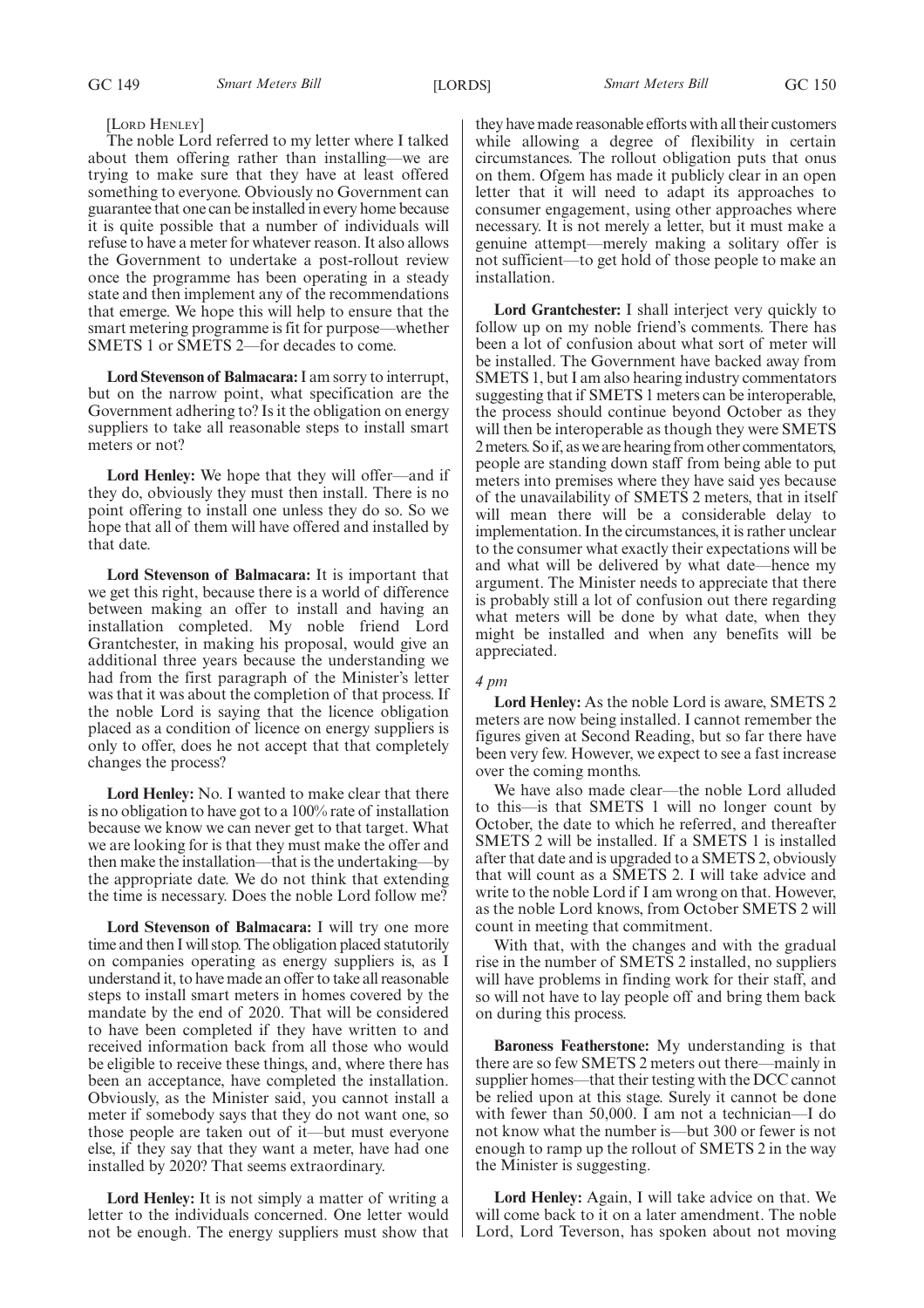further until we have a large number rolled out. However, my understanding is that this process is beginning to happen and that numbers are going up. The noble Baroness is looking at me in disbelief, as she so often does. We often disagree.

**Baroness Maddock (LD):** In defence of my noble friend, we have had briefings which tell us what she has just said to the Minister. I do not know where he gets his briefings, but the industry has briefed us and it is clear that SMETS 2 is not at the stage that he thinks it is.

**Lord Henley:** My Lords, I am not sure whether, strictly speaking, the noble Baroness is correct. My understanding is that the number of SMETS 2 installations will go up over the coming months, in which case it will be possible to test them, and therefore that by October we will be at a stage where we can go ahead. We have time on our hands on this matter and, as I said, I would like to have further meetings with the noble Baroness and others between now and Report. We could then go through some of these particular points.

At the moment perhaps I may get on with these amendments and come back to my point. As I said in response to the noble Lord, Lord Grantchester, there will be this change in October. SMETS 1 meters will no longer count, but suppliers will still be able to make use of their workforce in the installation process.

On the extension that the noble Lord is generously seeking on behalf of the Government, we do not think it can be justified. It would not send out the right signals and could even have—dare I say it?—an unhelpful impact. It could suggest that the Government would play an active role in leading the programme well beyond the point at which the self-sustaining industry model overseen by Ofgem is due to take over. It also risks undermining industry momentum in progressing the rollout just as suppliers are accelerating deployment with the new generation of meters being brought in. Delay to investment decisions and deployment would also bring delay to the benefits that accrue to consumers from receiving smart meters. In turn, that could impact on the pace of moving to a smart meter system with dynamic time-of-use tariffs made possible by smart meter installation. That is why we are firmly committed to the programme's timetable as reflected in Clause 1.

The noble Lord referred to the NAO report. We welcomed it and the follow-up study on smart meters, and will work closely with the NAO to help review the progress of the programme, but I do not believe that the report necessarily means that we need a pause in the rollout. As the noble Lord knows, it is routine for the NAO periodically to examine every major government programme, as it did on smart metering in 2011 and 2014. We will take note of the report and discuss it with the NAO, but I do not think that the programme needs a pause.

Amendment 2 relates to the power to remove licensable activities. This amendment seeks to limit the extension of the Secretary of State's power, so that beyond 1 November 2018 he would not be able to exercise the power to remove any licensable activities in respect of smart meter communications. The Government have so far used the power only to establish the provision of a smart meter communication service as a licensable activity. That ensures that we have a communications and data system that supports secure, reliable and interoperable services for smart meters. The DCC is playing a fundamental role in driving smart metering benefits, and we do not currently consider that we will exercise this power to remove the provision of a smart meter communication service as a licensable activity.

However, we cannot rule out that evidence could emerge to suggest that the removal of at least some elements of this licensable activity to the market could be justified. Retaining the power to remove licensable activities in respect of smart meter communications is therefore necessary as a backstop and is consistent with the Secretary of State's principal objective of protecting the interests of energy consumers. The Secretary of State may also determine that it is appropriate and in energy consumers' best interests to introduce further licensable activities in support of smart metering by 2023.

As detailed in our delegated powers memorandum, the smart metering programme continues to develop policy in a number of discrete areas, including overseeing the development of technical solutions delivering smart benefits to the small number of premises which are currently not expected to be served by the smart meter communications network as to do so would be disproportionately expensive. This is typically due to location and surroundings. For example, this can affect premises in highly built-up areas with many tall buildings as well as remote or mountainous areas.

One of the tools we may wish to use to deliver the policy is requiring activity to be licensed. For example, it might be considered appropriate to create a licensable activity that relates to arranging the establishment of communications to these properties. Should we introduce a new licensable activity here that is subsequently found no longer to be justified or needed, we would need to have retained until 1 November 2023 the ability swiftly to remove that licensable activity.

As the noble Lord will be aware, we have used the affirmative resolution procedure. We have also referred it to the Delegated Powers and Regulatory Reform Committee. It did not raise any issues with it. Further—I shall read this out because it is not often that one gets praise of this sort—the memorandum from the committee, in the part that I have highlighted, states:

"There is nothing in this Bill we would wish to draw to the attention of the House. We do, however, wish to commend the helpful and well-drafted memorandum about the delegated powers in the Bill, provided by the Department for Business, Energy and Industrial Strategy".

We do not often get praise, so I think that it is worth repeating it on this occasion to make sure that it is properly on the record. Obviously, it was already on the record, as it was in the committee's 17th report—but I am grateful for the opportunity to repeat it.

Amendment 4 is the big amendment tabled by the noble Lord, Lord Grantchester, and principally supported by the noble Baroness, Lady Featherstone, and the noble Lord, Lord Teverson. I am grateful to the noble Lord, Lord Grantchester, for what he said about it. He talked about there being confusion on a number of points, which I hope I can help deal with. He also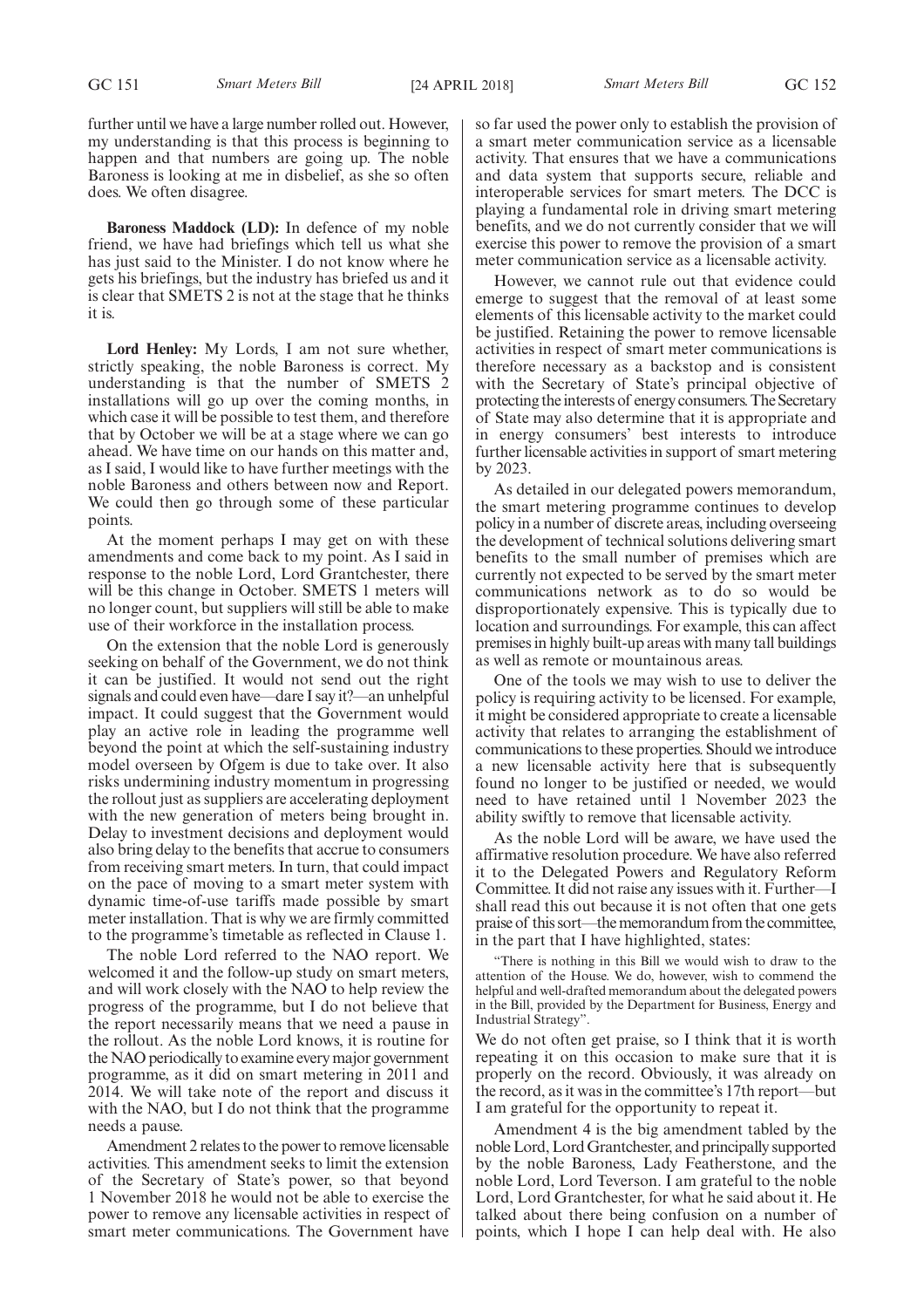#### [LORD HENLEY]

spoke about moving from rollout by suppliers to rollout by DNOs, as happens in another country. I suggest to him that making such a change might bring more confusion and chaos than absolutely necessary. Let us first deal with the amendment and no doubt we can talk about that later.

The amendment would task Ofgem with consulting stakeholders and publishing a national plan for smart meters by 31 December 2018. It would then require the Secretary of State to specify the final version of such a plan in regulations. The large-scale rollout of smart meters across Great Britain by 2020 is a substantial technical, logistical and organisational challenge. As we have made clear, meeting that challenge depends on collective and co-ordinated delivery. I think that that programme should be led by the Government, who set the policy and regulatory framework for the realisation of the benefits. The rollout is delivered by energy suppliers, networks and others. Ofgem's role is to make sure that consumers remain protected during the rollout, to monitor energy suppliers' compliance with their obligations and potentially to enforce against any non-compliance. The Government have provided strong leadership and established governance frameworks, with clear roles and responsibilities, across all these parties. Under this leadership, the smart metering programme has already made substantial progress.

Given the scale of the challenge, I understand and welcome the noble Lord's appetite for information and reassurance on progress. I remind him of the commitments that the Government made earlier in the passage of the Bill—namely, that we will publish an annual report on the progress of the smart metering implementation programme as well as an updated cost-benefit analysis in 2019, to reflect the state of play after the transition from SMETS 1 to SMETS 2 meters has taken effect.

In that context, it is not clear what the additional value of a national plan of the type proposed by the noble Lord would be. The purpose seems to be to task Ofgem with the oversight of smart metering implementation and to reduce the Government's role. Such a change in approach would simply divert attention and resources from the rollout delivery and associated consumer benefits. The Government are rightly accountable for safeguarding the benefits of smart metering. The new clause would duplicate existing efforts to deliver an efficient rollout and would put an undue burden on Ofgem. Furthermore, requiring the Secretary of State to specify the final version of the national plan in regulations would limit his ability to use the Section 88 power, of which the noble Lord will be aware, to modify the smart metering framework in future. The purpose of the Bill is to enable the Government to respond to the operational realities of the rollout and to adjust the monitoring framework as may be required. The new clause would undermine that intent.

In summary, a high-level plan for the rollout of smart meters was set by the Government in their 2011 prospectus document, which establishes the framework for the rollout.

#### *4.15 pm*

**Lord Campbell-Savours (Lab):** I was engaged in debates on these matters with the noble Lord, Lord Teverson, 10 years ago, when the original legislation was put through. I am unable to understand what pressure is on the Government to get on with this before the National Audit Office produces its report. I would have thought that that report was critical in all this, as it may well make recommendations that do not fit within the proposals of this legislation. What is the pressure? Could we not have waited for another six months? What would have happened if we had?

**Lord Henley:**I have been criticised for the Government going rather slowly on something that was introduced in 2006 by the Government of whom the noble Lord was a supporter. As the noble Lord, Lord Teverson, said, this has continued through the length of two world wars and a bit more; I asked him not to specify any further wars. The NAO has already reported three times. As I said, we will respond to the NAO's report, but I do not see why we should not continue with what we are doing at the moment. As far as I know, we are all in full agreement on the general benefits of a smart metering programme and of getting as many people as possible on to it, so that they will be wiser about their use of energy and more able to consider which energy supplier to choose—I am just giving all the benefits of smart meters. I do not think that there is any need to pause for the NAO report. As I said, we will consider it and respond as appropriate.

**Lord Campbell-Savours:** Has the NAO expressed a view on whether the legislation should have been delayed? It will have a view. Is it happy for us to proceed with legislation without its report?

**Lord Henley:** I am not aware that the NAO has asked for any delay, but the noble Lord can look at its three reports, including the most recent one, which I have referred to. I will leave that to him.

As I said, we published our prospectus document in 2011, which established a framework for the rollout and was the basis for the regulatory framework through which the rollout is now being delivered. It is right that we have progressed from planning to implementation. Both the Government and Ofgem are focused on monitoring the rollout to ensure that it delivers in a timely way—albeit, as the noble Lord, Lord Teverson, put it, slightly less timely than he would have liked. Where our monitoring activity identifies areas where the course of the rollout needs to be adjusted, we will of course take action.

In due course, we want smart metering to be business as usual in a competitive retail market. The Government will then be able to step back when it is right so to do. However, in the short to medium term, the Government do not intend to step back from their leadership role. Through the powers in the Bill, we will sustain our active engagement with the industry to ensure that any risks to meeting the 2020 deadline are identified and addressed as quickly as possible. I repeat what I said about hoping to have ongoing discussions with the noble Lord and others, but I hope that in the meantime he will feel able to withdraw his amendment.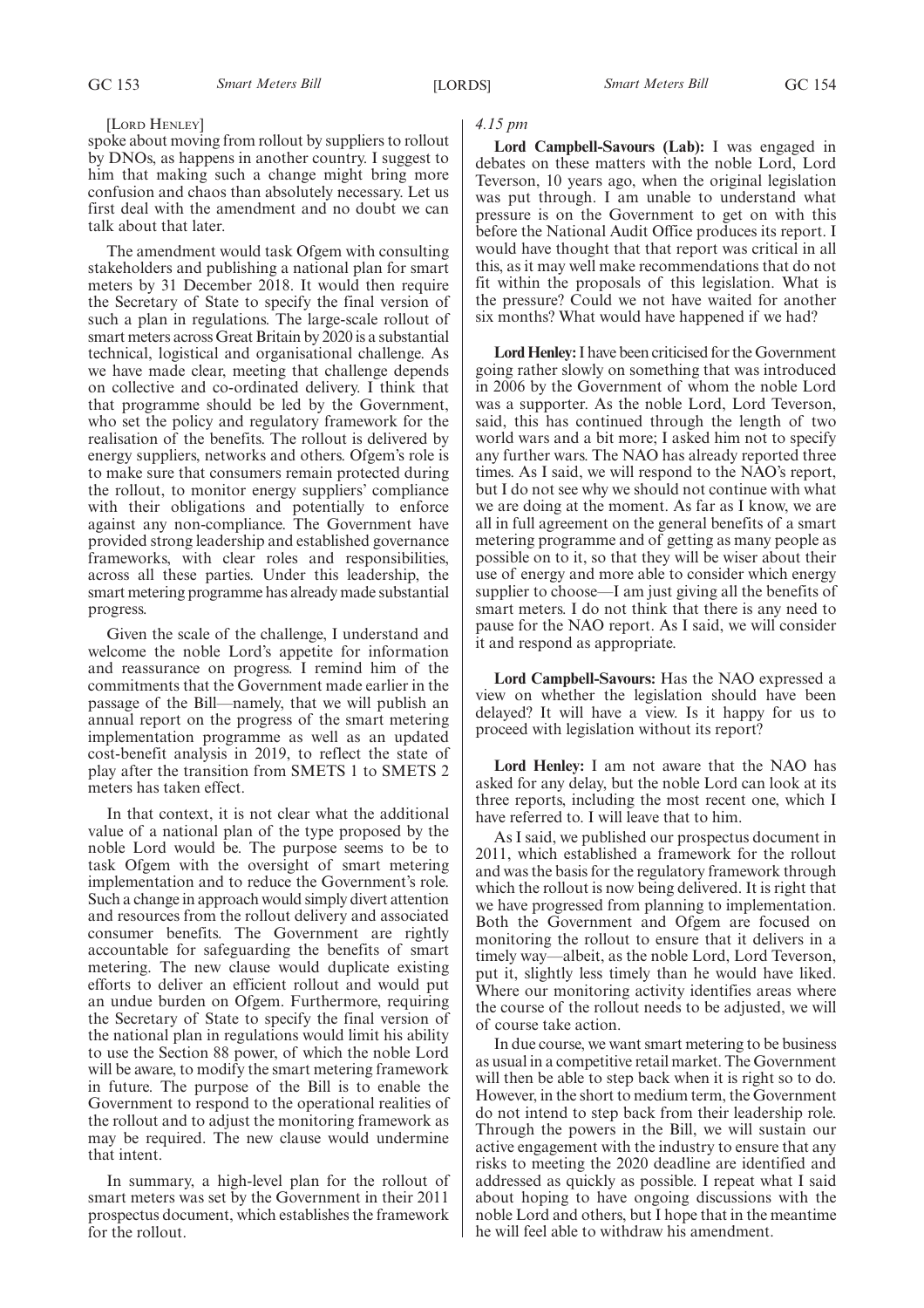**Lord Grantchester:** Before the noble Lord sits down, could I just come back to the NAO report, just to be clear in my mind about exactly what is happening? Am I to understand that the NAO is still planning to report by July 2018 on the cost-benefit analysis of introducing smart meters? The noble Lord has correctly said that the NAO has already done two reports—in 2011 and 2014. It is now four years since the report of 2014 and I understood that the general consensus was that it was about time to do another cost-benefit analysis, in order to prove to consumers that what is happening is for their benefit, even though the costs are going up. However, if the review is being shelved, it is important to know that. We understand that it was not part of any legislative programme but that it was going to improve consumers' perspectives on accepting an offer that would be beneficial to them. Can the Minister be precise: is the NAO report going ahead in July 2018 or not?

**Lord Henley:** I do not know about the precise timing of that report. Obviously, that has to be a matter for the NAO. We will respond at that moment, but I do not think it is necessary for the Government to delay what we are proposing to do. As the noble Lord, Lord Teverson, said, there has already been too much delay. We will await with interest the report from the NAO.

**Lord Grantchester:** I do not think that the NAO wants to cause any delay. I understood that it did not have the resources to undertake this work and therefore that it would not happen, although it is crucial for the continuing rollout that consumers can easily see the benefit over and above the cost of the programme. It is not easy to understand it within their own bills, but if the NAO produced a report showing that overall it was beneficial to consumers that this was going ahead, it could be very constructive in allaying some people's fears that this is not for them because of the cost. I want only to understand whether the NAO still has a commitment to produce the report this year.

**Lord Henley:** Again, I do not know about this year. I understand that the NAO still plans to undertake a review. It has not confirmed its timetable. Obviously, that is a matter for the NAO. When there is a new cost-benefit analysis, obviously we will look at it—but I cannot go into the NAO's timetable.

**Lord Teverson:** Perhaps it might be useful if we could meet the NAO and go through this and make sure that the audit is broad enough in scope without it taking longer. I realise that this question is not completely to do with these amendments, but I did ask the Minister about the transferability of SMETS 1 meters, which is different from interoperability—SMETS 1 meters are surprisingly interoperable generally—and the problem of taking one out and replacing it with one that is almost identical but is from a different supplier. Is the Minister aware of that? Do his officials see that as a significant problem? Is there a solution so that we can stop this almost immediately, if it is happening?

**Lord Henley:** I think I had better take advice on that and possibly write to the noble Lord, or deal with it in any meeting that we have. I understand that some SMETS 1 meters can be upgraded. But I do not want to put on the record anything that I might have to make a personal statement about and correct the following day. Perhaps we could leave that to a letter or a discussion with the noble Lord.

**Lord Teverson:** I am very happy with that. I stress that it is an asset and financing issue, rather than an interoperability issue.

**Lord Grantchester:** I thank the Minister for his response, and I am grateful for all the comments made around the Committee today. It has been very helpful. I am not trying merely to tease the Government in offering them more time, I thought that the Minister might come forward with evidence to show that all this is going to be achieved well within the 2023 timeframe, and the different steps that are going ahead, such that we could be shown to be completely erroneous in our impression that the Government may need more time. I put it to him that we are trying to be constructive and trying to get the right solutions done in an effective way for smart metering to be well accepted, so that when consumers are offered a smart meter they are only too keen to go ahead because of the state of the technology, the benefits that can be shown to them, and so on, and we can all look forward to an early resolution of all these problems for a successful outcome. So if the Minister is happy to take it in that timeframe and does not see a critical issue in the 2023 deadline, I am very happy to beg leave to withdraw the amendment.

*Amendment 1 withdrawn.*

*Amendment 2 not moved.*

*Clause 1 agreed.*

#### *Amendment 3*

#### *Moved by Lord Grantchester*

**3:** After Clause 1, insert the following new clause—

"Cyber security

The Secretary of State must place a duty on the Government Communications Headquarters to conduct an annual risk assessment to ensure that the smart metering system is adequately protected from cyber attacks."

**Lord Grantchester:** My Lords, I shall speak to Amendments 6 and 11 in due course. Amendment 3 places a duty on GCHQ to conduct an annual risk assessment regarding the security of the smart metering system. One of the delays experienced in the rollout of smart meters concerns whether or not the system is secure from cyberattacks. Considering that the technology used to communicate the information from the smart meters is a basic 2G technology which can hardly be said to be secure, it is remarkable that GCHQ is able to pass the system as fit and secure.

In the Minister's letter dated 20 March, which I referred to earlier, he clarified that critical communications with smart meters will happen only when authenticated by strong encryption and independently countersigned by the DCC. I would be grateful if the Minister could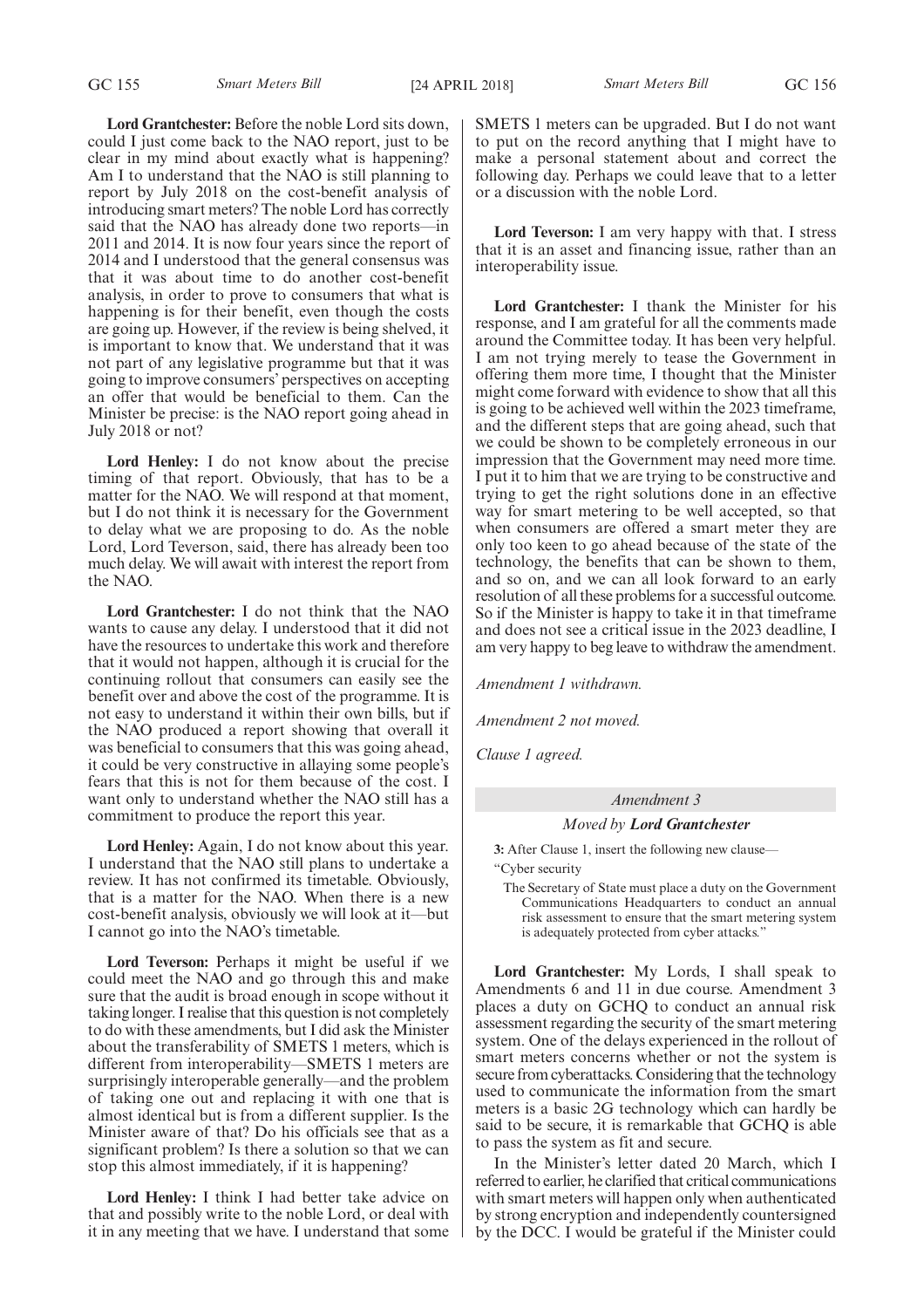GC 157 *Smart Meters Bill* [LORDS] *Smart Meters Bill* GC 158

#### [LORD GRANTCHESTER]

clarify what that means, whether GCHQ is demanding technological improvements and whether security issues are part of the Government's review of the data access and privacy framework to be completed this year. What processes do the Government have in place to ensure the robustness of the system? Cybersecurity is a constant challenge, and we believe that an annual risk assessment will be required to keep the UK's infrastructure secure from potential attack. I beg to move.

**Baroness Featherstone:** My Lords, I tabled Amendment 11 to probe issues around the use of data obtained by the powers in the Bill. It takes the form of a review into the use and potential misuse of the data obtained via the smart meters scheme. The review would look at the risks of data theft and of data being passed to a third party without the consent of the consumer, and if the risk of theft or passing on without consent was substantial the report would bring forward measures to be implemented to combat such events. Lastly, the amendment would require the Secretary of State to lay a report of that review before both Houses within six months of the Act coming into force.

I think the intent of the amendment is quite clear. We have recently seen the extreme value of data to a number of organisations. It is clearly valuable in a world where we create and feed markets through information, and the more personal that information, the more targeted sales or persuasion can be. The amendment seeks to put measures in place to mitigate those risks.

**Baroness Maddock:** My Lords, Amendment 6, in my name, refers to issues that I raised at Second Reading. It calls for a review of the code of practice for energy suppliers. It is a probing amendment. I am anxious to get a bit more information from the Government about how they understand consumer engagement because I feel that whenever we are trying to deal with these issues human behaviour is the last thing about which we have serious concern. If we look back at the Green Deal, some of the disasters there were due to human behaviour, so it is important that we understand how people react. Indeed, the success of the rollout depends on consumers and consumer confidence, yet, as we have already heard, they are not obliged to have a smart meter. Therefore, how they react to the proposals is very important.

#### *4.30 pm*

We know that many people who have smart meters are quite satisfied with them but there is evidence that not all is well in the way they are dealt with by the suppliers. My amendment calls for the Government to look not only at people who have had meters but at those who have been approached and at what might have gone wrong during that process. As I have said before, I was approached but until very recently there was no guarantee that I could carry on benefiting from a smart meter if I changed supplier. However, whenever I tried to engage with the people on the phone who were trying to persuade me to have a smart meter, they did not seem to understand that at all. If consumers are to be in favour of smart meters, the people who talk to them need to have all the facts at their fingertips.

I do not know how many of your Lordships heard the recent edition of the Radio 4 programme "You and Yours", which covered the way in which the big six deal with people. They have a target to meet and sometimes find it difficult to get people to take up meters quickly enough. First, you have to talk to them, or sometimes they send a letter, and then they talk to you to make the arrangements. They had been sending letters and emails to people saying, "We are arriving next week to put in your meter". This created such a stir that lots of people contacted "You and Yours" on this issue. Having listened to the programme, even more distressing was the fact that Ofgem had said that it was okay for them to do that.

That is why it is important that we look seriously at the code of practice. Some people said that they definitely did not want a smart meter, yet the suppliers still turned up on their doorstep. Some people thought that they had to have a meter, although we know that that is not how it is meant to be. Therefore, it is important that we look at this matter seriously. My noble friend Lord Teverson has raised the issue of another, almost identical, meter being installed when someone changes supplier.

The other issue that has been brought to my attention is that there are sometimes long delays between people being contacted and the installation being carried out. The suppliers are clearly trying to do something about that by just turning up on people's doorsteps, which means that there is no delay at all. There is a serious issue here.

Another thing that has been brought to my attention is that, after installing the meter, installers do not always check that all the appliances work and that everything in the house is okay. This particularly affects gas supplies. Noble Lords will know—as I have known to my cost in the past—that if something is wrong with your boiler or the gas people see that your boiler is not quite right, they turn it off and that is it. That has happened to some vulnerable customers. The Minister and I have had discussions about the fact that boiler replacements have been taken out of the ECO scheme. A vulnerable customer's boiler might be turned off when they get their smart meter and they have no way of replacing it, so that is something that we need to look at.

I support this programme. It is very important that we have smart meters but, as the programme goes along, particularly because it depends on consumers taking up meters, we need to get this right. I hope that the Government can look seriously at the code of practice. Also, does the Minister think that the code of practice and Ofgem's powers are strong enough to deal with this?

**Lord Campbell-Savours:** My Lords, I do not profess to have huge knowledge of this subject. It is not an issue which I have researched recently.

When the original legislation went through—I refer to the role played by the noble Lord, Lord Teverson, in about, I think, 2006 or 2008—I spoke at great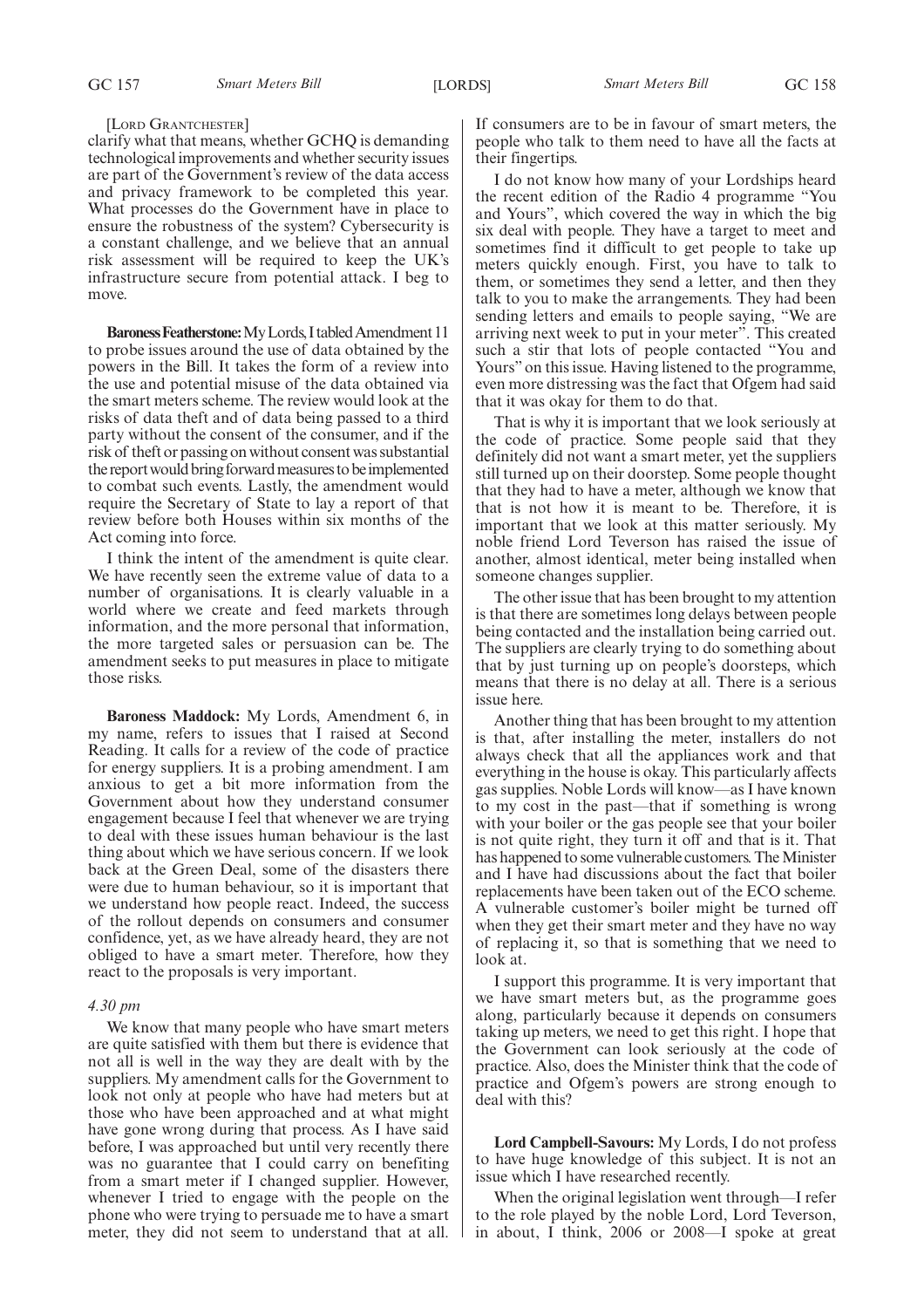When my service charge for my flat in London is issued every three months by the management company, it always shows the amount of water consumed by each flat in a list that is circulated to all members of the residents' association—there are about 160 flats and a similar number of members—and therefore the occupants of flat 1 in my block will see how much water I use. I have always thought that was rather dangerous—depending into whose hands it fell—because from water consumption you can tell the scale of occupancy of the residents.

When I was having a chat with some colleagues and I saw Amendment 11, tabled by the noble Baroness, Lady Featherstone, in which paragraphs (a) and (b) of subsection (2) of the proposed new clause refer to, "the risk of data obtained from consumers being stolen", and,

"the risk of data obtained being passed on to third parties without the consent of the consumer",

I was left wondering what would happen with this 2G technology and how easy it would be to hack in and find out how much electricity is being used by the occupant of a particular flat or house. That is exactly the information that burglars, of all people, would want. I wonder to what extent these matters have been taken into account when deciding on the technology supplied. People have meters at the moment, but I do not know if there has been any research on whether this information is already being tapped into and given to people who would misuse it by breaking into people's homes. Has any work been done to establish to what extent that might be a problem?

The Minister cannot have all the answers—I understand that—but if we are not aware today of the incidence of this information being abused, perhaps he could write to the members of the Committee about it because it is important. We are going into a new era with all this technology and I wonder whether it could be abused by people having that important information when they are seeking to burgle or interfere with other people's properties.

**Lord Grantchester:** I support Amendments 6 and 11 which are also in this group. In Amendment 6, the noble Baroness, Lady Maddock, seeks a review of the code of practice energy suppliers must follow in the installation of smart meters. We agree with that as a necessary and constant reassessment of best practice should become part of any post-rollout review.

Similarly, Amendment 11, also in the names of the noble Baronesses, Lady Maddock and Lady Featherstone, calls for a review of the use of data from the operation of smart meters. I am grateful to them and my noble friend for highlighting some of the problems that could arise if we are not careful in this operation. We agree that it should be kept under constant review by the department to make sure that the risk of errors and non-compliance is kept to a minimum.

**Lord Henley:**Like the noble Lord, Lord Grantchester, I take it that we are dealing with Amendments 3, 6 and 11. The noble Baroness, Lady Maddock, caused

me some confusion when she said Amendment 7. However, I am sure she meant Amendment 6 if she did say Amendment 7. I take it she was speaking to Amendment 7, and I will come to it in due course. I will deal with the amendments in the order in which the three leads took them and so I will deal first with Amendment 3, then Amendment 11 and then Amendment 7. If I get confused in my note I hope the noble Lord, Lord Grantchester—who is always quick on these things—will stop me.

I will also take note of the points raised by the noble Lord, Lord Campbell-Savours, and his general remarks about service charges in flats and the consumption of water by himself and others. Obviously that is wide of the Bill. I am sure the noble Lord uses appropriate amounts of water and comes to the House as clean as he always should be. We will read nothing into the amount of water that appears on his service charge. However, he makes a perfectly good and valid point about what people can understand from information about the use of a particular flat or residence by the consumption of gas, electricity or whatever. I hope that can be partly dealt with in what I have to say about security but it might also be helpful if I write to the noble Lord and others about it in due course.

Amendment 3 asks GCHQ to undertake an annual risk assessment of smart metering's vulnerability to cyberattacks. Considerable effort has been invested by the energy industry as a whole and by government including the National Cyber Security Centre, which is part of GCHQ—in designing security protection into the end-to-end, trust-based security architecture. Robust security requirements have been developed for smart metering equipment, the DCC and participating organisations, as well as assurance on the implementation of these requirements. These are a fundamental part of the smart metering regulatory framework.

In April 2016, the NCSC technical director published a blog on the security of smart meters in which he stated,

"we're confident that the Smart Metering System strikes the best balance between security and business needs, whilst meeting broader policy and national security objectives".

The NCSC continues to be fully engaged on smart metering, providing an annual threat report and practical guidance.

Underpinning the security requirements, assurance and governance arrangements currently in place is a security risk assessment. This has been through a number of iterations on the back of public consultation to ensure emerging and future security threats are appropriately addressed. This is in turn informed by the annual threat assessment that the NCSC provides. Additionally, each organisation must carry out an assessment of its processes for the identification and management of risk at least annually.

The end-to-end security model is also subject to ongoing monitoring and review. Smart metering regulations require that a review of the end-to-end security model is undertaken at least annually. This is undertaken by industry in the form of the Smart Energy Code security sub-committee, which is independent of government and composed of security experts from industry. Industry is also subject to an independent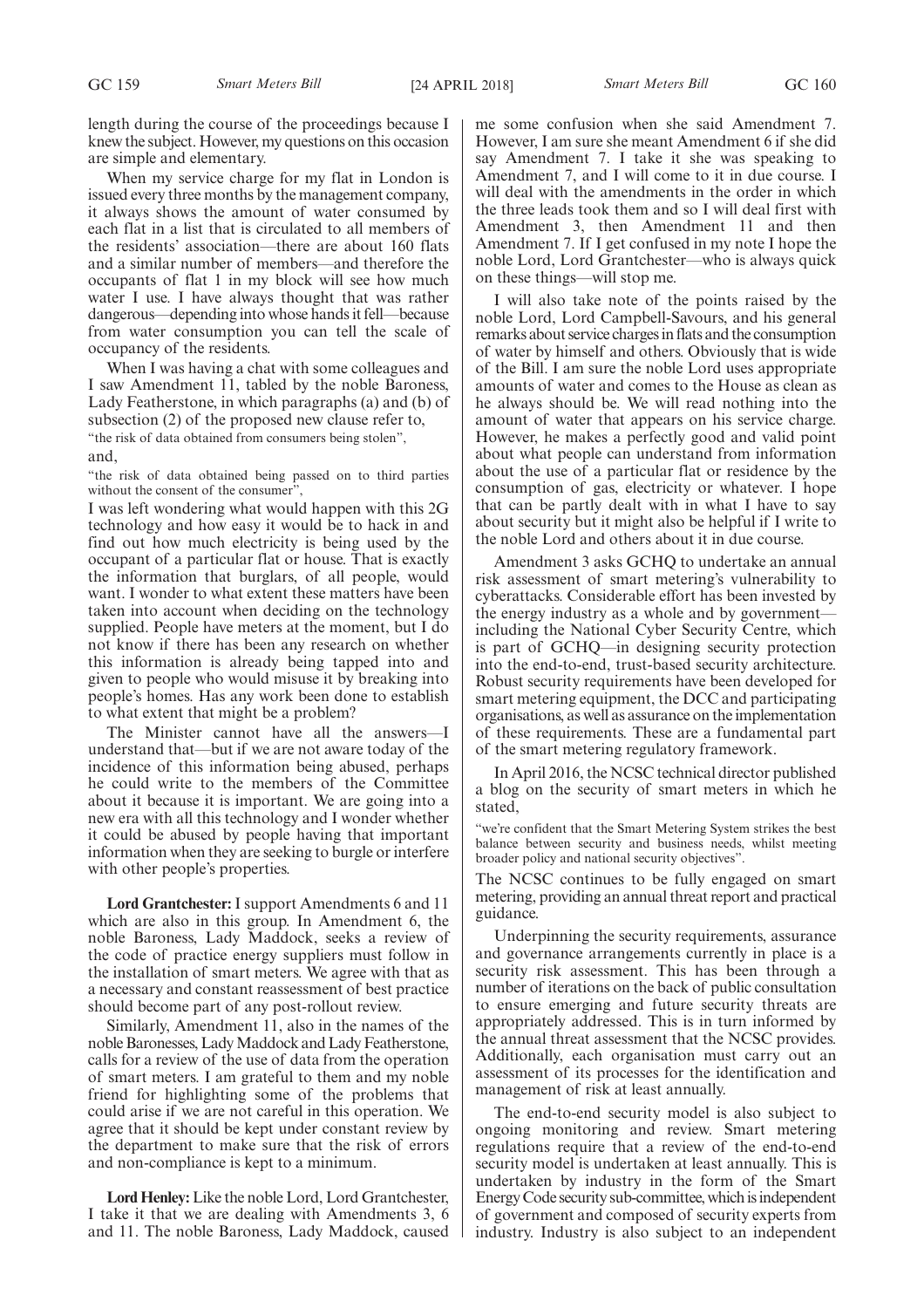#### [LORD HENLEY]

security assessment prior to using systems and annually thereafter. This assessment is set against a security controls framework, which is detailed in regulations. This is the basis for a consistent level of review across all organisations and provides a guide to the types of evidence that should be provided to demonstrate compliance.

Based on the detail I have just outlined, an additional security assessment annually by GCHQ, most likely by the NCSC, is unnecessary given the existing and ongoing risk management and security assessment arrangements and the close engagement GCHQ and the NCSC have had and continue to have in relation to smart metering. I hope that the noble Lord will feel that his amendment is largely dealt with.

I move to Amendment 11, tabled by the noble Baroness, Lady Featherstone, which deals with data privacy. It refers to data obtained by energy suppliers, both as a result of half-hourly settlement and due to smart metering in general. This data has the potential to deliver benefits for consumers, suppliers and the energy system, but we recognise again that appropriate safeguards are required on who has access to data, in which circumstances and for which purposes.

#### *4.45 pm*

A smart meter data access and privacy framework is in place and is designed to provide clarity and reassurance ahead of the rollout of smart meters. It complements broader data protection legislation to address more specific questions regarding access to energy consumption data from smart meters. That sectorspecific approach was supported by the Information Commissioner's Office. The central principle is that households have control over who can access their detailed energy consumption data, except where this is required for regulated purposes—that is, obviously, billing.

Ahead of concluding on the provisions of this framework, the Government undertook a privacy impact assessment, which included consideration of the procedures in place to ensure that data is transmitted securely to authorised parties only. It also reviewed the safeguards in place to protect against the risks of unlawful and unauthorised access to data. The assessment concluded that the smart metering system was designed in a way that minimised the likelihood of a successful attack on the infrastructure and the impact of any such intrusion. As part of our ongoing monitoring of this area, we are currently undertaking a review of the data access and privacy framework to ensure it continues to protect customers while enabling proportionate access to data. That review will conclude later this year.

The principles underpinning the development of the data access and privacy framework are informing the extensive work that Ofgem is undertaking in exploring options for data access for settlement purposes. Ofgem is taking a "privacy by design" approach to this work, promoting consideration of privacy and data protection compliance from the start. It is also engaging with the Information Commissioner's Office and consumer groups. It is its intention to consult on its proposals, supported by that privacy impact assessment. I was going to say that that is to happen later in spring, but for the moment I had better say "in the coming months".

I hope that, with that assessment, the noble Baroness and others will agree that there are appropriate safeguards. I think that, with what I said on that and on the first amendment, the noble Lord, Lord Campbell-Savours, will be reasonably satisfied, but I offer to write if there is anything more I can say on that matter. Of course, I and no Government—indeed, no one—can give an absolute cast-iron guarantee that any smart meter cannot be hacked into because none of us knows what people will get up to. We also accept and acknowledge that information on any meter is something that could be of use to people outside. We want to make sure that the appropriate protections are in place while also making sure there is appropriate access.

**Lord Campbell-Savours:** I ask a consumer question: if someone wanted to know now whether it was possible for their meter to be hacked, who would they ask? Who could tell them?

**Lord Henley:** The first people to ask would be the suppliers of that meter, to ask them what evidence they have and to take it from there. The same is true for any IT equipment that the noble Lord buys for any purpose. None of us can give any absolutely cast-iron guarantees as to what can and cannot be done by nefarious people.

**Lord Campbell-Savours:** This is one of the reasons why the amendment asking for this sort of national plan would have been interesting. Those are the kinds of questions that the consumer would expect to find in a report of that nature. I would not ask my supplier; I would ask the manufacturer whether its equipment could be hacked. If it said that it could be, I would want assurances as to how that would be dealt with. I am not altogether convinced that manufacturers have been asked, or whether GCHQ has been asked that question for it to appraise separately. It is on the list; I presume it too has been asked about the system that is being introduced.

**Lord Henley:** The point I am making to the noble Lord is that it would be wrong for anyone to give an absolute cast-iron guarantee of any sort with equipment of this sort. I can think of a whole range of other questions on other subjects. I remember that it used to be said that if you went to a school and asked about its policy on bullying and were told there was no bullying, you should immediately reject that school because quite obviously it had no idea of what was going on. Similarly, if someone offered a cast-iron guarantee that their equipment was unhackable, I would have some doubts about it. They could say that they had done everything possible to make sure it was unhackable, but we have the right processes in place with suppliers and others to make sure that checks can be done—which is what I have set out—to make metering as secure as possible. In response to the noble Baroness, Lady Featherstone, who dealt with privacy, that is why we have also had consultations with the privacy commissioner. I think that we have all the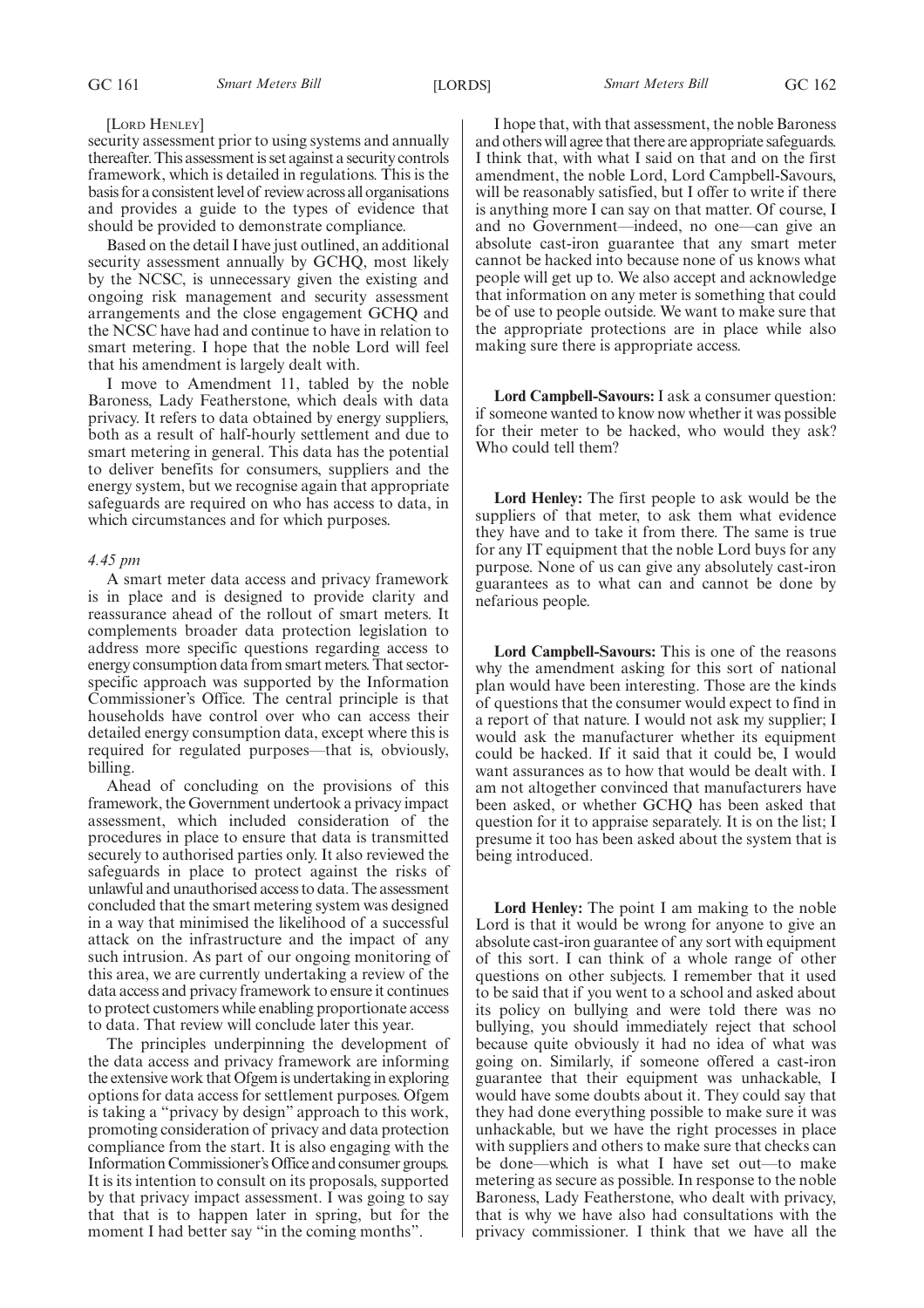appropriate checks in place—but if I offered the noble Lord the guarantee he is asking for, he would know that I was a charlatan.

**Lord Campbell-Savours:** There is another question that would have been answered in this report. It is the question that the public ask all the time. If I have a supplier and I have a piece of equipment installed, will I be able to change supplier? Most people in this Room probably know the answer about retaining that equipment, but the great public outside do not know the answer, and that is what they worry about. So it is essential to the Government's case to make it clear when and in what circumstances that problem will no longer arise.

**Lord Henley:** I fully understand what the noble Lord is saying and the need to provide the public with as much reassurance as possible, and clearly to explain the range of steps that the Government have taken with security experts, including GCHQ, which I mentioned earlier, to provide robust security for the smart metering system. We worked in partnership with GCHQ on the blog on smart metering infrastructure. We will continue to support Smart Energy GB, among others, to provide a clear and reassuring message to the public on smart metering security. We will do all we can. Everyone else will do all they can. All I am saying is that one can never get beyond that 99.9% security up to 100%.

**Lord Campbell-Savours:** The noble Lord, Lord Teverson, drew a distinction between transferability and interoperability. The question I am asking is what the public are asking. When will they be given assurances that it will be possible to change supplier and retain their smart meter? It is a very simple question, and I do not think you will find the answer anywhere at the moment as far as the public are concerned.

**Lord Henley:** The noble Lord is moving on to another question.

**Lord Campbell-Savours:**This is one of the amendments.

**Lord Henley:** The noble Lord asked what assurance we can give to the public about security, and I think I have given as much assurance as I can. I acknowledge that it is important for the Government to continue to give as much assurance as possible. That is why we talked to GCHQ and others. With regard to changing supplier—is it changing the meter or changing supplier? They are two different matters.

**Lord Campbell-Savours:** One is the consequence of the other, as I understand it. That is the problem. When you change your supplier, I understand that on occasion you have to change the meter. Am I not correct?

**Lord Teverson:** Unfortunately, probably after the First World War, the Second World War and the Korean War, the phoney war bit during the coalition Government was around the whole process more or less coming to a halt because this whole security issue came up, which was a major delaying factor at the time. I do not want to talk on behalf of the Government of that time, but security was given huge focus. From a personal point of view, I feel that that area has been dealt with enough at the moment. It clearly needs an ongoing security look, but it was one reason why the whole programme pretty much ground to a halt during part of the period of the coalition Government—if that is at all helpful.

**Lord Henley:** We will get on to "helpful" again later on. I do not know whether I can take the noble Lord much further. We have talked about security, and I have made it clear that we must give the public as much assurance as possible. I think that the noble Lord is happy about that and the involvement of GCHQ and others.

The noble Lord raised the question about consumers in effect losing functionality when switching supplier. When installing a smart meter, it is necessary for energy suppliers to take reasonable steps to inform the consumer that they may lose some of the functionality when switching supplier—but only some. There is also the question of whether those with SMETS 1 meters can switch supplier. The noble Lord's question started on one level and moved to quite different levels at different moments, but I think that that was what he was talking about. Consumers with the first generation of SMETS 1 can still switch energy supplier, and they are often in a better position to do so. That is a matter for them, and they can continue to do that.

I shall now move on to the second in this block of amendments—the amendment tabled by the noble Baroness, Lady Maddock, Amendment 6, which suggests that there should be a review of the code of practice by the Secretary of State. Receiving a positive installation experience that leaves consumers satisfied and well informed is vital to ensuring that they can engage with their smart meter and take control of their energy use. Energy suppliers were required by their licence to develop and adhere to an installation code of practice when installing in domestic and microbusiness premises. In developing this code, energy suppliers were required to ensure that it both supported the delivery of overarching objectives and, in a number of key areas, met detailed requirements. Those requirements include providing energy efficiency guidance, not charging consumers up front for the installation, and meeting the needs of vulnerable domestic consumers. Energy suppliers were also required to take into account the views of consumer groups and other interested parties when developing the code.

The code was consulted on in draft in 2013 and subsequently approved by Ofgem in its capacity as the authority in this area. It is overseen by a code governance board composed of representatives from large, small and microbusiness energy suppliers. It also includes representatives from Citizens Advice. Any of those representatives has the ability to propose amendments to the code, which are then presented to Ofgem for consideration. This governance framework ensures that consumer interests are represented on an ongoing basis across all elements of the code's operation.

Energy supply licence conditions supporting the code of practice also require energy suppliers to put in place monitoring arrangements and procedures for reviewing and updating the code. As part of this activity, energy suppliers are required to obtain views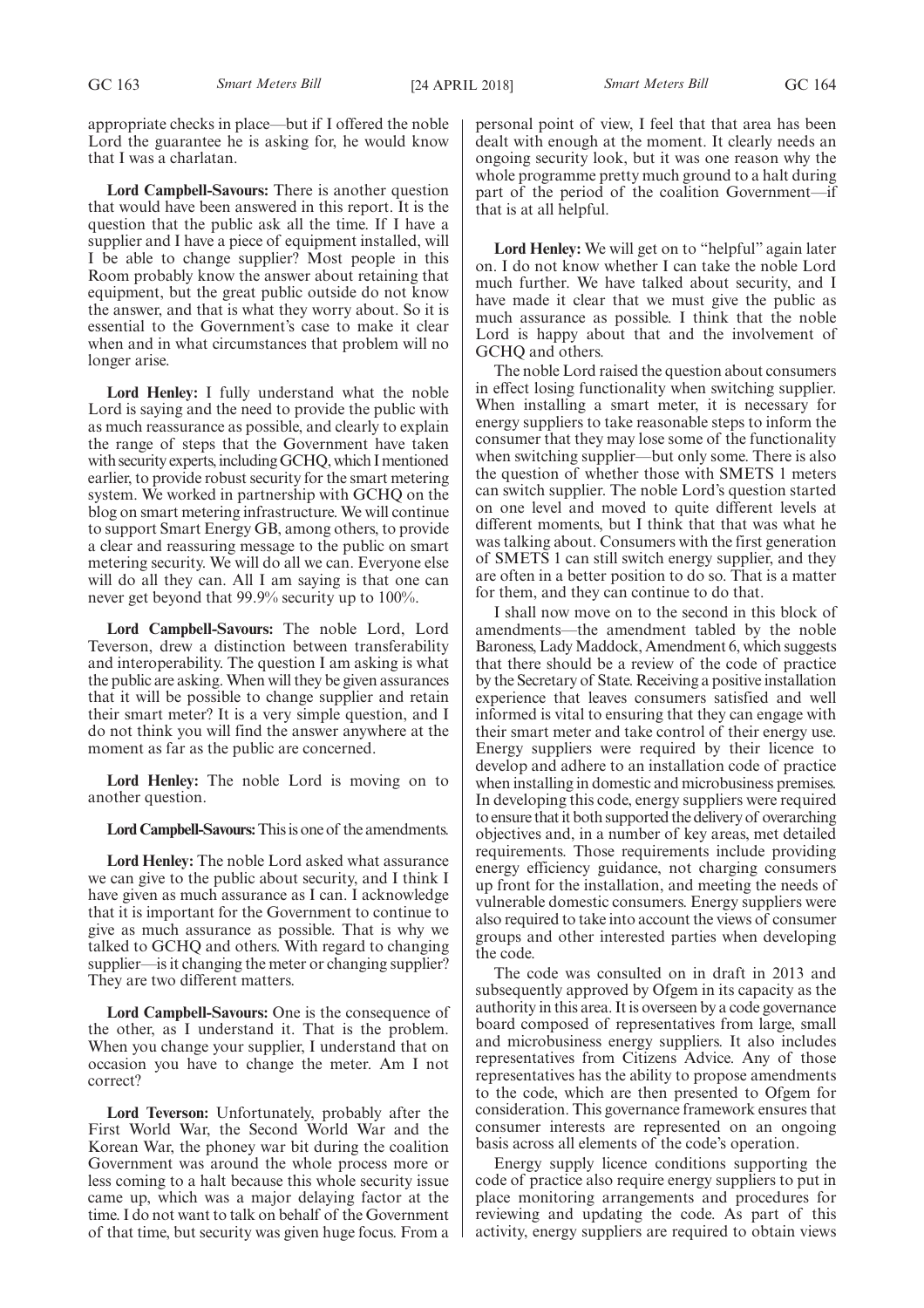#### [LORD HENLEY]

from consumers on the installation process and conduct of their installers. To achieve this, the code requires all energy suppliers installing more than 5,000 smart meters a year to undertake a survey of their customers. These surveys are conducted regularly, the results are anonymised, and reports are provided to the code governance board on a quarterly basis, enabling any areas of concern to be identified and rectified, including through amendment to the code.

As a further backstop, in the event that significant concerns are raised regarding the suitability of the code, Ofgem also has the power to require energy suppliers to review specific features of the code and can direct modifications if necessary. The amendment here would require a one-off review of the code to be undertaken, but I hope that in outlining the governance and monitoring requirements already in place I have demonstrated that the code is already subject to ongoing review and continues to evolve to meet consumer needs.

#### *5 pm*

The noble Baroness also touched on the travails she has had on the telephone in dealing with some suppliers. She referred to "You and Yours", which I am afraid I do not often get the time to listen to but I will make sure that those particular concerns are brought to me. She also referred to examples of gas being turned off. She will be aware that it is obviously the duty of any gas operative—if there is any danger, even a small perceived one—to go down that route and if it is unsafe to ensure that it is turned off.

**Baroness Maddock:** I made two points about gas. When it is turned off, I certainly do not expect them to allow things that are unsafe. My point was that there is no provision for somebody in poor circumstances—say they are elderly and they have a smart meter put in and it is the middle of winter and they cannot use their boiler—to get a new boiler. I think the Government need to look at this. It is a very small point but there will be several people affected by it.

The Minister has explained how the process works at the moment and how the code of conduct works and how it can be amended. Can he tell us how it has been amended as the process has gone along?

**Lord Henley:** I would prefer to write to the noble Baroness regarding any amendments that have taken place. I, like others involved in this, but not all, am relatively new to the subject—but it has been going for some time, so I imagine that amendments have been taking place.

I think the noble Baroness suggested earlier—just in terms of the travails on the telephone—a degree of aggression.

**Baroness Maddock:**It was the lack of understanding of the person who was trying to persuade to have a meter of how it worked and what the options were and whether they were interoperable.

**Lord Henley:** If the operator could not cope with the noble Baroness, obviously they probably need further training. I think that is probably a matter for that particular supplier. There is guidance for them and they should take every opportunity to treat all domestic customers fairly and to be as transparent and accurate as possible in their communications. I hope that they will continue to do so. I note what the noble Baroness said.

I hope I have dealt with the three amendments in sufficient detail and I hope that the noble Lord will feel able to withdraw Amendment 3.

**Lord Grantchester:** I thank the Minister for his comprehensive reply. Initially I was slightly alarmed when he talked about the national infrastructure having to be a balance between security and business needs. I would have thought that our national infrastructure is critical and must be entirely secure at all times. However, he went on in his reply to further elaborate that energy threats are assessed each year and I was very satisfied that the situation is under constant review, so I am very happy to withdraw my amendment.

*Amendment 3 withdrawn.*

### *Amendment 4*

#### *Tabled by Lord Grantchester*

**4:** After Clause 1, insert the following new clause—

"National Plan for Smart Metering

- (1) Within one month of the passing of this Act, the Secretary of State may direct OFGEM to develop a draft National Plan for Smart Metering which will deliver all the objectives of the smart metering implementation programme, together with an appropriate termination date.
- (2) The Secretary of State must consult OFGEM before giving a direction under this section.
- (3) When preparing the draft National Plan, OFGEM must consult—
	- (a) District Network Operators (DNOs);
	- (b) Data Communications Company;
	- (c) energy suppliers;
	- (d) consumer interests bodies;
	- (e) Smart Energy GB;
	- (f) the National Audit Office; and
	- (g) such other relevant bodies as may seem to be appropriate.
- (4) The draft National Plan for Smart Metering must set out the obligations to be undertaken by the licensed energy suppliers and their associated organisations in delivering all the objectives of the smart metering programme and must include, but is not limited to, the following—
	- (a) detailed targets for each quarter of each year for each energy supplier in pursuit of the objective of complete roll out of smart meters by an agreed termination date;
	- (b) a detailed specification for the functionality and performance required in each meter, so as to ensure reliable service life, ease of installation and maintenance, appropriate inter-operability, future upgrading capacity, and removal and safe disposal of obsolescent equipment;
	- (c) an assessment of the future developments thought feasible and desirable for the smart meter programme, including monitoring of customer activity so as to deliver least cost tariff benefits combined with the maximum ability to engage with future appliance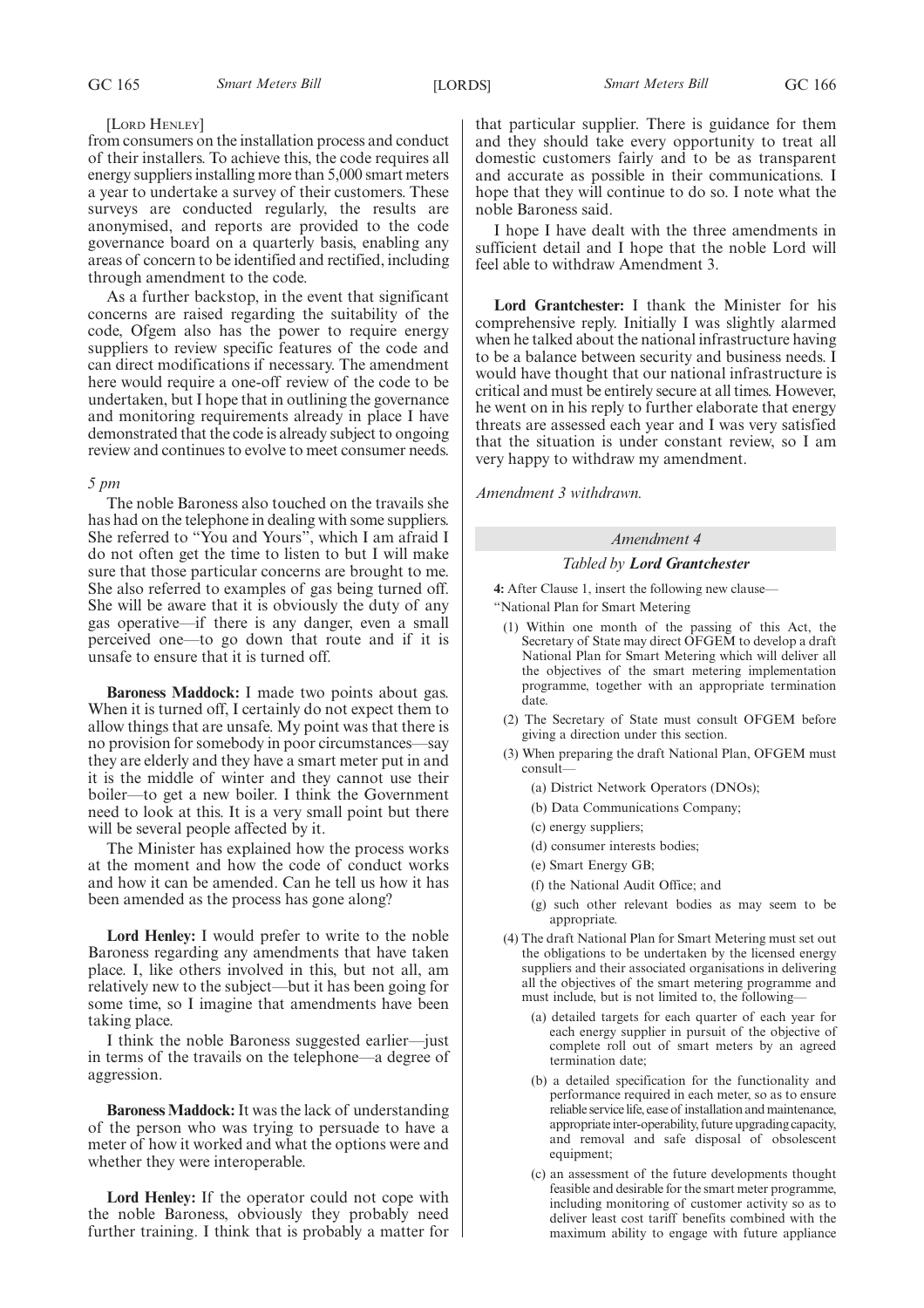applications, inter-operability, compatibility with smart phones and tablets, and the encouragement of selfgenerated capacity in the home;

- (d) an assessment of the potential of smart meters to be the gateway to additional domestic energy efficiency measures;
- (e) an analysis of technical developments to provide alternative solutions for Home Area Network (HAN) connections where premises are not able to access the HAN using existing connection arrangements;
- (f) an assessment of the most effective way of dealing with the inclusion in the programme of hard-toreach premises and multiple-occupancy dwellings;
- (g) an assessment of alternative delivery arrangements as between energy suppliers and DNOs which might increase the effectiveness of roll out solutions over time.
- (5) OFGEM must publish the draft National Plan for Smart Metering by 31 December 2018.
- (6) After due consideration and consultation, the Secretary of State must in regulations made by statutory instrument specify the final version of the National Plan for Smart Metering.
- (7) A statutory instrument containing regulations under this section may not be made unless a draft of that instrument has been laid before, and approved by a resolution of, each House of Parliament.
- (8) OFGEM must report annually on the extent to which the National Plan for Smart Metering is being delivered, in line with the termination date.
- (9) If at any point it appears to OFGEM that the targets specified in the National Plan for Smart Metering are not likely to be achieved, it must prepare a report for the Secretary of State, who must lay such a report before Parliament, together with recommendations for what consequential action is required to enable the programmes to be completed by the termination date."

**Lord Grantchester:** Given the noble Lord's answer on Amendment 4, I merely wish to point out that in putting forward this amendment we are not suggesting a change in approach as he seemed to think. We are suggesting that Ofgem be used as the Government's regulator in order to critically analyse, on behalf of the Government, the plan that is unfolding in their own eyes and mind. The Minister made the point that there was a high-level plan somewhere in existence. It needs to be dusted down, expressed and promoted because it does not appear to be inspiring confidence around the industry at the moment. Indeed, if this high-level plan was more readily available, we could perhaps look at it and critique it because, in assessing the Bill as it goes through the House, we need to be robustly reassured that everything is in place and likely to be successful, hence the need for the amendment we were proposing.

I will critically analyse the Minister's response and engage with him further in the coming week. In the meantime, I will not press Amendment 4.

*Amendment 4 not moved.*

#### *Amendment 5 Moved by Baroness Maddock*

**5:** After Clause 1, insert the following new Clause—

"Review: use of powers to impact energy use in the United Kingdom

- 
- 
- (1) The Secretary of State must commission a review to consider how the extended use of powers provided for in section 1 will impact energy use in the United Kingdom, with particular reference to—

(a) the impact on fuel poverty; and

- (b) the impact on energy efficiency.
- (2) The Secretary of State must lay the report of the review under subsection (1) before each House of Parliament within 12 months of this section coming into force."

**Baroness Maddock:** My Lords, I rise to move Amendment 5—I hope I have got the right number this time and I apologise if I confused people before.

This is a probing amendment. I have raised issues with the Government before about the interoperability and the joining-up of the different policies that we have. Fuel poverty is an area in which I take an interest and the Bill impacts on fuel poverty strategy and affects those in fuel poverty. It also impacts on energy efficiency, which, as the Government have made clear, is one of the reasons for the programme. However, I am never quite sure how good the Government are at joining everything up. The amendment therefore asks the Government to review how this programme is affecting the fuel poverty and energy efficiency programmes and how it can benefit them.

On fuel poverty, the ability for people on low incomes to get an accurate bill and save energy is important. We know that shock bills can create a sense of fear in people and quite often that is why they end up going into debt. Inaccurate bills can sometimes have the same effect and we recognise that part of this development is to prevent people receiving inaccurate bills. Any delays in the programme will have a greater adverse effect on those who are in fuel poverty or are vulnerable in some way or another.

The pre-payment meter price cap, to which we will come later, is still closely linked with the smart meter rollout. One area of the rollout concerns me. Smart meters have been of great benefit to people on pre-paid meters but I understand there might be problems later when the SMETS 2 come in. Could the Minister reassure us that the Government have this in hand, because some people are concerned about how it might work out?

I learned today something that neither I nor my colleagues had heard of before. Photovoltaics on roofs is one of the energy efficiency programmes that we have introduced in the past, but when one of my colleagues in the House who has such a system asked for a smart meter she was told that she could not have one. However, she might be able to when SMETS 2 comes in. So there are two questions about the SMETS 2 meters: are people who pre-pay going to suffer and what are we doing about people with solar panels? Do the Government know how many houses have solar panels? That is a whole chunk out at the moment. If that is the case, they should be the first people to get SMETS 2. Somebody should try to target it in that way.

The other issue is one that I have discovered, I think from the briefings we got from Smart Energy GB, which is the fact that not everybody has an in-house display when they have their meter fitted. I was quite shocked by this because I thought that was the whole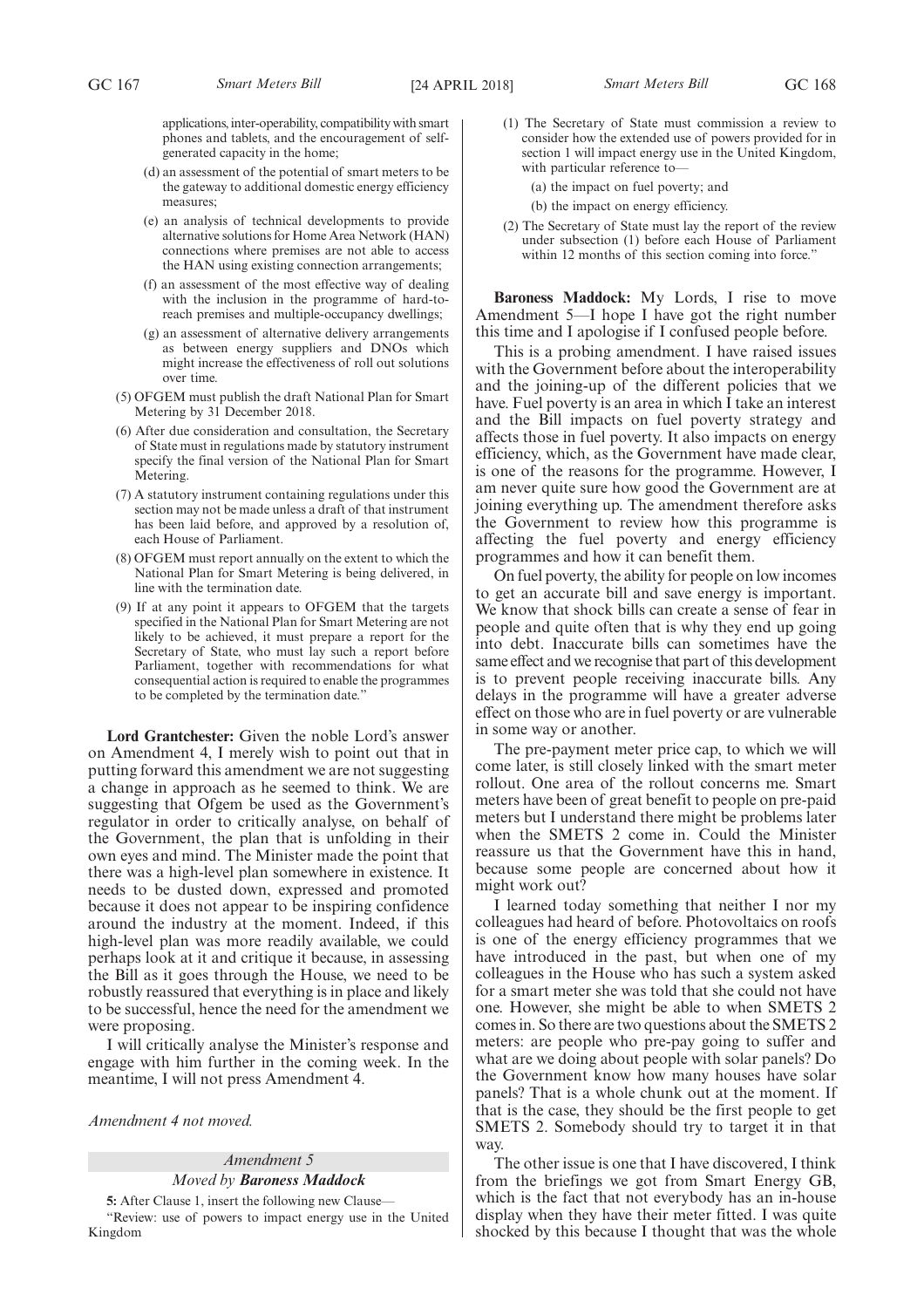#### [BARONESS MADDOCK]

point. As it said in the briefings I received from it, some people have meters in very strange places—in cupboards under the stairs and all sorts of places. I cannot understand why the programme was not insisting that, when you have a smart meter, you have an in-house display, otherwise many of the benefits that we hope smart meters will bring are somewhat negated if you cannot read it very easily.

I am not going to prolong the Committee much longer, but it is important, whenever the Government review what is going on with the smart meter rollout, that they think carefully about the other areas of policy. As I said, and as I raised before, I am particularly concerned about those in fuel poverty. I know that the smart meter rollout companies are working quite carefully with other people to help those in fuel poverty. I declared an interest at Second Reading because I am a vice-president of a fuel poverty charity, National Energy Action. I would be interested to hear whether the Minister can answer a couple of the questions I have given him. I urge that, whatever reviews we have, we must sometimes refer to how it is impacting on other government policies. I beg to move.

**Lord Teverson:** My Lords, I shall speak to my Amendments 12 and 13. One of the things that has exercised me most about this programme is how, in the transition from SMETS 1 to SMETS 2, we assess that we are sufficiently there to fire the gun to roll out what is an £11 billion programme. That is not an insignificant amount of money. My noble friend Lady Featherstone pointed to the congestion charge. I do not know what it cost to roll out; it was expensive, but I suspect it was not anywhere near £11 billion. That is why it is important, before the rest of this happens, that we make sure we are in the right place.

I understand that we currently have some 300 SMETS meters out there being tested. I also understand that there is still a further software upgrade to happen in September—I would be interested to know whether that is the case—yet we have a deadline of October, which is only some six months away. That is why I am saying in the amendment—it is rather a blunt instrument and probably would not be absolutely correct for the final Bill—that there should be some 500,000 SMETS 2 meters out there to make sure that this market works. That seems like a huge number, but I remind noble Lords that it is 1% of the total number of meters that have to be smart by the end of this programme—some 47 million to 50 million. That is why, in terms of the size of the programme and the length of time we have already taken in getting it right and getting consumer confidence, I am trying to understand from the Government and the Minister what tests they have and what threshold they are expecting to see before they say that the programme is fully fit for purpose, they have confidence and they are going to roll the rest of it out as SMETS 2—SMETS 1 no longer, although we have 10 million of those meters already. What is the threshold that says that they have the confidence to roll out one of the most expensive projects? I am not sure that it is as expensive as Hinkley C, but it probably will be by the end of the Hinkley C programme. It is a huge amount of money and a huge national investment that is really important for the future, so what is the threshold test before we roll it out with confidence?

#### *5.15 pm*

**Baroness Featherstone:**I shall speak to Amendment 7, which is in my name and that of my noble friend Lady Maddock. Much was and is made about the upside of the benefits, or the hoped-for benefits, to the consumer of the rollout of smart meters. In the other place, the Secretary of State Greg Clarke said:

"About a third of the savings come from the possible reductions in the use of energy. Just over 40% comes from the supplier's cost savings, which is a result of not having to read meters … We expect those savings to be passed onto consumers as savings in their bill".—[*Official Report*, Commons, 24/10/17; col. 238.]

We want a new clause that makes that expectation of the Secretary of State into a reality by putting it into the Bill, and we do that by amending the Energy Act 2008 to put in a provision,

"requiring the holder of a supply licence to pass on any savings made by the holder as a result of the Smart Metering Implementation Programme to the consumer".

I do not really feel that I need to labour the point—I think that it is clear. A promise has been made, and this is the methodology for making sure that that promise is delivered.

**Lord Stevenson of Balmacara:** My Lords, this is a wide-ranging group of amendments and it is a bit hard to find the right balancing point to address it, so I am going to give up at the beginning and just go through them one by one—in a slightly different order, just to confuse everyone.

Amendment 5 is right on the money in trying to make us focus again on why we are doing this and what it is about. It will not be worth doing unless there is an impact on energy efficiency. As we were reminded in the first group by the noble Lord, Lord Teverson, the problem we face and the one that the Government have to open themselves to be honest about is whether this will be worth having in the sense that it will actually change people's behaviour and therefore save us some of the costs that we have from our expensive use of energy. If that is not part of what we are thinking, we need to make it part of the process and, indeed, the plan, if we go that way.

I was listening hard to what the Minister was saying, but I was expecting him to say a lot about the industrial strategy, since it is seated in his department and it seems to me that this is part of the industrial strategy. Our energy efficiency should have a material effect on our ability as a nation to continue to operate as a net importer of energy and as we gradually try to be more effective and efficient in what energy we can produce and how we use it. Those things seem crucially the bedrock on which any industrial strategy, and therefore any chance of this country surviving in the long term, is placed. I would have thought that it would be important to the Government to put this at the heart of what they were saying about the future stages of this process, because that will be helpful in convincing consumers, both those in fuel poverty and others who are just interested in the overall economics and efficiency of the country. So the requirement to lay a report that focuses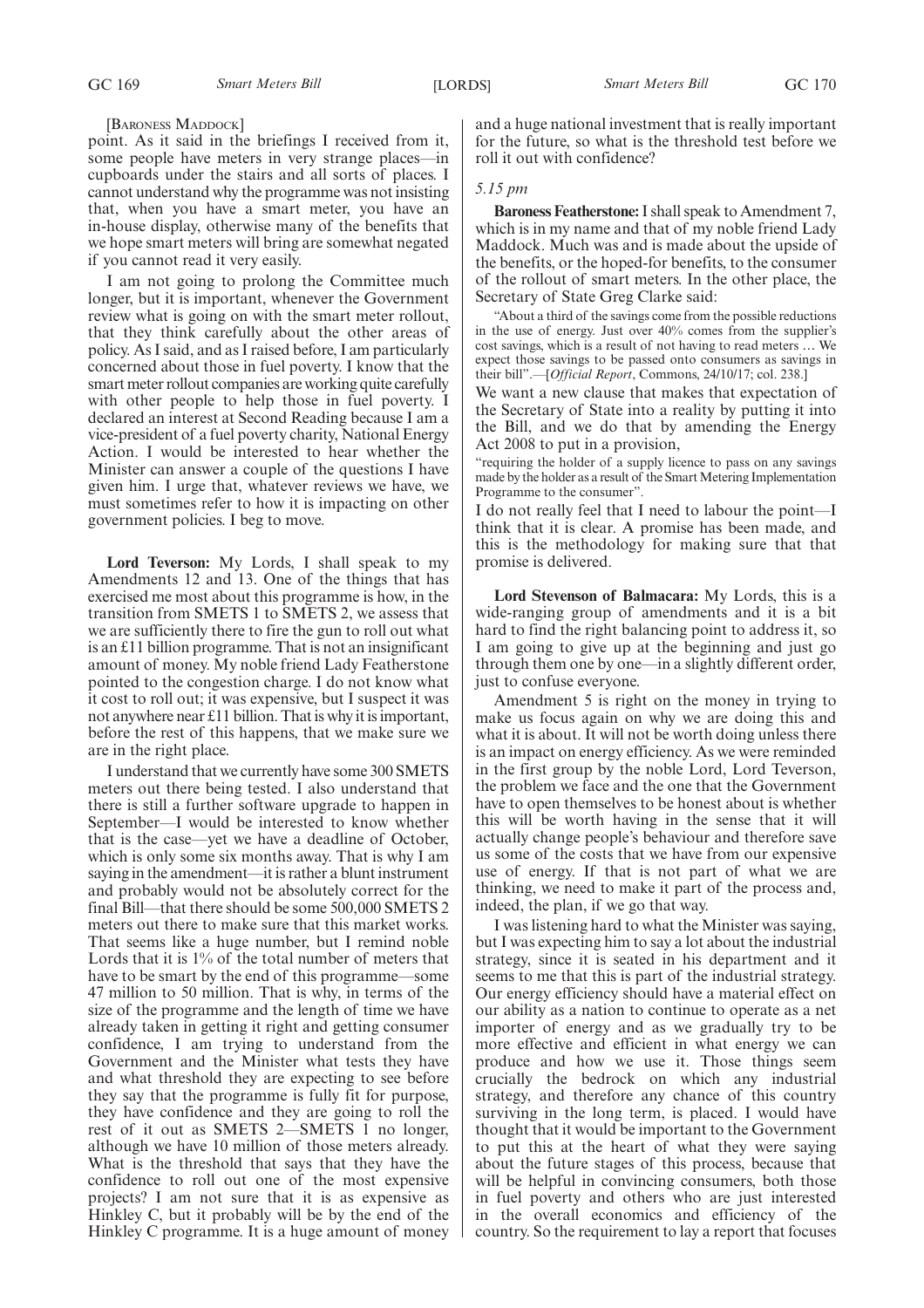on that might help us to win the battle of hearts and minds to get people more to accept it, and we support the amendment.

Amendment 7 is a bit more on the money in real terms, because it says that, if there are economic and other efficiencies in the process, the consumer should benefit from them. Again, we would support that. You do not have to be a conspiracy theorist—well, probably you do, but you do not have to be a genuine conspiracy theorist—to sense that there is something a bit odd going here. In a curious sort of way, the noble Lord, Lord Teverson, said it. Here we have an £11 billion programme. It is not being financed out of general taxation; there is a money tree, and that money tree is consumers who are being asked to pay for this without actually knowing what they are paying for. This is being loaded on to their bills and recouped by the companies. It is not being passed on to those who are benefiting from efficiencies. Nor is it being used for useful purposes for trying to help those who are suffering fuel poverty. Have I got this wrong? If I am right in this, we ought to confess that this is what we are doing and think much more carefully about the £11 billion price tag. The noble Lord, Lord Teverson, put his finger on it in saying that we ought to be certain about the benefits that will flow from this before we push the button, and his amendment, which we are coming on to, focuses on that.

The noble Baroness, Lady Featherstone, talked about real benefits to individuals. If we were interested in the consumer approach and in consumers buying this programme, getting behind it and saying that everybody should have one of these things because not only do they give you pretty pictures about what energy you are using but you get money out of it because it shows you how to reduce your costs and that benefit comes back to you, that would be an advantage to the Government, who might otherwise be struggling to get people behind this.

Amendments 12 and 13—effectively, Amendment 13 —take us back to our discussions on the first group of amendments and Amendment 4, which is tabled in my name and that of my noble friend Lord Grantchester. Amendment 13 sets as a condition of minimum confidence 500,000 SMETS 2 meters—still a very small number which are so far really untested in operation. Going back to what I said earlier about the need to operate in the wider context of opening up for innovation and bringing in new ideas, new ways of saving money and new ways that consumers could try to do things differently in their home in their use of equipment and the internet of things, we know all these other things are there and should be part of this process and package, but they cannot be until this project goes well. This amendment might look like a simple delaying tactic, but it sets an important pausing point at which everybody who is concerned in this, whether there is a proper plan or not, can say that they have confidence to go ahead with this project because they know it works and that at least at the level of the first 500,000 of these SMETS 2 meters it is a going concern, it is terrific, we can talk it up and we can all get behind it. There is a lot to commend this amendment to the Minister and I look forward to hearing him respond to it.

The Government have a rather uncomfortable choice. It would be very sensible for them to accept either this amendment or Amendment 4 because without some sort of overall bringing together of the consumer interest, the supplier interest, the regulator interest, Parliament, which needs to have a role in this, and the Government we will not get this working properly. That will be suboptimal for the country and for everyone in the long term.

**Lord Teverson:** My Lords, may I correct something I said about Hinkley Point C? EDF's latest estimate is actually £19 billion to £20 billion. Preventing that sort of capital expenditure on energy generation is what this programme should be about. I apologise to the Committee that it is a rather larger sum than even I thought.

**Lord Henley:** My Lords, £1 billion here, £1 billion there and pretty soon we are talking real money. I will deal with the amendments in the order they came: that is, Amendments 5, 7, 12 and 13. Amendments 12 and 13 go together. Actually, all three go together, but there was some confusion.

Starting with Amendment 5, which was tabled by the noble Baroness, Lady Maddock, on energy efficiency and fuel poverty, I ought to say in passing that I very much support the spirit behind these amendments but I am concerned that they could undermine the efficient delivery of the rollout and could lead to unintended consequences and costs for consumers. But I will deal with the amendments one by one, starting with Amendment 5.

One of the main objectives of the smart meter rollout in Great Britain—it does not apply to Northern Ireland—is to put consumers in control of their energy use so that they become more informed and efficient, and save themselves money. Smart metering will reduce the costs for prepayment customers and enable remote topping-up, meaning that some of Britain's hardestpressed energy consumers will have access to more competitive deals and more convenience in paying for their energy. I was grateful for what the noble Baroness said about people with prepayment meters and the price cap. We will get on to the price cap for others more generally, but it is already in existence for people with prepayment meters and I think that it has been working with some success.

If I heard her aright, the noble Baroness said that she had heard that SMETS 2 meters posed a problem for some prepayment customers. We believe that SMETS 1 meters provide significant smart functionality to consumers, but SMETS 2 will provide them with additional benefits and will allow consumers always to retain smart functionality when they switch suppliers. SMETS 2 meters will also allow consumers, if they choose, to share data with third parties, and those third parties may be able to offer, for example, tailored energy-efficiency advice, which could be of use to certain customers.

Amendment 5 would introduce a new clause requiring the Secretary of State to commission a review to consider how the extended use of powers would impact energy use in the United Kingdom, with a particular focus on the impact on fuel poverty and energy efficiency.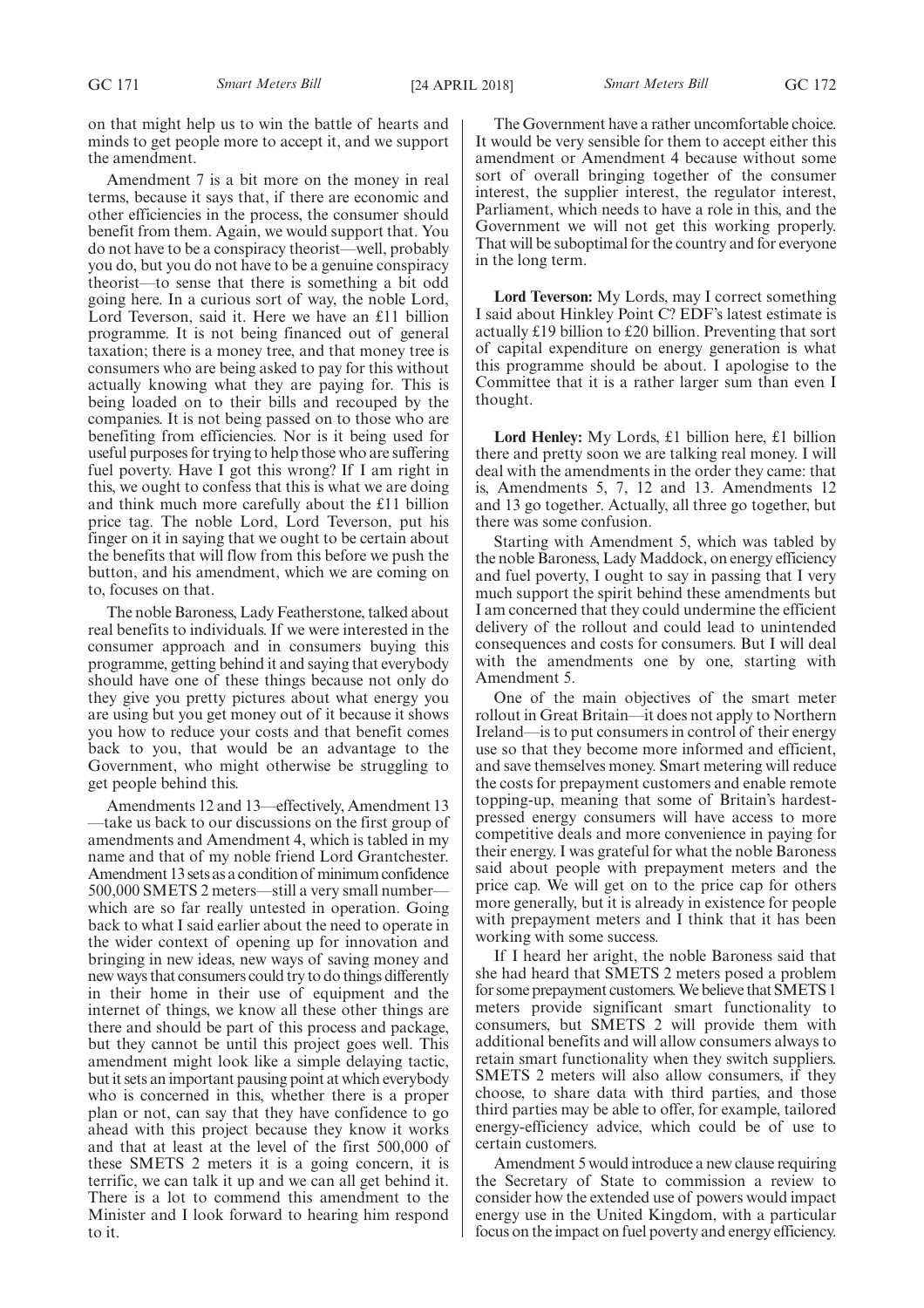#### [LORD HENLEY]

With in-home displays offered to households as part of the installation, low-credit alerts are more visible, giving consumers an early warning. The ability for consumers to set a budget and to see exactly how much they are using, in pounds and pence, is giving prepayment consumers control over their energy use and contributing to greater levels of satisfaction among prepayment consumers. Certainly, the research that we have done shows that 84% of smart prepayment customers are satisfied with their smart meters and 88% are likely to recommend them. Government research shows that eight out of 10 would recommend them to family or friends, and 82% of people with a smart meter have taken at least one step to reduce their energy use. British Gas is reporting that its dual fuel customers with smart meters are making sustained 4% annual energy savings.

To some extent, that brings me on to the question about accessibility of meters raised by the noble Baroness. As she is well aware, the accessibility of existing meters can be pretty difficult, as I discovered in London the other day as I lay down on the floor trying to read a meter. I realised that I did not have my reading glasses with me but then realised that reading glasses would not help as I was wearing my contact lenses. It is a minor problem for someone in a reasonably fit state, but we accept that reading meters can be difficult for certain people, depending on where the meters are put.

The technical specifications for IHDs require them to be designed to enable the information on them to be easily accessed and presented in a form that is clear and easy to understand, including by consumers with impaired sight, memory, learning ability or dexterity. Energy suppliers, led by Energy UK, have been working together to develop a fully accessible IHD, and we expect that device to be available shortly. If it can be made available to those who have problems, the noble Baroness and I will also find it a great deal easier.

**Baroness Maddock:**The thing that surprises me—and I have not really had an answer to it—is why, when the Government planned the programme, it was not part of the plan that everybody with a smart meter should have an in-home display. It would be an obvious enhancement and would not be difficult. I do not know why it was not thought that this should be insisted on from the beginning.

#### *5.30 pm*

**Lord Henley:** This is going back in history. The past is another country. I do not think I want to go there just for the moment. I do not know the answer to that. If I can find out more, I will certainly let the noble Baroness know.

The noble Baroness also raised the question of smart meters working with solar panels and spoke about the information she had received from one of her noble friends. As I understand it, all SMETScompliant electricity meters must be capable of both measuring the amount of energy the household consumes or imports from the grid and recording the electricity generated by solar panels or other microgeneration technologies that is fed back or exported to the grid. We are not aware of any technical reasons why

smart meters cannot be installed in premises with microgeneration technologies. However, some suppliers may start installing for these customers later in the rollout. If the noble Baroness would like to go back to her unnamed noble friend—perhaps it was not a noble friend, perhaps it was someone misleading the noble Baroness—and get back to me, I will take this up and find out what the real answer is. The initial response is that we feel that this should not be the case, but I will respond when the noble Baroness gives me more information.

Amendment 7 was spoken to by the noble Lord, Lord Teverson, and the noble Baroness, Lady Featherstone. The rollout of smart meters offers an opportunity for consumers to take control of their energy use and realise significant savings as soon as the meter is installed. Like any infrastructure project, the smart metering programme involves some investment, but it will enable a net reduction in consumers' energy bills over time. Amendment 7 would give the Secretary of State power to modify licence conditions and industry codes so as to require energy suppliers to pass the savings they make from the rollout on to consumers.

We expect that competitive pressures will encourage energy suppliers to pass on the cost savings they make from the rollout of smart meters. If energy suppliers do not pass on the savings to their customers, their customers, as we all know, can switch to a better deal among an increasing number of competitors. As noble Lords will be aware, there is an increasing number of competitors and it is quite simple to switch. We recognise that the market is not working for all customers. That is why we have introduced to Parliament the Domestic Gas and Electricity (Tariff Cap) Bill—it is in another place at the moment—which will require Ofgem to set a cap that protects existing and future domestic customers who pay standard variable and default rates. The cap will last until 2020, and it may be extended annually, up until 2023, if it is assessed that the conditions for effective competition are not yet in place. In setting the cap, we expect Ofgem to take into account the benefits that energy suppliers will achieve from the rollout.

Smart meters are themselves an enabler to greater competition in the energy retail market. Smart meters provide near real-time information to consumers on their energy consumption and how much it is costing them, giving consumers greater awareness, which in turn is expected to further increase consumer switching. The signs on this are encouraging. According to a report on consumer engagement in the energy market, published by Ofgem in 2017, 23% of consumers who say they have a smart meter have switched supplier in the past 12 months, compared with 17% of those who say they do not have a smart meter. It is worth pointing out that we would expect the level of engagement from consumers to help inform Ofgem's review into whether the conditions for effective competition are in place.

I turn now to the final two amendments in the name of the noble Lord, Lord Teverson—Amendments 12 and 13. The Government want consumers to benefit as soon as possible from the advantages of smart meters. That is why we continually review the rollout and take action to remove any barriers to effective delivery. The amendments would require, as a condition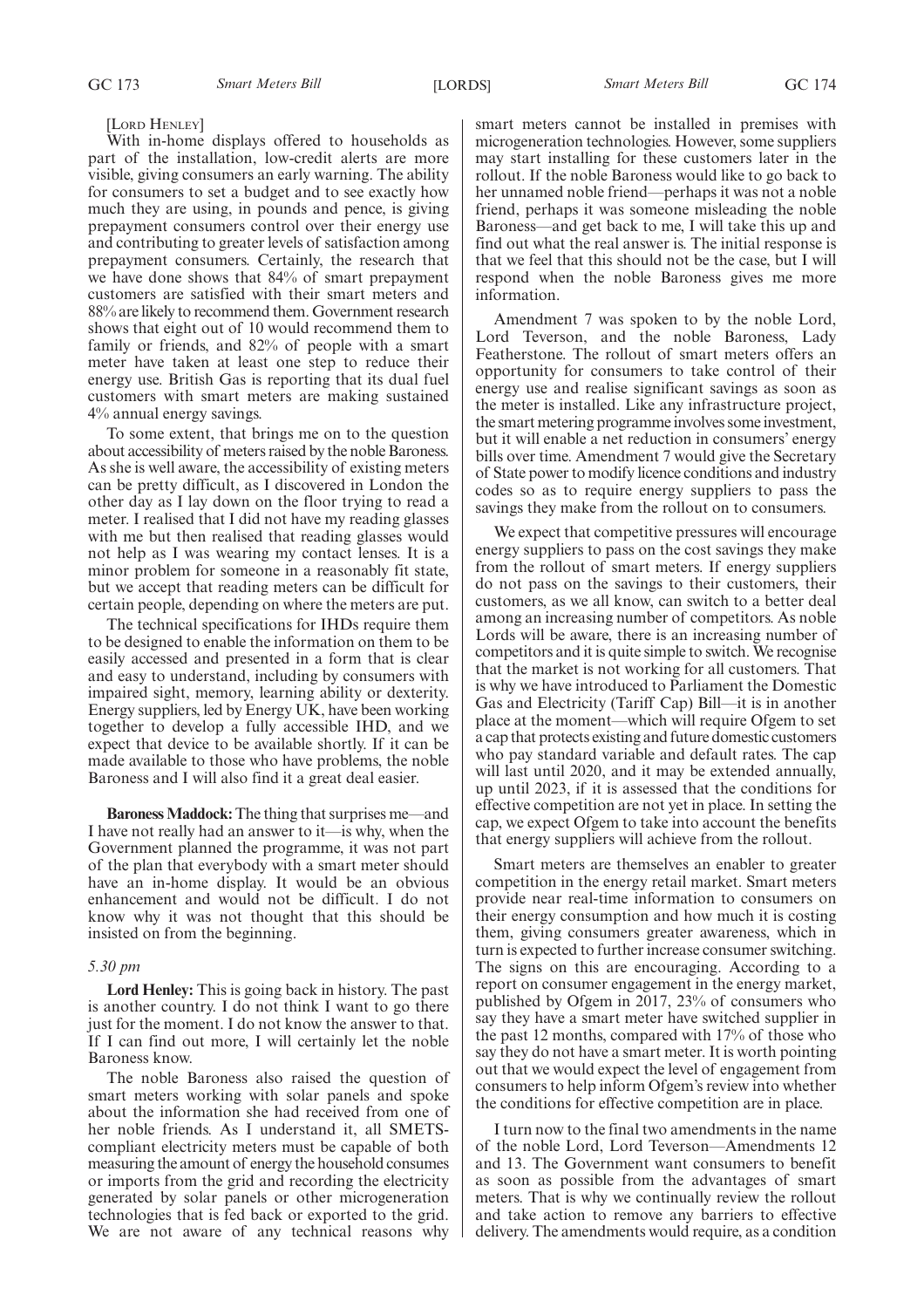of extending powers that the Secretary of State has to amend or introduce new regulation for the purposes of smart metering, one of two conditions are met first before those powers can commence. The noble Lord suggested either 500,000 second generation—SMETS 2—meters must have been installed or a review of the programme, focused on consumer satisfaction and value for money, must be complete. We do not believe that either of those conditions for commencing the extended regulatory powers are warranted or necessary. We are also concerned that the effect of those amendments would be to leave the Government without powers to intervene to unlock delivery barriers and ensure consumer benefits are being realised.

I will take each condition in turn. I shall deal, first, with the noble Lord's SMETS 2 target of 500,000. Like the noble Lord, we want to see the SMETS 2 meter installation accelerated. It is very small at the moment, but in the near term this should happen only if it is in the best interests of consumers. Setting a target would remove suppliers' flexibility to plan and manage the rollout efficiently in order to serve their customers effectively in a competitive market and could lead to unintended consequences. We are assured that larger energy suppliers have commercial and financial incentives to drive them to install SMETS 2 meters as soon as is practicable. SMETS 2 meters unlock more of the customer base, supporting more cost-effective marketing approaches. They also include capability for load control and additional support for consumer access devices, thereby supporting service offers in line with energy suppliers'potential future business strategies. These incentives align with regulatory imperatives to make progress, not least that our current expectations are that from later this year the installation of SMETS 1 meters will no longer count towards an energy supplier's rollout obligations. We intend to include in future quarterly statistical publications—subject to sufficient supplier anonymisation—information about the number of SMETS 2 meters that have been installed, allowing for progress to be tracked and transparent.

We agree with the noble Lord that the programme should understand its impact during operations, in terms of consumer satisfaction and value for money. As regards consumer satisfaction, the department commissions and receives, including via Smart Energy GB, regular survey updates on smart meter consumer satisfaction. I have referred to some of them, and the satisfaction levels that have been achieved. In terms of value for money, my right honourable friend the Minister for Business and Energy, Claire Perry, has committed, as part of the Bill's passage in another place, to undertaking and publishing an updated cost-benefit analysis in 2019, which will reflect, among other things, the real benefit for consumers. On this basis, the noble Lord's condition would be duplicative and risks undermining the powers that the Government need to ensure the rollout is progressed smoothly and in consumers' best interests.

**Lord Campbell-Savours:** Can I just ask again a rather simple question? I understand that we are not the only country in Europe with a smart meter installation programme. The French claim that they have done it for half the price of the programme in the

United Kingdom. They claim it is going to cost them  $€5.5$  billion, whereas we are potentially spending £11 billion. Is there any truth in that? Is our equipment the same as what the French are introducing? Is there some explanation for this suggestion that we are paying rather a lot for our equipment?

**Lord Henley:** I do not necessarily take all claims from France as seriously as the noble Lord does. I will certainly have a look at that claim being made by the French, but I believe we are doing reasonably well. Obviously, I will have a look at what they are doing and, if there are things that we can learn from that, we should do so. Just as we will continue to monitor delivery in this country, we will study and look at what is happening abroad. I have received advice about what is happening and whether we are sharing our experience with other countries and whether other countries have shared their experience with us. We have looked not just at what is happening throughout Europe—we have met representatives from Ireland, Sweden, Spain, Malta and, I understand, France—but we have looked further afield to India, Australia and the United States. Lessons we have learned include the importance of consumer engagement. That is why I emphasised earlier what we have done on consumer engagement.

On the actual costs, the advice I have received is that the EU average comes in at £181, compared with our figure of around £155 for a single-fuel electricity installation. So that is somewhat lower. On that front we are doing better. If there is anything further I can add about gas distribution grids in Malta or Italy that might be of use or even of interest to the noble Lord, I will pass it on. Another matter that came up was a concern about privacy, which is something that the noble Lord is concerned about and we discussed earlier.

In conclusion, we will continue to monitor the delivery of the programme and will continue to provide updates in annual reports and an updated cost-benefit analysis. I do not think the amendments add much. They risk duplicating those processes and could result, as I said, in unintended consequences that might delay getting the benefits to the consumer. I hope, therefore, that the noble Baroness, Lady Maddock, will feel able to withdraw her amendment.

**Lord Teverson:** The purpose of my amendment—I accept a lot of what the Minister said about its effects was to get to understand what the test will be. What criteria will the department use to say, "SMETS 2 meters will work, they will integrate with the systems they have to integrate with, so we will give them the green light"? How will the assessment be made that SMETS 2 works—not just the individual meters but as a system—before we invest the other £8 billion?

**Lord Henley:** My Lords, we have started. The noble Lord gave his figure for how many SMETS 1 meters have been installed—I think it was about 10 million, which I do not dispute. I do not have the precise figure in front of me. We feel it is likely that we will be ready to cease to count the SMETS 1 meters towards the target in about October and therefore the suppliers will move on to SMETS 2, which brings further benefits. Over this year, we will see a growth in the number.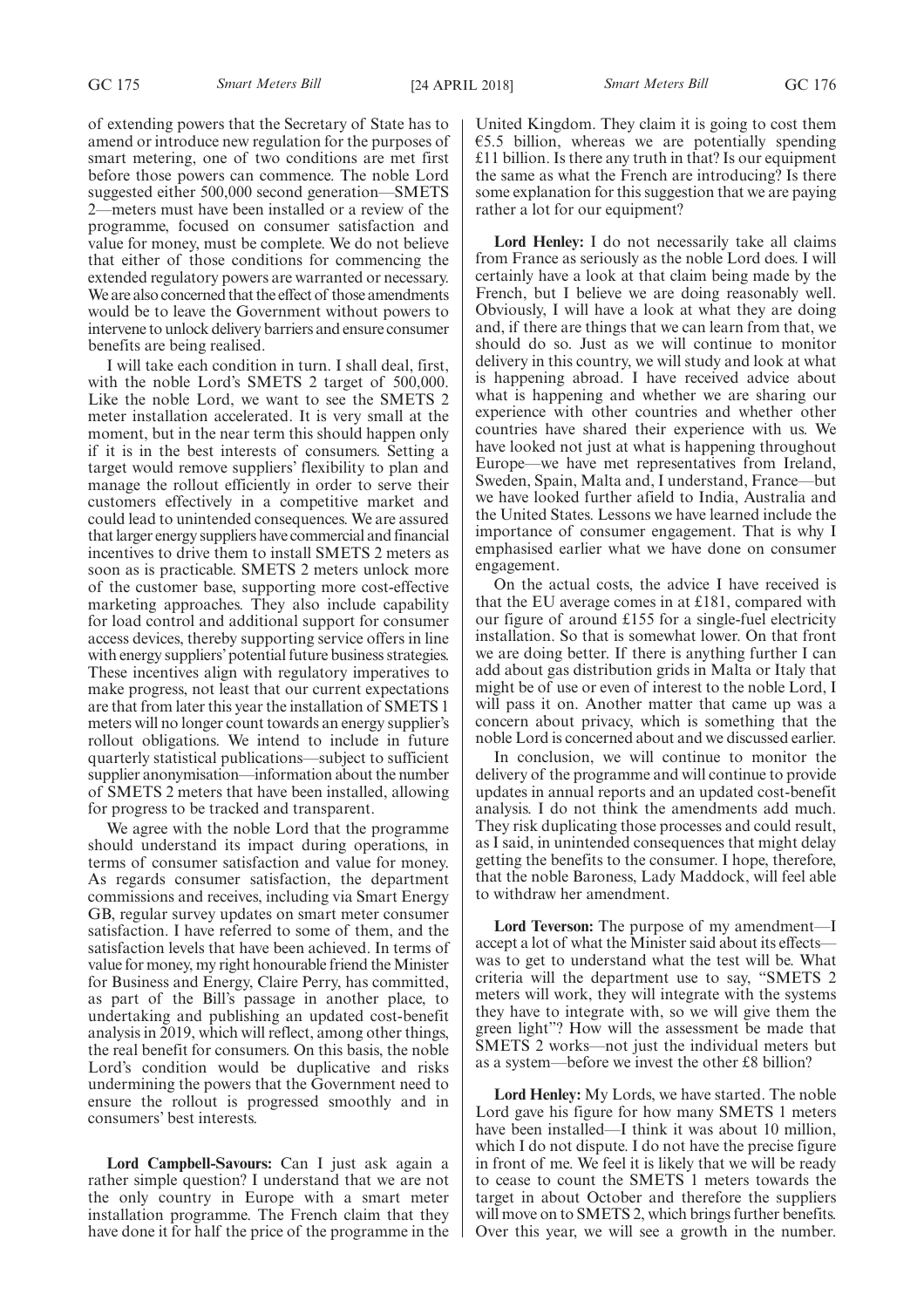#### [LORD HENLEY]

I am not going to give a precise figure now for how that will grow, but we are likely to see the benefits from that. There is no point sticking with SMETS 1 when we can move on to SMETS 2.

**Lord Teverson:** I agree entirely with that, but it is not the point I am trying to make. SMETS 2 operates through DCC in a different system. It has different software and capabilities; otherwise, there is no point in doing this. SMETS 1 machines work on different systems. They work through the suppliers in bespoke ways. I understand the difference between the two. We need to stop operating SMETS 1 as soon as possible and we want to roll out SMETS 2. What is the test so that we can be happy that SMETS 2 functions correctly and confident that it is all systems go? I do not understand the test.

#### *5.45 pm*

**Lord Stevenson of Balmacara:** I suggest that the test has already been passed and we are doing SMETS 2 come what may.

**Lord Henley:** We are going ahead to SMETS 2. The noble Lord is right there. We will see benefits from that, just as we have seen benefits from SMETS 1. That process will continue. I am suggesting to noble Lords and the rest of the Committee that we will provide appropriate reports back as to how that goes in due course, but I cannot provide any figures on exactly how fast that is likely to go, particularly in the initial stage this year.

**Lord Campbell-Savours:** I shall put it another way: what would happen if, having fitted 500,000, we found that there was a problem?

**Lord Henley:** My Lords, I do not believe in crossing bridges until we get to them. When we get to that stage, if there is a problem, I will come back to the noble Lord.

**Lord Stevenson of Balmacara:** Let us put the noble Lord, Lord Teverson, to bed happily. There is no further testing. The Government have accepted this, on the basis of what we understand to be the evidence of 300 SMETS meters placed into the homes of employees of the companies commissioning them. The network is said to be working, and may or may not be, at two different levels in the north—I am not quite sure where—and the south because there are two different arrangements, with an imperfect but satisfactory, to all intents and purposes, gas approach based on the idea that the SMETS 2 meters that go on to the gas equipment have to be shut down for most of the time that they are there because otherwise they will use up the batteries, which they are restricted to using because you cannot use electricity near gas since it might blow up. Therefore, they are battery-driven and the batteries cannot last forever. It would be ridiculous to have a situation where you had to have teams of people coming in right across the country replacing the batteries all the time because that is what we are trying to stop them doing when they have to read all the meters. The Government are going ahead with this—this is the point I still do not quite get—on the basis of very imperfect testing on a scale of £8 billion to be spent over the next few years, which is effectively a voluntary tax paid by people who did not know that they were being asked to pay it. It is bonkers.

**Lord Henley:** I am afraid I do not recognise what the noble Lord has offered. I suggest that we continue discussions on this. What the noble Lord is putting to me is not what has been put in front of me in other places. As I said, we will continue to monitor matters and to provide information. That will be sufficient to deal with the amendments. If the noble Lord would like to continue to make these strange allegations about what is happening, we can continue to do that in the discussions that I offered when dealing with the first amendment.

**Baroness Maddock:** My Lords, I am grateful to the Minister for his full response to me on Amendment 5. I am still not totally convinced that the Government always look very carefully at how their different policies interact. I am grateful that he has asked for extra information about the photovoltaics. It was new to me and I will come back to him with a bit more detail. Let us hope that it is just a one-off—that the supplier was just not very interested in doing this particular person's house and that there is nothing more to it than that. I was quite shocked: lots of people have photovoltaics and if that really was the case we really need to do something about it. As I said, it was a probing amendment to try to open up discussion on these issues that I am concerned about. At this stage, I beg leave to withdraw Amendment 5.

*Amendment 5 withdrawn.*

*Amendments 6 and 7 not moved.*

*Clause 2 agreed.*

*Clause 3: Objective of a smart meter communication licensee administration*

#### *Amendment 8*

#### *Moved by Baroness Featherstone*

**8:** Clause 3, page 2, line 34, at end insert—

"(aa) that the cost incurred when the smcl administration order is in place is not passed on to the consumer; and"

**Baroness Featherstone:** Clause 3 seeks to protect the consumer from any costs that might ensue following a failure of the DCC. How could the DCC fail? It is a new service and there is a change in the top management at this critical point. No aspersion is intended but it is a change right at the top, and of course there are questions about the financial security of the DCC, should the parent company, Capita, run into problems. That is a timely point to make, given that my right honourable friend Vince Cable has secured an Urgent Question which is being debated right now. This afternoon Capita has revealed losses of £500 million last year, it has launched a £700 million fundraising effort to reduce its vast debt pile and its share price has plunged by 47.5%. At Second Reading it was mentioned by noble Lords across the House that Capita had issued a profit warning. They were right to do so.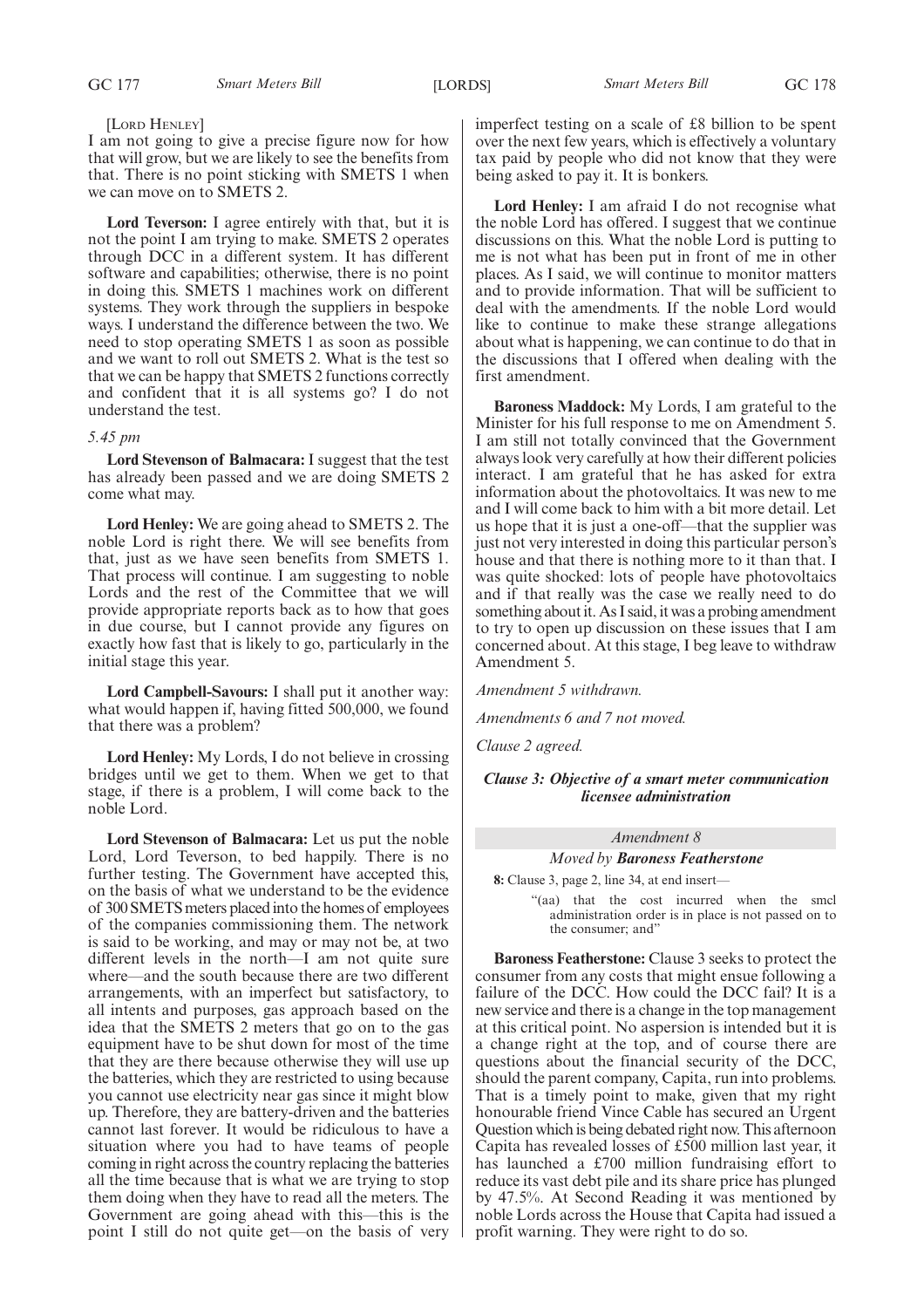We are all nervous since the collapse of Carillion. Is Capita too big to fail? What will we do if it does? Clause 3 is about insuring against the unknown, because the costs of any failure should not be a liability for the consumer. I beg to move.

**Lord Stevenson of Balmacara:** My Lords, in this group we have Amendment 10, which I think takes the debate a little further forward. The noble Baroness, Lady Featherstone, made the case very well about the immediacy of the problem that now faces the Government and how they make progress with a company which has given a profits warning and has had to raise funding. Although it says that it might have access to many billions of pounds in borrowings and other things, it obviously raises questions of an order similar to those in the Carillion episode of a few months ago. I look forward to the Minister's response on that, which I hope will cover the question of whether the Crown's official involved in checking out companies that have major contracts with the Government has considered its longer-term prospects, making sure that any contracts placed with that company are satisfactorily secured in terms of delivery.

Our amendment fits in very neatly with this, at least in the sense that the reality of an administration is that it is a failure not only of the operations but of the possible costs. Like the noble Baroness, Lady Featherstone, and the noble Lord, Lord Teverson, we do not wish to see those costs passed on to the consumer. However, it also raises wider questions about what is going on here. In a sense, this is relatively familiar territory in that the Government are achieving a social objective using private sector activities. As was said in the other place only this afternoon, this is not new to Governments; Governments of all shapes have for the last 20 years or so increasingly used the private sector. Indeed, it is a long and distinguished history: Governments do not do very much on the ground in terms of buildings or roads. They may well carry responsibility for them and pay for them but the physical work is done by others. Outsourcing can deliver benefits. However, at a time when margins are being decreased and there is a bit more concern about whether these companies will be able to survive, we have to be very careful in what we do.

The thinking behind Amendment 10 concerns not just the mechanics of what happens in a default but whether the Government can think a bit more widely about how the company operates. Obviously, the new company, the DCC, is crucial to the delivery of the SMETS 2 programme. It is wholly owned by Capita; it has a ring-fenced arrangement with Capita but is nevertheless entirely under the control of that company. Although there are independents on the board, and everything else, do the Government really feel that that is sufficient at a time when so much is riding on it? We are talking about £8 billion worth of investment and work going forward, and everything that we have said this afternoon in relation to the future of our energy policies and initiatives and to consumer interests is certainly part of the whole operation.

When we were considering the green bank—I am waiting for the head of the noble Lord, Lord Teverson, to snap up at this point—we came across a similar problem, which was trying to make sure that the body that was being set up in the private sector, which we knew at that time was to be sold, had imposed within its structures a set of conditions under which the Government retained a golden share, to make sure that its original purposes, and green purposes in particular, were not polluted or changed by subsequent changes in the operational management of the company when it was set up or in its eventual sale. It turned out to be a very complicated issue, and I pay due credit to the noble Lord, Lord Teverson, for pursuing it to the point where we found a solution, which was not one that the Government ever thought we would come up with. But it was possible to come up with something that met the requirements that the Treasury set, unrealistic though they were, that the arrangements should not leave the Government in a direct power relationship to the company, because that would require any costs and everything else to go on to the balance sheet, but still retained the ability of the company to operate so that the green objectives were retained and operated. I am simplifying to make the point.

Does not this arise also with DCC? Is there not a worry here that we are talking about an organisation, a structure, a delivery function and an operation which suggests that we really ought to be thinking harder about the overall structure here? If the narrow question about what happens in an insolvency is insufficient to probe it, should not the wider concerns about all the companies that are going through difficulties with their delivery of public service obligations? The newspapers will be full of questions about what is happening to recruitment to the Army, because Capita is not performing very well on that, and what happens to other areas of activity. We may find that, £3 billion into the programme, the main structural body responsible for organising the network for our safety and data and all the operations that will lead to customer buy-in to this is unable to fulfil its objectives because of other financial constraints, and we do not have the right regulatory structures in place to ensure that it carries on the way it does. This amendment gives the Government at least some incentive to look at that, and I hope that they will respond positively to it.

**Lord Teverson:** My Lords, I support the amendment moved by my noble friend Lady Featherstone. Indeed, I agreed with many of the points that the noble Lord, Lord Stevenson, mentioned. The structure of the company in terms of green shares or golden shares is an interesting point that may be well worth pursuing.

Perhaps I should know this, as it is a factual question, but how long is the contract with Capita for DCC? What are the arrangements at the end of that contract? However long the smart metering programme goes on for—and one hopes that smart meters will be there for many decades before the next technology comes along what are the arrangements for selecting the next incumbent? Does the DCC remain, or does it transfer to the new contractor, or is there a new corporate structure at that time? I am just trying to understand the length of commitment that we have with DCC at the moment. I am sure that, if I had done that research, I would already know, but perhaps the Minister could enlighten me.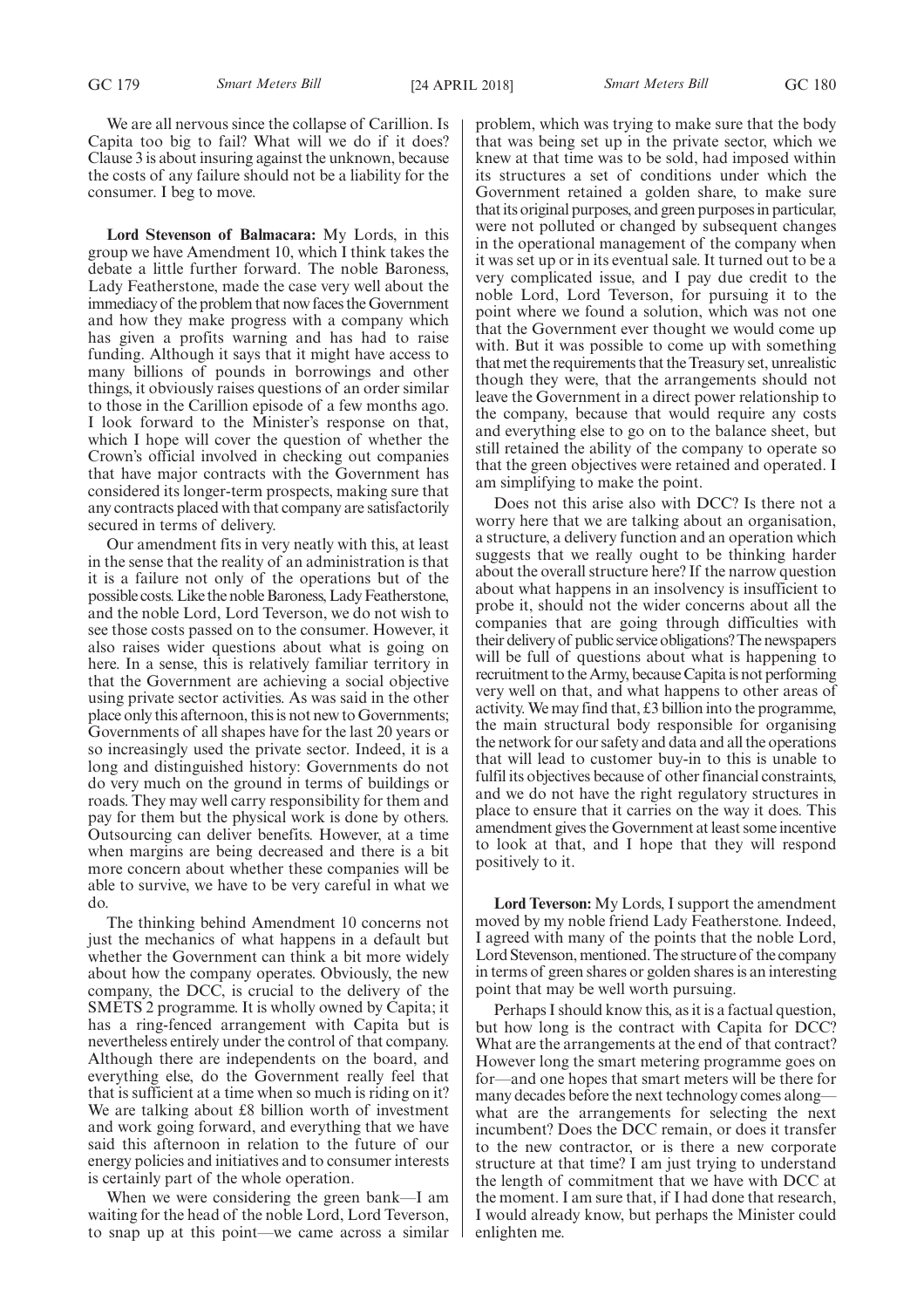**Lord Henley:** My Lords, as the noble Lord, Lord Teverson, says, there is always a lot to be said for asking questions to which one already knows the answer. In fact, I was told that that was one of the firm rules—that one should only ask questions to which one knows the answer.

My noble friend Lord Young will respond to the UQ on Capita debated today in another place—in time, I hope, for noble Lords to go through and listen to it. We do not believe that any of our strategic partners, including Capita, are in anything like a comparable position to Carillion. The current licensee is wholly owned by Capita but is required to operate at arm's length from it. There are provisions in its licence to prevent Capita from taking working capital out of the licensee. Together those provisions mean that DCC would continue to operate while Ofgem, as regulator, sought to appoint a new licensee or for a new owner to be secured. I shall not say anything further on that subject at the moment but I hope I have dealt with the points raised by the noble Lord, Lord Teverson, and his noble friend Lady Featherstone. If necessary, I shall write to them in greater detail.

#### *6 pm*

I thank all noble Lords for their contributions to our final group of amendments—Amendments 8, 9 and 10—and should like to start by addressing Clauses 8, 9 and 10(2)(a), which broadly seek to achieve the same aim of preventing the pass through of administration costs to consumers.

Clause 6 grants the Secretary of State the power to make modifications to electricity and gas licence conditions where he considers it appropriate to do so in connection with the special administration regime for the smart communication licensee, which is currently Smart DCC Ltd. Clause 7 makes it clear that the power in Clause 6 can be used to allow the costs of smart meter communication licensee administration to be recouped from the industry insofar as there is a shortfall in the property available for meeting the costs. It is at industry discretion whether it chooses to pass its costs through to the energy consumer.

Without a SAR in place, if the DCC becomes insolvent the impacts could be significant for consumers and the energy industry. For instance, disruption to billing and settlement could lead to inaccurate billing for consumers and cash flow issues for energy suppliers. Energy suppliers may also incur costs by having to put in place new procedures to replace the services provided by the DCC. These costs could be significant and ultimately would form part of the energy supplier's cost base for providing gas and electricity services to consumers.

The proposed costs-recovery mechanism is in line with the mechanism that already exists for energy network and energy supplier special administration regimes and follows the already well-established principle in energy market trading arrangements. If a market participant, as a result of insolvency, defaults on any charges, it is required to pay industry costs and the cost is socialised across market participants. The proposed mechanism would allow for expenses of administration to be recovered via National Grid charges should there be a shortfall in meeting them.

This is the most efficient and equitable means of cost recovery available as it would socialise the costs across a wide range of consumers via, for example, electricity supplier and gas shipper charges. This could be drawn from a range of sectors, not only the domestic sector. As the £16.7 billion in quantified benefits expected from the programme will include the energy industry and energy consumers, it is right that the expected marginal increase in costs needed to ensure that the substantial benefits can be realised are met by the recipients of those benefits.

Moreover, in the unlikely event that administration did occur, the administrator would be under a duty to manage the company in a way that ensures that services continue to be supplied efficiently and economically and to conclude administration as quickly and as efficiently as is reasonably practical. As few additional restrictions as possible should be placed on the smart communication administrator in relation to its costs or in taking on new contracts as these could hamper efforts to rescue the company.

As my honourable friend the Minister for Business, Richard Harrington, committed during the passage of the Bill in another place, when we consult on this proposed mechanism we will consider and set out an assessment of the estimated potential scale of costs that might need to be recouped from industry. The figure would, of course, depend on a number of factors. These could include the timing of and reason for the DCC licensee entering special administration, how far those costs can be met by the property available—for example, through the proceeds of sale or restructuring the operating costs of the DCC licensee at the time, and costs specifically resulting from special administration, such as the costs of any legal and technical expertise appointed by the administrator in support of the execution of its duties.

We remain mindful of the impact of costs arising from an insolvency event and the overall value for money which the programme should continue to demonstrate. However, we also remain mindful of the risks of not having an effective SAR in place. Ultimately we consider that the risk of insolvency is low. The DCC's financial arrangements are constructed so as to make the risk of insolvency low; for example, with users of the DCC's service required to put up credit cover. Putting in place a special administrative regime is just a sensible precaution.

Amendment 10 in the name of the noble Lord, Lord Stevenson, does more or less the same as Amendments 8 and 9 but adds a bit more, particularly in proposed new subsection (2)(b). This amendment seeks to give the Secretary of State the power to impose conditions on successor smart meter communication licensees, including a potential requirement that they are British owned. In consideration of this requirement, it is important to be clear at the outset that in awarding the smart meter communication licences the licensee will need to demonstrate that they are a fit and proper person to carry out the relevant functions. This can be expected to include factors such as the ownership of the proposed licensee. However, it is neither appropriate to judge suitability solely on the basis of whether a company is GB-based nor to exclude non-GB companies